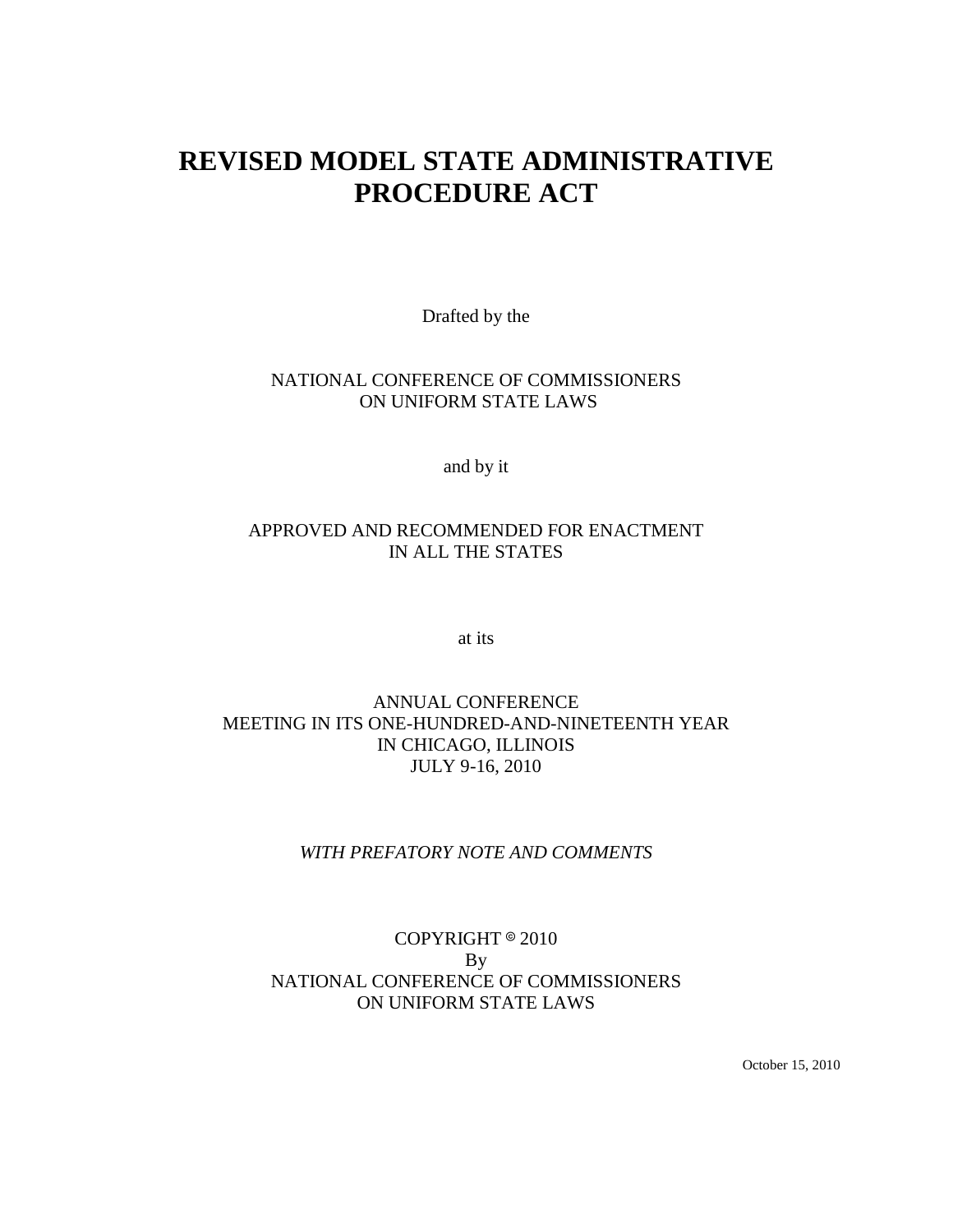# **ABOUT ULC**

The **Uniform Law Commission** (ULC), also known as National Conference of Commissioners on Uniform State Laws (NCCUSL), now in its  $119<sup>h</sup>$  year, provides states with non-partisan, wellconceived and well-drafted legislation that brings clarity and stability to critical areas of state statutory law.

ULC members must be lawyers, qualified to practice law. They are practicing lawyers, judges, legislators and legislative staff and law professors, who have been appointed by state governments as well as the District of Columbia, Puerto Rico and the U.S. Virgin Islands to research, draft and promote enactment of uniform state laws in areas of state law where uniformity is desirable and practical.

- ULC strengthens the federal system by providing rules and procedures that are consistent from state to state but that also reflect the diverse experience of the states.
- ULC statutes are representative of state experience, because the organization is made up of representatives from each state, appointed by state government.
- ULC keeps state law up-to-date by addressing important and timely legal issues.
- ULC's efforts reduce the need for individuals and businesses to deal with different laws as they move and do business in different states.
- ULC's work facilitates economic development and provides a legal platform for foreign entities to deal with U.S. citizens and businesses.
- Uniform Law Commissioners donate thousands of hours of their time and legal and drafting expertise every year as a public service, and receive no salary or compensation for their work.
- ULC's deliberative and uniquely open drafting process draws on the expertise of commissioners, but also utilizes input from legal experts, and advisors and observers representing the views of other legal organizations or interests that will be subject to the proposed laws.
- ULC is a state-supported organization that represents true value for the states, providing services that most states could not otherwise afford or duplicate.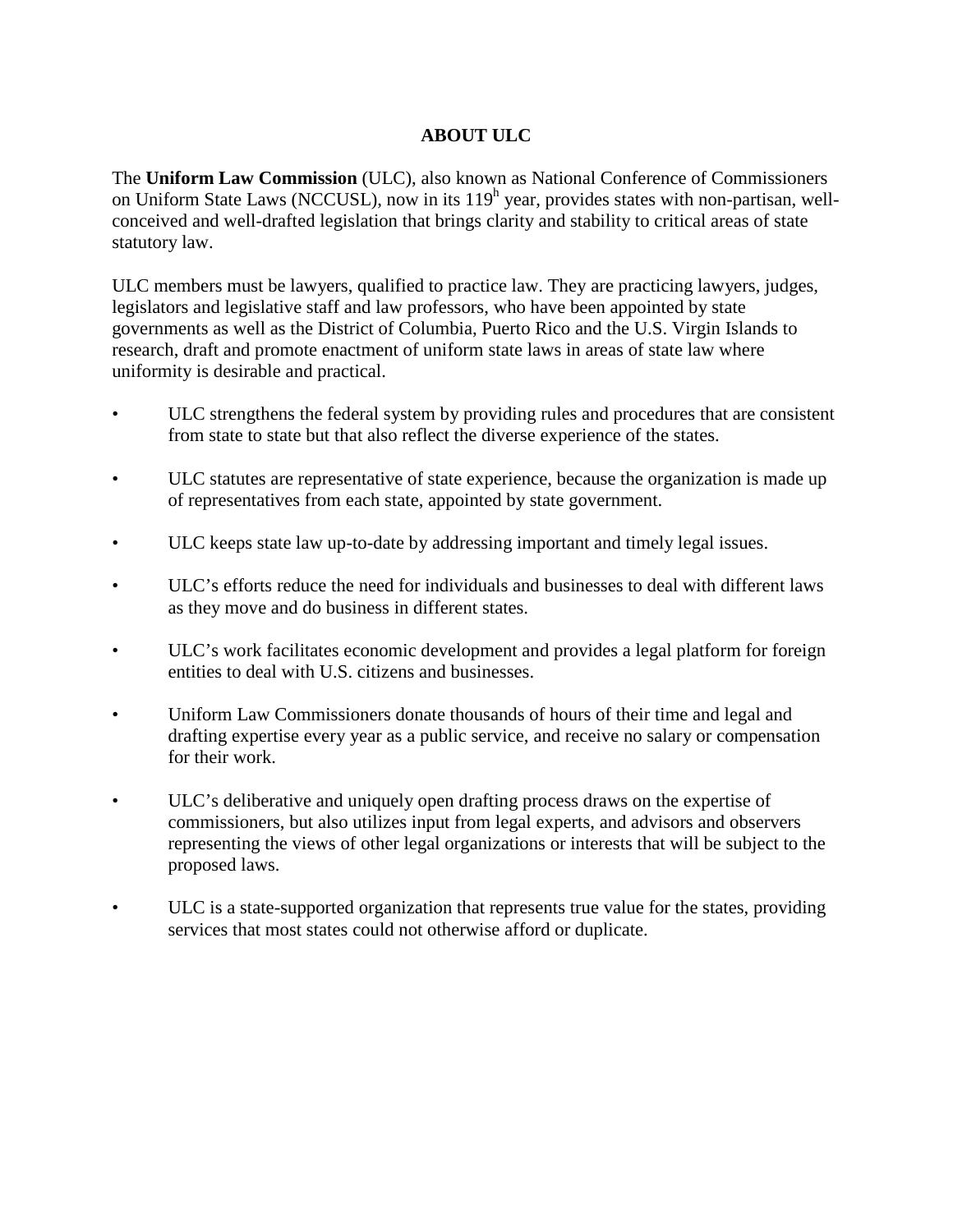### **DRAFTING COMMITTEE TO REVISE MODEL STATE ADMINISTRATIVE PROCEDURE ACT**

The Committee appointed by and representing the National Conference of Commissioners on Uniform State Laws in revising this Act consists of the following individuals:

FRANCIS J. PAVETTI, 18 The Strand, Goshen Point, Waterford, CT 06385, *Chair*

- JERRY L. BASSETT, Legislative Reference Service, 613 Alabama State House, 11 S. Union St., Montgomery, AL 36130
- STEPHEN C. CAWOOD, 108 Kentucky Ave., P.O. Drawer 128, Pineville, KY 40977-0128
- KENNETH D. DEAN, University of Missouri-Columbia School of Law, 116 Jesse Hall, Columbia, MO 65211
- BRIAN K. FLOWERS, Council of the District of Columbia, 1350 Pennsylvania Ave. NW, Suite 4, Washington, DC 20004
- JOHN L. GEDID, Widener Law School, 3800 Vartan Way, P.O. Box 69382, Harrisburg, PA 17106-9382

H. LANE KNEEDLER, 901 E. Byrd St., Suite 1700, Richmond, VA 23219

RAYMOND P. PEPE, 17 N. Second St., 18th Floor, Harrisburg, PA 17101-1507

ROBERT J. TENNESSEN, 2427 W. 21st St., Minneapolis, MN 55405

GREGORY L. OGDEN, Pepperdine University School of Law, 24255 Pacific Coast Hwy., Malibu, CA 90263*, Reporter*

# **EX OFFICIO**

- ROBERT A. STEIN, University of Minnesota Law School, 229 19th Ave. S., Minneapolis, MN 55455, *President*
- BRIAN K. FLOWERS, Council of the District of Columbia, 1350 Pennsylvania Ave. NW, Suite 4, Washington, DC 20004

# **AMERICAN BAR ASSOCIATION ADVISOR**

RONALD M. LEVIN, Washington University School of Law, Campus Box 1120, 1 Brookings Dr., St. Louis, MO 63130-4862, *ABA Advisor*

ROSE MARY BAILLY, 80 New Scotland Rd., Albany, NY 12208-3434, *ABA Section Advisor* LARRY CRADDOCK, 2601 N. Lamar Blvd., Austin, TX 78705-4260, *ABA Section Advisor* EDWIN L. FELTER, JR., 633 17th St., Suite 1300, Denver, CO 80202, *ABA Section Advisor* JULIAN MANN III, 1711 New Hope Church Rd., Raleigh, NC 27609-6285, *ABA Section* 

*Advisor*

EDWARD J. SCHOENBAUM, 1108 S. Grand Ave. W., Springfield, IL 62704-3553, *ABA Section Advisor*

# **EXECUTIVE DIRECTOR**

JOHN A. SEBERT, 111 N. Wabash Ave., Suite 1010, Chicago, IL 60602, *Executive Director*

Copies of this Act may be obtained from: NATIONAL CONFERENCE OF COMMISSIONERS ON UNIFORM STATE LAWS 111 N. Wabash Ave., Suite 1010 Chicago, Illinois 60602 312/450-6600 [www.nccusl.org](http://www.nccusl.org/)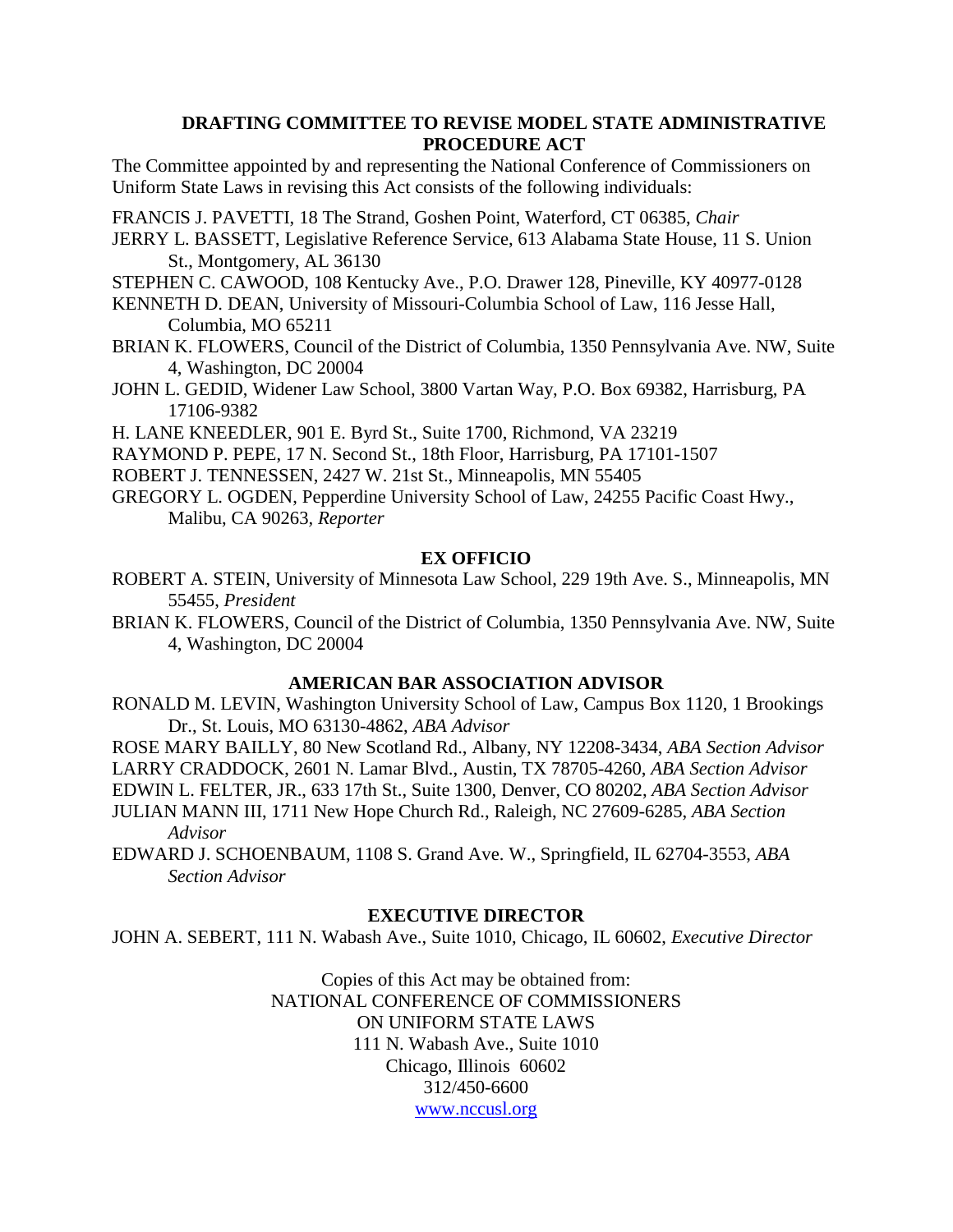# **REVISED MODEL STATE ADMINISTRATIVE PROCEDURE ACT**

# **TABLE OF CONTENTS**

# **[\[ARTICLE\] 1](#page-12-0)**

### **[GENERAL PROVISIONS](#page-12-1)**

# **[\[ARTICLE\] 2](#page-24-0)**

# **[PUBLIC ACCESS TO AGENCY LAW AND POLICY](#page-24-1)**

| SECTION 201. PUBLICATION, COMPILATION, INDEXING, AND PUBLIC INSPECTION |  |
|------------------------------------------------------------------------|--|
|                                                                        |  |
|                                                                        |  |
| SECTION 203. REQUIRED AGENCY PUBLICATION AND RECORDKEEPING 25          |  |
|                                                                        |  |
|                                                                        |  |
|                                                                        |  |

# **[\[ARTICLE\] 3](#page-35-0)**

# **[RULEMAKING; PROCEDURAL REQUIREMENTS AND EFFECTIVENESS OF](#page-35-1)  [RULES](#page-35-1)**

| SECTION 303. ADVANCE NOTICE OF PROPOSED RULEMAKING; NEGOTIATED |  |
|----------------------------------------------------------------|--|
|                                                                |  |
|                                                                |  |
|                                                                |  |
|                                                                |  |
|                                                                |  |
| SECTION 308. VARIANCE BETWEEN PROPOSED AND FINAL RULE 40       |  |
|                                                                |  |
|                                                                |  |
|                                                                |  |
|                                                                |  |
|                                                                |  |
|                                                                |  |
|                                                                |  |
|                                                                |  |
|                                                                |  |
|                                                                |  |
|                                                                |  |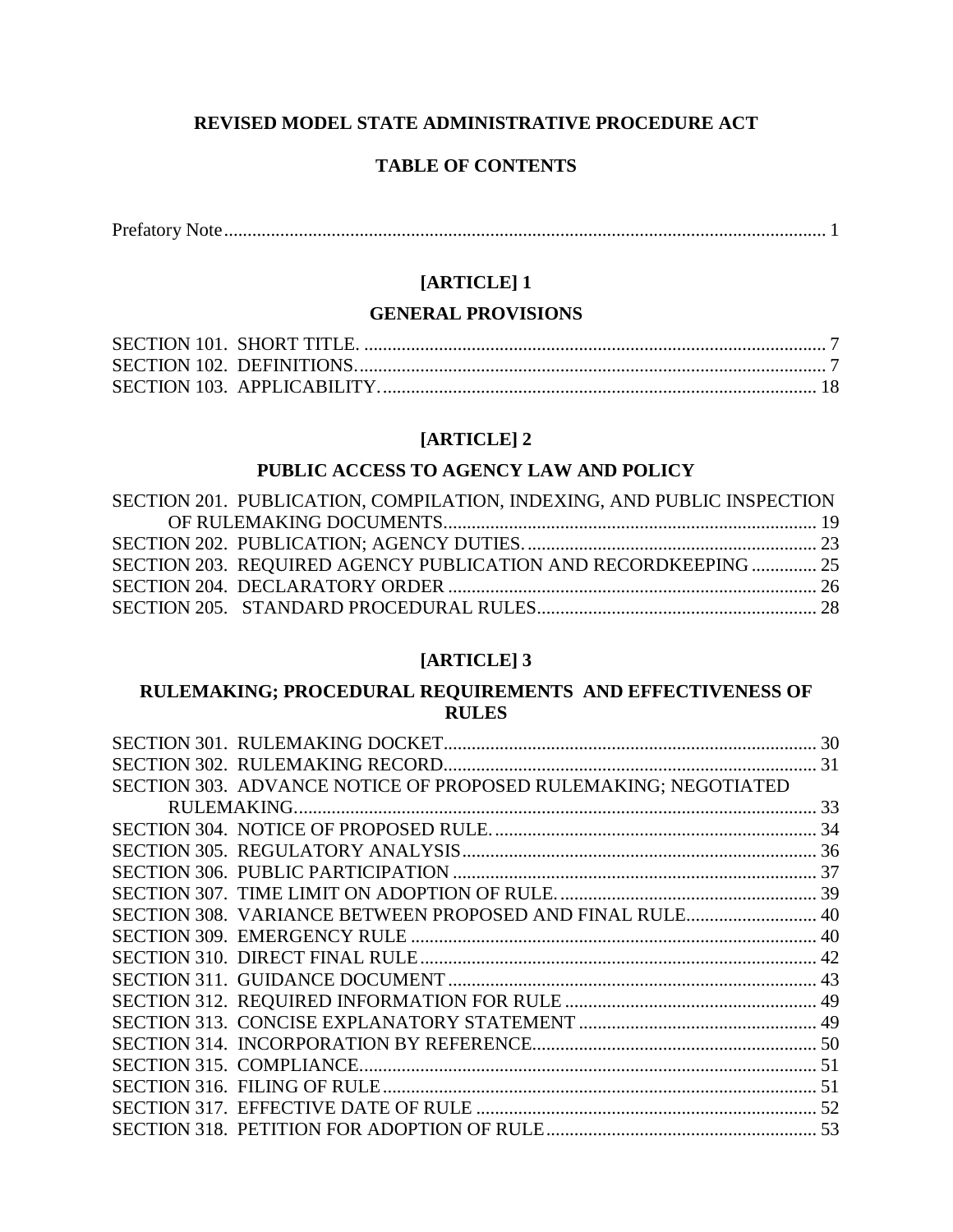# **[\[ARTICLE\] 4](#page-59-0)**

# **[ADJUDICATION IN CONTESTED CASE](#page-59-1)**

# **[\[ARTICLE\] 5](#page-95-0)**

# **[JUDICIAL REVIEW](#page-95-1)**

| SECTION 501. RIGHT TO JUDICIAL REVIEW; FINAL AGENCY ACTION      |  |
|-----------------------------------------------------------------|--|
|                                                                 |  |
| SECTION 502. RELATION TO OTHER JUDICIAL REVIEW LAW AND RULES 91 |  |
| SECTION 503. TIME TO SEEK JUDICIAL REVIEW OF AGENCY ACTION;     |  |
|                                                                 |  |
|                                                                 |  |
|                                                                 |  |
|                                                                 |  |
| SECTION 507. AGENCY RECORD ON JUDICIAL REVIEW; EXCEPTIONS 95    |  |
|                                                                 |  |
|                                                                 |  |

# **[\[ARTICLE\] 6](#page-103-0)**

# **[OFFICE OF ADMININISTRATIVE HEARINGS](#page-103-1)**

| SECTION 601. CREATION OF OFFICE OF ADMINISTRATIVE HEARINGS 98    |  |
|------------------------------------------------------------------|--|
| SECTION 602. CHIEF ADMINISTRATIVE LAW JUDGE; APPOINTMENT;        |  |
|                                                                  |  |
| SECTION 603. ADMININSTRATIVE LAW JUDGES; APPOINTMENT;            |  |
|                                                                  |  |
| SECTION 604. CHIEF ADMINISTRATIVE LAW JUDGE; POWERS; DUTIES  100 |  |
|                                                                  |  |
| SECTION 606. ADMINISTRATIVE LAW JUDGES; POWERS; DUTIES; DECISION |  |
|                                                                  |  |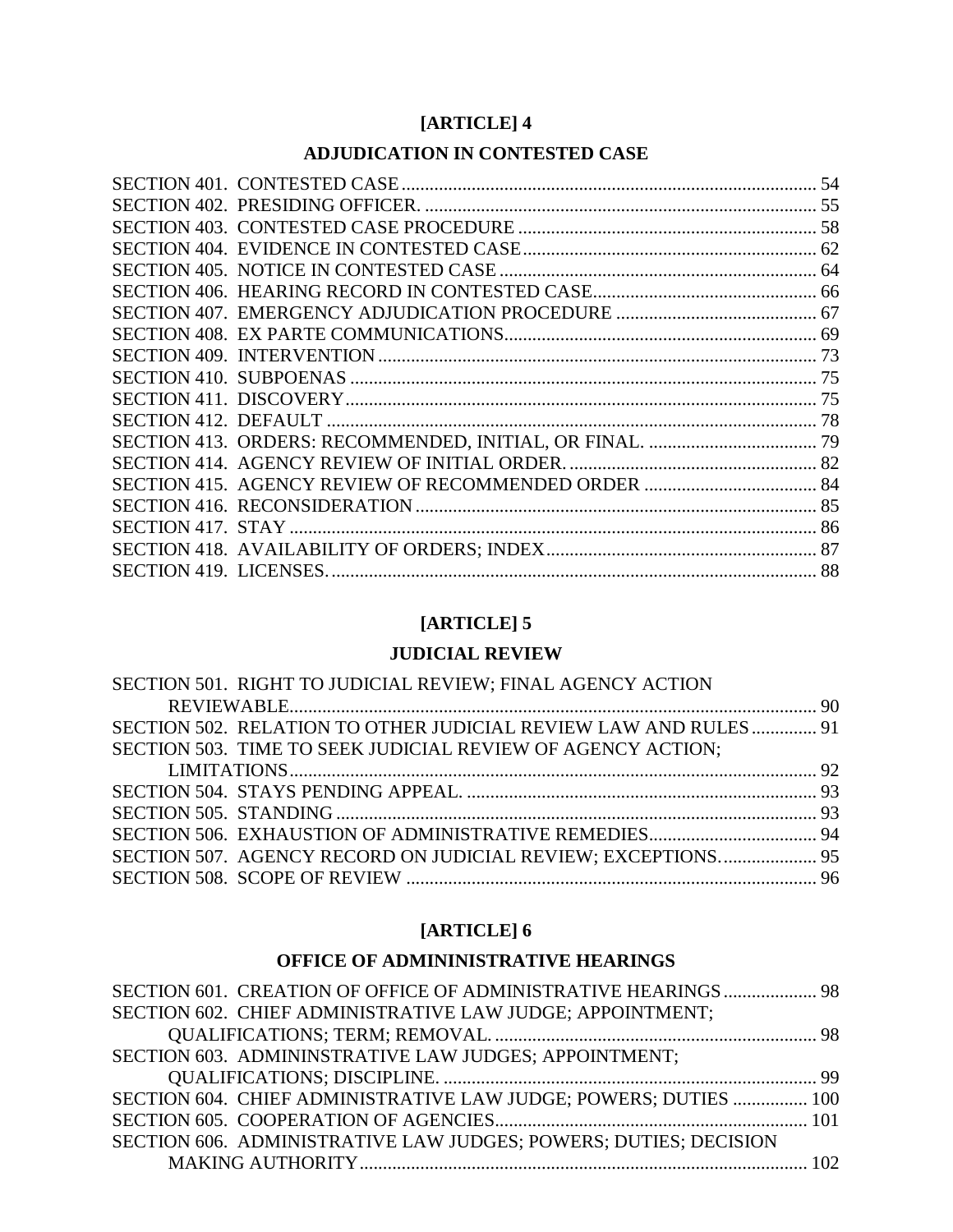# **[\[\[ARTICLE\] 7\]](#page-109-0)**

# **[RULES REVIEW](#page-109-1)**

| SECTION 703. [RULES REVIEW COMMITTEE] PROCEDURE AND POWERS.  106 |  |
|------------------------------------------------------------------|--|

# **[\[ARTICLE\] 8](#page-114-0)**

# **[MISCELLANEOUS PROVISIONS](#page-114-1)**

| SECTION 801. RELATION TO ELECTRONIC SIGNATURES IN GLOBAL AND |  |
|--------------------------------------------------------------|--|
|                                                              |  |
|                                                              |  |
|                                                              |  |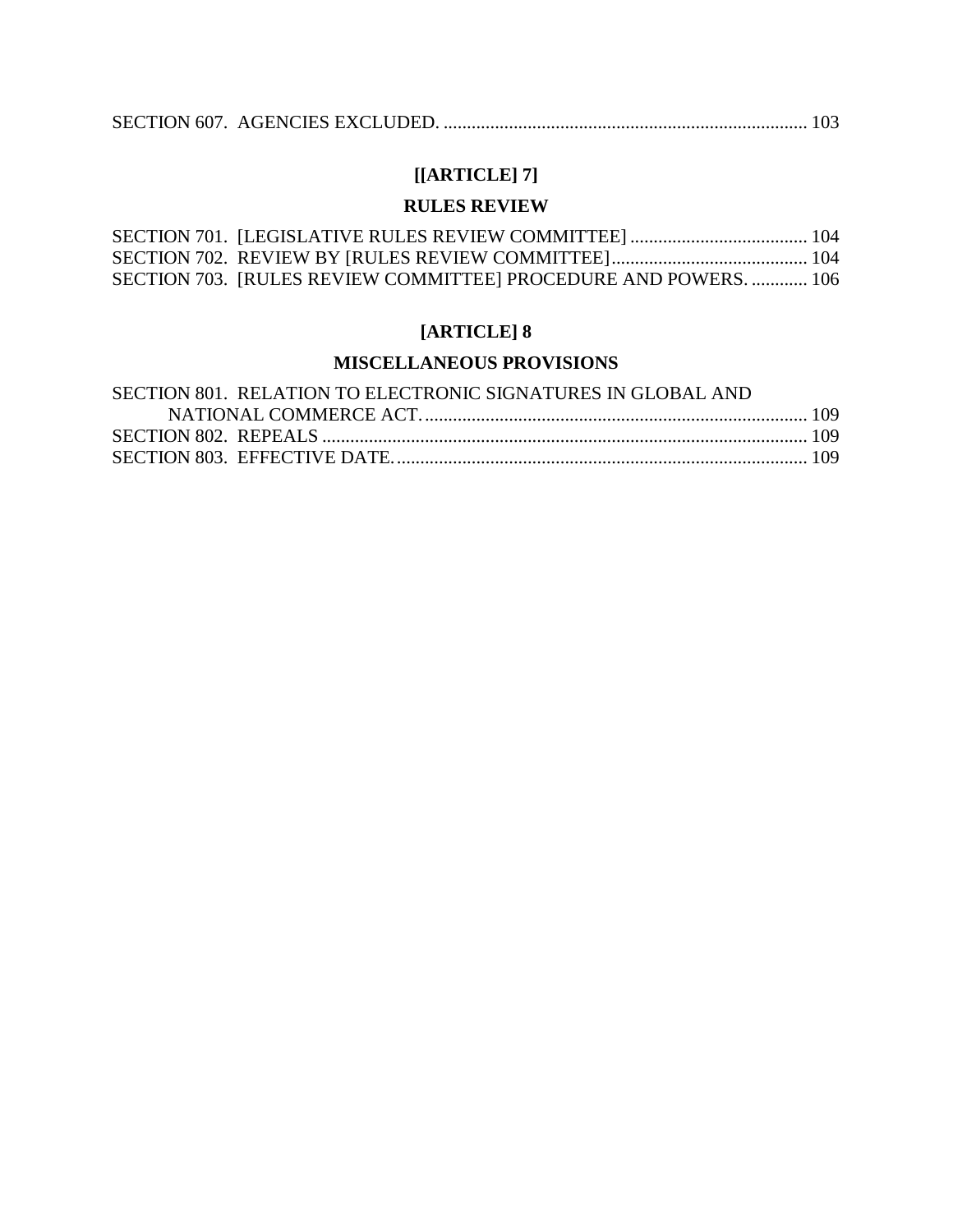#### **REVISED MODEL STATE ADMINISTRATIVE PROCEDURE ACT**

#### **Prefatory Note**

#### <span id="page-6-0"></span>**The 1946 Model State Administrative Procedure Act**

The Model State Administrative Procedure Act (Act) of the National Conference of Commissioners on Uniform State Laws (Uniform Law Commissioners) has furnished guidance to the states since 1946, the date that the first version of the Act was promulgated and published. The Federal Administrative Procedure Act was drafted at about the same time as the 1946 Act, and there was substantial communication between the drafters of the two acts.

The 1946 Act incorporated basic principles with only enough elaboration of detail to support essential features<sup>[1](#page-6-1)</sup> of an administrative procedure act. This is a major characteristic of a "model", as distinguished from a "uniform", act. The drafters of the 1946 Act explained that a model act approach was required because details of administrative procedure must vary from state to state as a result of different general histories, different histories of legislative enactment and different state constitutions. Furthermore, the drafters explained, the Act could only articulate general principles because 1) agencies – even within a single state – perform widely diverse tasks, so that no single detailed procedure is adequate for all their needs; and 2) the legislatures of different states have taken dissimilar approaches to virtually identical problems.<sup>[2](#page-6-2)</sup> By about 1960, twelve states had adopted the 1946 Act.<sup>[3](#page-6-3)</sup>

#### **The 1961 Model State Administrative Procedure Act**

As a result of several studies conducted in the nineteen fifties, the Uniform Law Commissioners decided to revise the 1946 Act. The basis given for that decision was that a maturing of thought on administrative procedure had occurred since 1946. The drafters of the 1961 Act explained that their goals were fairness to the parties involved and creation of procedure that is effective from the standpoint of government.<sup>[4](#page-6-4)</sup> The resulting 1961 Act also followed the model, not uniform, act approach, because "details must vary from state to state." The 1961 APA purposely included only "basic principles" and "essential major features." Some of those major principles were: requiring agency rulemaking for procedural rules; rulemaking procedure that provided for notice, public input and publication; judicial review of rules; guarantees of fundamental fairness in adjudications; and provision for judicial review of agency adjudication. Over one half of the states adopted the 1961 Act or large parts of it.<sup>[5](#page-6-5)</sup>

<span id="page-6-4"></span><sup>4</sup> Preface to 1961 Model State Administrative Procedure Act.

<span id="page-6-5"></span><sup>5</sup> Uniform Laws Annotated at 357 (1980 Master Edition) catalogued numerous states that used the 1961 Model State Administrative Procedure Act. They are: Arizona, Arkansas, Connecticut, District of Columbia, Florida, Georgia, Hawaii, Idaho, Illinois, Indiana, Iowa, Louisiana, Maine, Maryland, Massachusetts, Michigan, Mississippi, Missouri, Montana, Nebraska, Nevada, New Hampshire, New Mexico, New York, North Carolina, Oklahoma, Oregon, Rhode Island, South Dakota, Tennessee, Vermont, Washington, West Virginia, Wisconsin, and Wyoming.

<span id="page-6-1"></span> $1$  1946 Model State Administrative Procedure Act preface at 200.

<span id="page-6-2"></span> $2$  Id. at 200

<span id="page-6-3"></span><sup>&</sup>lt;sup>3</sup> Those states, as identified in the preface to the 1961 Model State Administrative Procedure Act were: North Dakota, Wisconsin, North Carolina, Ohio, Virginia, California, Illinois, Pennsylvania, Missouri, Indiana.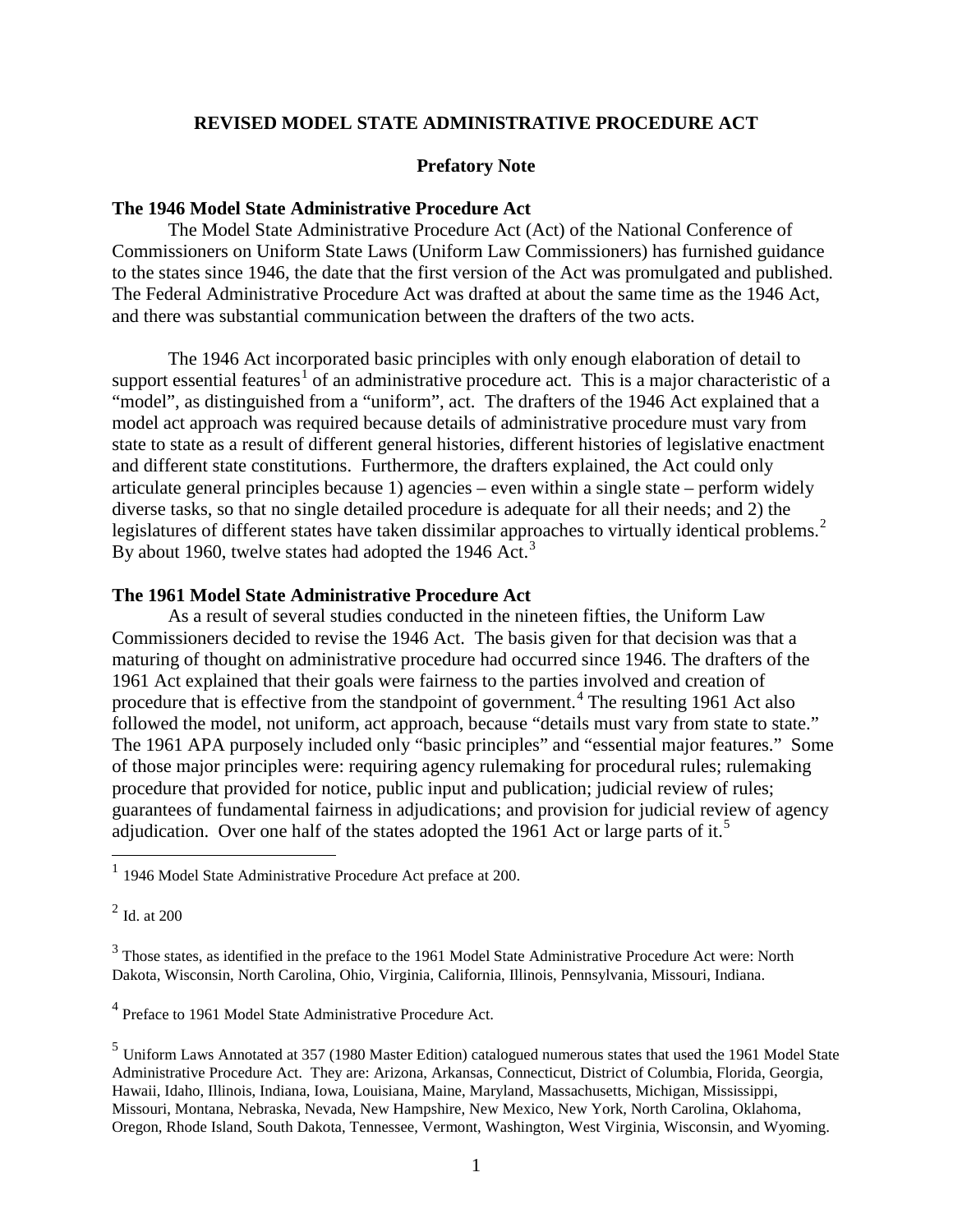#### **The 1981 Model State Administrative Procedure Act**

In the nineteen seventies, the Uniform Law Commissioners began work on another revision of the Act which was completed in 1981. The Uniform Law Commissioners based the need for this revision on greater experience with administrative procedure by state governments, and growth in state government in such areas as the environment, workplace safety and benefit programs. This growth, it was argued, was so great as to effect a change in the nature of state government. The 1981 Act sought to deal with those changes.

The preface to the 1981 Act explained that the approach to drafting had changed from the 1946 and 1961 Acts. According to the drafters, the 1981 Act was entirely new, with more detail than earlier versions of the Act. This expanded focus on detail was explained to be based on changed circumstances in the states and greater state experience with administrative procedure since  $1961$  $1961$  $1961$ .<sup>6</sup> The 1981 Act, when completed, consisted of ninety-four sections<sup>[7](#page-7-1)</sup>. In the twentyodd years since promulgation of the 1981 Act, Arizona, New Hampshire, and Washington have adopted many of its provisions. Several other states have drawn some of their administrative procedure provisions from the 19[8](#page-7-2)1 Act.<sup>8</sup>

#### **The Present Revision**

There are several reasons for revision of the 1981 Act. It has been more than twenty-eight years since the Act was last revised. There now exists a substantial body of legislative action, judicial opinion and academic commentary that explain, interpret and critique the 1961 and 1981 Acts and the Federal Administrative Procedure Act. In the past two decades state legislatures, dissatisfied with agency rulemaking and adjudication, have enacted statutes that modify administrative adjudication and rulemaking procedure. The Section on Administrative Law & Regulatory Practice of the American Bar Association has recently undertaken a major study of the Federal Administrative Procedure Act and has recommended revision of some provisions of that act. Since some sections of the Model State Administrative Procedure Act are similar to the Federal Act, the ABA study furnishes useful comparisons for the Act. The emergence of the Internet, which did not exist at the time of the last revision of the Act, is another event that the Model State Administrative Procedure Act must address. Many states adopted legislative review statutes since the 1981 Act was adopted. Finally, since the 1981 Act, twenty five states have adopted central panel administrative law judge provisions. What has been learned from the experience in those states can be used to improve this Act.

The 2010 Act is a Model Act like the 1946, 1961, and 1981 Acts. A model act is needed because state administrative law in the 50 states is not uniform, and there are a variety of approaches used in the various states. The drafting committee has sought to draft provisions that

<span id="page-7-0"></span> <sup>6</sup> Preface, 1981 Model State Administrative Procedure Act. The greater emphasis on detail in the 1981 Model State Administrative Procedure Act is apparent from the text of the preface.

<span id="page-7-1"></span><sup>&</sup>lt;sup>7</sup> For example, the 1961 Model State Administrative Procedure Act contained nineteen sections; the 1981 Model State Administrative Procedure Act contained almost ninety sections divided among five different articles. The 2010 Act contains slightly more than 60 sections divided into eight articles. The 2010 Act is 75% of the length of the 1981 Act, but covers more topics.

<span id="page-7-2"></span><sup>8</sup> Some of those states are: Florida, Iowa, Kansas, California, Mississippi and Montana.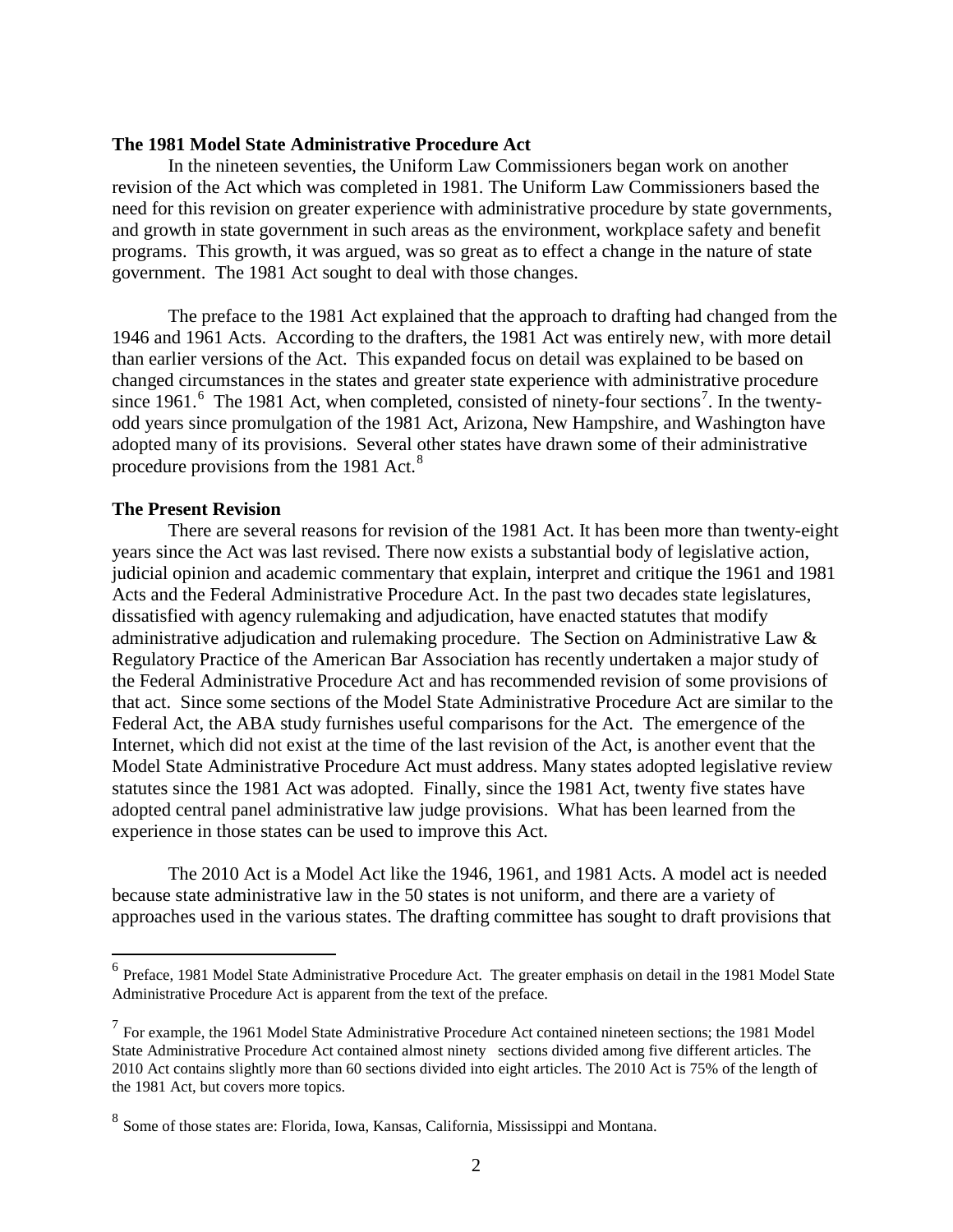represent best practices in the states, and has limited the use of alternatives. The drafting committee had three goals governing the drafting process, fairness, efficiency, and ensuring public access to agency information. The 2010 Act has made use of bracketed language in many sections so that a state legislature may make one of several decisions depending on the type of bracket. For example, the bracketed term [publisher] in Article Two allows state legislatures to substitute the specific state agency name in their state for the agency that performs publication functions. Other brackets give state legislatures the choice to select one of several alternatives. For example, in Section 201(b), four options are bracketed for the type of format, electronic or written, in which the publisher can publish rulemaking documents. Other brackets are used for timing requirements and the numbers of days, months or years are bracketed so that state legislatures have the option of changing the specified amount of time for that particular timing requirement. The bracketed number represents the drafting committee recommendation as to best practices. See for example, Section 304(a), which brackets the number 30 as part of timing requirements for rulemaking. Finally brackets are use in Article Seven with the term [joint resolution] or [concurrent resolution] because states constitutions vary as to whether a concurrent resolution (without the governor signing a bill) is proper for legislative disapproval review of an agency rule. States can choose which provisions of the 2010 Act to adopt.

The 2010 Act returns to the external hearing rights approach followed in the 1961 Act because this is the approach taken by the federal APA and the majority of state laws. The 2010 Act requires hearings when constitutionally required as well as hearings required by statute. This approach is codified in the definition of a contested case in Section 102(7). The external hearing rights approach is narrower than the approach adopted in the 1981 Act which contained an internal definition of the scope of hearing rights (1981 MSAPA Section 4-102). Under the 1981 Act, evidentiary hearings were required for an extremely wide range of disputes between citizens and the government. For example, under the 1981 Act, a hearing would be required for a state park ranger's refusal to issue a camping permit, even if the permit denial did not infringe upon other constitutionally or statutorily protected rights. A variety of other generalized approaches, however, have been taken in some states to require hearings whenever agency actions substantially and directly affect the property, privileges or rights of individuals who are parties to or are affected by agency actions. The Act's inclusion of an external rights approach does not imply that the uses of generalized standards to determine when hearings are required are inappropriate in those states.

The 2010 Act is lengthier than the 1961 Act, but shorter and less detailed than the 1981 Act<sup>[9](#page-8-0)</sup>. The 2010 Act is designed especially for adoption by states that currently have the 1961 Act, but would like to replace that act with a more modern up to date administrative procedure act. The 2010 Act is designed to ensure fairness in administrative proceedings, increase public access to the law administered by agencies, and promote efficiency in agency proceedings by providing for extensive use of electronic technology by state governments. The 2010 Act is streamlined when compared to the 1981 Act and has been drafted to be less detailed and less comprehensive. Consistent with both the 1961 MSAPA and the 1981 MSAPA, the Act provides for a uniform minimum set of procedures to be followed by agencies subject to the act. The 2010

 $\overline{a}$ 

<span id="page-8-0"></span><sup>9</sup> . The 1981 Act contained 19,572 words. The 2010 Act contains only 16,505 words. This is a reduction of approximately 20% even though the 2010 Act has many new provisions and one entirely new Article 6 concerning administrative law judges.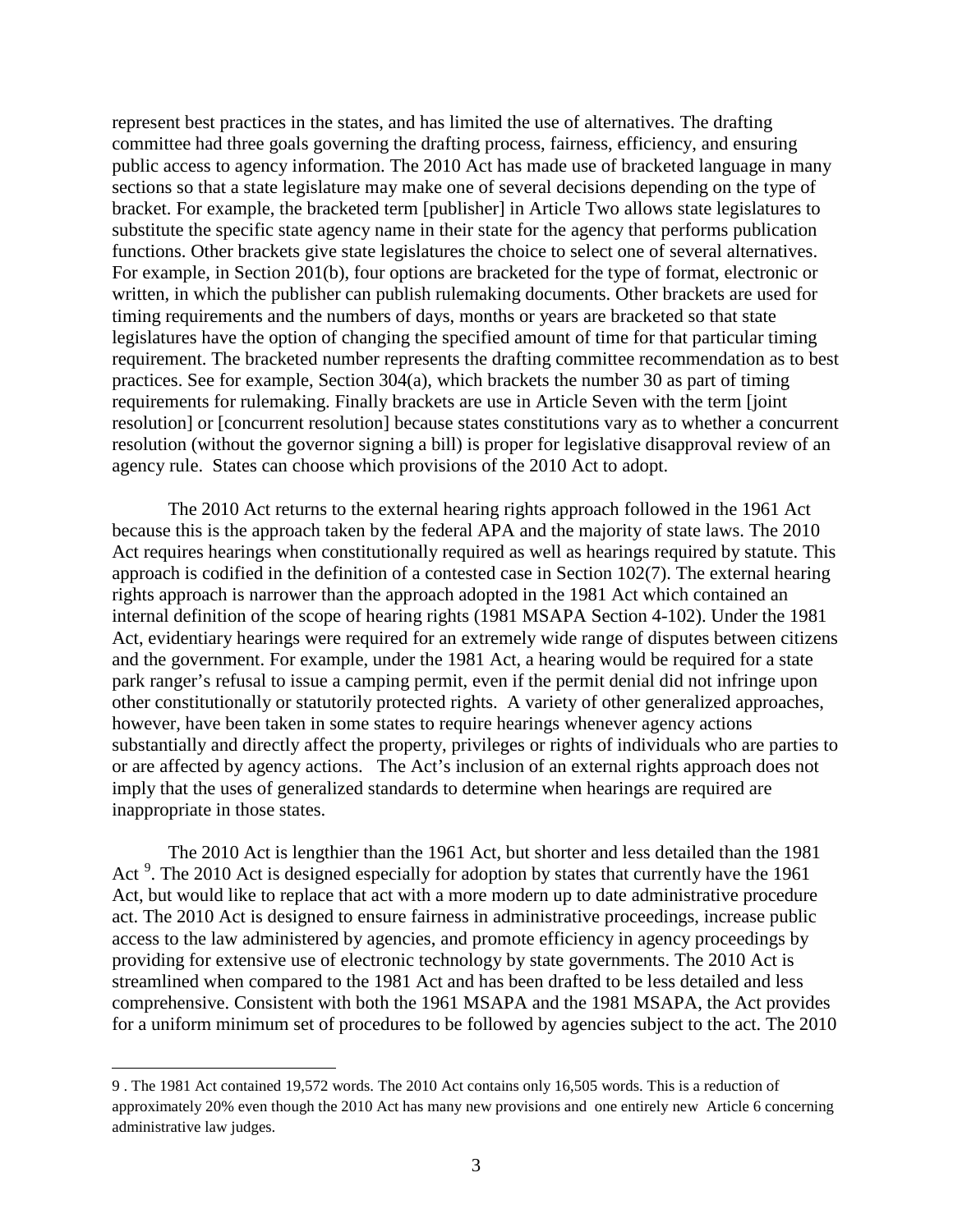Act creates only procedural rights and imposes only procedural duties. Throughout the 2010 Act there are provisions that refer generally to other state laws governing related topics. When specific state laws are inconsistent with the provisions of the 2010 Act, those specific state laws will be controlling.

The 2010 Act is divided into eight articles. Article One contains extensive definitions of key terms used in the act. These definitions are designed to be used with the operative provisions in the other articles of the act. Some of the key definitions in Article One include contested case, Section 102(7), which defines the scope of hearings rights under Article Four to include opportunities for hearings required by federal or state constitutional or statutory law. This definition utilizes the external hearing right approach and limits the circumstances to which the Article Four hearing procedures apply. Another key definition is guidance document, Section 102(14), which is applicable to Section 311 which authorizes an agency to issue a guidance document without following the rulemaking procedural requirements of Article Three. Another key definition is Rule, Section 102(30), which defines which agency pronouncements are rules that have to be adopted following the procedures of Article Three, Sections 304 to 308, and which listed documents are not subject to those requirements (Section 102 (30) (A) to (F). Many of the new Article One definitions result from the technological development of the internet and the widespread use of electronic media by governmental entities. Examples of this type of definition include electronic (Section 102(8), electronic record (Section 102(9), and internet web site (Section 102(17). New definitions for contested cases under Article Four include presiding officer (Section 102(26), final order (Section 102(12)), initial order (Section 102(16)), and recommended order (Section 102(28)). The latter three definitions reflect the complexity of types of orders in state administrative law.

Article Two contains provisions ensuring public access to agency law and policy. This article provides for indexing of agency documents, as well as electronic posting and distribution of documents. Article Two modernizes and codifies publishing responsibilities for agencies that have primary responsibility for rules publishing (Section 201), and for agencies that adopt rules (Section 202 and 203). Article Two also provides for declaratory orders which interpret or apply statutes administered by the agency and states the manner of applicability of agency rules, guidance documents or orders (Section 204) and default procedural rules (Section 205). The provisions of Article Two are not intended to replace the requirements of state open meeting or public records laws.

Article Three contains provisions governing rulemaking by agencies. Important new provisions are agency record in rulemaking (Section 302), which provides for the rulemaking documents to be maintained by the agency and facilitates judicial review based on an agency rulemaking record; negotiated rulemaking (Section 303) which provide for a process by which an agency can obtain feedback from various stakeholder groups appointed to a committee and can attempt to obtain advisory information concerning consensus on the terms or substance of a proposed rule through the committee process; direct final rulemaking (Section 310), which provides for a streamlined process for adoption of rules that are expected to be non controversial; and guidance document (Section 311) which include an agency interpretive statement and other statements that are issue by an agency but that do not have the force of law behind them. Section 311 provides for the procedures to be use with guidance documents, and also provides for important safeguards in the use of guidance documents by an agency. Article Three provides a basic set of rulemaking procedures under Sections 304 to 308 that an agency must follow, with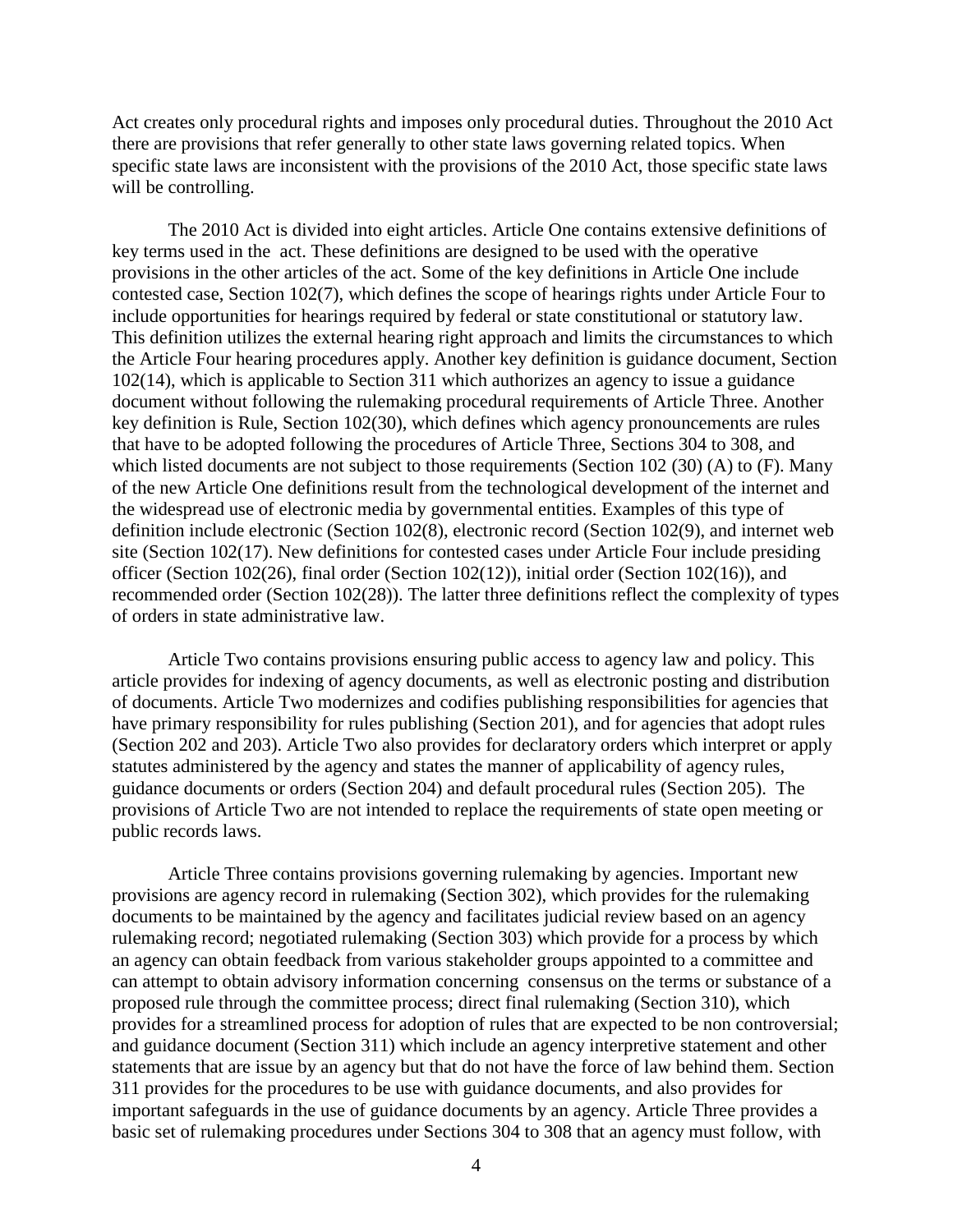an exception for emergency rulemaking (Section 309) and for direct final rulemaking (Section 310) which are governed by different procedures that are specified in each section.

Article Four contains provisions for adjudication in contested cases. Section 401 provides that Article Four applies to an adjudication made by an agency in a contested case. The contested case definition, Section 102(7), codifies the external hearing rights concept. When an opportunity for a hearing is required by a federal or a state constitutional or statutory law provision, the Article Four procedures are applicable. Article Four provides for a variety of presiding officers (Section 402), including the agency head, and for recommended, initial, and final orders in contested cases (Section 413). This is based on variations in state law governing delegation of decisional authority in adjudication. Article 4 procedures are designed to be used by both central panel agencies (governed by Article Six) and enforcement agencies that conduct their own contested case hearings (Section 402(a)).

Section 408 governs ex parte communications but also contains separation of functions provisions (Section 408(d), (e)). Section 408 (c) prescribes limited exceptions for ex parte communications authorized by statute or for uncontested procedural issues. Section 408(d) prescribes limited exceptions for communications with legal advisors, and ministerial communications with staff of the presiding officer and the final decision maker. Section 408(e) includes an agency head exception that is narrower than the provisions of the 1981 Act (Section 4-213(b)). Section 408(e) permits the agency head to have communications with staff that does not augment, diminish or modify the evidence in the agency hearing record (Section 408(e)(2)), and that satisfies one of three other alternatives: including an explanation of the technical or scientific basis or terms in the evidence in the agency hearing record (Section  $408(e)(2)(A)$ ), an explanation of the precedent, policies, or procedures of the agency (Section  $408(e)(2)(B)$ ), or any other communication that does not address the quality, sufficiency of , or the weight that should be given to evidence in the agency hearing record, or the credibility of witnesses (Section  $408(e)(2)(C)$ ). These three alternatives are new and are a departure from the 1981 Act which included only the "does not augment, diminish or modify the evidence in the agency hearing record" language. An ex parte communication will fall within the Section 408(e) exception if both the stated language of subsection (e)(2), and one of the alternatives listed in subsection  $(e)(2)(A)$ ,  $(B)$ , or  $(C)$ , are satisfied. Section 408 $(e)(2)$  is a middle ground reached by the drafting committee in response to polar positions that advocated on the one hand for no agency head exception (thus deleting subsection (e) entirely), and views on the other hand that supported the approach of the 1981 Act (with only the language of subsection (e)(2) and not the added language in subsection (e)(2)(A),(B), or (C). This middle ground recognizes the need for agency heads, who often lack legal or technical knowledge of the issues that come before the agency, so as to obtain staff advice when acting as a presiding officer or a final decision maker, but also carefully circumscribes the types of communication that can occur. If an improper ex parte communication is made or received by a presiding officer or final decision maker, Section 408(f) requires that the communication be made part of the record, and Section 408(g) requires notice to the parties and an opportunity to respond to the communication.

Article Five contains provisions governing judicial review of final agency action. The standing (Section 505) and scope of review (Section 507) sections are key provisions that are set forth in short and concise language. Most states have a substantial body of judicial review case law covering these issues and others. The 2010 Act's provisions are designed to be consistent with the existing laws of many states that take a variety of approaches to judicial review. The Act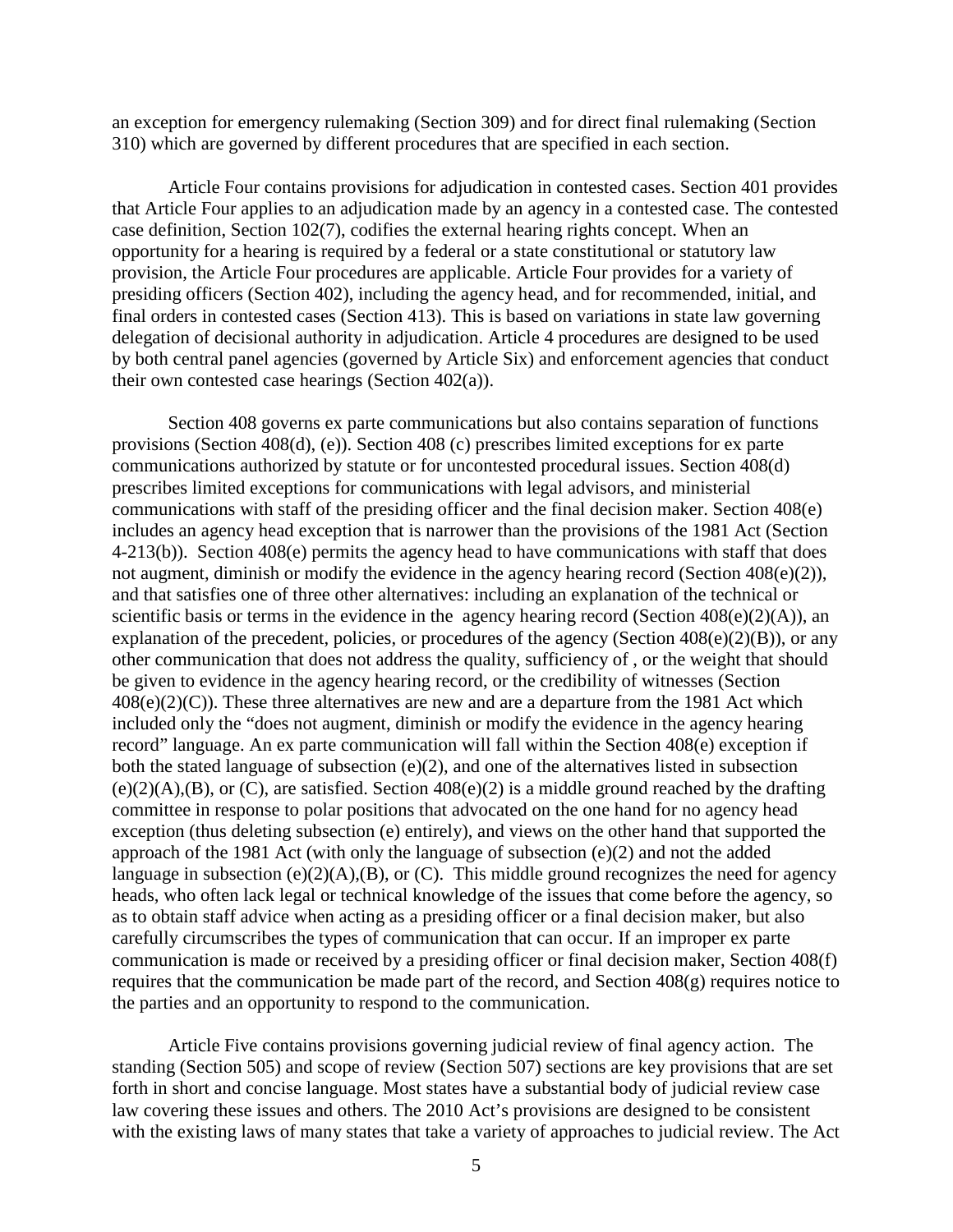does not address civil or appellate procedure issues, the court chosen for judicial review of administrative law rules or orders, or the vehicle for review such as whether an appeal or a writ of mandate is filed to invoke judicial review of administrative agency action. Those issues are governed by state law other than this act.

Article Six contains provisions governing central panel hearing agencies, typically named the office of administrative hearings. The growth of central panel agencies in the states since the adoption of the 1981 Act has been significant with 25 states currently having these agencies. In central panel agencies, the ALJ's who preside over contested case hearings work for the central panel agency, not for the agency whose contested case is being adjudicated. This provides for a neutral separation of the hearing and decision authority from the agency authority to enforce the law and adopt agency rules. Central panel agencies have independence from other executive branch agencies which can provide for greater fairness in contested case hearings. Article Six is based on the ABA Model Central Panel Act, and provides for the essential provisions of law that a state legislature would need to create a central panel agency. This Act is drafted so that central panel administrative law judges would be presiding officers in contested case proceedings governed by the provisions of Article Four (Section 402(a)), and those provisions would govern procedures in contested cases heard by central panel administrative law judges. The chief administrative law judge of the central panel agency may also adopt procedural rules to govern contested case hearings (Section 604(6)). A key provision in Article Six is Section 606(a) which provides that an administrative law judge shall issue a final order in a contested case, if final order authority has been delegated to the central panel agency by the agency head.

Article Seven contains provisions related to legislative review of agency rules. Legislative review of agency rules has become widespread in the states. State constitutions vary as to whether a joint or concurrent resolution (without gubernatorial approval) vetoing an agency rule satisfies the state constitution. Some state constitutions require that the legislature pass a bill that is presented to the governor for approval. Article Seven is drafted so that both state approaches are presented as bracketed alternatives. Under Section 703, the rules review committee has the power to approve or disapprove of rules within 30 days after receiving a copy of the rule from the adopting agency. Disapproved rules will still become effective at the adjournment of the next regular session of the legislature unless before adjournment the Legislature adopts a joint or concurrent resolution sustaining the action of the rules review committee.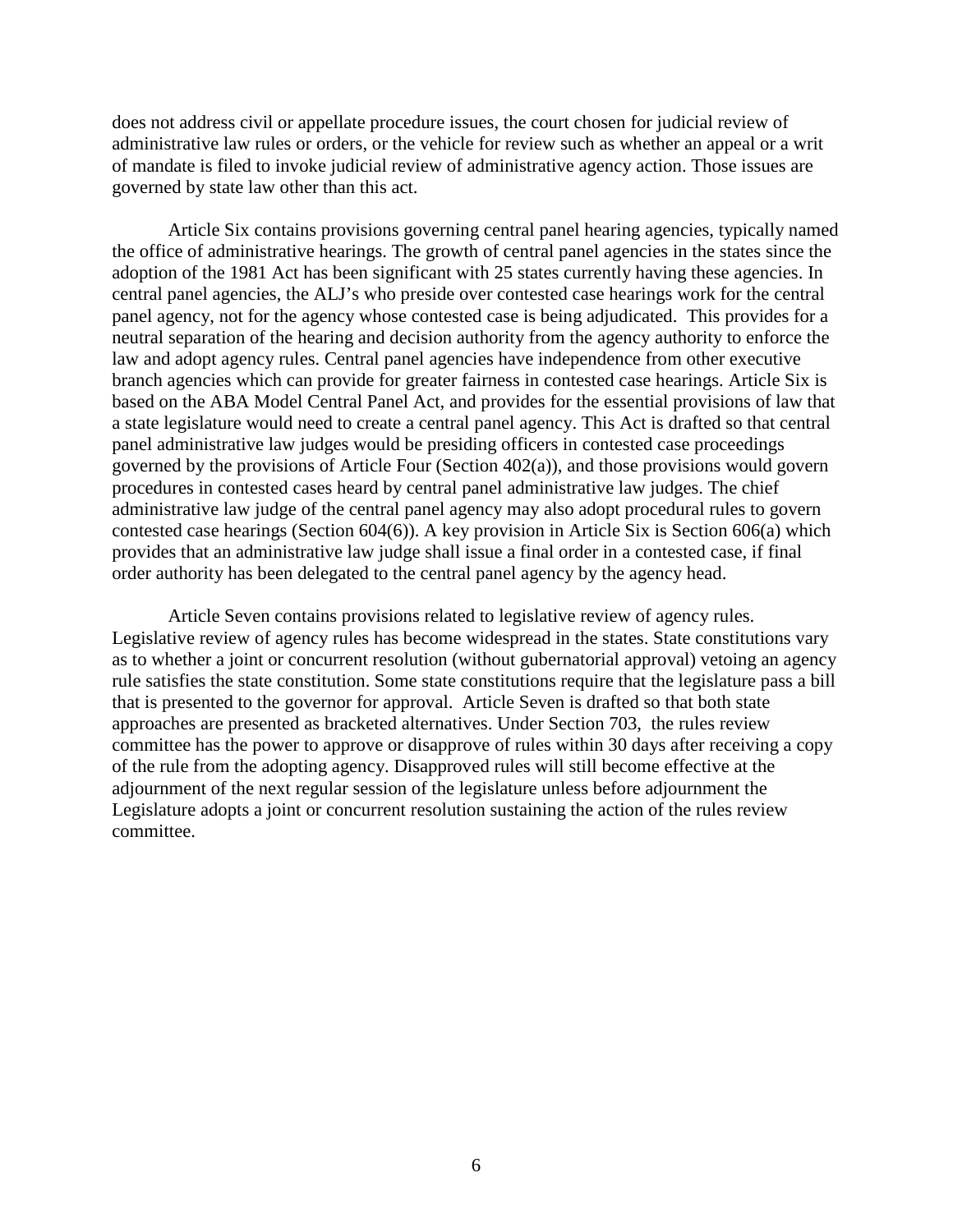#### <span id="page-12-0"></span>**REVISED MODEL STATE ADMINISTRATIVE PROCEDURE ACT**

#### **[ARTICLE] 1**

### **GENERAL PROVISIONS**

<span id="page-12-2"></span><span id="page-12-1"></span>**SECTION 101. SHORT TITLE.** This [act] may be cited as the [State] Administrative Procedure Act.

### **SECTION 102. DEFINITIONS.** In this [act]:

<span id="page-12-3"></span>(1) "Adjudication" means the process for determining facts or applying law pursuant to which an agency formulates and issues an order. "Adjudicate" has a corresponding meaning.

(2) "Adopt", with respect to a rule, includes to adopt a new rule and to amend or repeal an existing rule. "Adoption" has a corresponding meaning.

(3) "Agency" means a state board, authority, commission, institution, department, division, office, officer, or other state entity that is authorized by law of this state to make rules or to adjudicate. The term does not include the Governor, the [Legislature], or the Judiciary.

(4) "Agency action" means:

(A) the whole or part of an order or rule;

(B) the failure to issue an order or rule; or

(C) an agency's performing or failing to perform a duty, function, or activity or to make a determination required by law.

(5) "Agency head" means the individual in whom, or one or more members of the body of individuals in which, the ultimate legal authority of an agency is vested.

(6) "Agency record" means the agency rulemaking record required by Section 302, the hearing record in adjudication required by Section 406, the hearing record in an emergency adjudication under Section 407, or the record for review compiled under Section 507(b).

(7) "Contested case" means an adjudication in which an opportunity for an evidentiary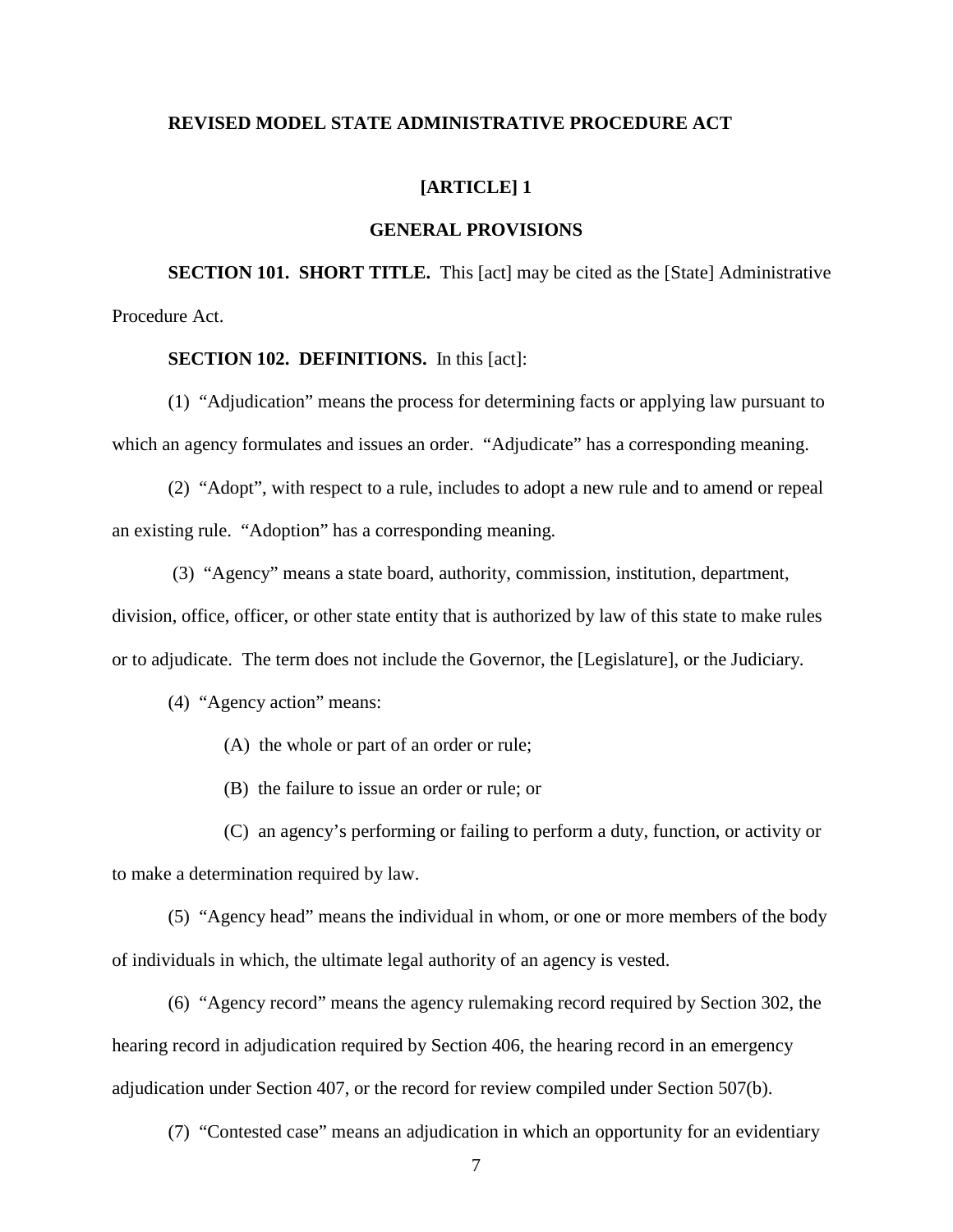hearing is required by the federal constitution, a federal statute, or the constitution or a statute of this state.

(8) "Electronic" means relating to technology having electrical, digital, magnetic, wireless, optical, electromagnetic, or similar capabilities.

(9) "Electronic record" means a record created, generated, sent, communicated, received, or stored by electronic means.

(10) "Emergency adjudication" means an adjudication in a contested case when the public health, safety, or welfare requires immediate action.

(11) "Evidentiary hearing" means a hearing for the receipt of evidence on issues on which a decision of the presiding officer may be made in a contested case.

(12) "Final order" means the order issued by the agency head sitting as the presiding officer in a contested case, the order issued following the agency head review of a recommended order, the order issued following the agency head review of an initial order, or the order issued by the presiding officer when the presiding officer has been delegated final decisional authority with no subsequent agency head review.

(13) "Final rule" means a rule adopted, amended, or repealed under Sections 304 through 308, an emergency rule adopted under Section 309, or a direct final rule adopted under Section 310.

(14) "Guidance document" means a record of general applicability developed by an agency which lacks the force of law but states the agency's current approach to, or interpretation of, law, or describes how and when the agency will exercise discretionary functions. The term does not include records described in paragraph (30)(A), (B), (C), or (D).

(15) "Index" means a searchable list in a record of subjects and titles with page numbers, hyperlinks, or other connectors that link each index entry to the text to which it refers.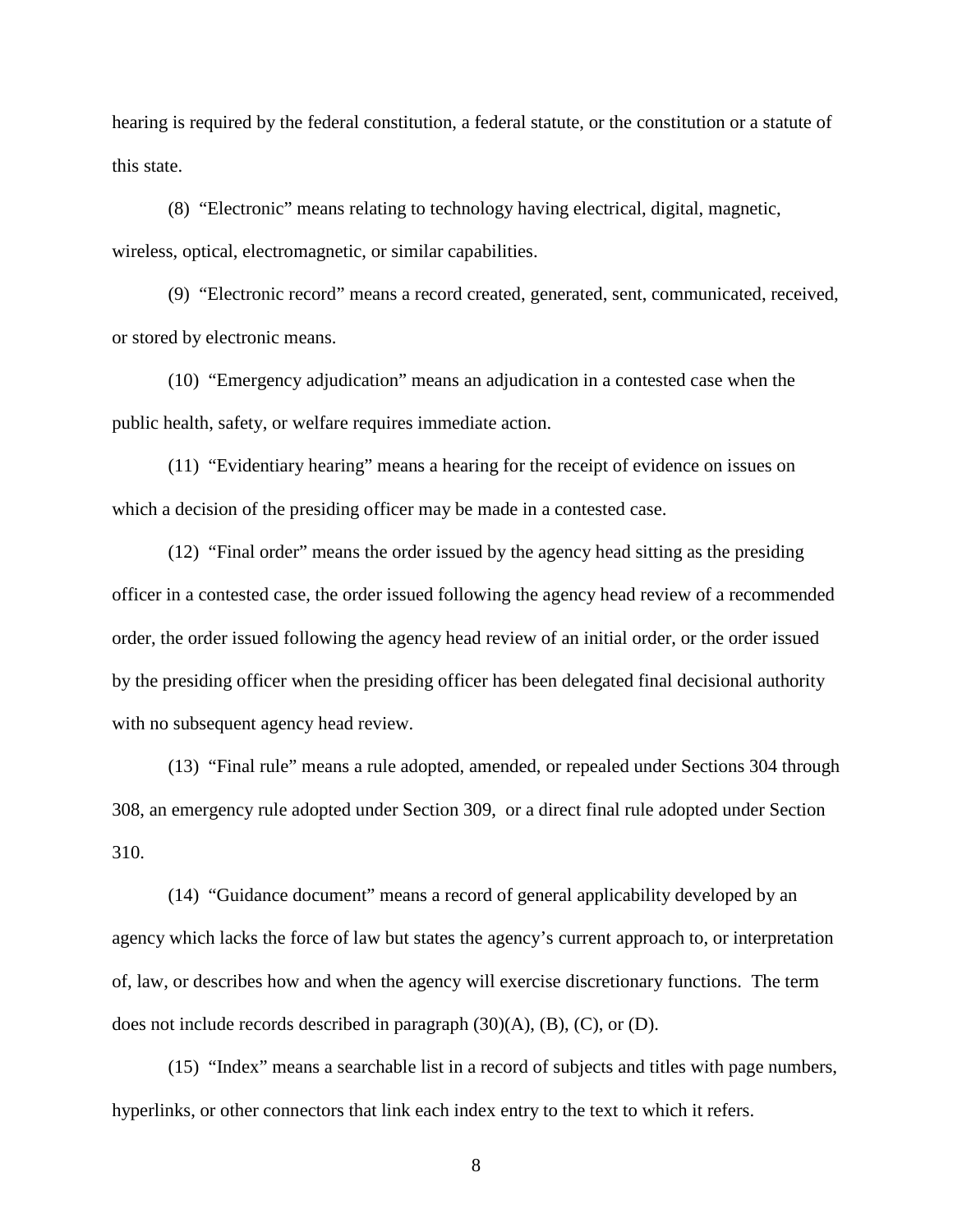(16) "Initial order" means an order that is issued by a presiding officer with final decisional authority if the order is subject to discretionary review by the agency.

(17) "Internet website" means a website on the Internet or other appropriate technology or successor technology that permits the public to search a database that archives materials required to be published by the [publisher] under this [act].

(18) "Law" means the federal or state constitution, a federal or state statute, a federal or state judicial decision, a federal or state rule of court, or an executive order that rests on statutory or constitutional authority.

(19) "License" means a permit, certificate, approval, registration, charter, or similar form of permission required by law and issued by an agency.

(20) "Licensing" means the grant, denial, renewal, revocation, suspension, annulment, withdrawal, or amendment of a license.

(21) "Notice" means a record containing information required to be sent to a person by this [act].

(22) "Notify" means to take steps reasonably required to inform a person, regardless of whether the person actually comes to know of the information.

(23) "Order" means an agency decision that determines or declares the rights, duties, privileges, immunities, or other interests of a specific person.

(24) "Party" means the agency taking action, the person against which the action is directed, any other person named as a party, or any person permitted to intervene and that does intervene.

(25) "Person" means an individual, corporation, business trust, statutory trust, estate, trust, partnership, limited liability company, association, joint venture, public corporation, government or governmental subdivision, agency, or instrumentality, or any other legal or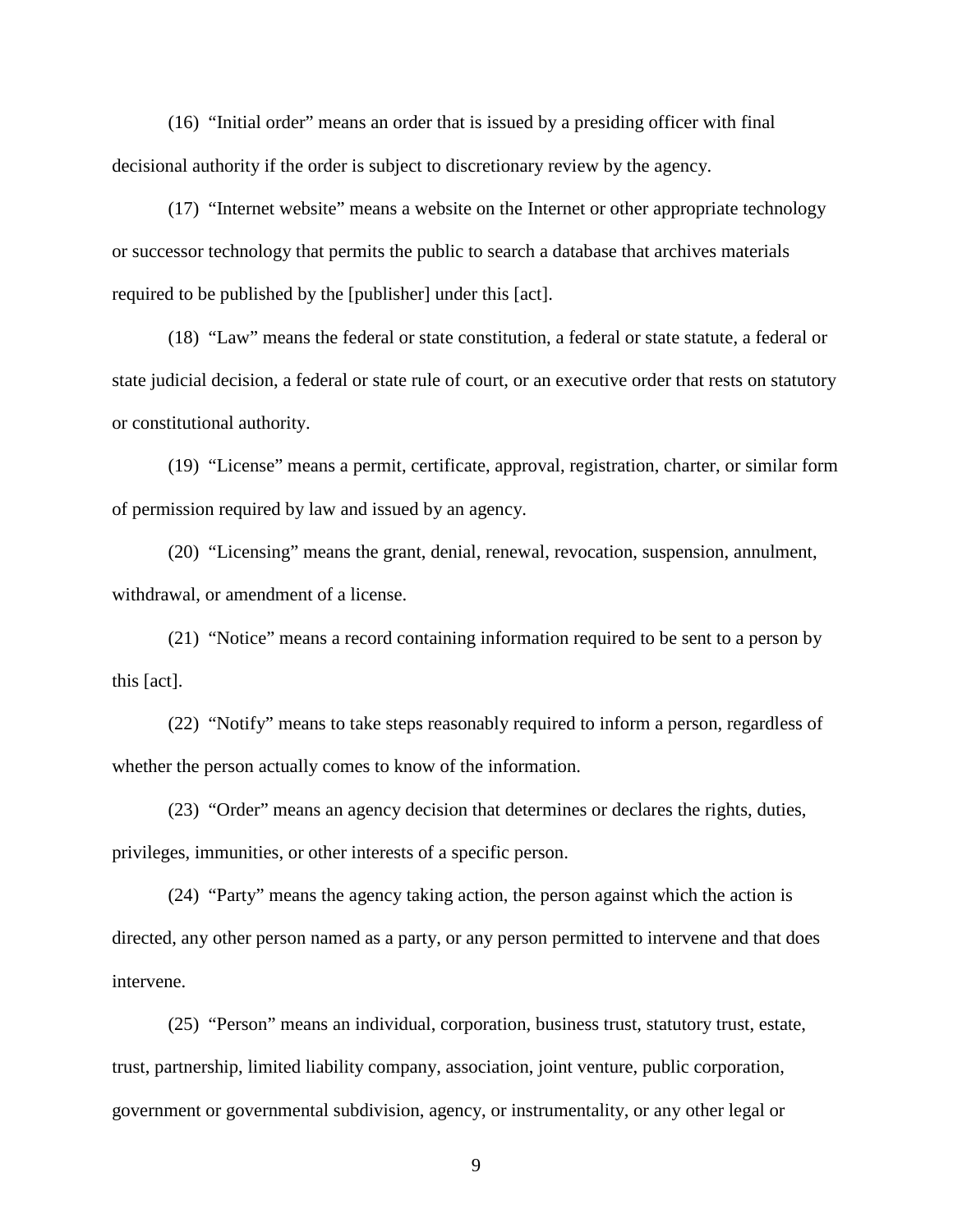commercial entity.

(26) "Presiding officer" means an individual who presides over the evidentiary hearing in a contested case.

(27) "Proceeding" means any type of formal or informal agency process or procedure commenced or conducted by an agency. The term includes adjudication, rulemaking, and investigation.

(28) "Recommended order" means an order issued by a presiding officer if the officer does not have final decisional authority and the order is subject to review by the agency head.

(29) "Record" means information that is inscribed on a tangible medium or that is stored in an electronic or other medium and is retrievable in perceivable form.

(30) "Rule" means the whole or a part of an agency statement of general applicability that implements, interprets, or prescribes law or policy or the organization, procedure, or practice requirements of an agency and has the force of law. The term includes the amendment or repeal of an existing rule. The term does not include:

(A) a statement that concerns only the internal management of an agency and which does not affect private rights or procedures available to the public;

(B) an intergovernmental or interagency memorandum, directive, or communication that does not affect private rights or procedures available to the public;

(C) an opinion of the Attorney General;

(D) a statement that establishes criteria or guidelines to be used by the staff of an agency in performing audits, investigations, or inspections, settling commercial disputes, negotiating commercial arrangements, or defending, prosecuting, or settling cases, if disclosure of the criteria or guidelines would enable persons violating the law to avoid detection, facilitate disregard of requirements imposed by law, or give an improper advantage to persons that are in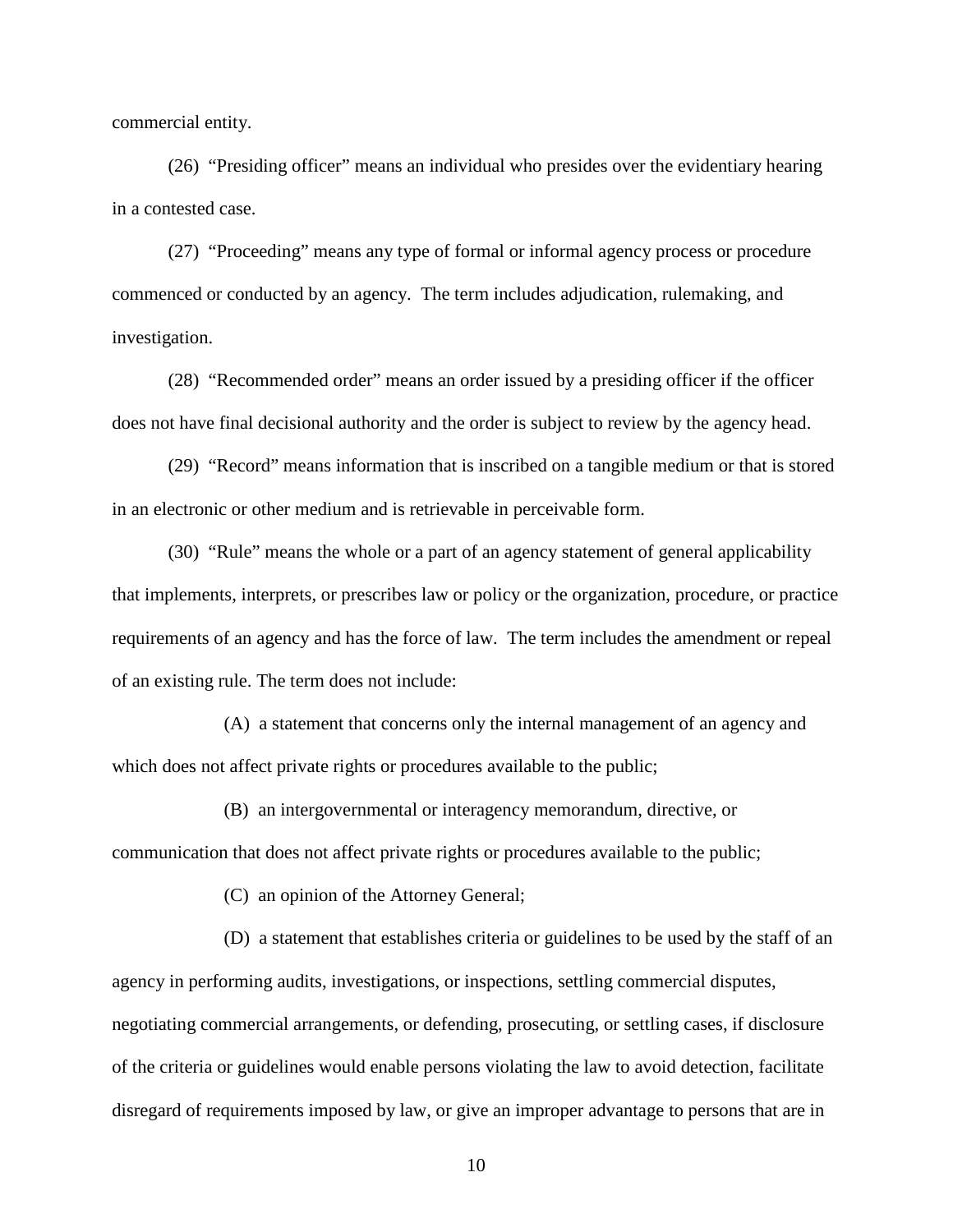an adverse position to the state;

(E) a form developed by an agency to implement or interpret agency law or

policy; or

(F) a guidance document.

(31) "Rulemaking" means the process for the adoption of a new rule or the amendment

or repeal of an existing rule.

(32) "Sign" means, with present intent to authenticate or adopt a record:

(A) to execute or adopt a tangible symbol; or

(B) to attach to or logically associate with the record an electronic symbol, sound,

or process.

(33) "Writing" means a record inscribed on a tangible medium. "Written" has a

corresponding meaning.

#### **Comment**

Adjudication. This definition is based on 1981 MSAPA Section  $4-101(a)$ . The purpose of the definition is to differentiate between agency proceedings under Article Four from rulemaking proceedings under Article Three. This definition should be read in conjunction with the definitions of "contested case" Section 102(7), "evidentiary hearing" under Section 102(11), and of "order", Section 102(23), infra. Article Four procedures apply to adjudications that are contested cases, Section 401, and that result in a final order of the agency, Section 413.

Adopt with respect to a rule. This definition is new to this act. The purpose of this definition is to include amendment or repeal of an existing rule within the meaning of the term adopt with respect to a rule. This definition eliminates to need to use the phrase, "adopt, amend, or repeal" in numerous sections of the act. This definition should be read in conjunction with the terms "final rule" in Section 102(13), "rule" in Section 102(30), and "rulemaking" in Section 102(31). This term is primarily used in Article Three which governs rulemaking by agencies.

Agency. This definition is based on 1961 MSAPA Section 1(1), and 1981 MSAPA Section 102(1). The definition includes the authorized by law to make rules or to adjudicate language from 1961 MSAPA Section 1(1), which was omitted from 1981 MSAPA Section 102(1). This definition uses the term to adjudicate rather than the term to determine contested cases from the 1961 Act. The purpose of this definition is to subject as many state actors in the executive branch of state government as possible to this definition. The definition applies only to state actors, not local agencies. There are exceptions for the governor, the legislature, and the judiciary. The exception for the governor means the governor personally. The term agency is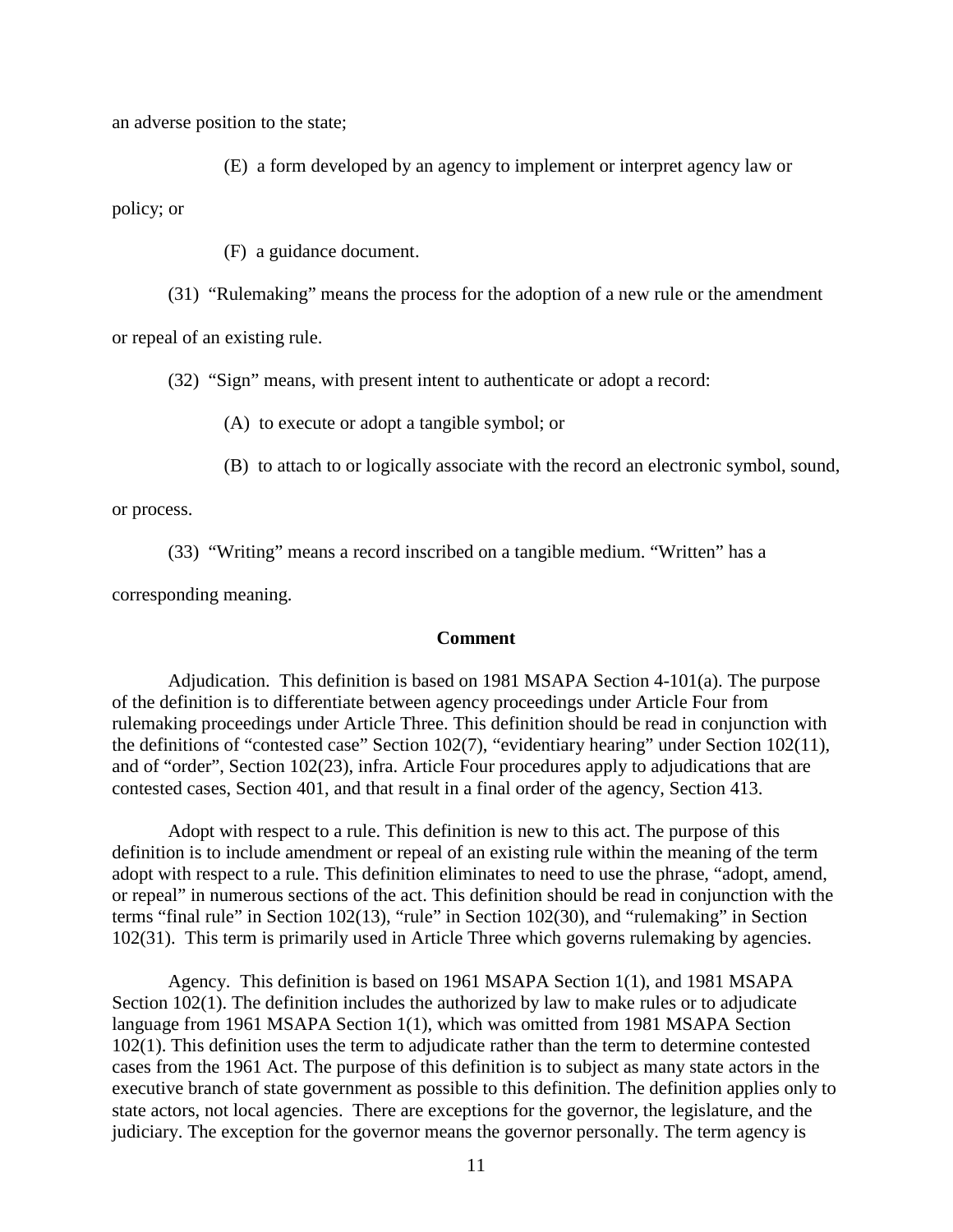used numerous times in the other articles of the Act. The term "agency" includes the Office of Administrative Hearings provided in Article 6. The term "agency should be read in conjunction with the terms "party" in section 102(24), and the term "person" in Section 102(25).

Agency Action. This definition is based on 1981 MSAPA Section 1-102(2). The purpose of the definition is to identify those matters that are subject to judicial review under Article Five. The term "agency action" includes the term "rule", defined in Section 102(30), and the term "order", defined in section 102(23). Failure to issue an order or rule is not judicially reviewable except as provided in Section 501(d) of the Act. Failure to issue an order or rule does not include an agency denial of a petition for a declaratory order or to initiate rulemaking. See Sections  $204(d)$  and  $318(1)$  of the Act. The third definition of agency action, under Section 102(4)(C), is broader and includes agency action that is neither a "rule" nor an "order". The purpose of the third definition is to make agency action broadly subject to judicial review, but the availability of judicial review of agency action is governed by the provisions of Article Five, See Section 501, and the scope of review by Section 508.

Agency Head. This definition is based on 1981 MSAPA Section 1-102(3). The purpose of the definition is to differentiate between the agency as an organic whole and the particular person or persons (single agency head, or commissioners, and board members ) in whom the final decisional authority of the agency is vested. The term "agency head" is also used numerous times throughout the act to differentiate between agency employees other than the agency head who may be delegated the responsibility to carry out functions under the Act from the agency head who has the legal authority to carry out those functions. See, for example, Section 402(a) in which the agency head has the authority to be the presiding officer in a contested case, but the agency head may also designate another individual to be the presiding officer.

Agency Record. This definition is new to the Act. The purpose of the definition is to differentiate between the different types of agency records required to be maintained under the provisions of Articles Three, Four, and Five. The definition lists the different types of agency records by more specific terms and by sections of the Act. The definition provides a roadmap for the various types of agency records requirements in the Act. The definition should be read, as applicable, in conjunction with the provisions of Sections 302, 309, 310, 406, 407, and 507(b). The term "record" defined in Section 102 (29) refers to the medium for storage of information and does not address the requirements of the content of agency records.

Contested case. This term is similar to the "contested case" definition in Section 1(2) of the 1961 MSAPA. Like the 1961 MSAPA, this Act looks to external sources such as statutes and constitutions to determine when a party is entitled to an evidentiary hearing. However, this term differs from the 1961 MSAPA's term "contested case" because it also includes evidentiary hearings required by the constitution, federal or state, and makes provision in Article 4 for the type of evidentiary hearing to be held in a case where a constitution creates the right to an evidentiary hearing. Including constitutionally created rights to an evidentiary hearing within the provisions of this Act eliminates the problem of looking outside the Act to determine the type of evidentiary hearing required in cases where the right to the evidentiary hearing is created by a constitution. Evidentiary hearing rights created by judicial decisions means constitutional decisions by courts in that state. See Goldberg v. Kelly, 397 U.S. 254 (1970). The definition of "contested case" should be read in conjunction with the definitions of "adjudication" under Section 102(1), "evidentiary hearing" under Section 102(11), "final order" under Section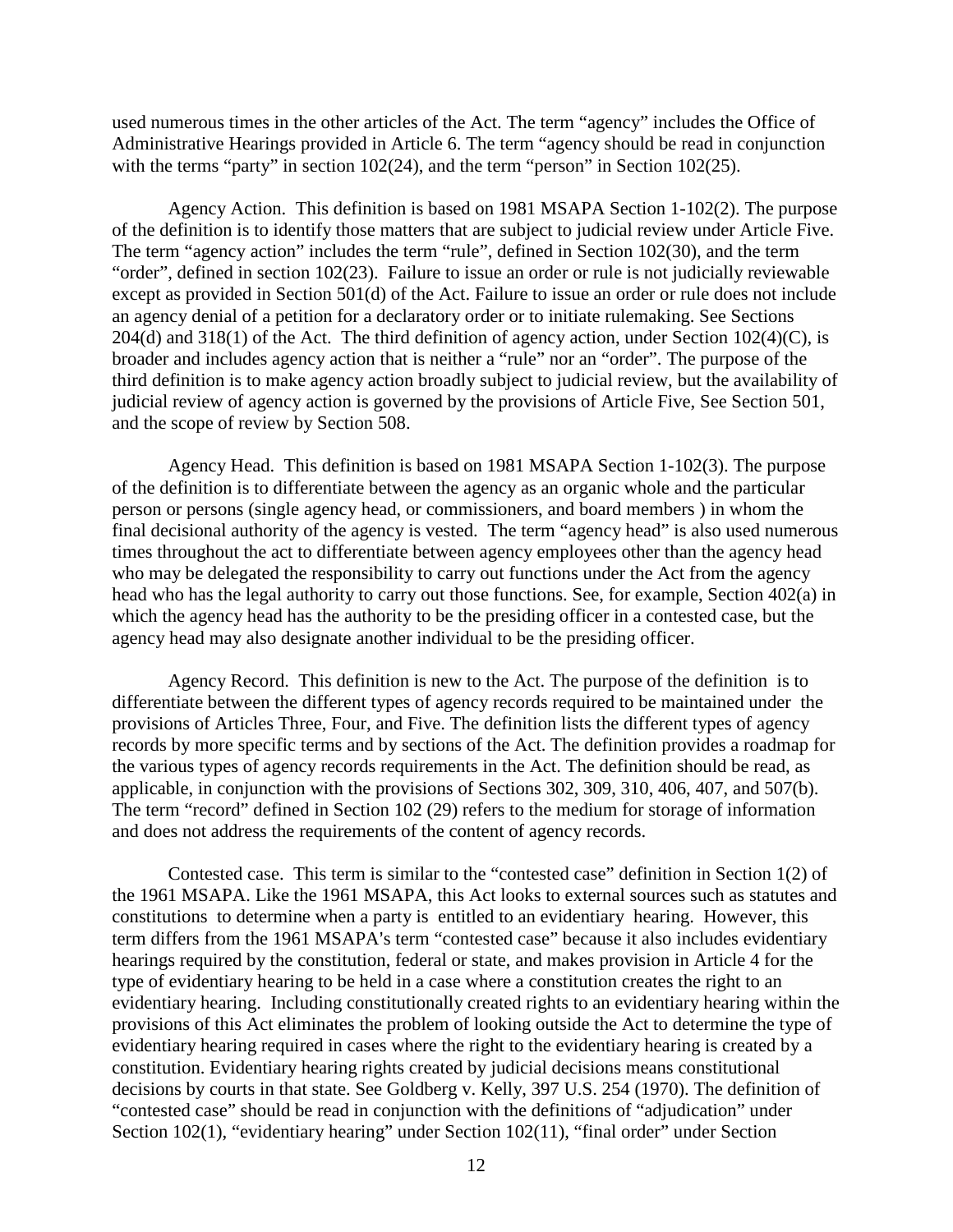102(12), and of "order", Section 102(23). Article Four procedures apply to adjudications that are contested cases, Section 401, and that result in a final order of the agency, Section 413. Article Four does not apply to informal adjudications, which are not contested cases.

Electronic. This definition is new to the act. The definition is based on and has the same meaning as the provisions of the Uniform Computer Information Transactions Act Section 102(a)(26), and the Uniform Electronic Transactions Act, Section 2(5). The term "electronic" refers to the use of electrical, digital, magnetic, wireless, optical, electromagnetic and similar technologies. It is a descriptive term meant to include all technologies involving electronic processes. The listing of specific technologies is not intended to be a limiting one. The definition is intended to assure that this act will be applied broadly as new technologies develop. For example, biometric identification technologies would be included if they affect communication and storage of information by electronic means. As electronic technologies expand and include other competencies, those competencies should also be included under this definition. State agencies widely use electronic media to disseminate information to the public. See Article Two for agency duties to provide public access to agency law. This definition should be read in conjunction with the terms "record" defined in Section 102(29), "electronic record" defined in Section 102(9), and "internet web site" defined in Section 102(17).

Electronic Record. This definition is new to the Act. The definition is based on and has the same meaning as the provisions of the Uniform Electronic Transactions Act, Section 2(7). An "electronic record" is a document that is in an "electronic" form. Documents may be communicated in electronic form; they may be received in electronic form; they may be recorded and stored in electronic form; and they may be received in paper copies and converted into an electronic record. This Act does not limit the type of electronic documents received by the [publisher]. The purpose of defining and recognizing electronic documents is to facilitate and encourage agency use of electronic communication and maintenance of electronic records. State agencies widely use electronic media to disseminate information to the public. See Article Two for agency duties to provide public access to agency law. This definition should be read in conjunction with the terms "record" defined in Section 102(29), "electronic" defined in Section 102(8), and "internet web site" defined in Section 102(17).

Emergency Adjudication. This definition is based on 1981 MSAPA Section 4-105(a). The definition should be read in conjunction with Section 407, emergency adjudication procedure. The definition is designed to be used with the emergency adjudication procedures provided by Section 407. The danger to the public health, safety, or welfare standard requiring immediate action is a strict standard that is defined by law other than this Act. Federal and state case law have held that in an emergency situation an agency may act rapidly and postpone any formal hearing without violation, respectively, of federal or state constitutional law. FDIC v. Mallen, 486 U.S. 230 (1988); Gilbert v. Homar (1997) 520 U.S. 924; Dep't of Agric. v. Yanes, 755 P.2d 611 (OK. 1987).

Evidentiary Hearing. This definition is new to this Act and describes the process for an evidentiary hearing. This definition should be read in conjunction with the definitions of "adjudication" under Section 102(1), "contested case" under Section 102(7), "final order" under Section 102(12), and of "order", Section 102(23). Article Four procedures apply to adjudications that are contested cases, Section 401, and that result in a final order of the agency, Section 413. The definition of contested case in Section 102(7) includes the language "opportunity for an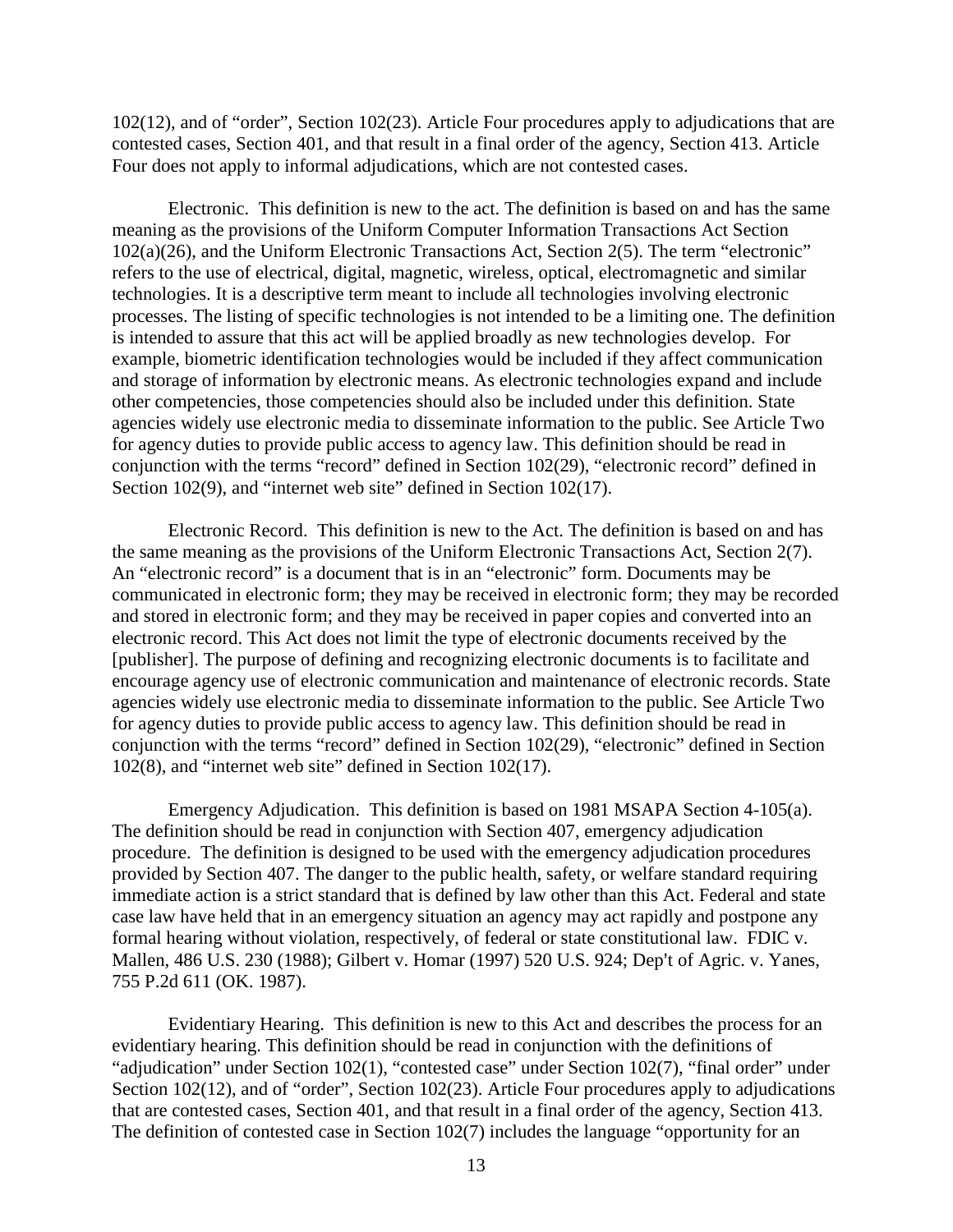evidentiary hearing", and that term is defined here. The contested case definition provides for external sources of law to determine the opportunity for an evidentiary hearing, but the type of hearing provided is defined in this definition. The specifics of hearing procedure for contested cases are detailed in the provisions of Article Four of this Act.

Final Order. This definition is new to this act and applies to Article Four adjudication proceedings. See Section 413, Orders: Final, Recommended, and Initial. This definition should be read in conjunction with the terms "initial order" in Section 102(16), "order" in Section 102(23), and "recommended order" in section 102(28).

Guidance document. This definition is new to this act and is similar to the Michigan APA, M.C.L.A. 24.203(6), and the Virginia APA, Va. Code Ann. SECTION 2.2-4001. See also the; Idaho I.C. SECTION 67-5250 and N.Y. McKinney's State Administrative Procedure Act, SECTION 102. This is a definition intended to recognize that there exist agency statements for the guidance of staff and the public that differ from, and that do not constitute, rules. Many states recognize such statements under the label "interpretive statement" or "policy statement." See Wash. Rev. Code, SECTION 34.05.010(8) & (15). See: Michael Asimow, Guidance Documents in the States, 54 Adm. L. Rev. 631 (2002); Michael Asimow, California Underground Regulations, 44 Adm. L. Rev. 43 (1992). This definition should be read in conjunction with Section 311, Guidance Documents. Agencies are required by Section 202(a) to publish guidance documents issued by agencies under Section 311 and to publish the index of currently effective guidance documents prepared under Section 311(f).

Index. This definition is new to this act and is designed to include both paper and electronic versions of an index . The definition of index has been added as a guide to agencies, [publisher]s and editors about their duties to make records available and easily accessible to the public in the form of an index, as that term is used throughout this act. States can satisfy the requirement of an index by providing a record that is searchable by Word on the Internet, unless a hard copy index is required. Agencies may also satisfy the index requirements by providing hypertext links to index items. This definition should be read in conjunction with Sections 201, and 202. The rules publisher is required to publish an index of the contents in the administrative bulletin, Section 201(g), and index of the contents of the administrative code, Section 201(h). Agencies are required by Section 202 to publish an index of declaratory orders prepared under Section 204(g), an index of currently effective guidance documents prepared under Section 311(f), and an index of final orders in contested cases prepared under Section 418(a).

Initial Order. This definition is new to this act and applies to Article Four adjudication proceedings. See Section 413, Orders: Final, Recommended, and Initial. This definition should be read in conjunction with the terms "final order" in Section 102(12), "order" in Section 102(23), and "recommended order" in section 102(28).

Internet website. This definition is new to the act and is designed to be used by agencies and publishers to comply with the requirements of Section 201, publication: publisher's duties, Section 202, publication: agency duties, Section 316, filing of rules,, and Section 418, availability of orders; index of this Act. In many states, the Internet website is maintained by the [publisher], and in some states the agency also maintains its own Internet website. State agencies widely use electronic media to disseminate information to the public. See Article Two for agency duties to provide public access to agency law. This definition should be read in conjunction with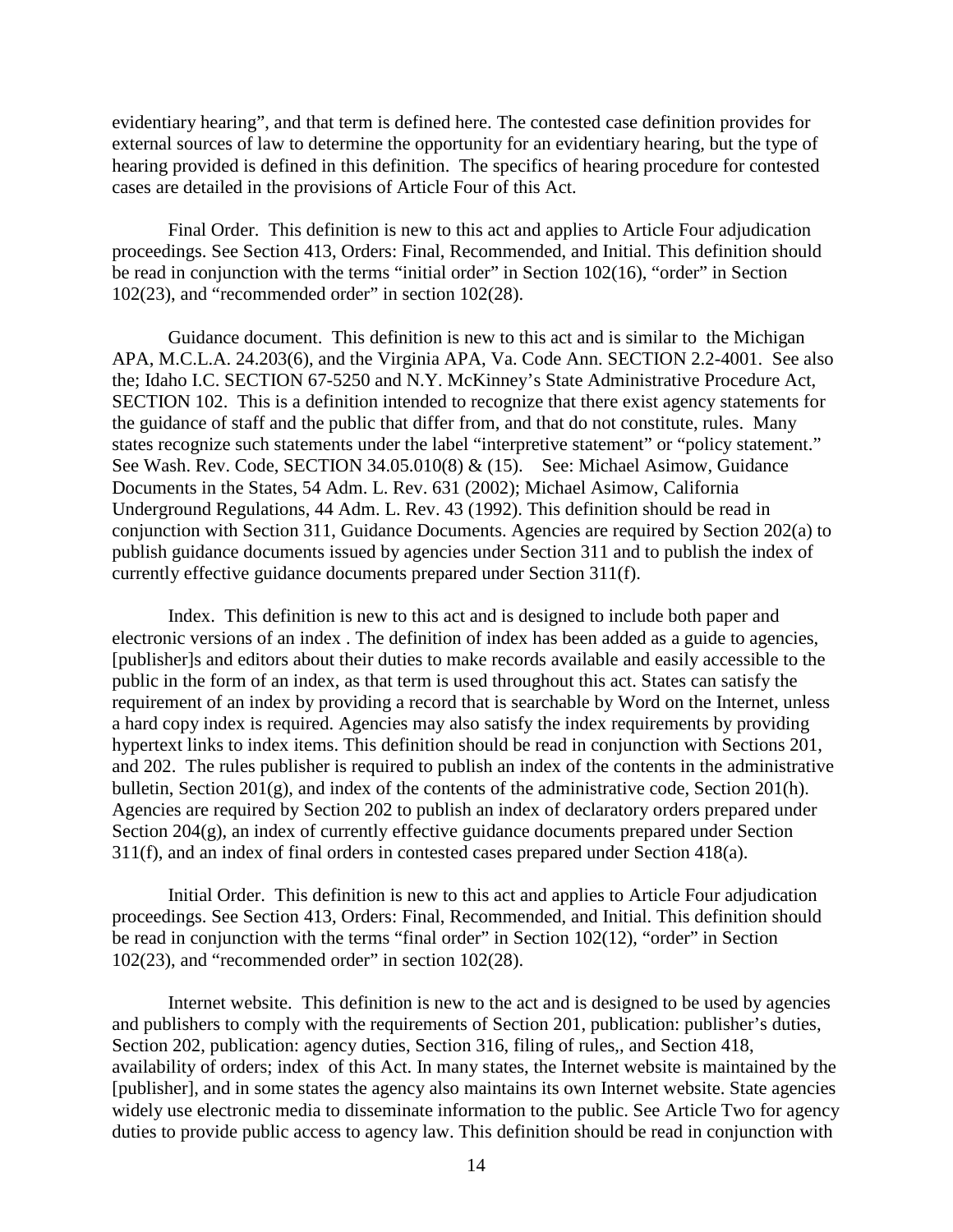the terms "electronic" defined in Section 102(8), "electronic record" defined in Section 102(9), and "record" defined in Section 102(29). The definition of "internet web site" broadly includes successor technology so that the definition does not become obsolete with technological changes that have not been anticipated.

Law. This definition is new to this act and includes a broad definition of types of laws applicable to this Act. The definition broadly defines "law" to include legal authority that is binding on either the public or the agency. The term "Law" includes an executive order that rests on statutory or constitutional authorization. Minnesota v. Mille Lacs [Band of Chippewa Indians,](http://web2.westlaw.com/find/default.wl?tf=-1&rs=WLW9.09&referencepositiontype=S&serialnum=1999085330&fn=_top&sv=Split&referenceposition=188&pbc=FC3FD354&tc=-1&ordoc=0304049604&findtype=Y&db=780&vr=2.0&rp=%2ffind%2fdefault.wl&mt=51)  [526 U.S. 172, 188-89 \(1999\);](http://web2.westlaw.com/find/default.wl?tf=-1&rs=WLW9.09&referencepositiontype=S&serialnum=1999085330&fn=_top&sv=Split&referenceposition=188&pbc=FC3FD354&tc=-1&ordoc=0304049604&findtype=Y&db=780&vr=2.0&rp=%2ffind%2fdefault.wl&mt=51) [Youngstown Sheet & Tube Co. v. Sawyer, 343 U.S. 579, 585](http://web2.westlaw.com/find/default.wl?tf=-1&rs=WLW9.09&referencepositiontype=S&serialnum=1952120254&fn=_top&sv=Split&referenceposition=585&pbc=FC3FD354&tc=-1&ordoc=0304049604&findtype=Y&db=780&vr=2.0&rp=%2ffind%2fdefault.wl&mt=51)  [\(1952\).](http://web2.westlaw.com/find/default.wl?tf=-1&rs=WLW9.09&referencepositiontype=S&serialnum=1952120254&fn=_top&sv=Split&referenceposition=585&pbc=FC3FD354&tc=-1&ordoc=0304049604&findtype=Y&db=780&vr=2.0&rp=%2ffind%2fdefault.wl&mt=51) See also Kevin M. Stack, "The Statutory President," 90 Iowa L. Rev. 539, 550-52 (2005); Jim Rossi, "State Executive Law making in Crisis," 56 Duke L. Rev. 237, 261-64 (2006). For example, a Governor's declaration of a state of emergency would fall within the category of an executive order with statutory or constitutional authorization. See, e.g., New Mexico Executive Order 2005-040 (2005). This definition should be read in conjunction with the defined terms "rule", Section 102(30) and "order", Section 102(23).

License. This definition is based on 1981 MSAPA Section 102(4), which is a revised version of 1961 MSAPA Section 1(3) definition of license. This definition should be read in conjunction with Section 419, licenses.

Licensing. This definition is based on 1961 MSAPA Section 14(a). This definition should be read in conjunction with Section 419, licenses.

Notice. The definition of notice is new to this act and refers to the content of information required to be provided by provisions of this act. This definition is be used with Article Four adjudication in contested cases, Section 405, notice in contested cases.

Notify. The definition of notify is new to this act and is similar to the definition of notice in the Uniform Arbitration Act Section 2(a), and the Uniform Computer Information Transactions Act Section  $102(a)(49)$ , which is based on the provisions of the Uniform Commercial Code Section 1-201(26). The definition is consistent with the due process of law requirements for methods of notifying persons. Mullane v. Central Hanover Bank & Trust Co. 339 U.S. 306, 314-316 (1950); Goldberg v. Kelley, 397 U.S. 254, 267-268 (1970); Dusenberry v. United States, 534 U.S. 161, 168-170 (2002); See Ho v. Donovan 569 F.3d 677, 680-681 (7<sup>th</sup>. Cir.,2009). Under those requirements, using a method of notice that is reasonable likely to inform is sufficient to satisfy due process of law requirements. The notice sender does not have to prove that the notice recipient received the notice in every case to satisfy due process of law requirements. See Section 405, notice in contested case, for more specific requirements of notice in contested cases.

Order. This definition is based on 1981 MSAPA Section 102(5). An order includes solely agency legal determinations that are addressed to particular, identified persons in particular circumstances. An order may be addressed to more than one person. Further, the definition is consistent with modern law in rejecting the right/privilege distinction in constitutional law. The addition of the language "or other interests" is intended to clarify this change and to include entitlements. The definition of "order" should be read in conjunction with the definitions of "adjudication" under Section 102(1), "contested case" under Section 102(7)",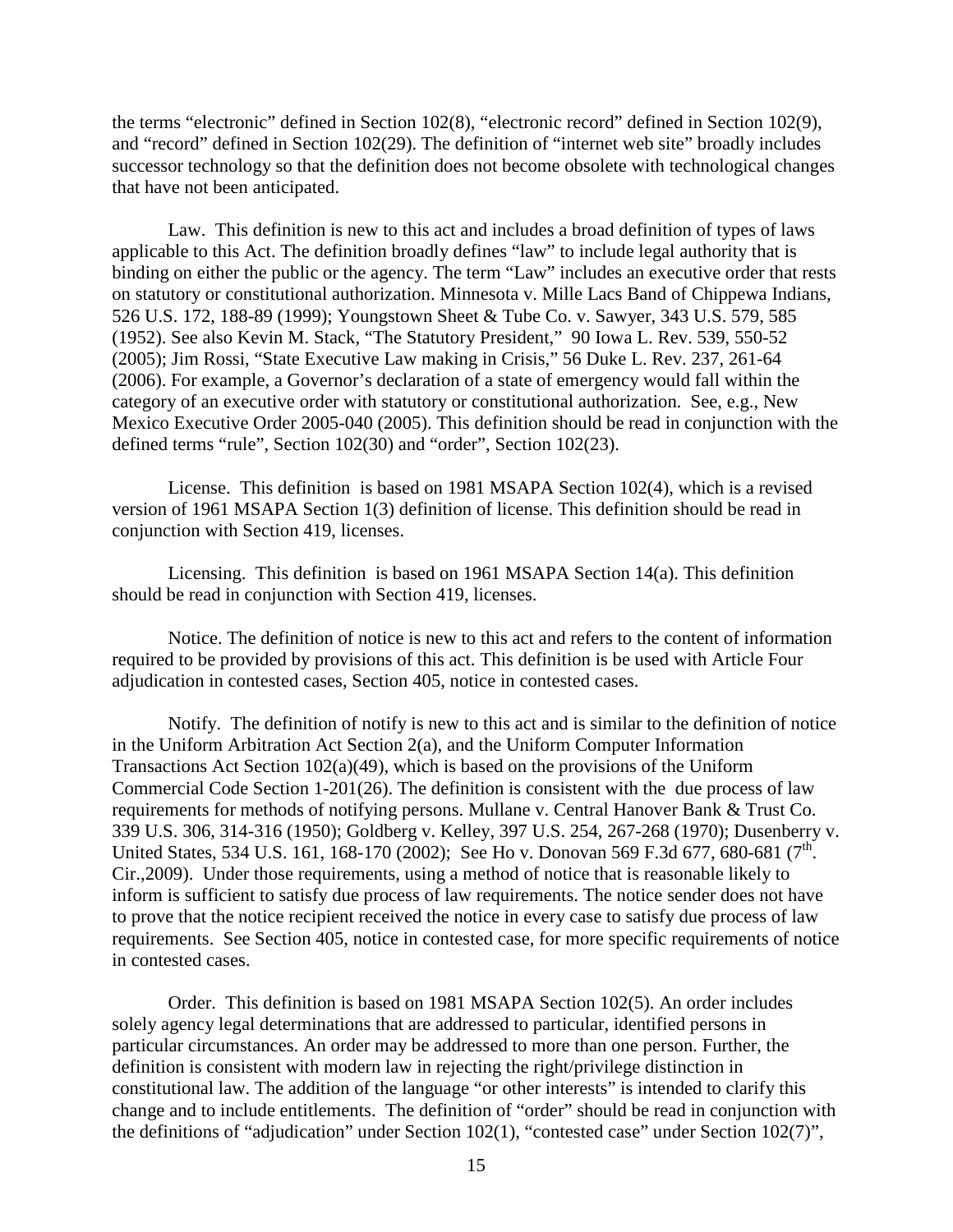"evidentiary hearing" under Section 102(11), and "final order" under section 102(12). The term "order" is primarily used in Article Four contested case proceedings. Article Four procedures apply to adjudications that are contested cases, Section 401, and that result in a final order of the agency, Section 413. In addition to this term, three type of orders are defined in the act, and the term "order" should be read in conjunction with the terms "final order" in section 102(12), "initial order in section  $102(16)$ , and "recommended order" in section  $102(28)$ 

Party. This definition is similar to 1961 MSAPA Section 1(5), and 1981 MSAPA Section 102(6). The definition includes the agency, any person against whom agency action is brought and any person who intervenes. The term" party' should be read in conjunction with the terms "agency" in Section 102(3), and the term "person" in Section 102(25). The term "party" is used in Article Four contested case proceedings. For example, See Section 403, contested case procedure, Section 404, evidence in contested case, Section 405, notice in contested case, and Section 409 intervention. The term "agency" is also used extensively in Articles Three, Four, and Five. This section is not intended to deal with the issue of a person's entitlement to judicial review. Standing and other issues relating to judicial review of agency action are addressed in Article 5 of this Act.

Person. This definition is based on 1961 MSAPA Section 1(6), and 1981 MSAPA Section 102(8). The term "person" should be read in conjunction with the term "agency" in Section 102(3), and the term "party" in Section 102(24). The term "person" is broadly defined to include individuals, associations of individuals, and corporate and governmental entities. The term "person" is used extensively in the act including Article Two (See, e.g., Section 204(a)), Article Three (See, e.g., Section 306(a)), Article Four (See, e.g., Section 405(b)), and Article Five ( See, e.g., Section 505). The term "person" is based on the standard definition used in acts adopted by the National Conference of Commissioners on Uniform State Laws. See UCITA Section 102 (a)(51).

Presiding Officer. This definition is new to the Act and should be read in conjunction with the definitions of "adjudication" under Section 102(1), "agency head" under Section 102(5) "contested case" under Section 102(7), "evidentiary hearing" under Section 102(11), and of "order", Section 102(23). The term 'presiding officer" is used in Article Four procedures which apply to adjudications that are contested cases, Section 401, and that result in a final order of the agency, Section 413. The presiding officer presides over contested case evidentiary hearings, Section 402. Under Section 402(a), the "presiding officer" includes an agency staff member, an administrative law judge appointed under Section 602, the agency head, or one or more members of the agency head when designated to preside at a hearing.

Proceeding. This definition is new to this act and broadly defines agency actions including those conducted by an agency in rulemaking, governed by Article Three, and in adjudication, governed by Article four.

Recommended Order. This definition is new to this act and applies to Article Four adjudication proceedings. See Section 413, Orders: Final, Recommended, and Initial. This definition should be read in conjunction with the terms "final order" in section 102(12), "initial order" in Section 102(16), and "order" in Section 102(23).

Record. This definition is new to the act and is based on the broad definition of record in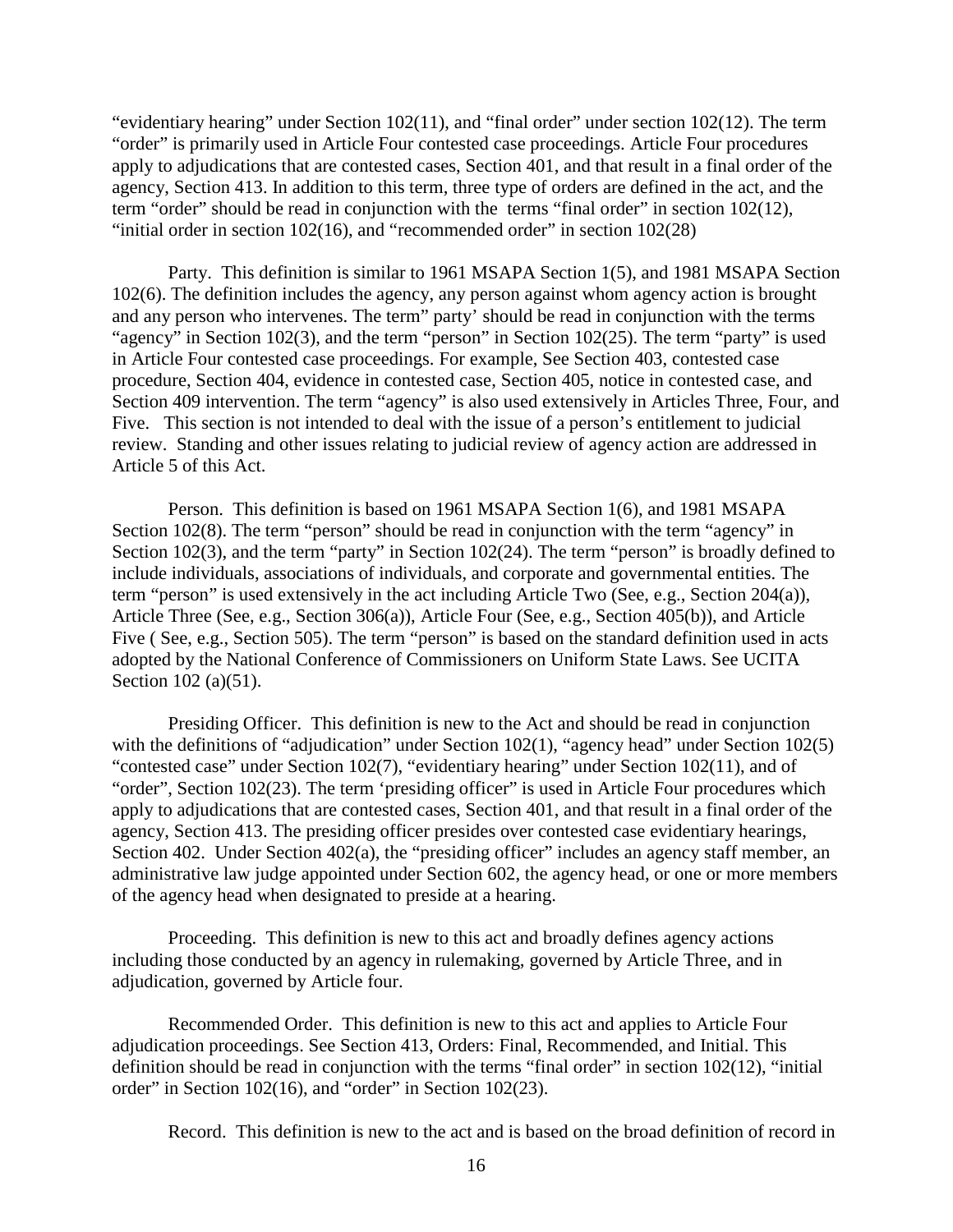modern electronic age statutes such as the Uniform Computer Information Transactions Act, Section 102(a)(55), and the Uniform Electronic Transactions Act, Section 2(13). This definition is also based on the definition of record in the E-Sign Act, 15 U.S.C. Section 7006(9). The definition includes both paper and electronic documents. State agencies widely use electronic media to disseminate information to the public. See Article Two for agency duties to provide public access to agency law. This definition should be read in conjunction with the terms "electronic" defined in Section 102(8), "electronic record" defined in Section 102(9), and "internet web site" defined in Section 102(17). The term "record" refers to the medium for storage of information and does not address the requirements for the content of agency records. See the definition of "agency record" in Section 102(6) and the types of agency records defined there for that purpose.

Rule. This first sentence of this definition is based on 1961 MSAPA Section 1(7), and 1981 MSAPA Section 102 (10). The language "and has the force of law" is new to this act and is designed to contrast rules with guidance documents which do not have the force of law. The second sentence of this definition is based on the second sentence of 1981 MSAPA Section 102(10). The exceptions to the definition are widely used in state APAs. Subsection (A) is drawn from 1981 Model State APA § 3-116(1). Subsection (B) is based on 1961 MSAPA Section 1(7)(C). Subsection (C) is drawn from 1981 Model State APA § 3-116(9). Subsection (D) is drawn from 1981 Model State APA § 3-116(2). Subsection (E) is based on 1981 Model State APA § 3-116(7). Subsection (f) is new to this act, and should be read in conjunction with the term "guidance document" in Section 102(14) and Section 311, Guidance documents. With the exception of guidance documents which must be made available to the public under Section 311(c), the stated exceptions are designed to exempt those statements from the procedural and publication requirements of Article Three that otherwise apply to "rules".

The essential part of this definition is the requirement of general applicability of the statement. This criterion distinguishes a rule from an order, which focuses on particular applicability to identified parties only. Applicability of a rule may be general, even though at the time of the adoption of the rule there is only one person or firm affected: persons or firms in the future who are in the same situation will also be bound by the standard established by such a rule. It is sometimes helpful to ask in borderline situations what the effect of the statement will be in the future. If unnamed parties in the same factual situation in the future will be bound by the statement, then it is a rule. The word "statement" has been used to make clear that, regardless of the term that an agency uses to describe a declaration or publication and whether it is internal or external to the agency, if the legal operation or effect of the agency action is that it has the force of law, then it meets this definition. The term "rule" applies primarily to Article Three rulemaking proceedings but the term is also used in the other articles. The term "rule" should be read in conjunction with the term "rulemaking" in Section 102(31).

Rulemaking. This definition is a revised version of 1981 MSAPA Section 102(11). The purpose of this definition is to include amendment or repeal of an existing rule within the meaning of adoption of a rule. This definition eliminates the need to repeat the phrase "adopt, amend or repeal" in numerous sections of the act. This definition should be read in conjunction with the term "rule" in Section 102 (30). This term is primarily used in Article Three which governs rulemaking by agencies.

Sign. This definition is based on UETA Section 2(8), and includes both paper and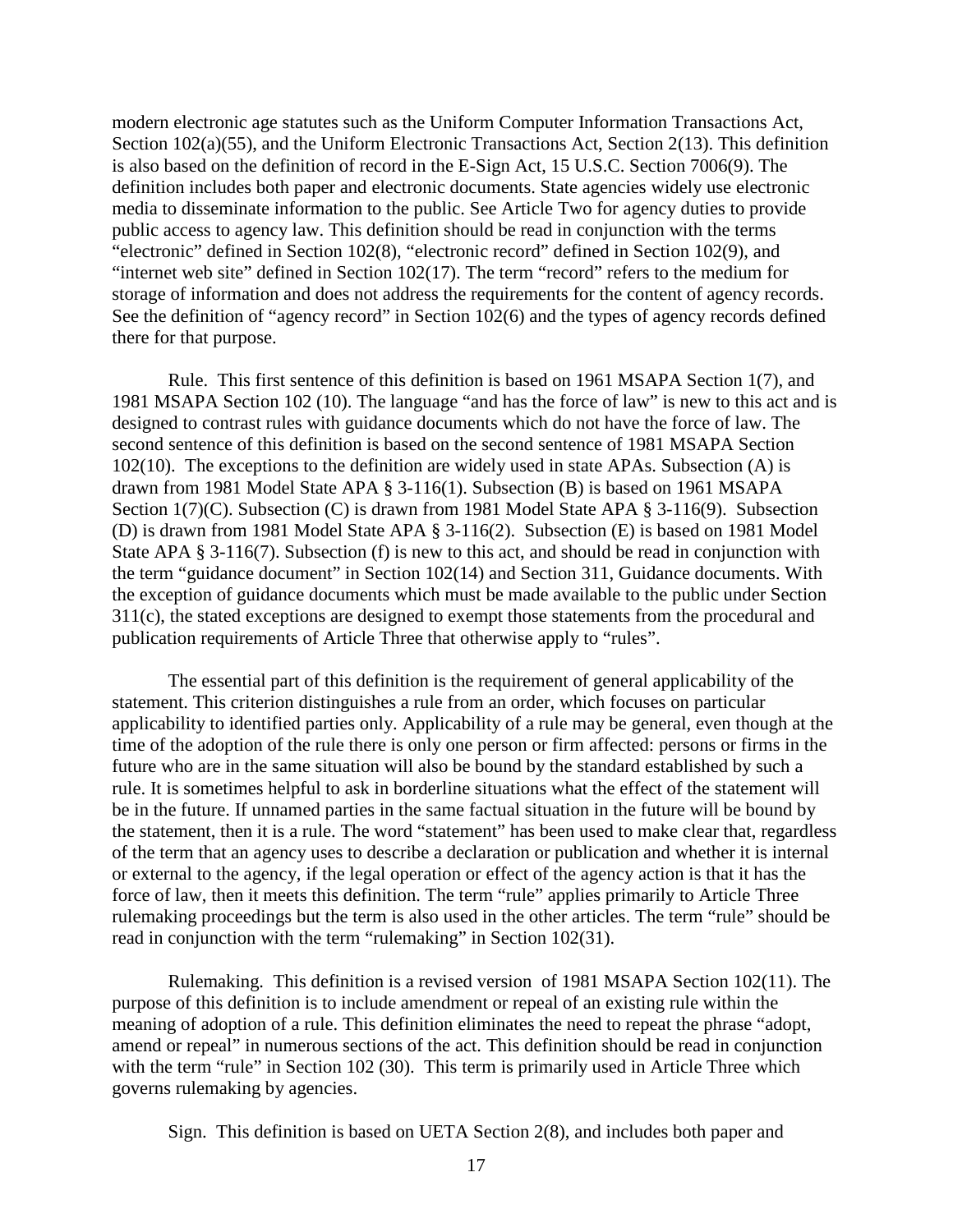electronic signatures. See also the federal E-Sign Act, 15 U.S.C. Section 7001 et. Seq.

Written. This definition is new to this act and relates to the definition of record in Section 102(29) in that written documents are inscribed on a tangible medium. The definition of record in Section 102(29) includes both tangible medium (written) and electronic documents.

### <span id="page-23-0"></span>**SECTION 103. APPLICABILITY.**

(a) This [act] applies to an agency unless the agency is expressly exempted by a statute of

this state.

(b) This [act] applies to all agency proceedings and all proceedings for judicial review or

civil enforcement of agency action commenced after [the effective date of this [act]]. This [act]

does not apply to an adjudication for which notice was given before that date and rulemaking for

which notice was given or a petition was filed before that date.

### **Comment**

Subsection (a) is intended to define which agencies are subject to the provisions of this act. Many states have made use of an applicability provision to define the coverage of their Administrative Procedure Act. See: Iowa, I.C.A. SECTION 17A.23; Kansas, K.S.A. SECTION 77-503; Kentucky, KRS SECTION 13B.020; Maryland, MD Code, State Government, SECTION 10-203; Minnesota, M.S.A. SECTION 14.03; Mississippi, Miss. Code Ann. SECTION 25-43-1.103; Washington, West's RCWA 34.05.020. States vary widely as to what state agencies are subject to the APA, and what agencies are exempt from the APA. The issue of what agencies are exempt from the APA will be decided by each state using its own legislative process. Some states list the agencies or agency proceedings that are exempt from the requirements of the APA. See Washington, West's RCWA 34.05.30.This section provides a way to resolve those issues.

Subsection (b) is based on Section 1-108 of the 1981 MSAPA. Agency proceedings on remand following judicial review after the act takes effect are governed by the prior law.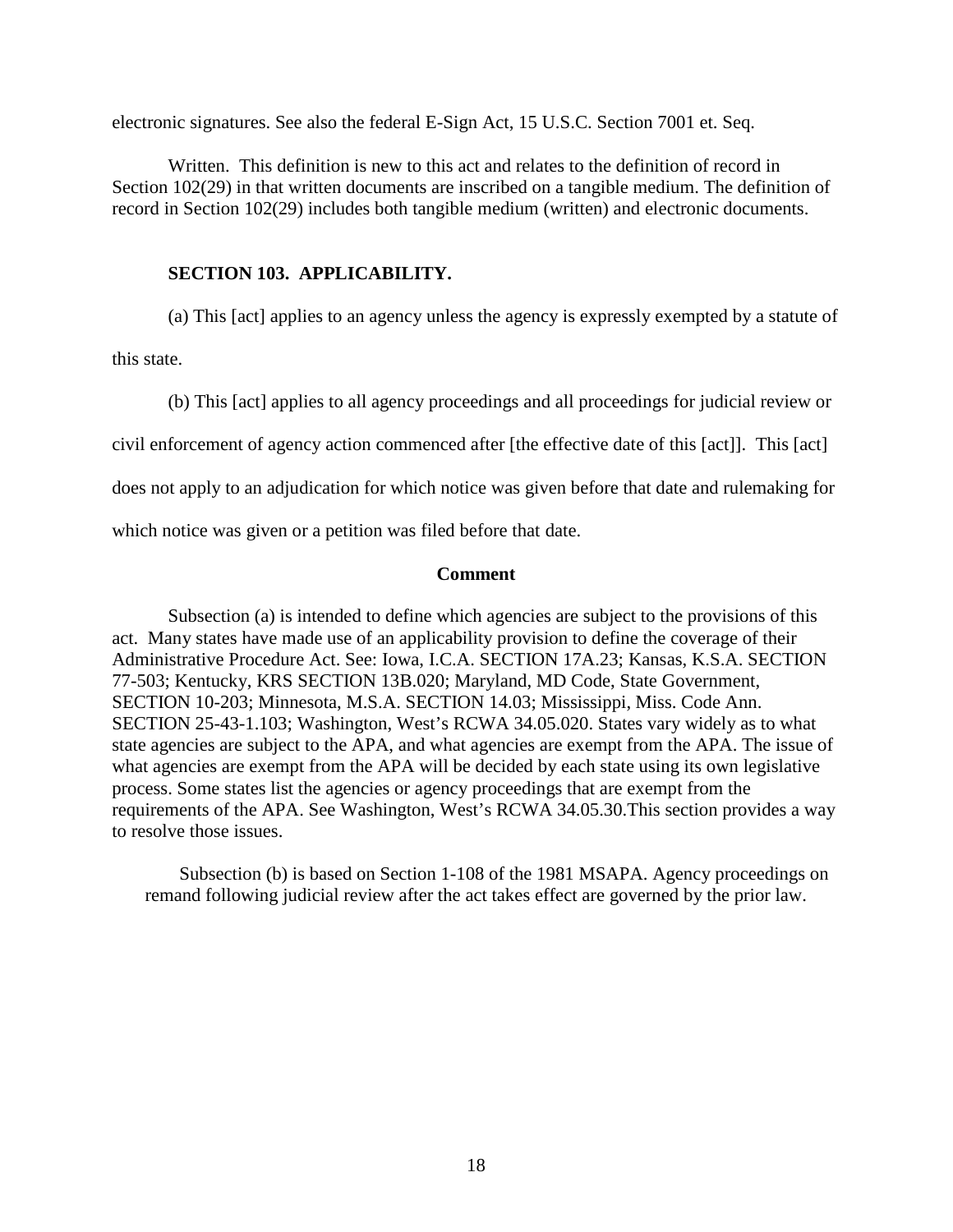#### **[ARTICLE] 2**

# <span id="page-24-2"></span><span id="page-24-1"></span><span id="page-24-0"></span>**PUBLIC ACCESS TO AGENCY LAW AND POLICY SECTION 201. PUBLICATION, COMPILATION, INDEXING, AND PUBLIC INSPECTION OF RULEMAKING DOCUMENTS.**

(a) The [publisher] shall administer this section and other sections of this [act] that require publication. The [publisher] shall publish the [administrative bulletin] and the [administrative code].

(b) The [publisher] shall publish in [electronic and written] [electronic or written] [electronic] [written] format all rulemaking-related documents listed in Section 202(c). The [publisher] shall prescribe a uniform numbering system, form, and style for proposed rules.

(c) The [publisher] shall maintain the official record of a rulemaking, including the text of the rule and any supporting documents, filed with the [publisher] by an agency. An agency engaged in rulemaking shall maintain the rulemaking record required by Section 302(b) for that rule.

(d) The [publisher] shall create and maintain an Internet website. The [publisher] shall make available on the Internet website the [administrative bulletin], the [administrative code], and any guidance document filed with the [publisher] by an agency.

(e) The [publisher] shall publish the [administrative bulletin] at least once [each month].

(f) The [administrative bulletin] must be provided in written form on request, for which the [publisher] may charge a reasonable fee.

(g) The [administrative bulletin] must contain:

(1) notices of proposed rulemaking prepared so that the text of the proposed rule shows the text of any existing rule proposed to be changed and the change proposed;

(2) newly filed final rules prepared so that the text of a newly filed amended rule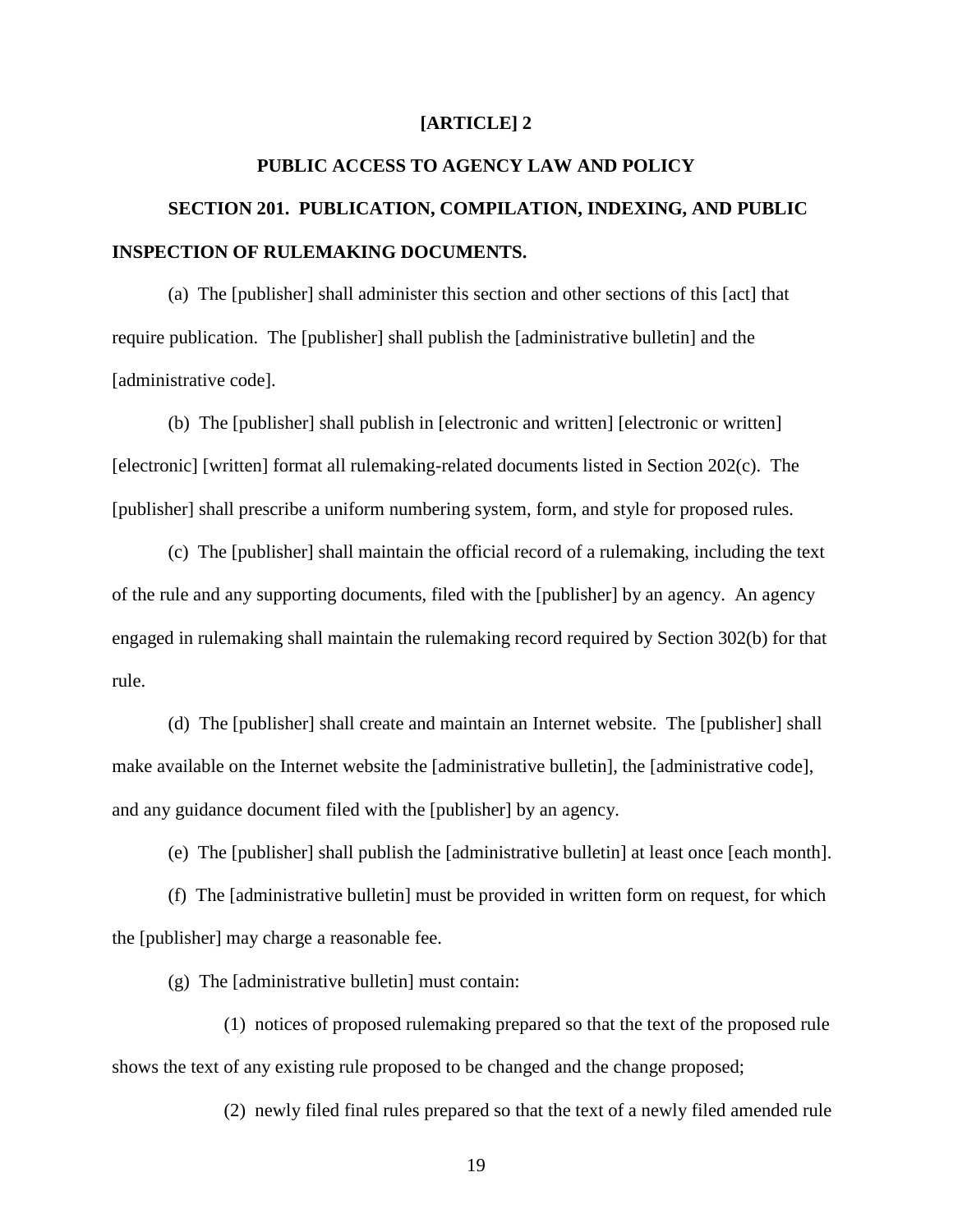shows the text of the existing rule and the change that is made;

(3) any other notice and material required to be published in the [administrative bulletin]; and

(4) an index.

(h) The [administrative code] must be compiled, indexed by subject, and published in a format and medium prescribed by the [publisher]. The rules of an agency must be published and indexed in the [administrative code].

(i) The [publisher] shall make the [administrative bulletin] and the [administrative code] available for public inspection and, for a reasonable charge, copying.

(j) The [publisher], with notification to the agency, may make minor nonsubstantive corrections in spelling, grammar, and format in a proposed or final rule. The [publisher] shall make a record of the corrections.

(k) The [publisher] shall make available on the [publisher's] Internet website, at no

charge, all the documents provided by an agency under Section 202(c).

*Legislative Note: Throughout this act the drafting committee has used the term [publisher] to describe the official or agency to which substantive publishing functions are assigned. All states have such an official, but their titles vary. Each state using this act should determine what that agency is, then insert its title in place of [publisher] throughout this act. Each state also has an [administrative bulletin] and an [administrative code]. The bulletin is similar to the Federal Register, and the code is similar to the Code of Federal Regulations. The names of the administrative bulletin and the administrative code vary from state to state. Each state should insert the proper title in place of [administrative bulletin], and [administrative code]. The [publisher] has statutory authority under subsections (f) and (i) to provide written materials for a reasonable charge. In many states, [publishers] have statutory authority under a public records act to adopt regulations setting fees for providing written copies of documents under this section.* 

#### **Comment**

Article 2 is intended to provide easy public access to agency law and policy that are relevant to agency process. Article 2 also adds provisions for electronic publication of the administrative bulletin and code. The development of the internet and the widespread use of electronic media have made public access to agency law and policy much easier. The arrival of the Internet and electronic information transfer, which occurred after the last revision of the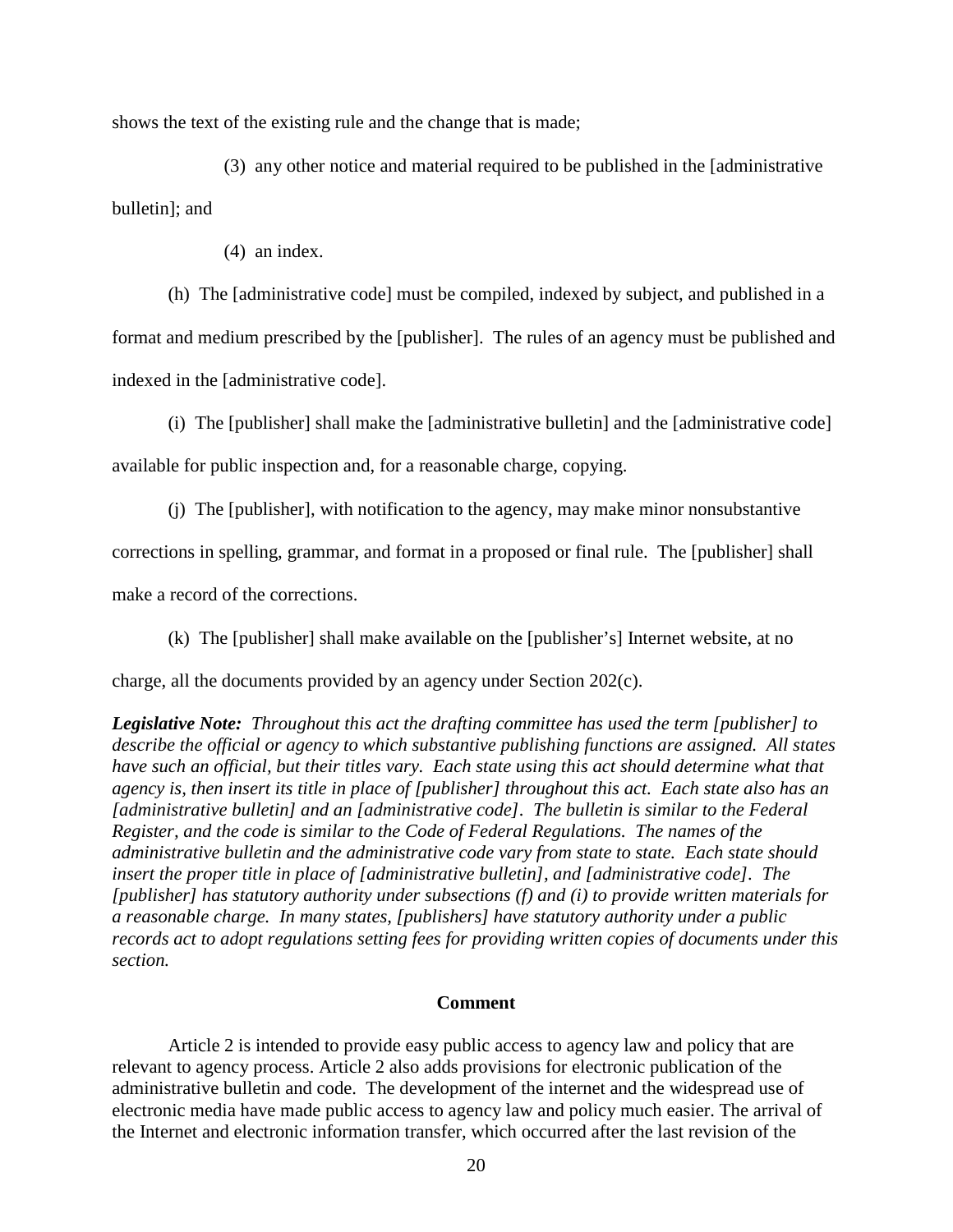Model State Administrative Procedure Act, has revolutionized communication. It has made available rapid, efficient and low cost communication and information transfer. Many states as well as the federal agencies have found that it is an ideal medium for communication between agencies and the public, especially in connection with rulemaking. Since the last Model Administrative Procedure Act was written, many states have adopted various types of statutes that permit agencies to use electronic technology to communicate with the public. The agencies have found this technology particularly useful in connection with rulemaking.

Section 201 is a revised and modernized version of 1961 MSAPA Section 5 and 1981 MSAPA Section 2-101. The purpose of this section is to provide adequate notice to the public of proposed and final agency action in rulemaking. It also seeks to assure adequate record keeping and availability of records for the public. Subsection (a) provides for the publisher's responsibilities to administer publication provisions of this section and other publication sections of the act, and to publish the administrative bulletin and the administrative code. Throughout this article and article three, the term publisher is bracketed. States have a variety of names for the agency that performs publishing responsibilities. Each state should insert the correct name for that state in the brackets whenever the term publisher appears in the act. The terms administrative bulletin and administrative code are also bracketed for similar reasons. Each state should insert the correct name for that state whenever those terms appear in that act. Section 201 does not address the issue related to what languages rules should be published in, nor does it address issues related to translation of information contained in these documents into languages other than English.

Subsection (b) requires the publisher to publish rulemaking documents that are filed by an agency with the publisher under section 202(c). Subsection (b) has four bracketed options for publication format. A state may select one of the four options. The issue raised by these options is whether or not a state wants to make available to its citizens a written publication option or electronic publication only. Electronic publication provides for substantial cost savings to agencies but some members of the public may lack access to the internet or may prefer a written publication format. The second sentence of subsection (b) is based on 1981 MSAPA Section 2- 101(b) [first clause]. Publishers that administer the provisions of this subsection must also comply with the applicable provisions of the federal E-Sign Act (15 U.S.C. Section 7001 to 7031) and the Uniform Electronic Transactions Act (UETA). This section does not address records retention policies for agencies. That subject is governed by law of the state other than this act. In some states, the public records act prescribes the period of time that agencies have to retain filed documents, and other records.

Subsection (c) requires that the [publisher] maintain the official record for adopted rules, including the text of the rules and any supporting documents, filed by the agency. Subsection (c) also requires that the agency adopting the rule maintain the rulemaking record for that rule. Section 302(b) provides the requirements for the rulemaking record. While the [publisher] is an agency, and the term "agency" is defined broadly in section 102(3), the term agency used in Article Two and Three means an agency other than the publisher except to the extent that the publisher has rulemaking authority and does adopt rules. In that case the publisher would have to comply with the requirements of section 202, as well as administer the requirements of this section.

Subsection (d) requires the [publisher] to 1) maintain an Internet web site, and 2) publish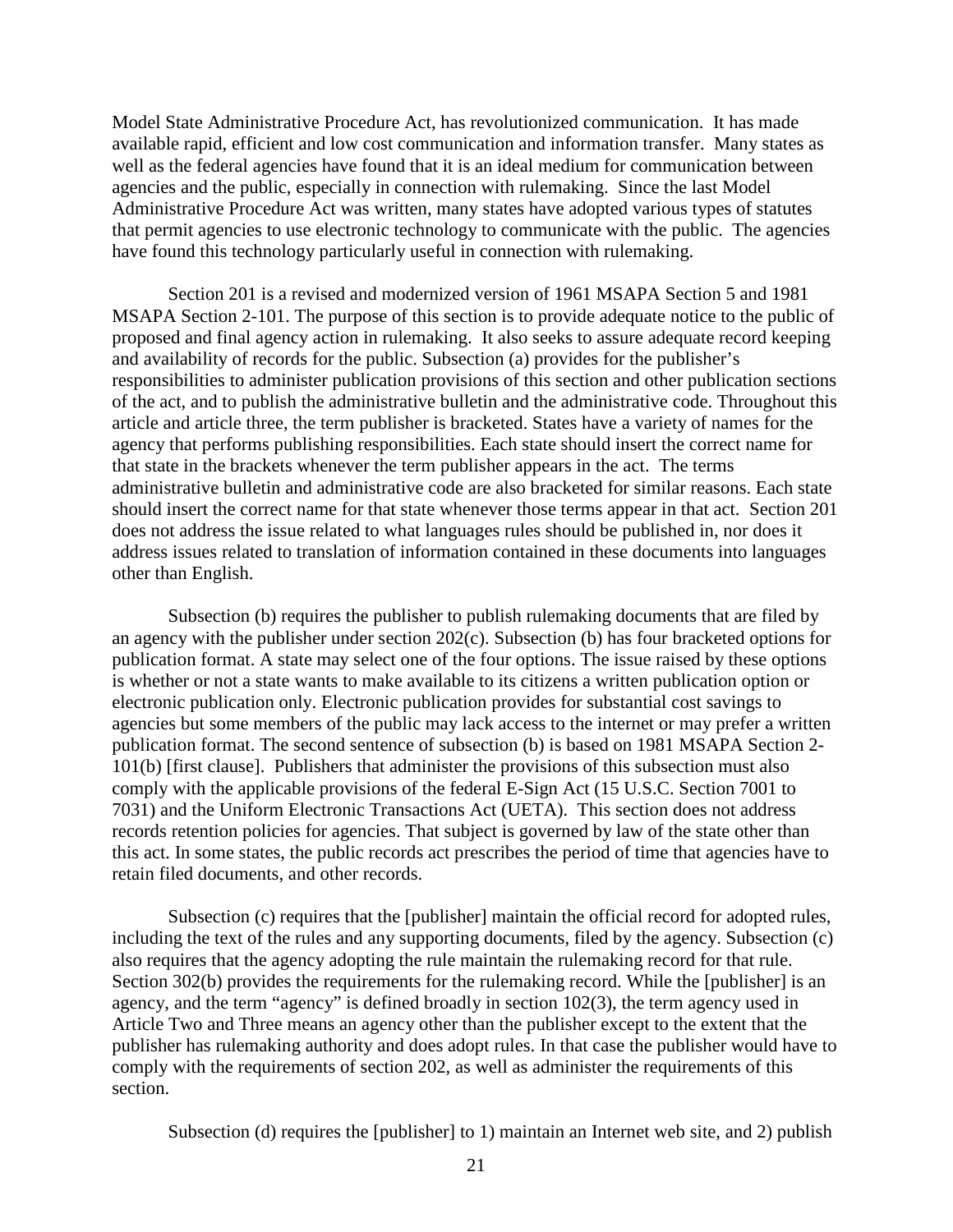the [administrative bulletin], the [administrative code] and any guidance document filed with the [publisher] by an agency on the Internet web site. The term "Internet web site" is defined in Section 102(17) and includes successor technology. The term "guidance document" is defined in Section 102(14), is excluded from the term rule in section 102(30)(F), and is governed by the provisions of section 311. Most states have internet web sites for state agencies. The provisions of subsection (d) can be implemented with existing internet technology. Subsection (d) does not address issues related to authentication, preservation and archival storage of electronic documents published on an Internet website. Subsection (d) does not address the principles for deciding what rules are in effect and enforceable at a specific point in time. Providing a hypertext link on an Internet website will satisfy the publication requirements for agencies and publishers.

Subsection (e) requires the publisher to publish the [administrative bulletin] at least once [each month]. The term [each month] is bracketed to give states the option of adapting this requirement to existing laws governing frequency of publication of the [administrative bulletin] in each state.

Subsection (f) requires the publisher to provide the administrative bulletin in written form on request, for which the publisher may charge a reasonable fee. This requirement can be satisfied by states making the administrative bulletin available on the Internet, searchable, and printable.

Subsection (g) requires the [administrative bulletin] to contain notices of proposed adoption of a rule, newly filed rules, other notices and materials, and an index of the contents of the bulletin. The text of subsection  $(g)(1)$  and  $(g)(2)$  requires an agency to utilize redlining or underlining and striking of the text of the proposed or adopted rules so that changes from the existing text of the rule are clearly delineated.

Subsection (h) requires the publisher to compile, index by subject, and publish the administrative code which must include the publication and indexing of the rules of an agency States can satisfy this requirement by providing an administrative code that is searchable by word on the Internet.

Subsection (i) requires the publisher to make the [administrative bulletin] and the [administrative code] available for public inspection and, for a reasonable charge, copying.

Subsection (j) provides for a limited non substantive power of the publisher to make corrections in spelling, grammar, and format in proposed or adopted rules of the agency provided that the agency is notified by the rules [publisher] of the changes. The [publisher] must make a record of the corrections. Subsection (j) is based on the Maine Administrative Procedure Act, 5 M.R.S.A. Section 8056(10).

Subsection (k) is drawn from the Washington Administrative Procedure Act. See WA ST 34.05.260.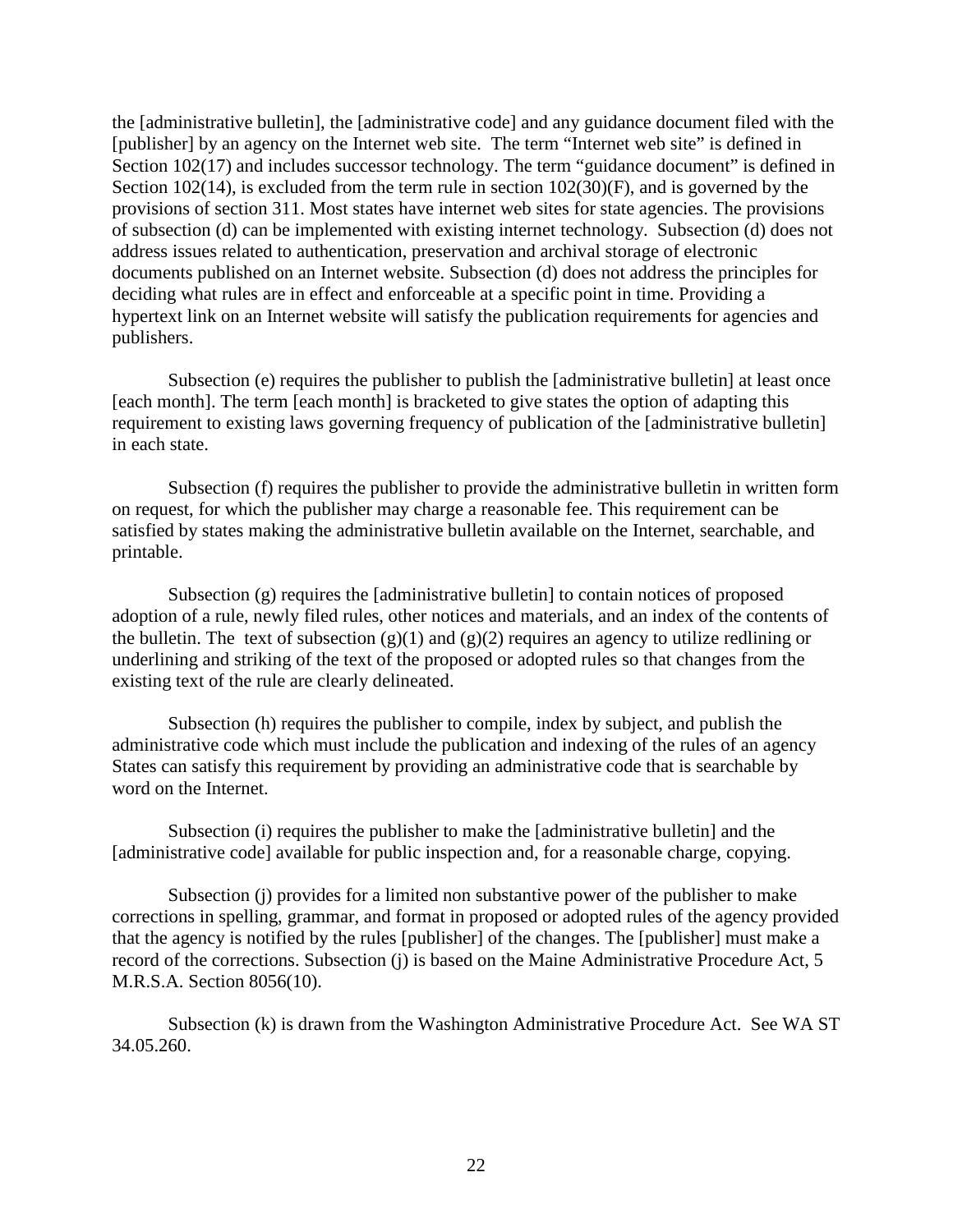#### <span id="page-28-0"></span>**SECTION 202. PUBLICATION; AGENCY DUTIES.**

(a) Unless the record is exempt from disclosure under law of this state other than this [act], an agency shall publish on its Internet website and, on request and for a reasonable charge, make available through the regular mail:

(1) each notice of a proposed rule under Section 304;

(2) each rule filed under Section 316;

(3) each summary of regulatory analysis required by Section 305;

(4) each declaratory order issued under Section 204;

(5) the index of declaratory orders prepared under Section 204(g);

(6) each guidance document issued under Section 311;

(7) the index of currently effective guidance documents prepared under Section  $311(e);$ 

(8) each final order in a contested case issued under Section 413, 414, or 415; and

(9) the index of final orders in contested cases prepared under Section 418(a).

(b) An agency may provide for electronic distribution to a person that requests electronic distribution of notices related to rulemaking or guidance documents. If a notice is distributed electronically, the agency need not transmit the actual notice but must send all the information contained in the notice.

(c) An agency shall file with the [publisher] in an electronic format acceptable to the [publisher]:

(1) notice of the adoption of a final rule;

(2) a summary of the regulatory analysis required by Section 305 for each proposed rule;

(3) each final rule;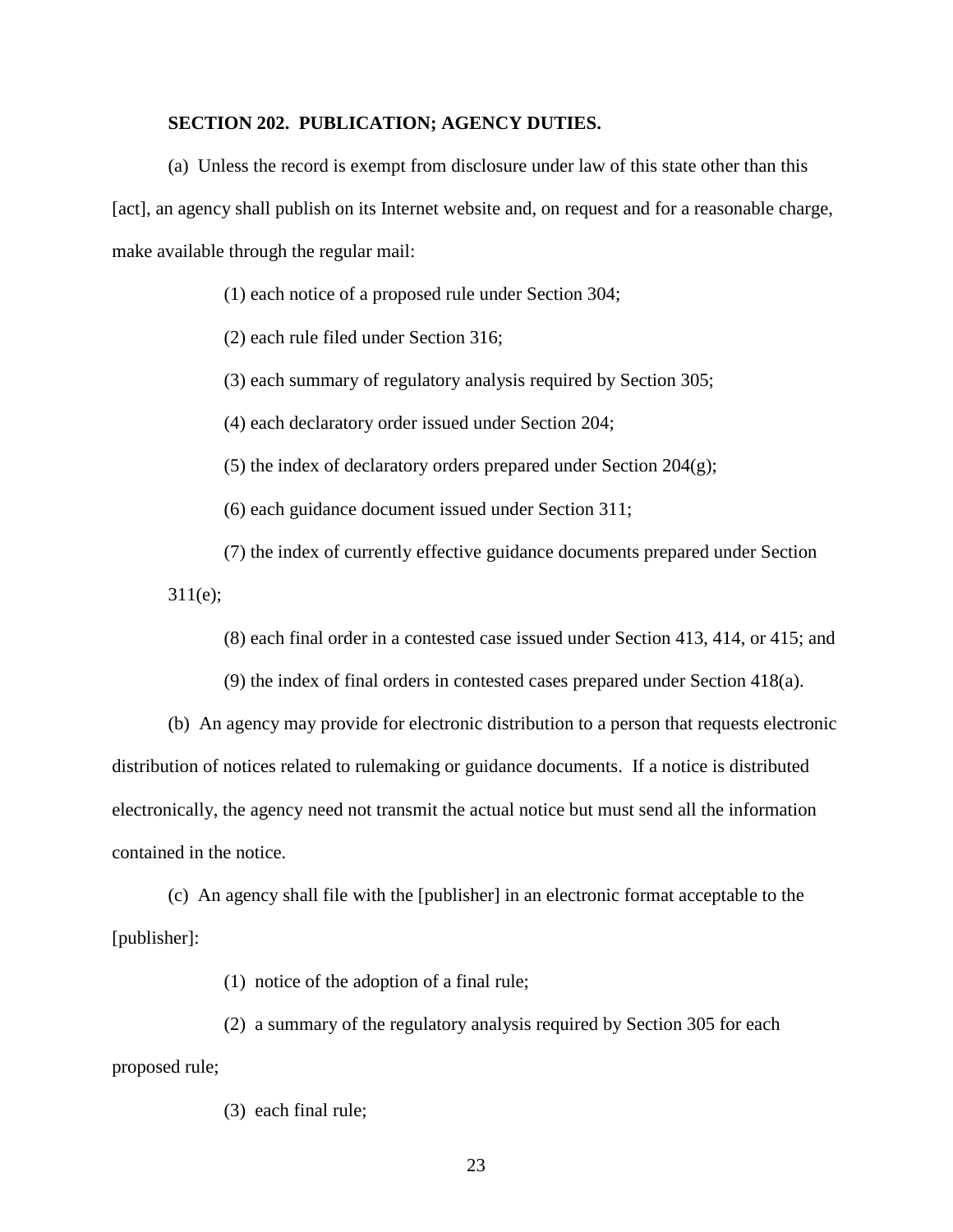(4) an index of currently effective guidance documents under Section 311(f); and

(5) any other notice or matter that an agency is required to publish under this

[act].

*Legislative Note: Agencies have statutory authority under subsection (a) to provide written materials for a reasonable charge. In many states, agencies have statutory authority under a public records act to adopt regulations setting reasonable charges for providing written copies of documents under this section.*

#### **Comment**

This Section provides for the publication duties of agencies. See Section 201 for publication duties of the [publisher]. The term "agency" is broadly defined in Section 102(3). The term "agency", as used in Section 202, does not include the publisher unless the publisher has rulemaking authority in which case the publisher will have to comply with the publication responsibilities of Section 202 when it engages in rulemaking a well as the Section 201 publication responsibilities. In states in which the publisher is responsible for all publication duties, particularly the maintenance of Internet web sites, the agency can carry out its responsibilities under Section 202 by providing the required information to the publisher.

Subsection (a) requires agencies to publish on the agency Internet web site the following: notice of proposed rulemaking, filed rules, summary of regulatory analysis, declaratory order and index of declaratory orders, guidance documents and index of currently effective guidance documents, final order and index of final orders. These documents are also to be made available by the agency thorough the regular mail on request and for a reasonable charge. In states where the publisher has the sole responsibility for publishing agency rules and other documents, including guidance documents, an agency may satisfy the publication requirement of subsection (a) by filing the listed documents with the publisher. The term "Internet web site" is defined in Section 102(17) and includes successor technology. The term "guidance document" is defined in Section 102(14), is excluded from the term rule in section 102(30)(F), and is governed by the provisions of section 311.

Subsection (b) is drawn from the Washington Administrative Procedure Act. See WA ST 34.05.260. Subsection (b) authorizes agencies to utilize electronic distribution of notices or guidance documents. The term "electronic" is defined in Section 102(8) , and the term "electronic record" is defined in Section 102(9).

Subsection (c) requires an agency to file with the [publisher] in an electronic format acceptable to the publisher (1) notice of the adoption of a rule, (2) summary of the regulatory analysis, (3) each adopted rule, (4) an index of currently effective guidance documents, and (5) any other notice or matter that an agency is required to publish under this act. Subsection (c)(5) would require the agency to file with the publisher the list of documents stated in subsection (a).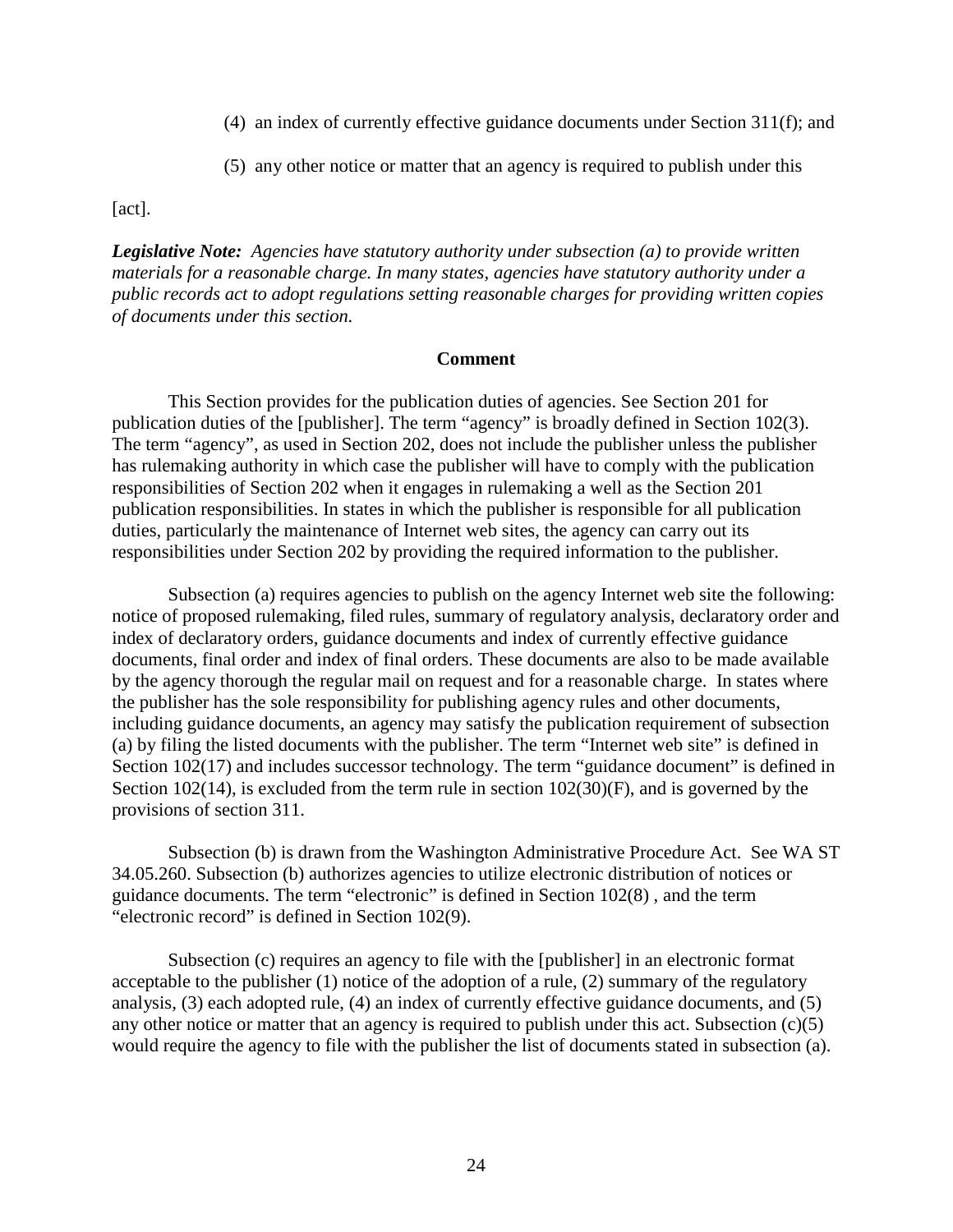#### **SECTION 203. REQUIRED AGENCY PUBLICATION AND**

#### <span id="page-30-0"></span>**RECORDKEEPING.** An agency shall:

(1) publish a description of its organization, stating the general course and method of its operations and the methods by which the public may obtain information or make submissions or requests;

(2) publish a description of all formal and informal procedures available, including a description of all forms and instructions used by the agency;

(3) publish a description of the process for application for a license, available benefits, or other matters for which an application is appropriate, unless the process is prescribed by law other than this [act];

(4) adopt rules for the conduct of public hearings [if the standard procedural rules adopted under Section 205 do not include provisions for the conduct of public hearings];

(5) maintain the agency's current rulemaking docket required by Section 301(b); and

(6) maintain a separate, official, current, and dated index and compilation of all final rules filed with the [publisher], make the index and compilation available for public inspection and, for a reasonable charge, copying at the principal office of the agency [and online on the [publisher]'s Internet website], update the index and compilation at least [monthly], and file the index and the compilation and all changes to both with the [publisher].

#### **Comment**

One object of this section is to make available to the public all procedures followed by the agency, including especially how to file for a license or benefit. It is modeled on the 1961 Model State Administrative Procedure Act, Sections 2(a) (1) & (2), the 1981 Model State APA Sections 2-104(1), (2), and the Kentucky Administrative Procedure Act, KRS Section 13A.100. Persons seeking licenses or benefits should have a readily available and understandable reference sources from the agency. Subsections (1), (2), and (3), require the agency to publish the description of the organization of the agency and the procedures followed by the agency. This is a modified version of the provisions in the 1961 and 1981 MSAPA's which required the agency to adopt rules providing this information. Some states provide more detail in subsection (1) including contact information for agency officials, organizational charts, and hours of operations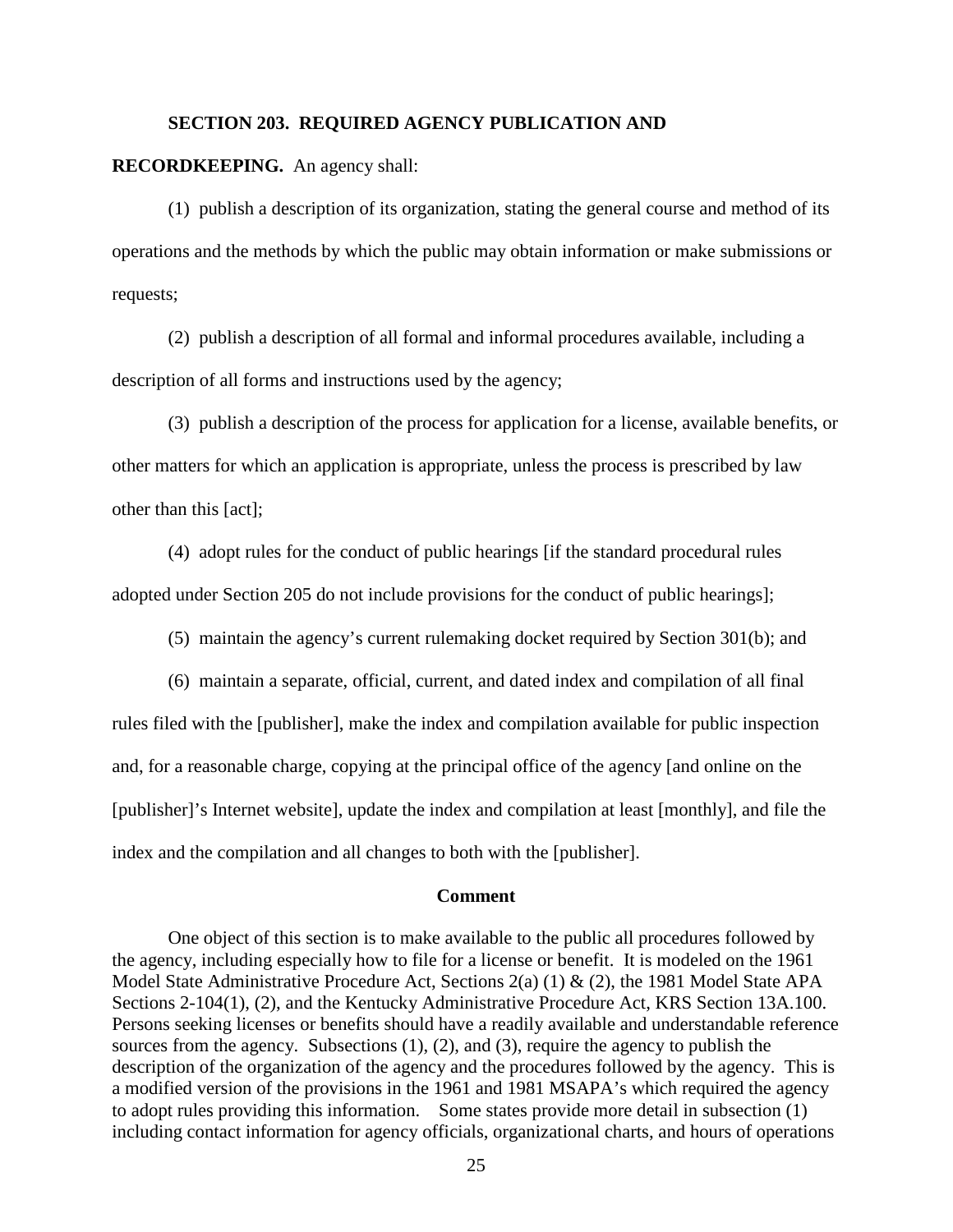for agency offices. The term methods of operation in subsection (1) refers to information about how the agency carries out its responsibilities that would be helpful to the public Subsection (2) is not intended to require publication of internal procedures available to and applicable to employees only, and that are of no real interest to the public. Subsection (3) requires publication of a description of application processes that are appropriate to the agency. For social welfare agencies, the publication would include available benefits administered by that agency.

Subsection (4) requires that agencies adopt rules for the conduct of public hearings. An agency may use a guidance document to elaborate on issues not squarely addressed by these rules.

Subsection (5) requires the agency to maintain custody of the agency's current rulemaking docket required by Section 302(b).

Subsection (6) requires an agency to maintain the official version of the index and rules compilation and to make that available to the public for inspection and for a reasonable charge copying at the principal office of the agency. An agency must also make the index and compilation available online on the publisher's internet web site, must update the index and compilation at least monthly, and must file the index and compilation and all changes to both with the publisher. The publisher is the repository of the official language of the rules. If questions arise about authentication of agency rules, the publisher is the source for the official version of the rule in question.

#### **SECTION 204. DECLARATORY ORDER.**

<span id="page-31-0"></span>(a) A person may petition an agency for a declaratory order that interprets or applies a statute administered by the agency or states whether or in what manner a rule, guidance document, or order issued by the agency applies to the petitioner.

(b) An agency shall adopt rules prescribing the form of a petition under subsection (a) and the procedure for its submission, consideration, and prompt disposition. The provisions of this [act] concerning formal, informal, or other applicable hearing procedure do not apply to an agency proceeding for a declaratory order, except to the extent provided in this [article] or to the extent the agency provides by rule or order.

(c) Not later than 60 days [or at the next regularly scheduled meeting of the agency, whichever is later,] after receipt of a petition under subsection (a), an agency shall issue a declaratory order in response to the petition, decline to issue the order, or schedule the matter for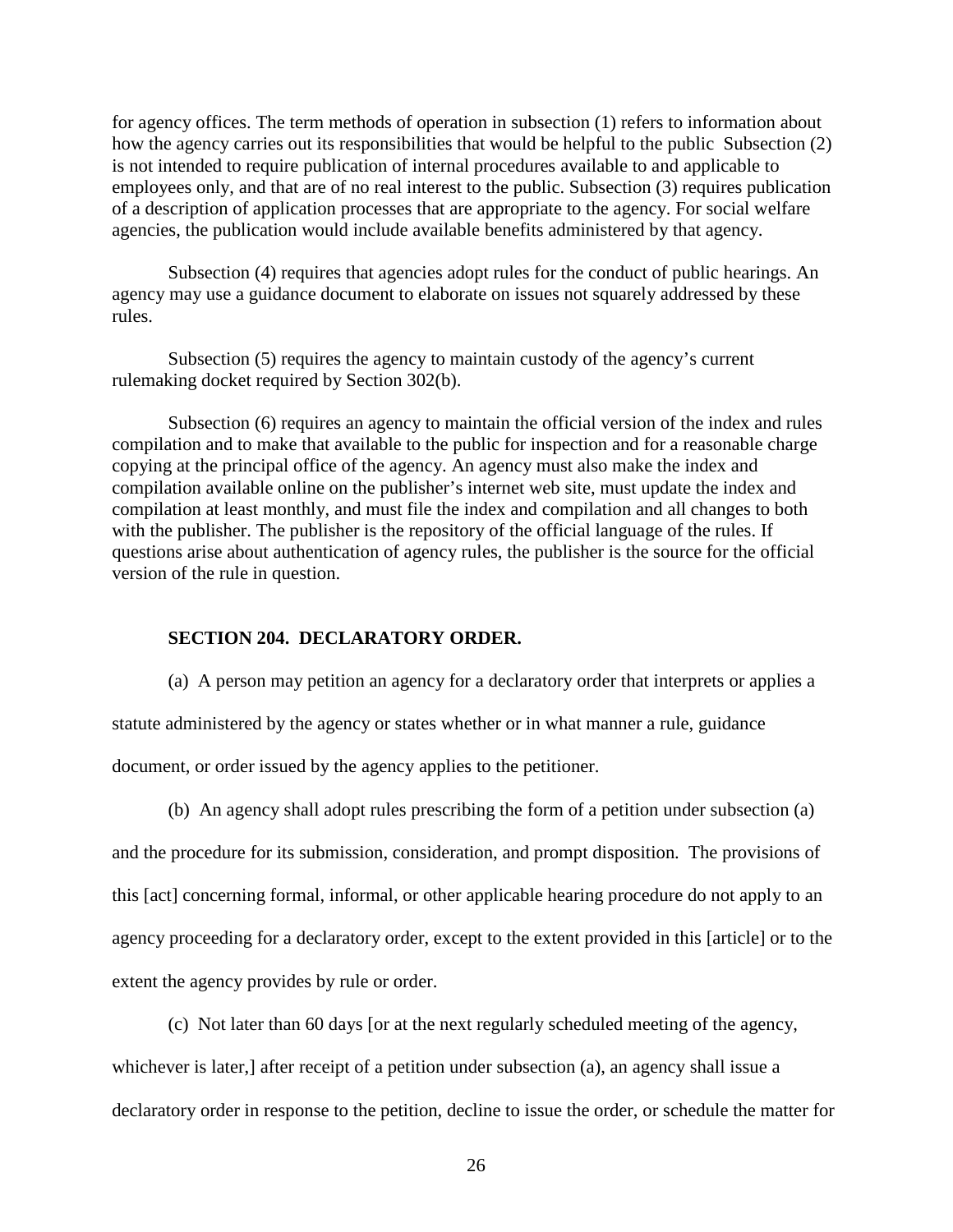further consideration.

(d) If an agency declines to issue a declaratory order requested under subsection (a), it shall notify promptly the petitioner of its decision. The decision must be in a record and must include a brief statement of the reasons for declining. An agency decision to decline to issue a declaratory order is subject to judicial review for abuse of discretion. An agency failure to act within the applicable time under subsection (c) is subject to judicial action under Section 501(d).

(e) If an agency issues a declaratory order, the order must contain the names of all parties to the proceeding, the facts on which it is based, and the reasons for the agency's conclusion. If an agency is authorized not to disclose certain information in its records to protect confidentiality, the agency may redact confidential information in the order. The order has the same status and binding effect as an order issued in an adjudication and is subject to judicial review under Section 501.

(f) An agency shall publish each currently effective declaratory order.

(g) An agency shall maintain an index of all of its currently effective declaratory orders, file the index [annually] with the [publisher], make the index readily available for public inspection, and make available for public inspection and, for a reasonable charge, copying the full text of all declaratory orders to the extent inspection is permitted by law of this state other than this [act].

#### **Comment**

This section is a revised version of 1961 MSAPA Section 8, and 1981 MSAPA Section 2-103 and Hawaii Revised Statutes, Section 91-8. This section embodies a policy of creating a convenient procedural device that will enable parties to obtain reliable advice from an agency. Such guidance is valuable to enable citizens to conform with agency standards as well as to reduce litigation. The term "person" in Subsection (a) is broader than the term aggrieved person for judicial review in Article 5, and is also broader than the term person toward whom agency action is directed in adjudication under Article 4. Ripeness and standing requirements that restrict court issued declaratory judgments do not apply to declaratory orders issued by administrative agencies. Subsection (a) refers to declaratory orders that interpret or apply the statue administered by the agency. In states that have constitutional agencies, the term statute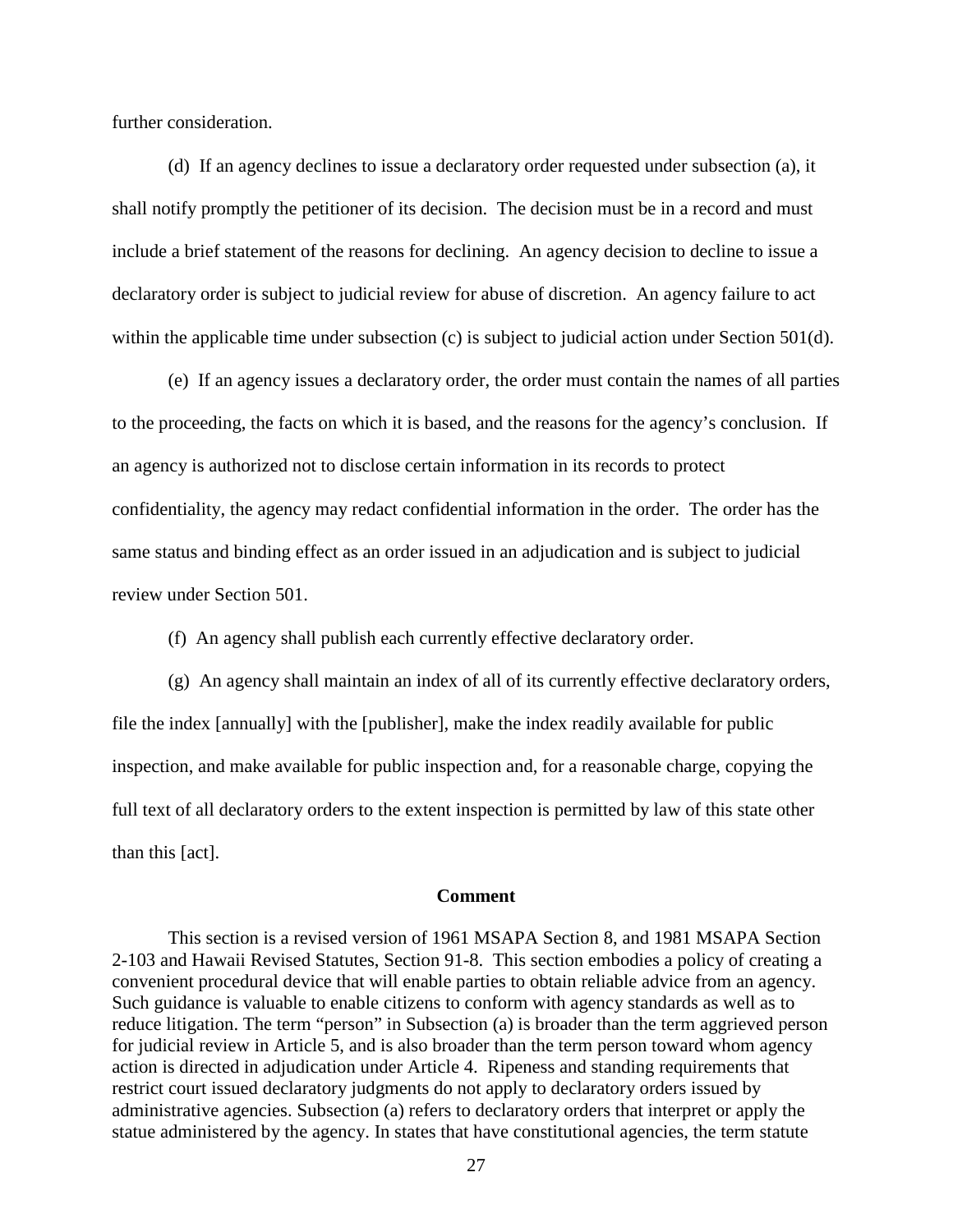would include the entire body of law, including constitutional provisions, that the agency is responsible for enforcing.

Subsection (d) provides that agency decisions to decline to issue a declaratory order are reviewable for abuse of discretion (See Massachusetts v. EPA 549 U.S. 497(2007) (EPA decision to reject rulemaking petition and therefore not to regulate greenhouse gases associated with global warming was judicially reviewable and decision was arbitrary and capricious.). Limited agency resources may provide a valid basis for an agency to decline to issue a declaratory order. The term notify in subsection (d) incorporates the definition of notify in section 102(22) (reasonable steps to inform a person). Mailing [or e-mailing] a copy of the notice to the petitioner at the address last known to the agency would satisfy the requirement to notify the person. Agency failures to act are subject to judicial action under section 501(d).

Subsection (e) is based on the Washington APA, West's RCWA 34.05.240. A declaratory decision issued by an agency is judicially reviewable; is binding on the applicant, other parties to that declaratory proceeding, and the agency, unless reversed or modified on judicial review; and has the same precedential effect as other agency adjudications. A declaratory decision, like other decisions, only determines the legal rights of the particular parties to the proceeding in which it was issued. The requirement in subdivision (e) that each declaratory decision issued contains the facts on which it is based and the reasons for its conclusion will facilitate any subsequent judicial review of the decision's legality. It also ensures a clear record of what occurred for the parties and for persons interested in the decision because of its possible precedential effect.

Subsections (f), and (g) require that an agency publish and index all current declaratory orders. Subsection (f) requires publication of currently effective declaratory orders. This would include all declaratory orders issued by the agency that is currently being relied on by the agency, and this would exclude declaratory orders that have been amended, repealed, or replaced by later orders.

### <span id="page-33-0"></span>**SECTION 205. STANDARD PROCEDURAL RULES.**

(a) The [Governor] [Attorney General] [designated state agency] shall adopt standard

procedural rules for use by agencies. The standard rules must provide for the procedural

functions and duties of as many agencies as is practicable.

(b) Except as otherwise provided in subsection (c), an agency shall use the standard

procedural rules adopted under subsection (a).

(c) An agency may adopt a rule of procedure that differs from the standard procedural

rules adopted under subsection (a) if it explains with particularity the reasons for the variation.

### **Comment**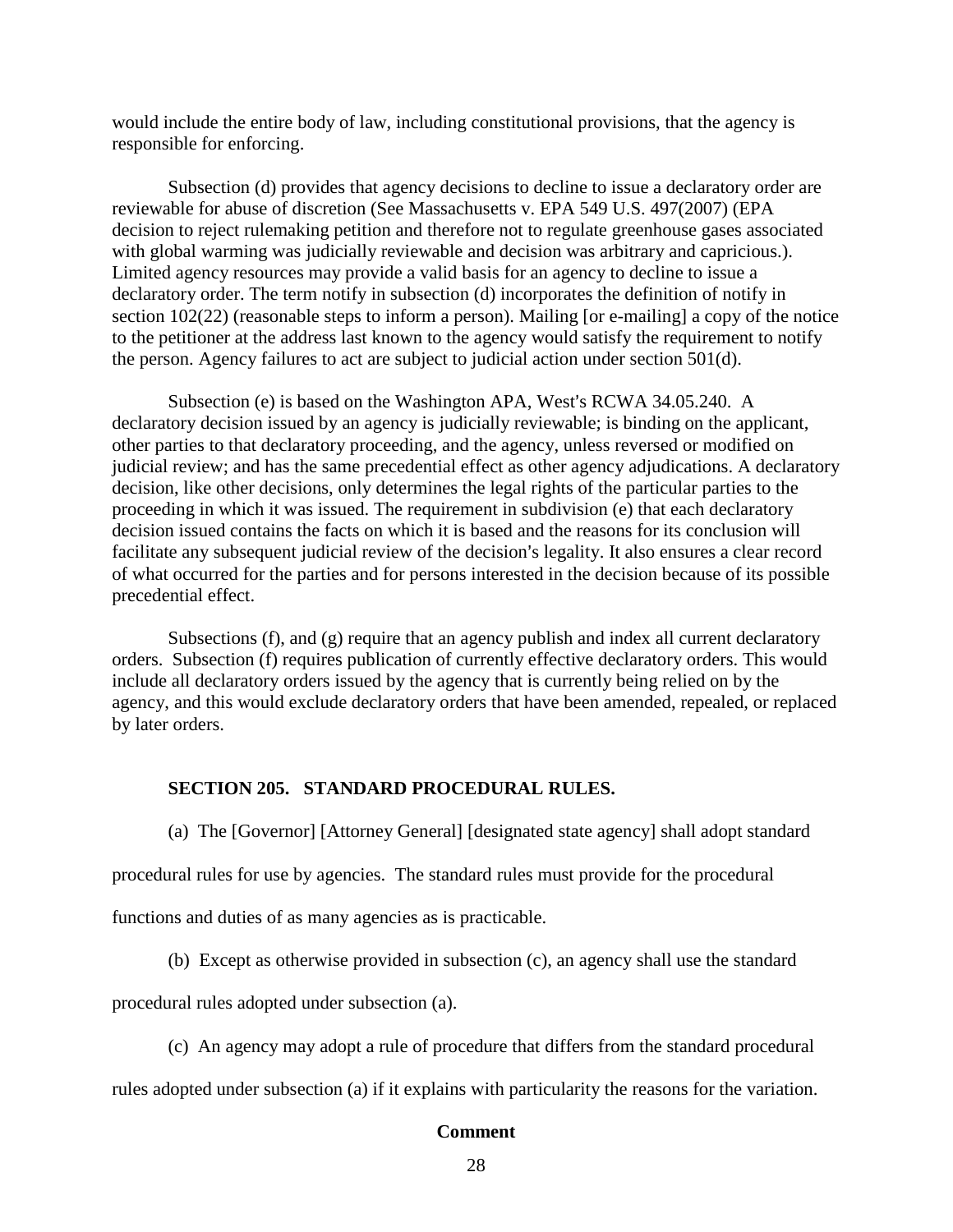This Section is based on Section 2-105 of the 1981 MSAPA. One purpose of this provision is to provide agencies with a set of standard procedural rules. This is especially important for smaller agencies. Another purpose of this section is to create as uniform a set of procedures for all agencies as is realistic, but to preserve the power of agencies to deviate from the common model where necessary because the use of the standard rules is demonstrated to be impractical for that particular agency. This section requires all agencies to use the standard rules as the basis for the rules that they are required to adopt under Section 203(4). An agency may deviate from the standard rules only for impracticability. Agency procedural rules must be consistent with the statutory requirements of this Act. An agency may adopt a procedural rule that is more protective of the rights of parties to a contested case under Section 403(k) provided that the agency satisfies the requirements of Section 205(c). Procedural rules adopted under Section 205 have the force of law and must be adopted consistent with the requirements of Sections 304 to 308 of Article Three of the Act.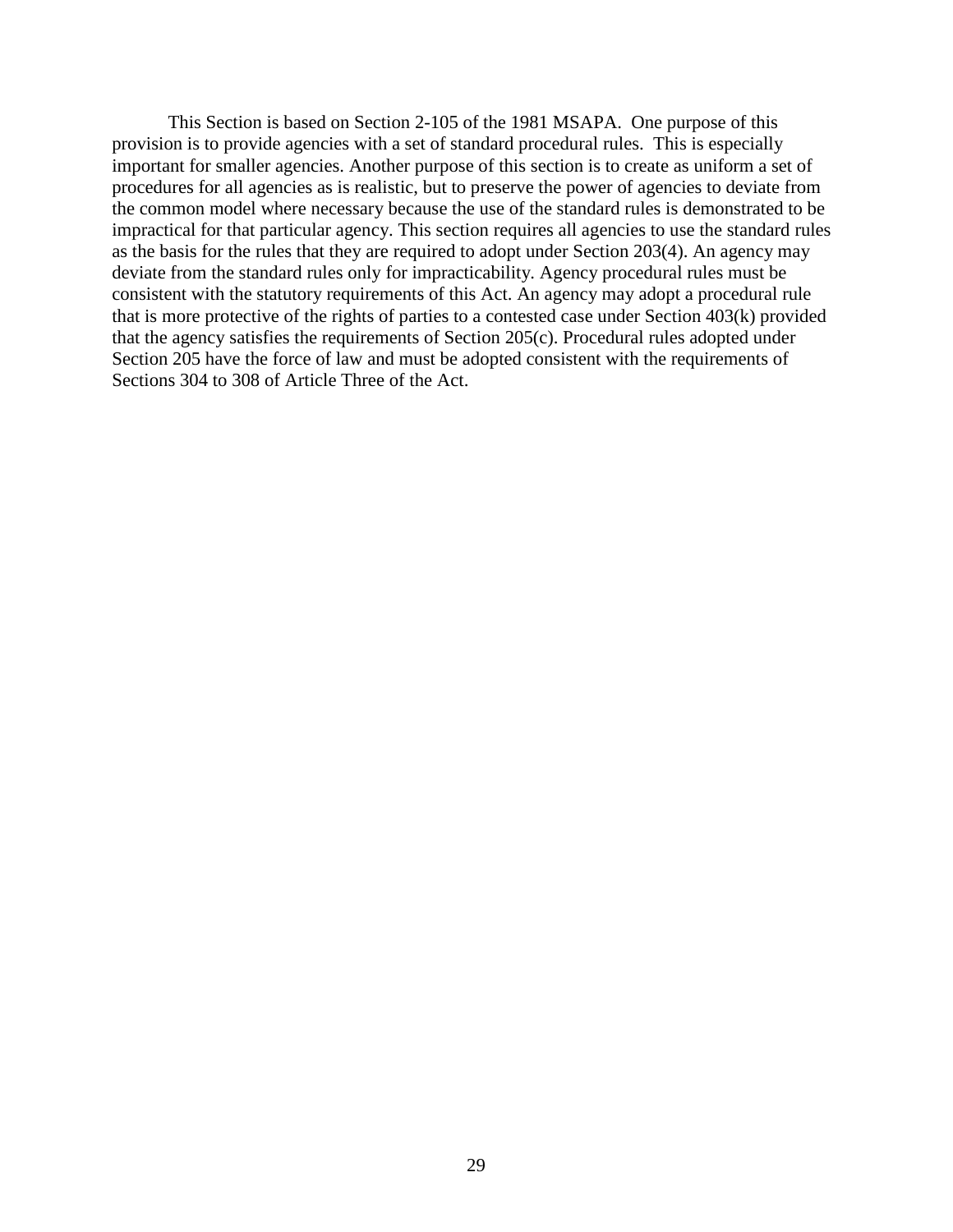#### **[ARTICLE] 3**

# <span id="page-35-0"></span>**RULEMAKING; PROCEDURAL REQUIREMENTS AND**

# **EFFECTIVENESS OF RULES**

#### <span id="page-35-2"></span><span id="page-35-1"></span>**SECTION 301. RULEMAKING DOCKET.**

(a) In this section, "rule" does not include an emergency rule adopted under Section 309 or a direct final rule adopted under Section 310.

(b) An agency shall maintain a rulemaking docket for all pending rulemaking proceedings that is indexed.

(c) The agency shall maintain a rulemaking docket under subsection (b) that must for

each pending rulemaking proceeding state or contain:

- (1) the subject matter of the proposed rule;
- (2) notices related to the proposed rule;
- (3) how comments on the proposed rule may be submitted;
- (4) the time within which comments may be submitted;
- (5) where comments may be inspected;
- (6) requests for a public hearing;
- (7) appropriate information concerning a public hearing, if any; and
- (8) the timetable for action on the proposed rule.
- (d) On request, the agency shall provide, for a reasonable charge, a written rulemaking

docket maintained under subsection (c).

#### **Comment**

This article should be read in conjunctions with the definitions of "Rule", Section 102(30), and "Rulemaking", Section 102(31). This section is modeled on Minn. M.S.A. Section 14.366, and is similar to 1981 MSAPA Section 3-102. This section and the following section, Section 302, state the minimum docketing and rulemaking record keeping requirements for all agencies. This section also recognizes that many agencies use electronic recording and maintenance of dockets and records. Electronic recording and docket maintenance has become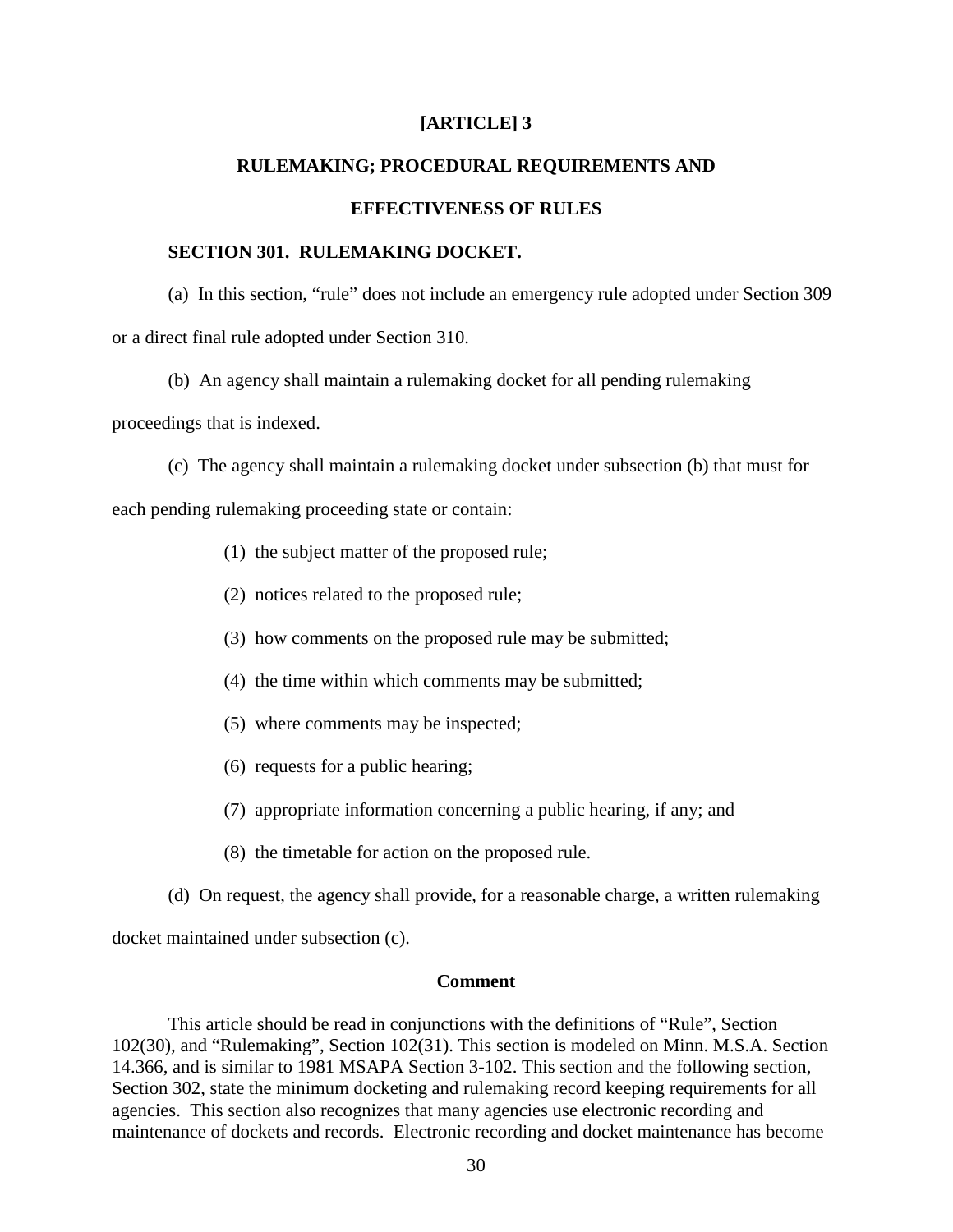the standard practice for state agencies. However, under subsection (d), a state agency is required to provide a written rulemaking docket on request and for a reasonable charge. The current rulemaking docket is a summary list of pending rulemaking proceedings or an agenda referring to pending rulemaking. . The requirements of this section do not apply to emergency rules under Section 309, and direct final rules under Section 310.

## **SECTION 302. RULEMAKING RECORD.**

(a) An agency shall maintain a rulemaking record for each proposed rule. Unless the record and any materials incorporated by reference are privileged or exempt from disclosure under law of this state other than this [act], the record and materials must be readily available for public inspection in the principal office of the agency and available for public display on the Internet website maintained by the [publisher]. If an agency determines that any part of the rulemaking record cannot be displayed practicably or is inappropriate for public display on the Internet website, the agency shall describe the part and note that the part is not displayed.

(b) A rulemaking record must contain:

(1) a copy of all publications in the [administrative bulletin] relating to the rule and the proceeding on which the rule is based;

(2) a copy of any part of the rulemaking docket containing entries relating to the rule and the proceeding on which the rule is based;

(3) a copy and, if prepared, an index, of all factual material, studies, and reports agency personnel relied on or consulted in formulating the proposed or final rule;

(4) any official transcript of oral presentations made in the proceeding on which the rule is based or, if not transcribed, any audio recording or verbatim transcript of the presentations, and any memorandum summarizing the contents of the presentations prepared by the agency official who presided over the hearing;

(5) a copy of all comments received by the agency under Section 306(a) in response to the notice of proposed rulemaking;

31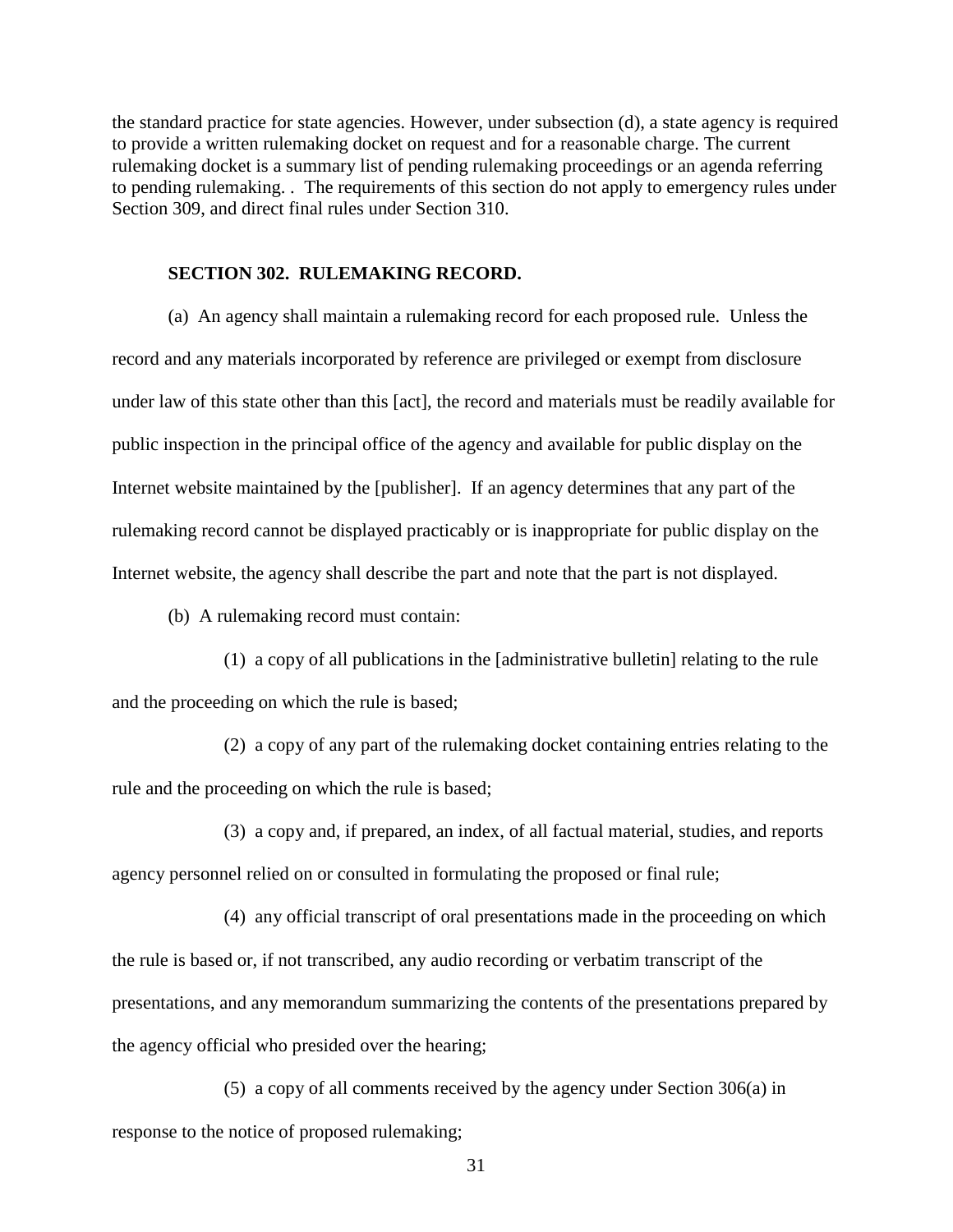(6) a copy of the rule and explanatory statement filed with the [publisher]; and

(7) any petition for agency action on the rule, except a petition governed

by Section 204.

### **Comment**

Several states have adopted this type of agency rule-making record provisions: Az., A.R.S. Section 41-1029; Colo., C.R.S.A. Section 24-4-103; Minn., M.S.A. Section 14.365; Miss., Miss. Code Ann. Section 25-43-3.110; Mont., MCA 2-4-402; Okla., 75 Okl.St.Ann. Section 302; and Wash., RCWA 34.05.370.

The language of subsection (a) is based on Section 3-112(a) of the 1981 Model Act. Similar language is found in the Washington Administrative Procedures Act, RCWA Section 34.05.370. The requirement of an official agency rulemaking record in subsection (a) should facilitate a more structured and rational agency and public consideration of proposed rules. It will also aid the process of judicial review of the validity of rules. The requirement of an official agency rulemaking record was suggested for the Federal Act in S. 1291, the "Administrative Practice and Regulatory Control Act of 1979," title I, Section 102(d), [5 U.S.C. 553(d) ], 96 Cong.Rec. S7126 at S7129 (daily ed. Jun. 6, 1979) (Sen. Kennedy). The second sentence of subsection (a) is intended to exclude privileged material from disclosure and display. Privileged material includes confidential business information and trade secrets, as well as internal advice memoranda. Procedures that an agency may use in dealing with confidential communications and materials in rulemaking are discussed in Jeffrey Lubbers, Federal Agency Rulemaking Guide  $(4<sup>th</sup>$  ed., 2006), pp 331-333. The exemptions in the state open records laws would be examples of records and materials that are exempt from disclosure and display under law other than this act. The third sentence in subsection (a) is intended to enable an agency to decide, for example, that a blueprint that may not be practically displayed on the internet, indecent material, or copyrighted material should be available for inspection in hard copy but not posted on the Internet. It is not intended to authorize exclusion from the Internet record of, for example, information that reflects adversely on the government.

The language of subsection (b) is based on 1981 MSAPA Section 3-112(b). Subsection (b) requires *all written* submissions made to an agency and *all written* materials considered by an agency in connection with a rulemaking proceeding to be included in the record. It also requires a copy of any existing record of oral presentations made in the proceeding to be included in the rulemaking record. The language in Subsection (b) (3) is based on language endorsed by the ABA Section of Administrative Law & Regulatory Practice. See ABA Section of Administrative Law and Regulatory Practice, "A Blackletter Statement of Federal Administrative Law," 54 Admin. L. Rev. 1, 34 (2002).

Section 310 provides that the agency must comply with Section 313(1) (concise explanatory statement) when it issues a direct final rule. In the case of direct final rules, the agency is expected to publish the rule in the administrative bulletin along with a statement that it does not expect the rule to be controversial. This would then trigger Section 302(1) ("all publications in the [administrative bulletin] relating to the rule").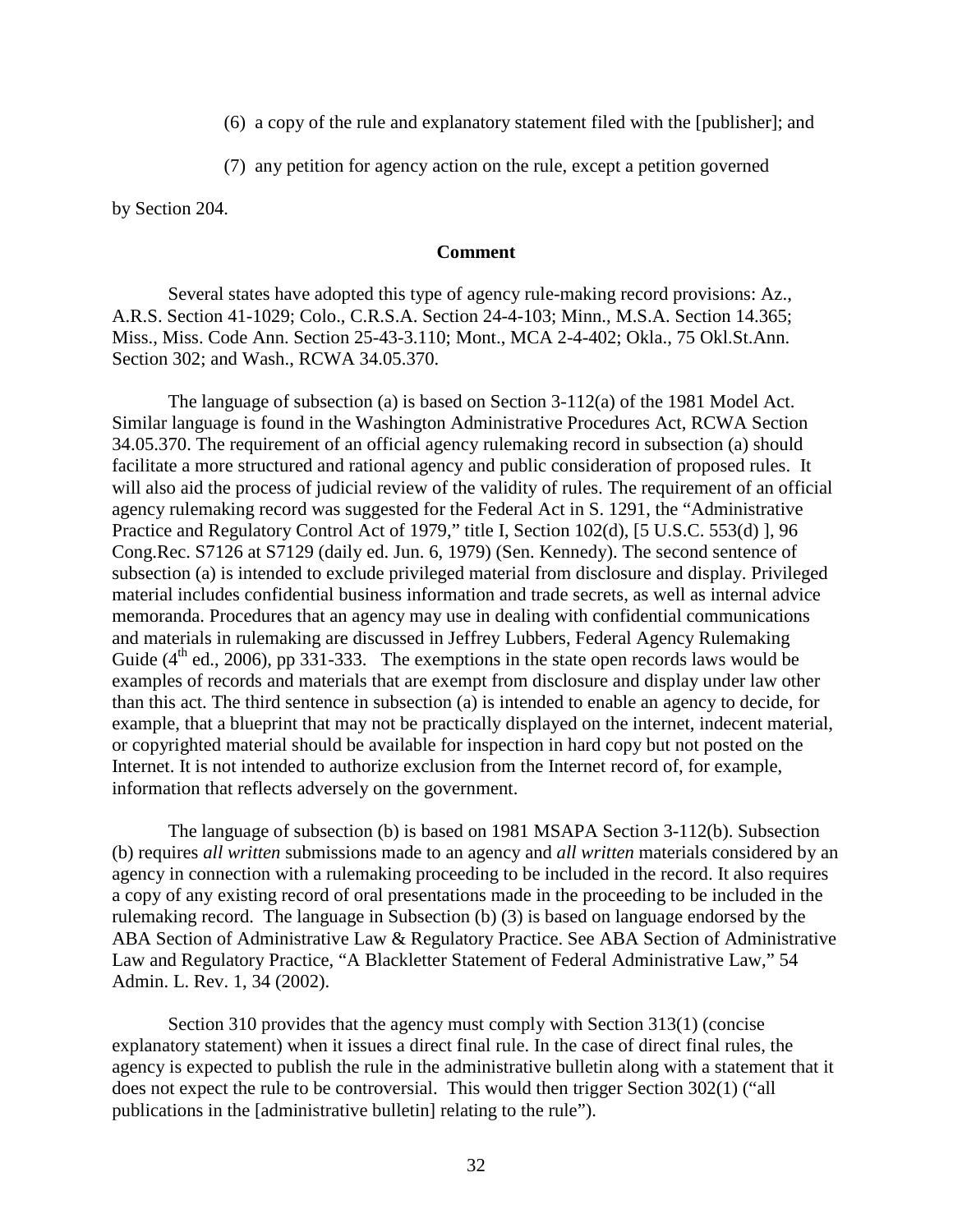Section 309 doesn't expressly require this, but neither is the agency exempted from Section 313. This statement would be incorporated into the agency record under Section 302(6). To issue an emergency rule, the agency has to determine that some imminent peril requires immediate action, and this finding must be memorialized in a record. This "record" (meaning stored information) needs to be included in the Section 302 "agency record," so that a court can potentially review it. Section 302 includes this concept. Under Section 312(3), any adopted rule must be filed with the publisher and be accompanied by "any finding required by law as a prerequisite to adoption or effectiveness of the adoption." And Section 302(6) says the agency record must include "a copy of the rule and explanatory statement filed with the [publisher]." Reading the two together, the finding will have to be part of the agency record.

#### **SECTION 303. ADVANCE NOTICE OF PROPOSED RULEMAKING;**

#### **NEGOTIATED RULEMAKING.**

(a) An agency may gather information relevant to the subject matter of a potential rulemaking proceeding and may solicit comments and recommendations from the public by publishing an advance notice of proposed rulemaking in the [administrative bulletin] and indicating where, when, and how persons may comment.

(b) An agency may engage in negotiated rulemaking by appointing a committee to comment or make recommendations on the subject matter of a proposed rulemaking under active consideration within the agency. In making appointments to the committee, the agency shall make reasonable efforts to establish a balance in representation among members of the public known to have an interest in the subject matter of the proposed rulemaking. At least annually, the agency shall publish in the [administrative bulletin] a list of all committees with their membership. Notice of a meeting of the committee must be published in the [administrative bulletin] at least [15 days] before the meeting. A meeting of the committee is open to the public.

(c) A committee appointed under subsection (b), in consultation with one or more agency representatives, shall attempt to reach a consensus on the terms or substance of a proposed rule. The committee shall present the consensus recommendation, if any, to the agency.

33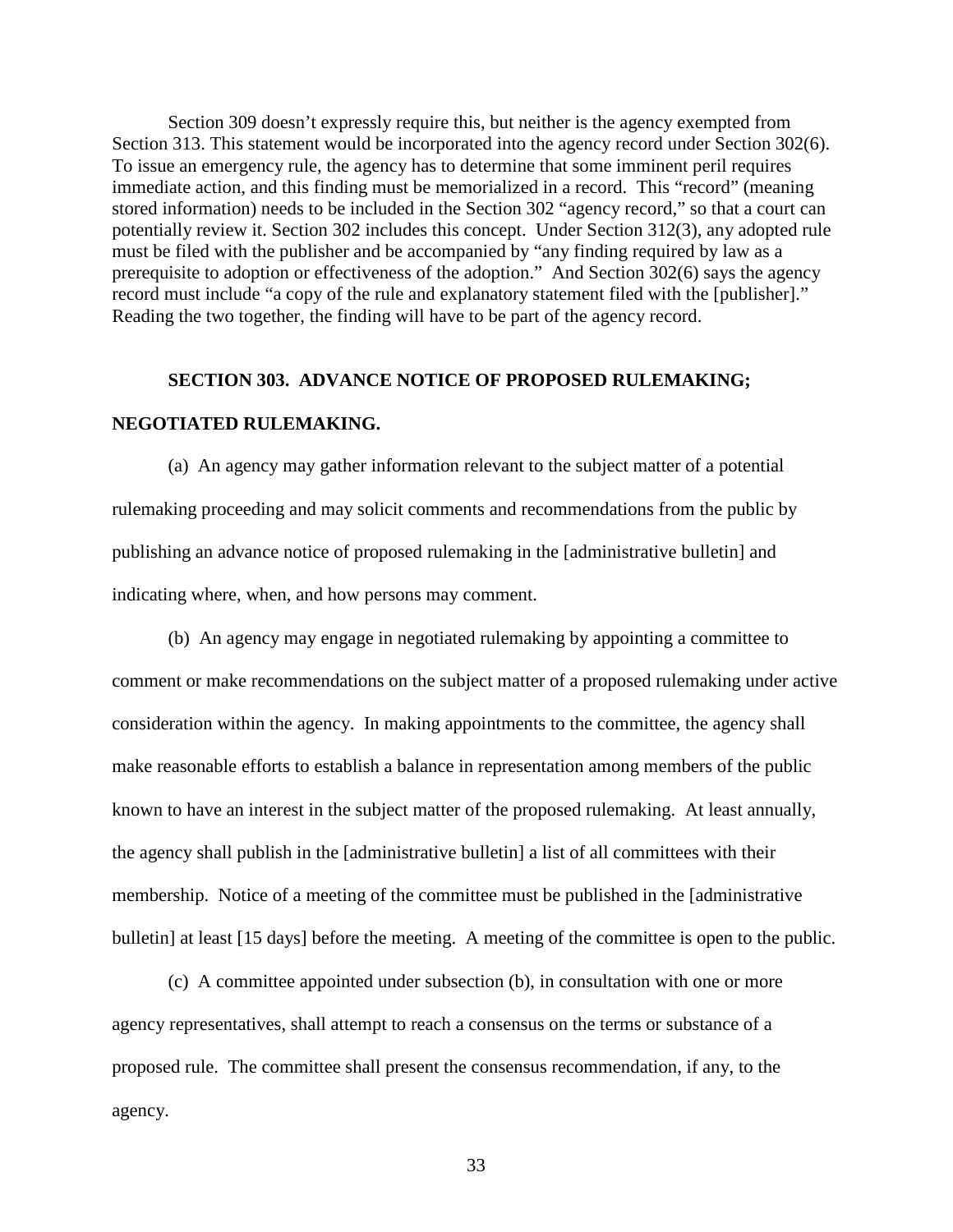The agency shall consider whether to use it as the basis for a proposed rule under Section 304,

but the agency is not required to propose or adopt the recommendation.

(d) This section does not prohibit an agency from obtaining information and opinions

from members of the public on the subject of a proposed rule by any other method or procedure.

### **Comment**

This section is based on the provisions of Section 3-101 of the 1981 MSAPA. Seeking advice before proposing a rule frequently alerts the agency to potential serious problems that will change the notice of proposed rulemaking and the rule ultimately adopted. This section is designed to encourage gathering information. This device is commonly used in federal administrative law. See William Funk, "Public Participation and Transparency in Administrative Law--Three Examples and an Object Lesson," 61 Admin. L. Rev. 171, 191 -197 (2009). It is not intended to prohibit any type of reasonable agency information gathering activities; however, the section seeks to enable agencies to act in a fashion that will result in a balance among interested groups from whom information is received. The advanced notice of proposed rulemaking under subsection (a) is a preliminary step for seeking information and is not the same as the notice of proposed rulemaking under Section 304, which begins the rulemaking process.

Several states have enacted provisions of this type in their APAs. Some of them merely authorize agencies to seek informal input before proposing a rule; several of them indicate that the purpose of this type of provision is to promote negotiated rulemaking. Those states are Idaho, I.C. ' 67-5220; Minnesota, M.S.A. § 14.101; Montana, MCA 2-4-304; and Wisconsin, W.S.A. 227.13. Subsection (b) is intended to authorize negotiated rulemaking.

Subsection (c) provides that the committee may seek to reach a consensus on the terms or substance of a proposed rule but the agency is not required to propose or adopt the consensus recommendation only to consider it.

Subsection (d) authorizes agencies to use other methods to obtain information and opinions. Under subsection (d), agencies may meet informally with specific stakeholders to discuss issues raised in the negotiated rulemaking process. Negotiated rulemaking under subsection (b) is an option for agency use but is not required to be used prior to starting a rulemaking proceeding. Negotiated rulemaking committees are also used in federal administrative law. See the federal Negotiating Rulemaking Act, 5 U.S.C. Sections 561 to 570.

### **SECTION 304. NOTICE OF PROPOSED RULE.**

(a) At least [30] days before the adoption of a rule, an agency shall file notice of the

proposed rulemaking with the [publisher] for publication in the [administrative bulletin]. The

notice must include: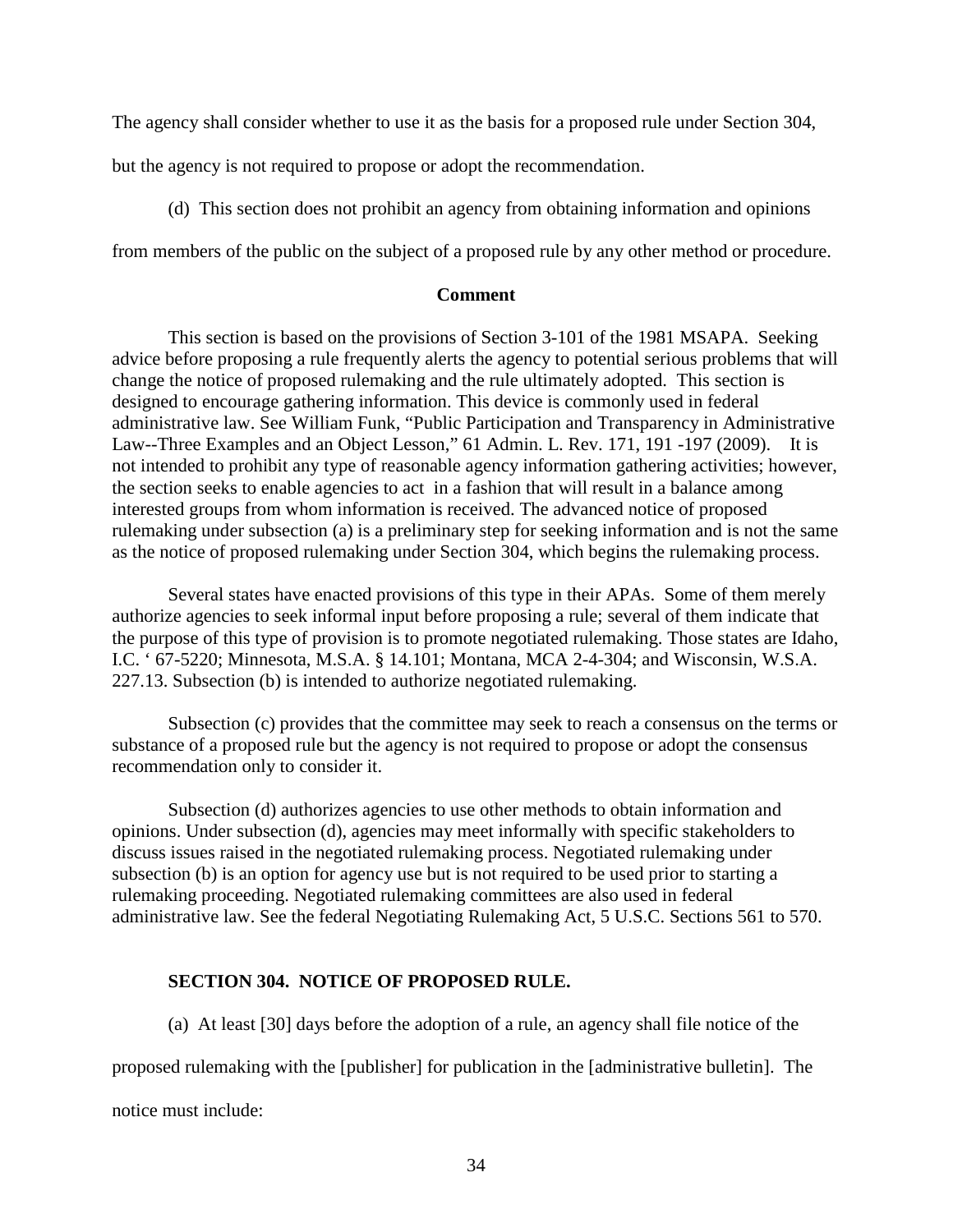(1) a short explanation of the purpose of the proposed rule;

(2) a citation or reference to the specific legal authority authorizing the proposed rule;

(3) the text of the proposed rule;

(4) how a copy of the full text of any regulatory analysis of the proposed rule may be obtained;

(5) where, when, and how a person may comment on the proposed rule and request a hearing;

(6) a citation to and summary of each scientific or statistical study, report, or analysis that served as a basis for the proposed rule, together with an indication of how the full text of the study, report, or analysis may be obtained; and

(7) any summary of a regulatory analysis prepared under Section 305(d).

(b) Not later than three days after publication of the notice of the proposed rulemaking in

the [administrative bulletin], the agency shall mail the notice or send it electronically to each

person that has made a timely request to the agency for a mailed or electronic copy of the notice.

An agency may charge a reasonable fee for a mailed copy requested by a person.

# **Comment**

Many states have similar provisions to provide notice of proposed rulemaking to the public. Most states have an administrative bulletin that is published regularly. If a state does not have an administrative bulletin, it will still have to comply with the publication requirement. This section is based on the provisions of Section 3-103 of the 1981 MSAPA. Rule is defined in Section 102(30). Rulemaking is defined in Section 102(31). The publisher has the responsibility to publish a notice of proposed rulemaking under Section  $201(g)(1)$ . Subsection (b) requires that individual notice of the proposed rulemaking be provided in written or electronic form to each individual who has made a timely request to the agency. To be timely under this subsection, the request would have to be made prior to the publication of the notice of proposed rulemaking.

Subsection (a)(6) This language is adapted from N.Y. APA  $\S$  202-a. This language also codifies requirements used in federal administrative law. In the federal cases, disclosure of technical information underlying a rule has been deemed essential to effective use of the opportunity to comment. See *American Radio Relay League v. FCC*, 524 F.3d 227(D.C. Cir.,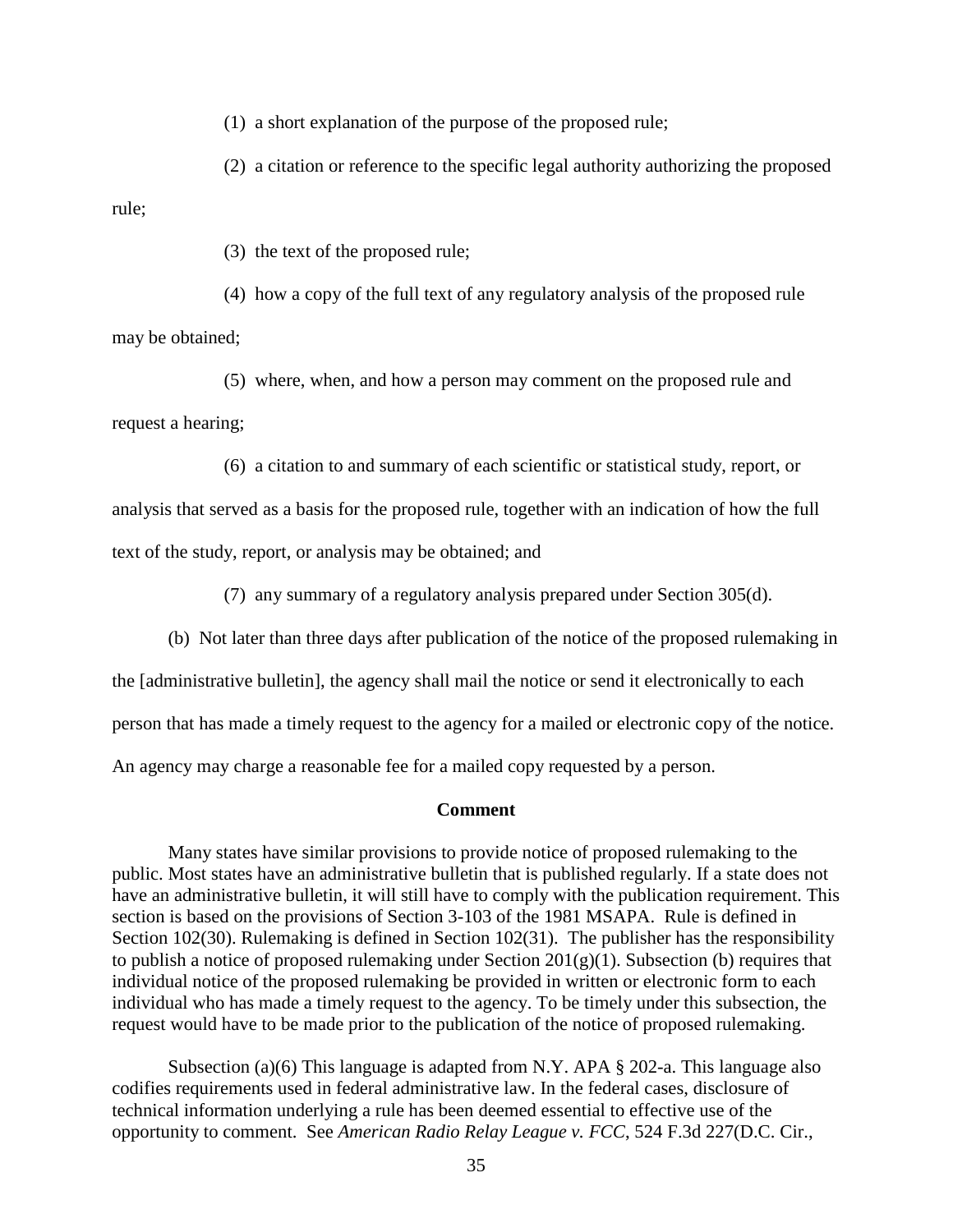2008); *Portland Cement Ass*=*n v. Ruckelshaus,* 486 F.2d 375 (D.C. Cir. 1973).

Article 3 has a number of timing requirements for rulemaking proceedings governed by the provisions of this article. Section 304(a) provides for a minimum of 30 days prior to the adoption of a rule for the notice of proposed adoption of a rule to be filed by the agency with the publisher. Section 304(b) provides for a three day deadline for the agency to send notice by mail or electronically to persons who have made a timely request for notice of the proposed adoption of a rule. Other timing requirements are found in Sections 306, 307, 309 [emergency rules], 310 [direct final rules], 316, and 317.

## **SECTION 305. REGULATORY ANALYSIS.**

(a) An agency shall prepare a regulatory analysis for a proposed rule that has an estimated economic impact of more than  $\{\}$  ]. The analysis must be completed before notice of the proposed rulemaking is published. The summary of the analysis prepared under subsection (d) must be published with the notice of proposed rulemaking.

(b) If a proposed rule has an economic impact of less than  $\frac{1}{2}$  [, the agency shall

prepare a statement of minimal estimated economic impact.

(c) A regulatory analysis must contain:

(1) an analysis of the benefits and costs of a reasonable range of regulatory

alternatives reflecting the scope of discretion provided by the statute authorizing the proposed rule; and

(2) a determination whether:

(A) the benefits of the proposed rule justify the costs of the proposed rule;

### and

(B) the proposed rule will achieve the objectives of the authorizing statute in a more cost-effective manner, or with greater net benefits, than other regulatory alternatives.

(d) An agency preparing a regulatory analysis under this section shall prepare a concise summary of the analysis.

(e) An agency preparing a regulatory analysis under this section shall submit the analysis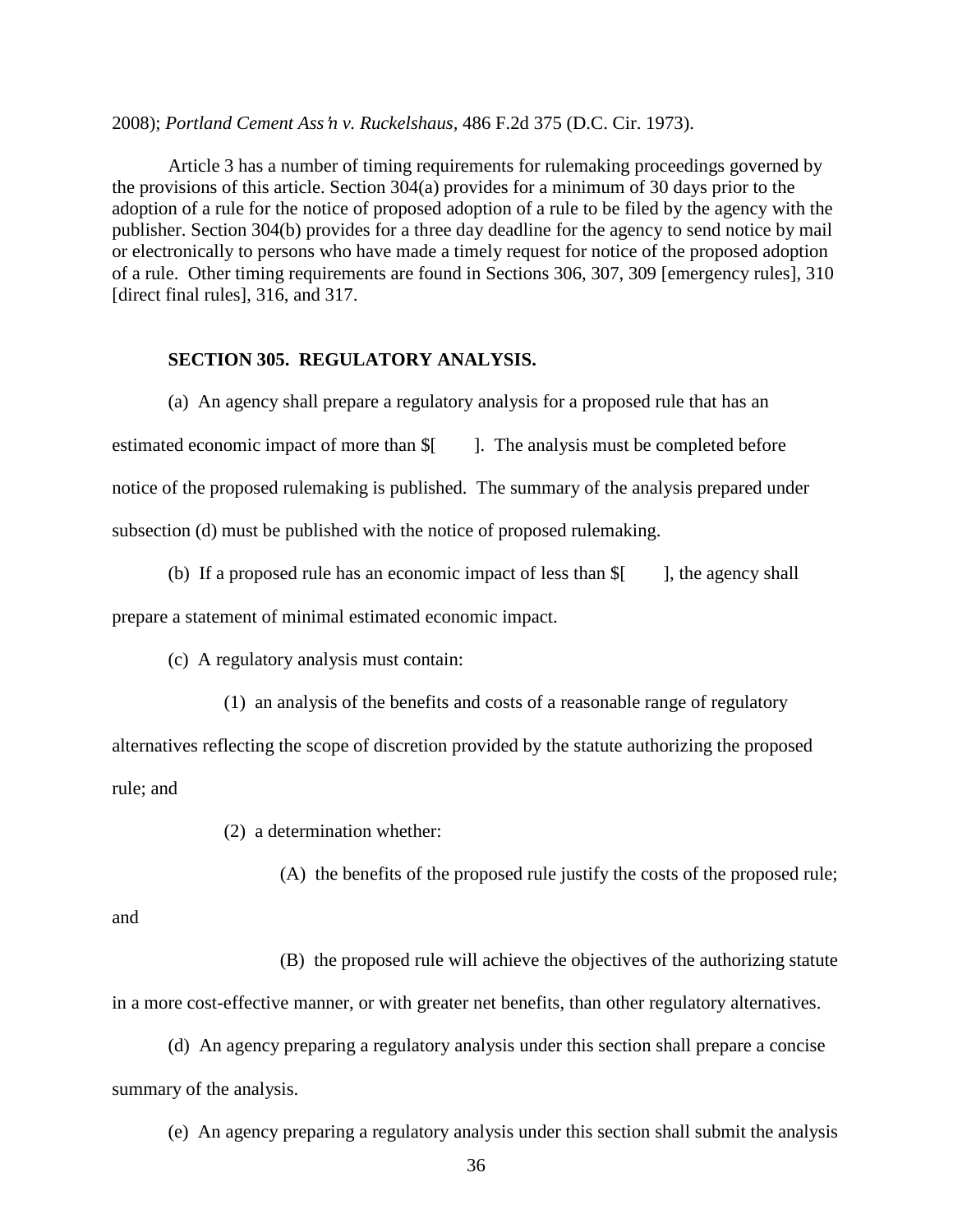to the [appropriate state agency].

(f) If an agency has made a good faith effort to comply with this section, a rule is not

invalid solely because the regulatory analysis for the proposed rule is insufficient or inaccurate.

*Legislative Note: State laws vary as to which state agency or body an agency preparing the regulatory analysis should submit the analysis. In some states, it is the department of finance or revenue; in others it is a regulatory review agency or regulatory review committee. The appropriate state agency in each state should be inserted into the brackets.* 

### **Comment**

Regulatory analyses are widely used as part of the rulemaking process in the states. See Robert W. Hahn, "State and Federal Regulatory Reform: A Comparative Analysis," 29 J. Legal Stud. 873, 875-78 (2000); Richard Wisnant & Diane De Witt Cherry, "Economic Analysis of Rules: Devolution, Evolution, and Realism," 31 Wake Forest L.Rev. 693, 694 n.2 (1996). States should set the dollar amount of estimated economic impact for triggering the regulatory analysis requirement of this section at a dollar amount so that as they deem appropriate or by other approach make the choice to prepare regulatory analyses carefully so that the number of regulatory analyses prepared by any agency are proportionate to the resources that are available . The subsection also provides for submission to the rules review entity in the state, if the state has one. States that already have regulatory analysis laws can utilize the provisions of Section 305 to the extent that this section is not inconsistent with existing law other than this act. Agencies may rely on agency staff expertise and information provided by interested stakeholders and participants in the rulemaking process. Agencies are not required by this act to hire and pay for private consultants to complete regulatory impact analysis. The concise summary of the regulatory analysis required by subsection (d) means a short statement that contains the major conclusions reached in the regulatory analysis. Subsection (f) is based on 1981 MSAPA Section  $3-105(f)$ .

#### **SECTION 306. PUBLIC PARTICIPATION.**

(a) An agency proposing a rule shall specify a public comment period of at least [30]

days after publication of notice of the proposed rulemaking during which a person may submit information and comment on the proposed rule. The information or comment may be submitted in an electronic or written format. The agency shall consider all information and comment on a proposed rule which is submitted pursuant to this subsection within the comment period.

(b) An agency may consider any other information it receives concerning a proposed rule during the rulemaking. Any information considered by the agency must be incorporated into the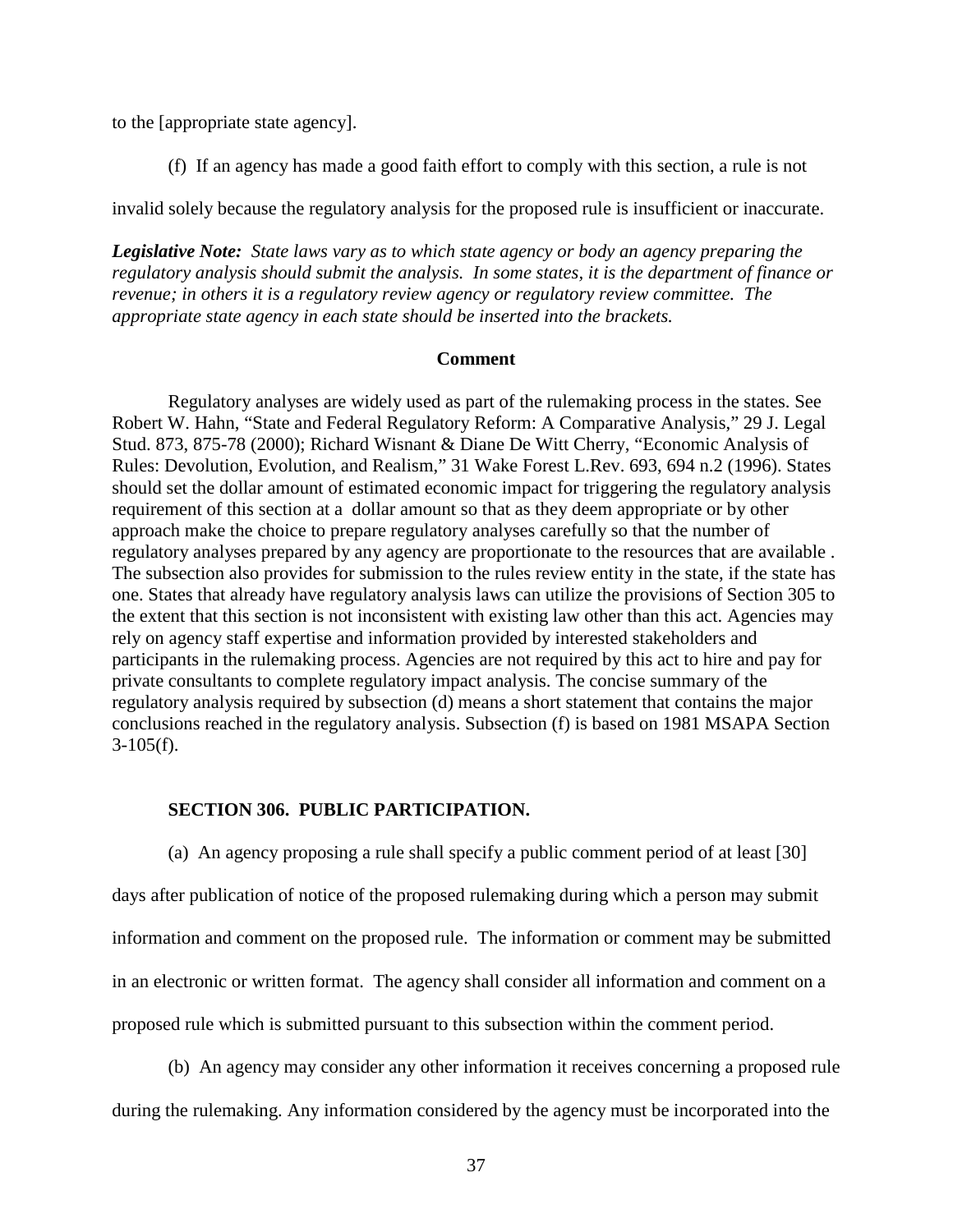record under Section 302(b)(3). The information need not be submitted in an electronic or written format. Nothing in this section prohibits an agency from discussing with any person at any time the subject of a proposed rule.

(c) Unless a hearing is required by law of this state other than this [act], an agency is not required to hold a hearing on a proposed rule but may do so. A hearing must be open to the public, recorded, and held at least [10] days before the end of the public comment period.

(d) A hearing on a proposed rule may not be held earlier than [20] days after notice of its location, date, and time is published in the [administrative bulletin].

(e) An agency representative shall preside over a hearing on a proposed rule. If the

representative is not the agency head, the representative shall prepare a memorandum

summarizing the contents of the presentations made at the hearing for consideration by the

agency head.

*Legislative Note: State laws vary on the length of public comment periods and on whether a rulemaking hearing is required. The bracketed number of days in subsections (a) and (d) should be interpreted to require that if a rulemaking hearing is held, it will be held before the end of the public comment period. In that case, the minimum time period would be 50 days rather than 30 days.* 

#### **Comment**

This section gives discretion to the agency about whether to hold an oral hearing on proposed rules in the absence of a statutory or constitutional requirement that an oral hearing be held. The first sentence of subsection (a) is based on 1981 MSAPA Section 3-104(a). Subsection (b) is based on 1981 MSAPA Section 3-104(b)(2). Under subsection (c), the agency may extend the comment period for 10 days after the hearing in cases in which the agency holds a rule making hearing under this subsection. Subsection (e) is based on 1981 MSAPA Section 3- 104(b)(3). The agency representative described in subsection (e) need not be an officer or employee of the agency unless that is required by law other than this [act]. In some states, an employee of the state attorney general's office will serve as the agency representative presiding on a hearing related to rulemaking.

Article 3 has a number of timing requirements for rulemaking proceedings governed by the provisions of this Article. Section 306(a) provides for a minimum of 30 days for a public comment period after publication of the notice of proposed adoption of a rule under Section 304(a). Under Section 306(c), an agency rulemaking public hearing may not be held later than 10 days before the end of the public comment period. Under Section 306(d) an agency rulemaking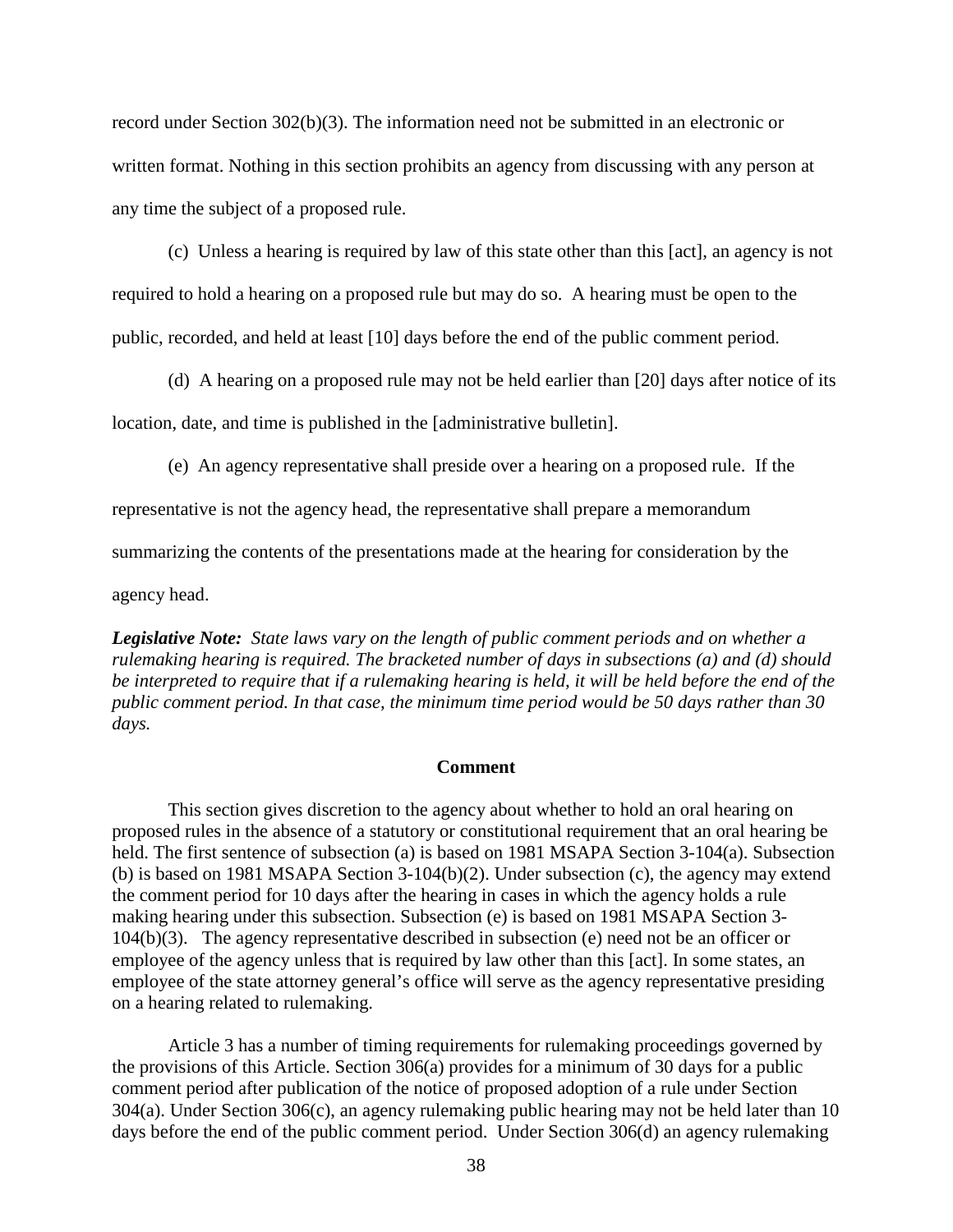hearing may not be held earlier than 20 days after notice of the location, date, and time is published in the administrative bulletin. Other timing requirements are found in Sections 304, 307, 309 [emergency rules], 310 [direct final rules], 316, and 317.

The agency representative appointed under Section 306(e) to preside over a public hearing under Section 306(c) has the authority to manage the hearing and to set reasonable limits on public participation at the public hearing.

### **SECTION 307. TIME LIMIT ON ADOPTION OF RULE.**

- (a) An agency may not adopt a rule until the public comment period has ended.
- (b) Not later than [two years] after a notice of proposed rulemaking is published, the

agency shall adopt the rule or terminate the rulemaking by publication of a notice of termination

in the [administrative bulletin]. [The agency may extend the time for adopting the rule once for

an additional [two years] by publishing a statement of good cause for the extension but must

provide for additional public participation as provided in Section 306 before adopting the rule.]

(c) An agency shall file an adopted rule with the [publisher] not later than  $\lceil \quad \rceil$  days

after the adoption of the rule.

(d) A rule is void unless it is adopted and filed within the time limits in this section.

### **Comment**

This section codifies the final adoption and filing for publication requirements for rulemaking that is subject to the procedures provided in Sections 304 through 308 of this Act. Subsection (a) is based on 1981 MSAPA Section 3-106 (a). Section 702(a) of this act requires that the agency shall file a copy of the adopted amended or repealed rule with the rules review committee at the same time it is filed with the publisher. Subsection (d) provides that a rule that is not properly adopted and filed for publication has no legal effect.

Article 3 has a number of timing requirements for rulemaking proceedings governed by the provisions of this Article. Section 307(a) provides that the agency may not adopt a rule until the public comment period has ended. Section 307(b) provides that an agency shall adopt proposed rule or terminate proceeding by publishing notice of termination in the [administrative bulletin] not later than two years after the notice of proposed adoption of a rule. Section 307(b) also provides that an agency may extend the time for adopting a rule for an additional two years by filing a statement of good cause for the extension in the rulemaking record, but must provide for additional public participation as provided in Section 306 prior to adopting the rule. Other timing requirements are found in Sections 304, 306, 309 [emergency rules], 310 [direct final rules], 316, and 317.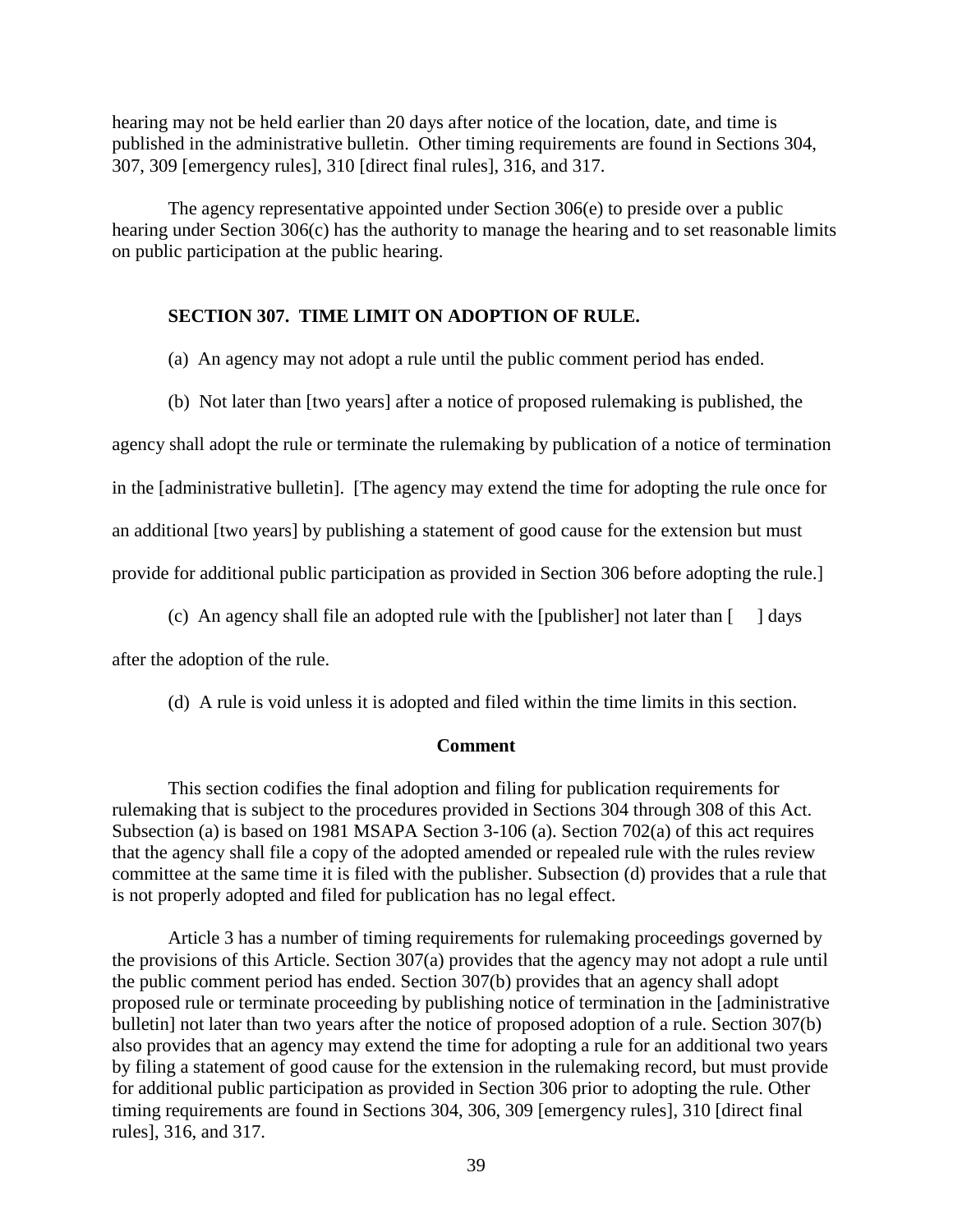### **SECTION 308. VARIANCE BETWEEN PROPOSED AND FINAL RULE.** An

agency may not adopt a rule that differs from the rule proposed in the notice of proposed

rulemaking unless the final rule is a logical outgrowth of the rule proposed in the notice.

### **Comment**

This section draws on provisions from several states. See Mississippi Administrative Procedure Act, Miss. Code Ann. Section 25-43-3.107 and the Minn. Administrative Procedure Act, M.S.A. Section 14.05. The variance test adopted by state and federal courts is the logical outgrowth test. If the adopted rule is a logical outgrowth of the proposed rule, no further comment period is required. If it is not a logical outgrowth, then a further comment period is required. At a minimum, the logical outgrowth test is designed to ensure fair notice to affected persons. *Long Island Care at Home Ltd. v. Coke* 551 U.S. 158 (2007). Fair notice is met when changes between the adopted rule and the proposed rule are reasonable foreseeable from the proposed rule. Courts utilize several factors to apply the logical outgrowth test including: (1) any person affected by the adopted rule should have reasonably expected that the change from the published proposed rule would affect the person's interest; (2) the subject matter of the adopted rule or the issues determined by that rule are different from the subject matter or issues involved in the published rule proposed to be adopted; and (3) the effect of the adopted rule differs from the effect of the rule proposed to be adopted or amended. 1981 MSAPA Section 3- 107 dealt with variance by using the language "substantially different" as the test for improper variance. The "logical outgrowth" language used in Section 308 is based on the case law set forth below.

The following cases discuss and analyze the logical outgrowth test and these factors. These judicial opinions also convey the wide acceptance and use of the logical outgrowth test in the states. *First Am. Discount Corp. v. Commodity Futures Trading Comm'n,* 222 F.3d 1008, 1015 (D.C.Cir.2000); *Arizona Pub. Serv. Co. v. EPA*, 211 F.3d 1280, 1300 (D.C.Cir.2000); *American Water Works Ass*=*n v. EPA*, 40 F.3d 1266, 1274 (D.C.Cir.1994); *Trustees for Alaska v. Dept. Nat. Resources*, 795 P.2d 805 (1990); *Sullivan v. Evergreen Health Care*, 678 N.E.2d 129 (Ind. App. 1997); *Iowa Citizen Energy Coalition v. Iowa St. Commerce Comm*. \_\_\_IA\_\_\_, 335 N.W.2d 178 (1983); *Motor Veh. Mfrs. Ass*=*n v. Jorling,* 152 Misc.2d 405, 577 N.Y.S.2d 346 (N.Y.Sup.,1991); *Tennessee Envir. Coun. v. Solid Waste Control Bd.*, 852 S.W.2d 893 (Tenn. App. 1992); *Workers*<sup>=</sup> *Comp. Comm. v. Patients Advocate,* 47 Tex. 607, 136 S.W.3d 643 (2004); *Dept. Of Pub. Svc. re Small Power Projects*, 161 Vt. 97, 632 A.2d 13 73 (1993); *Amer. Bankers Life Ins. Co. v. Div. of Consumer Counsel*, 220 Va. 773, 263 S.E.2d 867 (1980).

### **SECTION 309. EMERGENCY RULE.** If an agency finds that an imminent peril to

the public health, safety, or welfare or the loss of federal funding for an agency program requires

the immediate adoption of an emergency rule and publishes in a record its reasons for that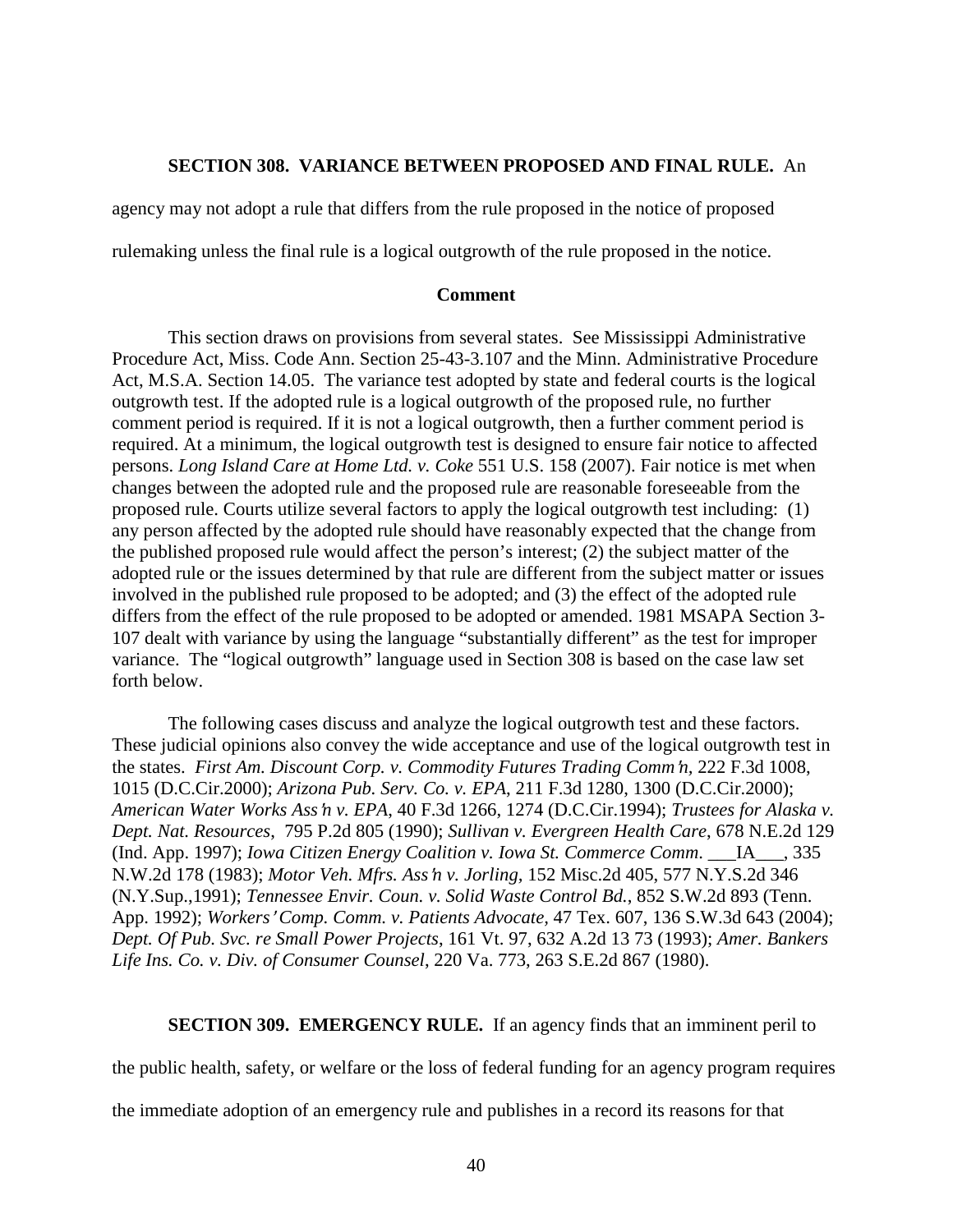finding, the agency, without prior notice or hearing or on any abbreviated notice and hearing that it finds practicable, may adopt an emergency rule without complying with Sections 304 through 307. The emergency rule may be effective for not longer than [180] days [renewable once for no more than [180] days]. The adoption of an emergency rule does not preclude the adoption of a rule under Sections 304 through 307. The agency shall file with the [publisher] a rule adopted under this section as soon as practicable given the nature of the emergency, publish the rule on its Internet website, and notify persons that have requested notice of rules related to that subject matter. This section does not prohibit the adoption of a new emergency rule if, at the end of the effective period of the original emergency rule, the agency finds that the imminent peril to the public health, safety, or welfare or the loss of federal funding for an agency program still exists.

#### **Comment**

This section is taken from the 1961 MSAPA, Section 3(2)(b), and the Virginia Administrative Procedure Act, Va. Code Ann. Section 2.2-4012.1. Many states have emergency rulemaking provisions that are based on these provisions of the 1961 MSAPA. See N.Y.S. A. Section 202(6); F.S.A. Section 120.54(4)(a); 29 Del. Stats. Ch. 101, Section 10119; Utah Stats.Ch 63G-3-304; and Wash. Stats.RCW 34.05.350. Some state courts will invalidate an emergency rule when the agency has not established that there is an emergency that justifies the use of emergency rulemaking procedures. Citizens for a Better Environment v. Illinois Pollution Control Bd. 152 Ill.App.3d 105, 504 N.E.2d 166 (Ill.App. 1 Dist.,1987). Both the 1981 MSAPA Section 3-108(a) and the federal Administrative Procedure Act, 5 U.S.C. Section 553(b)(B) use the "unnecessary, impracticable or contrary to the public interest" good cause standard for the same purposes as the imminent peril standard used in this section and in the 1961 MSAPA Section (3)(2)(b). For scholarly commentary, See Michael Asimow, "Interim Final Rules: Making Haste Slowly, "51 Admin. L. Rev. 703, 712-15 (1999); Ellen R. Jordan, "The Administrative Procedure Acts Good Cause Exemption," 36 Admin. L. Rev. 113, 132-33(1984). This Section can be used to adopt program requirements necessary to comply with federal funding requirements, or to avoid suspension of federal funds for noncompliance with program requirements. When an emergency rule has the effect of repealing an existing rule, the impact of the end of the emergency on the repealed rule, whether the repealed rule comes back into existence, is not governed by the provisions of Section 309 but would be governed by law of this state other than this act, such as the governing statute that delegates rulemaking authority to the agency that issued the emergency rule.

Article 3 has a number of timing requirements for rulemaking proceedings governed by the provisions of this Article. Section 309 provides that emergency rules are effective for not longer than [180] days [renewable once up to an additional [180] days]. Section 317(d) provides that emergency rules adopted under Section 309 become effective upon adoption by the agency.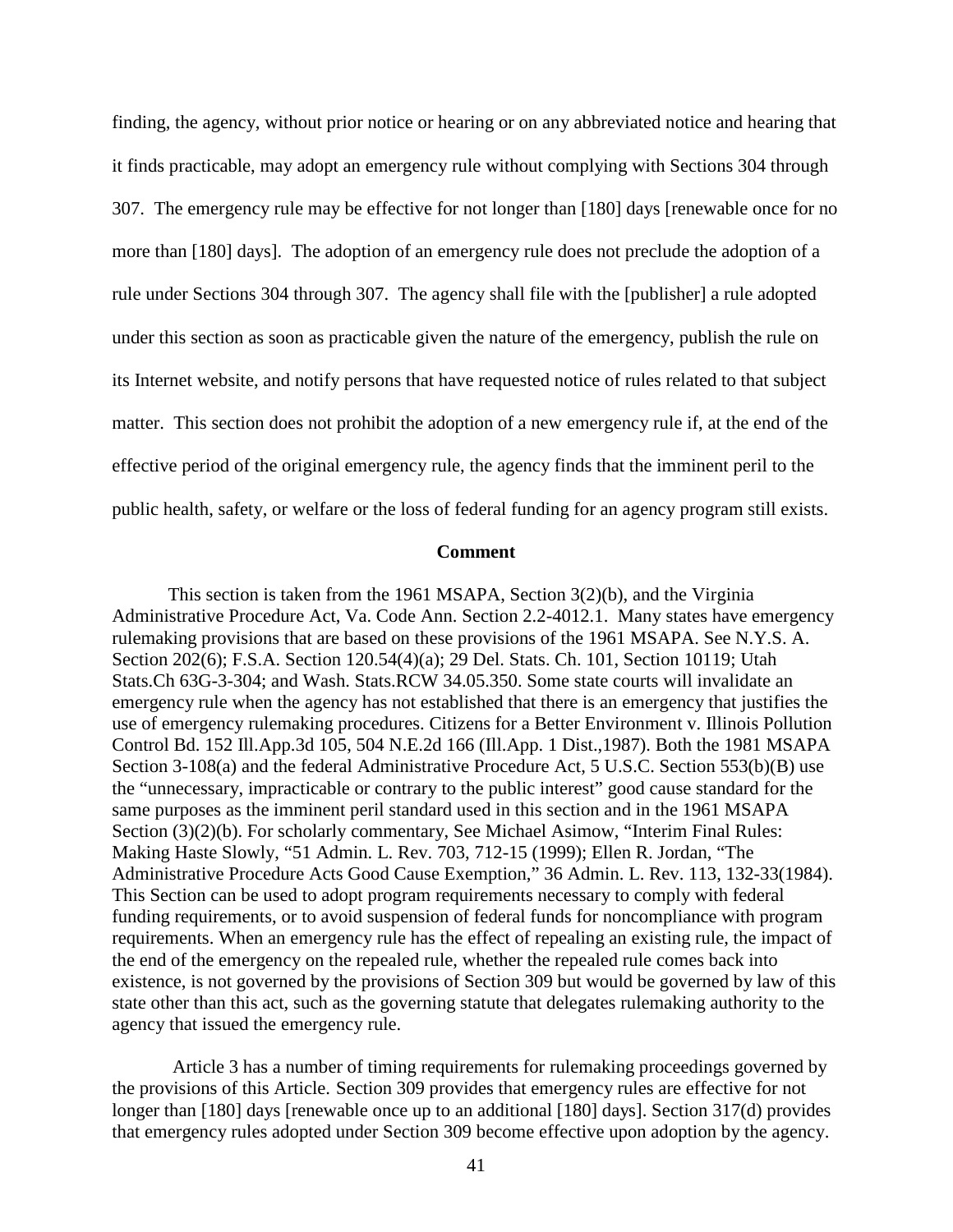**SECTION 310. DIRECT FINAL RULE.** If an agency proposes to adopt a rule which

is expected to be noncontroversial, it may use direct final rulemaking authorized by this section

and must comply with Section  $304(a)(1)$ ,  $(2)$ ,  $(3)$ , and  $(5)$ , Section  $304(b)$ , and Section  $313(1)$ .

The proposed rule must be published in the [administrative bulletin] with a statement by the

agency that it does not expect the adoption of the rule to be controversial and that the proposed

rule takes effect 30 days after publication if no objection is received. If no objection is received,

the rule becomes final under Section 317(e). If an objection to the rule is received from any

person not later than [ ] days after publication of the notice of the proposed rule, the proposed rule does not become final. The agency shall file notice of the objection with the [publisher] for

publication in the [administrative bulletin], and may proceed with rulemaking under Sections

304 through 307.

### **Comment**

Section 310 Direct final rulemaking has been recommended by the Administrative Conference of the United States [ACUS Recommendation 95-4, 60 Fed. Reg. 43110 (1995)]. The study that provided the basis for the recommendation was prepared by Professor Ronald M. Levin and has been published [Ronald M. Levin, "Direct Final Rulemaking" 64 George Washington Law Review 1 (1995)]. Section 310 provides a procedure for direct final rulemaking that applies to noncontroversial rules. Under this rule when the agency is merely making a stylistic correction or correcting an error that the agency believes is noncontroversial, the rule may be adopted without full rulemaking procedures. See the VA Fast-Track Rule provision at Va. Code Ann. Section 2.2-4012.1.]

In order to prevent misuse of this procedural device, noncontroversial rule promulgation may be prevented by the objection of any person . The public comment period provides notice of the noncontroversial rule and the opportunity to object to the adoption of the rule. If an objection to the direct final rulemaking process is received within the public comment period, the agency must give notice of the objection and then the agency may proceed with the normal rulemaking process, including the public comment provisions of Section 306.

Article 3 has a number of timing requirements for rulemaking proceedings governed by the provisions of this Article. Section 310 provides that direct final rules are effective 30 days after publication if no objection is received. Section 317(e) provides that direct final rules to which no objection is received become effective 30 days after publication unless a later date is specified.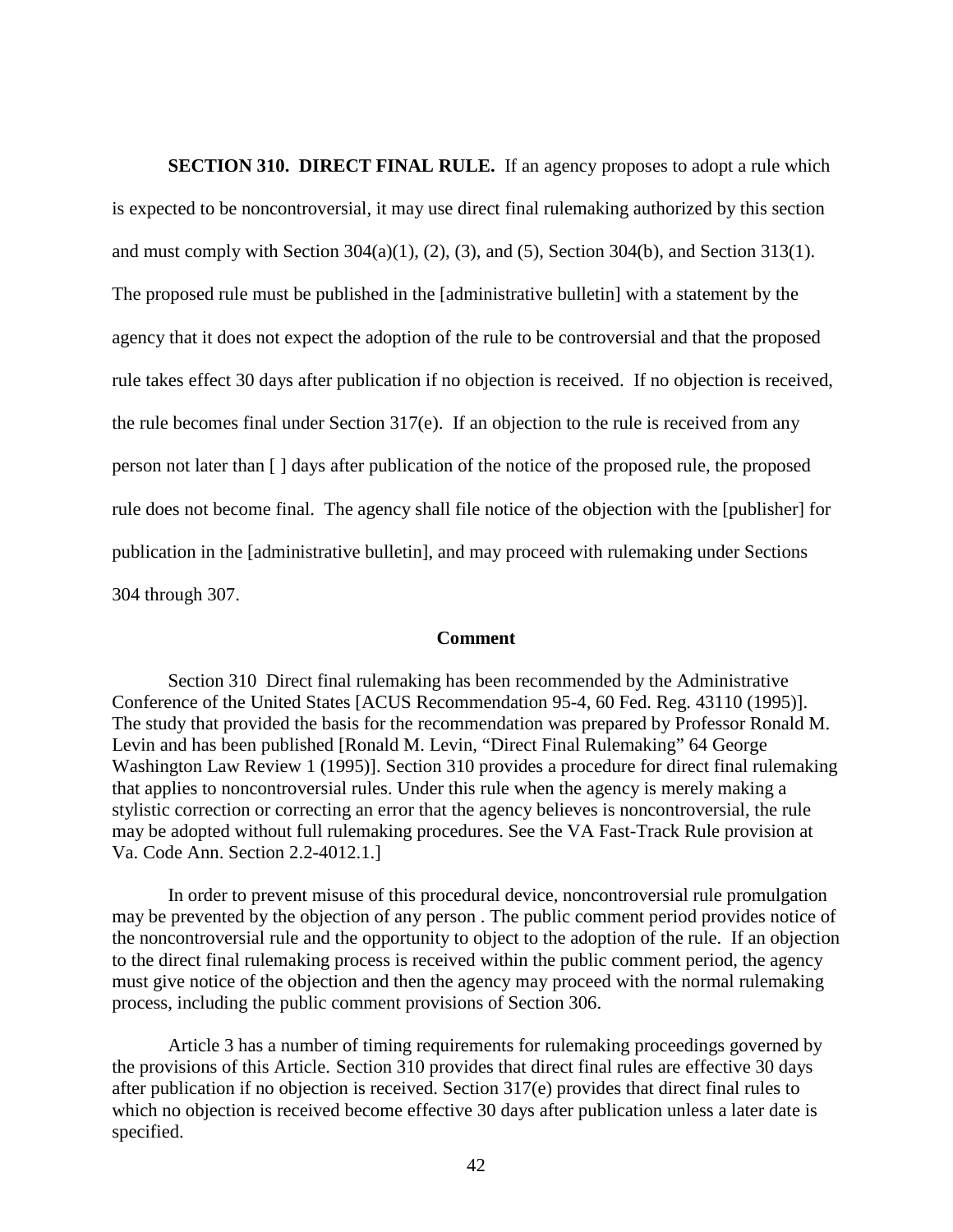#### **SECTION 311. GUIDANCE DOCUMENT.**

(a) An agency may issue a guidance document without following the procedures set forth in Sections 304 through 307.

(b) An agency that proposes to rely on a guidance document to the detriment of a person in any administrative proceeding shall afford the person an adequate opportunity to contest the legality or wisdom of a position taken in the document. The agency may not use a guidance document to foreclose consideration of issues raised in the document.

(c) A guidance document may contain binding instructions to agency staff members if, at an appropriate stage in the administrative process, the agency's procedures provide an affected person an adequate opportunity to contest the legality or wisdom of a position taken in the document.

(d) If an agency proposes to act in an adjudication at variance with a position expressed in a guidance document, it shall provide a reasonable explanation for the variance. If an affected person in an adjudication may have relied reasonably on the agency's position, the explanation must include a reasonable justification for the agency's conclusion that the need for the variance outweighs the affected person's reliance interest.

(e) An agency shall maintain an index of all of its effective guidance documents, publish the index on its Internet website, make all guidance documents available to the public, and file the index [annually] with the [publisher]. The agency may not rely on a guidance document, or cite it as precedent against any party to a proceeding, unless the guidance document is published on its Internet website.

(f) A guidance document may be considered by a presiding officer or final decision maker in an agency adjudication, but it does not bind the presiding officer or the final decision

43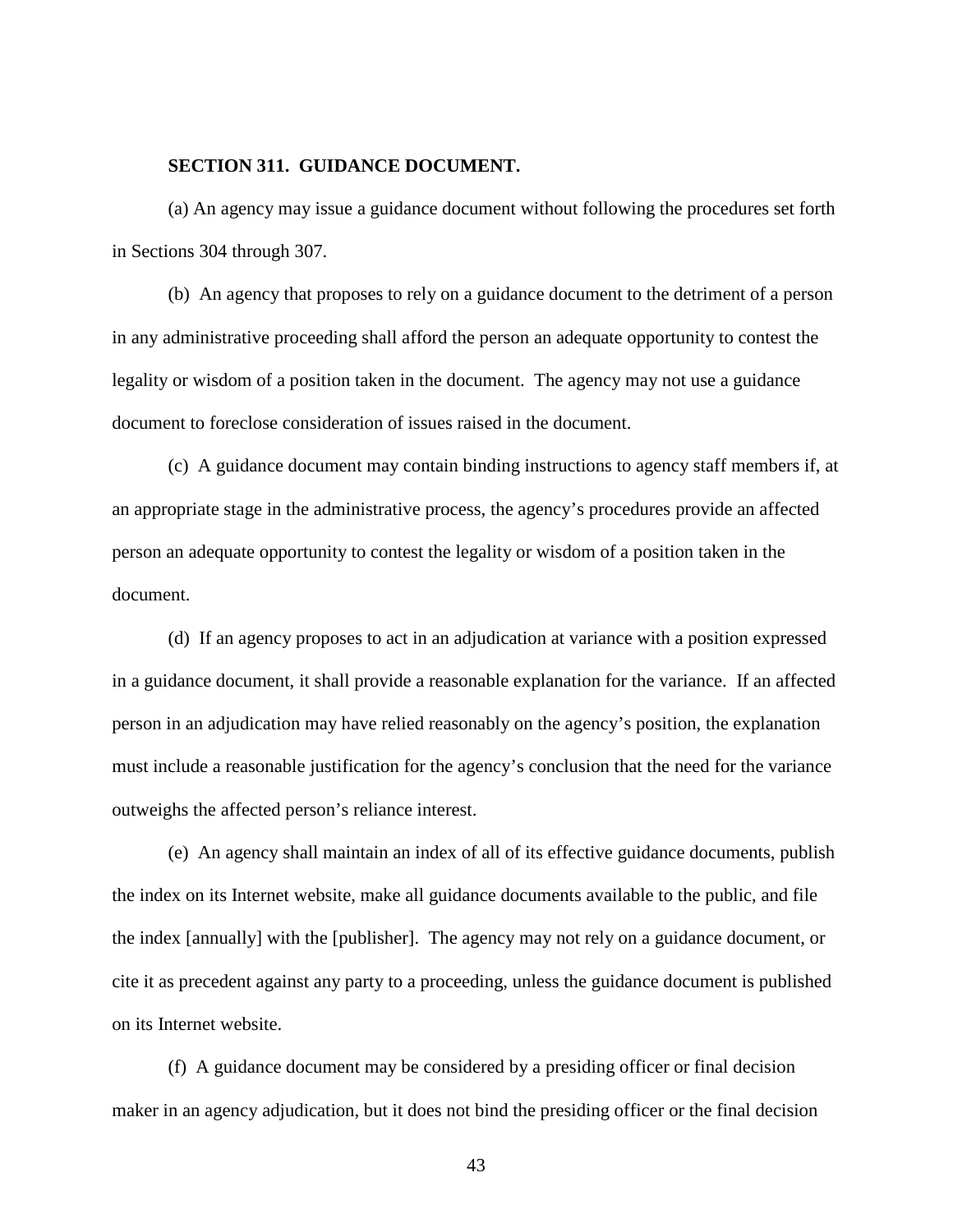maker in the exercise of discretion.

(g) A person may petition an agency under Section 318 to adopt a rule in place of a

guidance document.

(h) A person may petition an agency to revise or repeal a guidance document. Not later

than [60] days after submission of the petition, the agency shall:

- (1) revise or repeal the guidance document;
- (2) initiate a proceeding to consider a revision or repeal; or
- (3) deny the petition in a record and state its reasons for the denial.

### **Comment**

This section seeks to encourage an agency to advise the public of its current opinions, approaches, and likely courses of action by using guidance documents (also commonly known as interpretive rules and policy statements). The section also recognizes agencies' need to promulgate such documents for the guidance of both its employees and the public. Agency law often needs interpretation, and agency discretion needs some channeling. The public needs to know the agency's opinion about the meaning of the law and rules that it administers. Increasing public knowledge and understanding reduces unintentional violations and lowers transaction costs. See Michael Asimow, "California Underground Regulations," 44 Admin. L. Rev. 43 (1992); Peter L. Strauss, "Publication Rules in the Rulemaking Spectrum: Assuring Proper Respect for an Essential Element," 53 Admin. L. Rev. 803 (2001). This section strengthens agencies' ability to fulfill these legitimate objectives by excusing them from having to comply with the full range of rulemaking procedures before they may issue these nonbinding statements. At the same time, the section incorporates safeguards to ensure that agencies will not use guidance documents in a manner that would undermine the public's interest in administrative openness and accountability.

Four states have adopted detailed provisions regulating guidance documents in their administrative procedure acts. See Ariz. Rev. Stat. Ann. §§ 41-1001, 41-1091; Mich. Comp. Laws §§ 24.203, 24.224; Va. Code Ann. § 2.2-4008; Wash. Rev. Code Ann. § 34.05.230. This section draws on those provisions, and also on requirements and recommendations issued by federal authorities and the American Bar Association.

The term guidance document is defined in section  $102(14)$  and is excluded from the definition of rule in section 102(30)(F). Subsection (a) exempts guidance documents from the procedures that are required for issuance of rules. Many states have recognized the need for this type of exemption in their administrative procedure statutes. These states have defined guidance documents—or interpretive rules and policy statements—differently from rules, and have also excused agencies creating them from some or all of the procedural requirements for rulemaking. See Ala. Code § 41-22-3(9)(c) ("memoranda, directives, manuals, or other communications which do not substantially affect the legal rights of, or procedures available to, the public");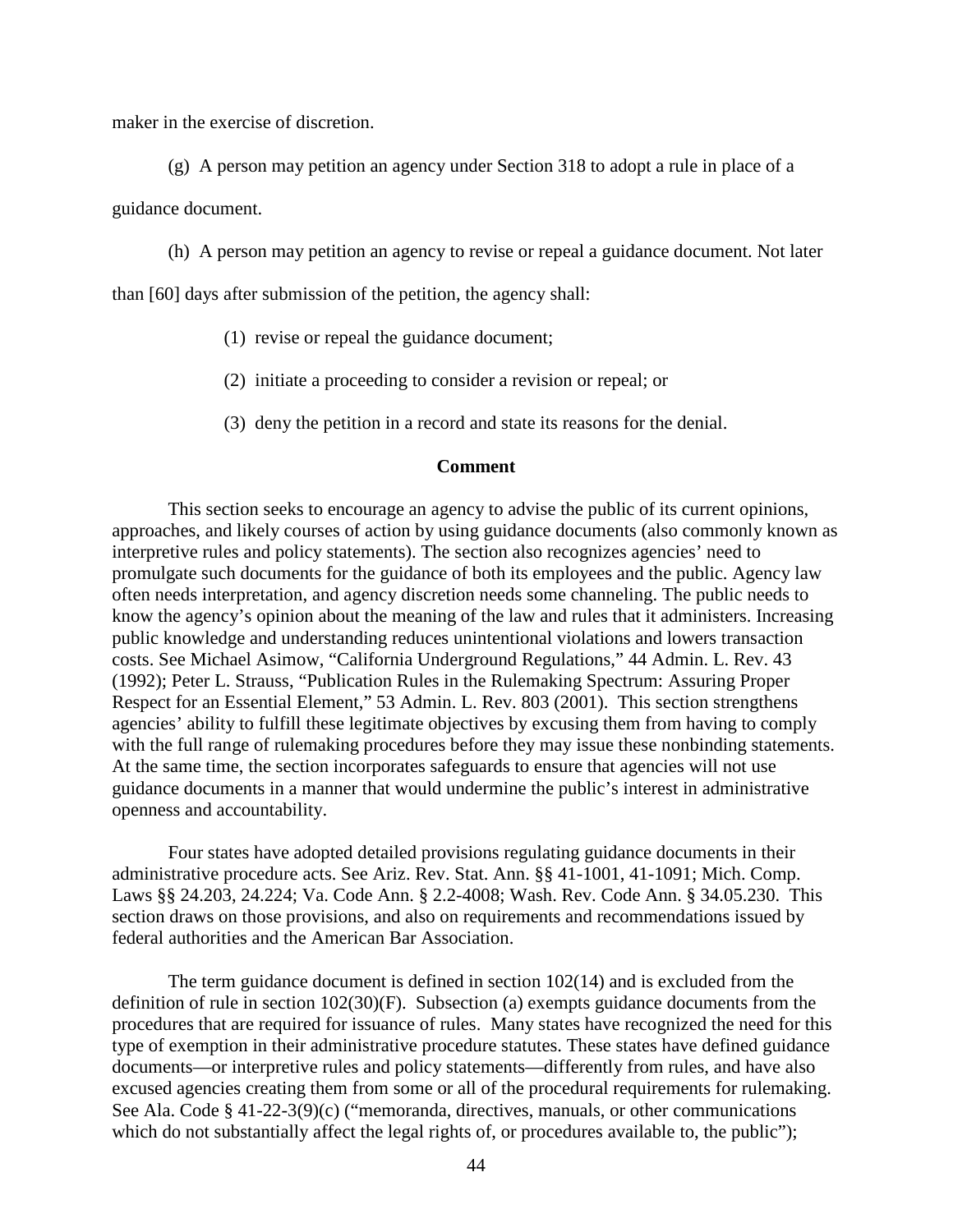Colo. Rev. Stat.  $\S$  24-4-102(15), 24-4-103(1) (exception for interpretive rules or policy statements "which are not meant to be binding as rules"); AMAX, Inc. v. Grand County Bd. of Equalization, 892 P.2d 409, 417 (Colo. Ct. App. 1994) (assessors' manual is interpretive rule); Ga. Code Ann. § 50-13-4 ("Prior to the adoption, amendment, or repeal of any rule, *other than interpretive rules or general statements of policy*, the agency shall [follow notice-and-comment procedure]") (emphasis added); Mich. Comp. Laws § 24.207(h) (defining "rule" to exclude "[a] form with instructions, an interpretive statement, a guideline, an informational pamphlet, or other material that in itself does not have the force and effect of law but is merely explanatory"); Wyo. Stat. Ann. § 16-3-103 ("Prior to an agency's adoption, amendment or repeal of all rules *other than interpretative rules or statements of general policy*, the agency shall . . .") (emphasis added); In re GP, 679 P.2d 976, 996-97 (Wyo. 1984). See also Michael Asimow, "Guidance Documents in the States: Toward a Safe Harbor," 54 Admin. L. Rev. 631 (2002) (estimating that more than thirty states have relaxed rulemaking requirements for agency guidance documents such as interpretive and policy statements). The federal Administrative Procedure Act draws a similar distinction. See 5 U.S.C. § 553(b)(A) (exempting "interpretative rules [and] general statements of policy" from notice-and-comment procedural requirements).

A guidance document, in contrast to a rule, lacks the force of law. Many state and federal decisions recognize the distinction. See, e.g., Brock v. Cathedral Bluffs Shale Oil Co., 796 F.2d 533 (D.C. Cir. 1986); District of Columbia v. Craig, 930 A.2d 946, 968-69 (D.C. 2007); Clonlara v. State Bd. of Educ., 501 N.W.2d 88, 94 (Mich. 1993); Penn. Human Relations Comm'n v. Norristown Area School Dist., 374 A.2d 671, 678 (Pa. 1977).

Subsection (b) requires an agency to allow affected persons to challenge the legality or wisdom of guidance documents when it seeks to rely on these documents to their detriment. In effect, this subsection prohibits an agency from treating guidance documents as though they were rules. Because rules have the force of law (i.e., are binding), an agency need not respond to criticisms of their legality or wisdom during an adjudicative proceeding; the agency would be obliged in any event to adhere to them until such time as they have been lawfully rescinded or invalidated. In contrast, a guidance document is not binding. Therefore, when affected persons seek to contest a position expressed in a guidance document, the agency may not treat the document as determinative of the issues raised. See Recommendation 120C of the American Bar Association, 118-2 A.B.A. Rep. 57, 380 (August 1993) ("When an agency proposes to apply a nonlegislative rule . . . , it [should] provide affected private parties an opportunity to challenge the wisdom or legality of the rule [and] not allow the fact that a rule has already been made available to the public to foreclose consideration of [their] positions"); Robert A. Anthony, "Interpretive Rules, Policy Statements, Guidances, Manuals, and the Like – Should Federal Agencies Use Them to Bind the Public?," 41 Duke L.J. 1311 (1992).

An integral aspect of an adequate opportunity to challenge a guidance document is the agency's responsibility to respond reasonably to arguments made against the document. Thus, when affected persons take issue with propositions expressed in a guidance document, the agency "must be prepared to support the policy just as if the [guidance document] had never been issued." Pacific Gas & Elec. Co. v. FPC, 506 F.2d 33, 38 (D.C. Cir. 1974); see Center for Auto Safety v. NHTSA, 452 F.3d 798, 807 (D.C. Cir. 2006); Professionals and Patients for Customized Care v. Shalala, 56 F.3d 592, 596 (5th Cir. 1995); American Mining Cong. v. MSHA, 995 F.2d 1106, 1111 (D.C. Cir. 1993); Anthony, supra. An agency may not, therefore, treat its prior promulgation of a guidance document as a justification for not responding to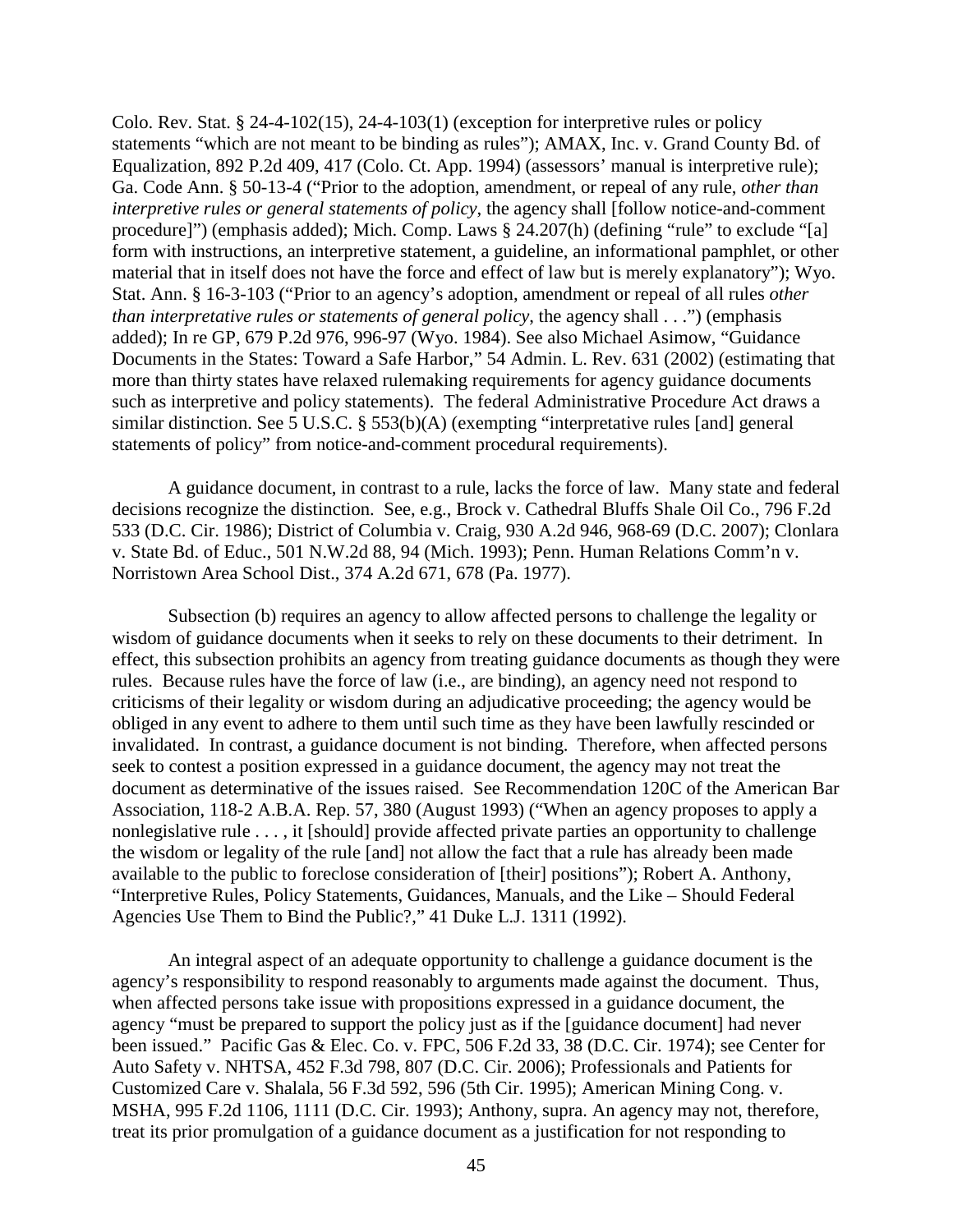arguments against the legality or wisdom of the positions expressed in such a document. Flagstaff Broadcasting Found. v. FCC, 979 F.2d 1566 (D.C. Cir. 1992); Bechtel v. FCC, 957 F.2d 873 (D.C. Cir. 1992); Giant Food Stores, Inc. v. Commonwealth, 713 A.2d 177, 180 (Pa. Cmwlth. 1998); Agency Policy Statements, Recommendation 92-2 of the Admin. Conf. of the U.S. (ACUS), 57 Fed. Reg. 30,103 (1992), ¶ II.B.

An agency may, however, refer to a guidance document during a subsequent administrative proceeding and rely on its reasoning, if it also recognizes that it has leeway to depart from the positions expressed in the document. See, e.g., Steeltech, Ltd. v. USEPA, 273 F.3d 652, 655-56 (6th Cir. 2001) (upholding decision of ALJ who "expressly stated that the [guidance document] was not a rule and that she had the discretion to depart from [it], if appropriate," but who adhered to the document on determining "that the present case does not present circumstances that raise policy issues not accounted for in the [document]"); Panhandle Producers & Royalty Owners Ass'n v. Econ. Reg. Admin., 847 F.2d 1168, 1175 (5th Cir. 1988) (agency "responded fully to each argument made by opponents of the order, without merely relying on the force of the policy statement," but was not "bound to ignore [it] altogether"); American Cyanamid Co. v. State Dep't of Envir. Protection, 555 A.2d 684, 693 (N.J. Super. 1989) (rejecting contention that agency had treated a computer model as a rule, because agency afforded opposing party a meaningful opportunity to challenge the model's basis and did not apply the model uniformly in every case). See generally John F. Manning, "Nonlegislative Rules," 72 Geo. Wash. L. Rev. 893, 933-34 (2004); Ronald M. Levin, "Nonlegislative Rules and the Administrative Open Mind," 41 Duke L.J. 1497 (1992). The relevance of a guidance document to subsequent administrative proceedings has been compared with that of the agency's adjudicative precedents. See subsection (d) infra.

What constitutes an adequate opportunity to contest a policy statement within an agency will depend on the circumstances. See ACUS Recommendation 92-2, supra, ¶ II.B. ("[A]ffected persons should be afforded a fair opportunity to challenge the legality or wisdom of [a policy statement] and suggest alternative choices in an agency forum that assures adequate consideration by responsible agency officials," preferably "at or before the time the policy statement is applied to [them]"). Affected persons' right to a meaningful opportunity to be heard on the issues addressed in guidance documents must be reconciled with the agency's interest in being able to set forth its interpretations and policies for the guidance of agency personnel and the public without undue impediment. An agency may use its rulemaking authority to set forth procedures that it believes will provide affected persons with the requisite opportunity to be heard. To the extent that these procedures survive judicial scrutiny for compliance with the purposes of this subsection (b), the agency will thereafter be able to rely on established practice and precedent in determining what hearing rights to afford to persons who may be affected by its guidance documents. As new fact situations arise, however, courts should be prepared to entertain contentions that procedures that have been upheld in past cases did not, or will not, afford a meaningful opportunity to be heard to some persons who may wish to challenge the legality or wisdom of a particular guidance document.

Subsection (c) permits an agency to issue mandatory instructions to agency staff members, typically those who deal with members of the public at an early stage of the administrative process, provided that affected persons will have an adequate to contest the positions taken in the guidance document at a later stage. See Office of Management and Budget, Final Bulletin for Agency Good Guidance Practices, 72 Fed. Reg. 3432 (2007), §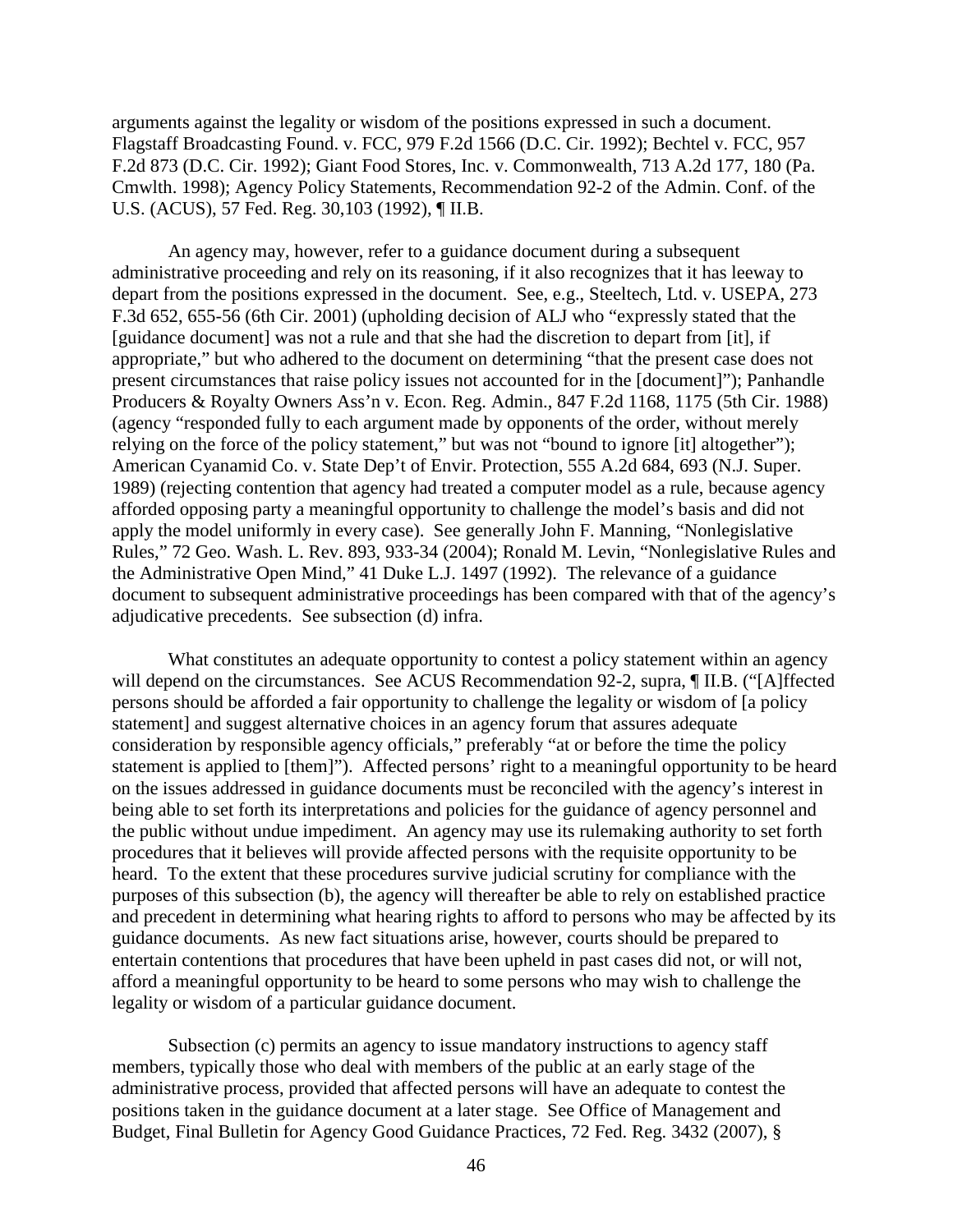$II(2)(h)$  (significant guidance documents shall not "contain mandatory language . . . unless . . . the language is addressed to agency staff and will not foreclose agency consideration of positions advanced by affected private parties"); ACUS Recommendation 92-2, supra, ¶ III (an agency should be able to "mak[e] a policy statement which is authoritative for staff officials in the interest of administrative uniformity or policy coherence"). For example, an agency manual might prescribe requirements that are mandatory for low-level staff, leaving to higher-ranking officials the discretion to depart from the interpretation or policy stated in the manual. The question of what constitutes an adequate opportunity to be heard may vary among agencies or programs. In some programs, centralization of discretionary authority may be a necessary concession to "administrative uniformity or policy coherence"; in other programs, the obligation to proceed through multiple stages of review might be considered so burdensome as to deprive members of the public of a meaningful opportunity to obtain agency consideration of whether the guidance document should apply to their particular situations. The touchstone in every case is whether the opportunity to be heard prescribed by subsection (b) remains realistically available to affected persons.

Subsection (d) is based on a similar provision in ABA Recommendation No. 120C, supra. It is in accord with general principles of administrative law, under which an agency's failure to reasonably explain its departure from established policies or interpretations renders its action arbitrary and capricious on judicial review. See 1981 MSAPA  $\S$  5-116(c)(8)(iii) (court may grant relief against agency action other than a rule if it is "inconsistent with the agency's prior practice or precedent, unless the agency has stated credible reasons sufficient to indicate a fair and rational basis for the inconsistency"); Yale-New Haven Hospital v. Leavitt, 470 F.3d 71, 79- 80 (2d Cir. 2006). It has been said that a guidance document should constrain subsequent agency action in the same manner that the agency's adjudicative precedents do. See Peter L. Strauss, "The Rulemaking Continuum," 41 Duke L.J. 1463, 1472-73, 1486 (1992) (cited with approval on this point in United States v. Mead Corp., 533 U.S. 218, 232 (2001)); see also Manning, supra, at 934-37. Subsection (d) refers only to official acts of the agency (compare the definition of "agency action" in Section 102(3)), not to informal acts of agency staff, such as inspections. The latter types of conduct are frequently not accompanied by a written statement at all, so it would be outside the scope of requirements imposed by subsection (d) to require these government personnel to "explain' a departure from the position taken in a guidance document.

One purpose of this subsection is to protect the interests of persons who may have reasonably relied on a guidance document. An agency that acts at variance with its past practices may be held to have acted in an arbitrary and capricious manner if the unfairness to regulated persons outweighs the government's interest in applying its new view to those persons. Heckler v. Community Health Servs., 467 U.S. 51, 61 (1984) ("an administrative agency may not apply a new [case law] rule retroactively when to do so would unduly intrude upon reasonable reliance interests"); Miguel-Miguel v. Gonzales, 500 F.3d 941, 951 (9th Cir. 2007); Epilepsy Found. v. NLRB, 268 F.3d 1095, 1102 (D.C. Cir. 2001); Microcomputer Tech. Inst. v. Riley, 139 F.3d 1044, 1050 (5th Cir. 1998). Accordingly, where persons may have justifiably relied on a guidance document, the agency's explanation for departing from the position taken in that document should ordinarily include a reasonable justification for the decision to override their reliance interests.

The first two sentences of subsection (e) are based directly on Va. Code Ann. § 2.2-4008. Similar provisions have been adopted in Arizona and Washington. See Ariz. Rev. Stat. Ann. §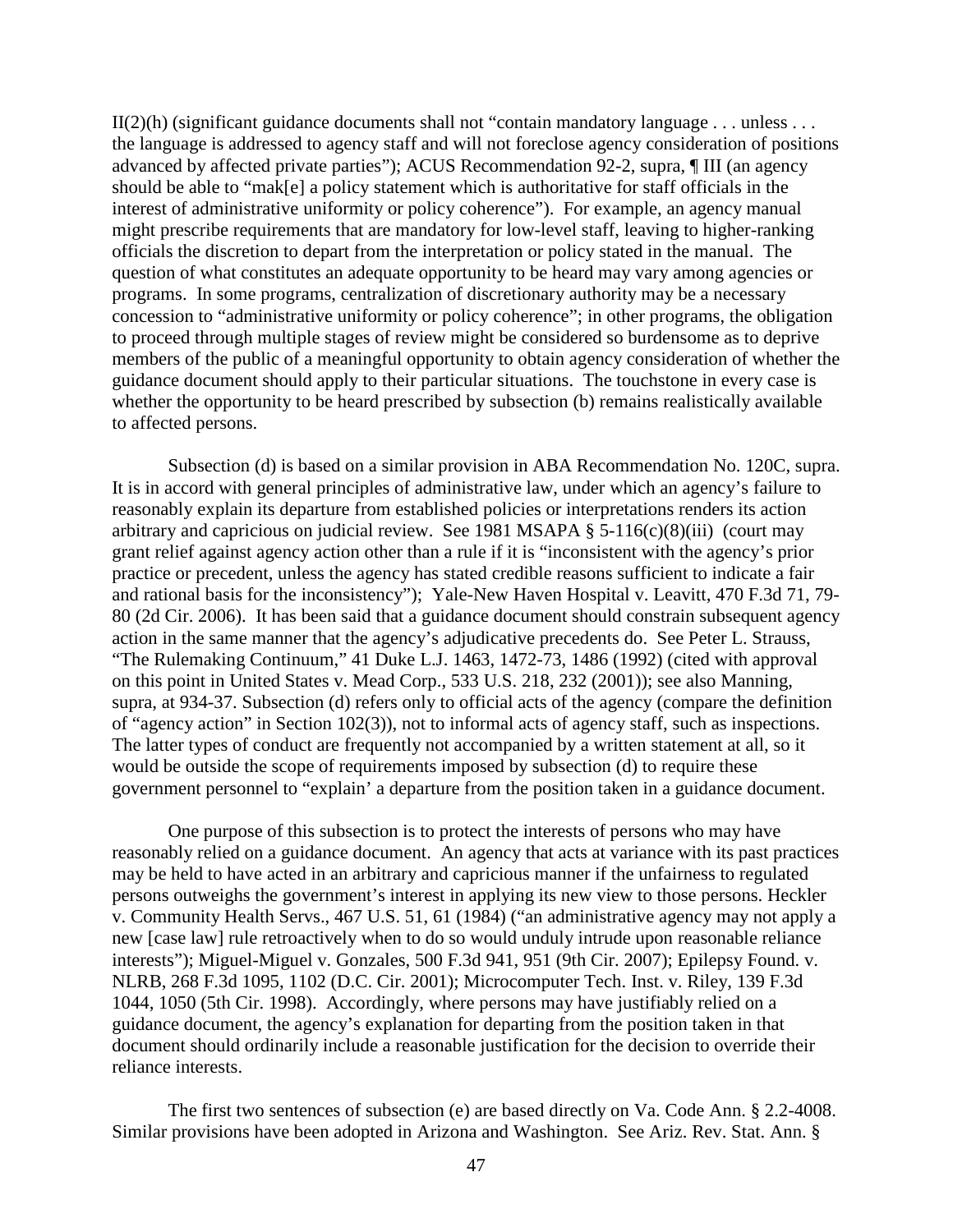#### 41-1091; Wash. Rev. Code Ann. § 34.05.230(3)-(4).

The last sentence of the subsection is based on the federal APA. See 5 U.S.C. § 552(a)(2); Smith v. NTSB, 981 F.2d 1326 (D.C. Cir. 1993). Subject to harmless error principles, see Section 508(b), a court may invoke the sanction prescribed in this section without necessarily concluding that the party against whom the document is cited has valid objections to the substance of the document.

Subsection (g) is based on Wash. Rev. Code Ann. § 34.05.230(2), which provides for petitions "requesting the conversion of interpretive and policy statements into rules." However, it is phrased more generally than the Washington provision, because an agency that receives a rulemaking petition will not necessarily wish to "convert" the existing guidance document into a rule without any revision. Knowing that it will now be speaking with the force of law, in a format that would be more difficult to alter than a guidance document is, the agency might prefer to adopt a rule that is narrower than, or otherwise differently phrased than, the guidance document that it would replace. In any event, the agency will, as provided in section 318, need to explain any rejection of the petition, whether in whole or in part, and such a rejection will be judicially reviewable to the same extent as other actions taken under that section.

Subsection (h) extends the principles of section 318 by allowing interested persons to petition an agency to revise or repeal an existing guidance document. Thus, while this Act does not require an agency to obtain the views of the public before issuing a guidance document, this subsection provides a procedure by which members of the public may bring their views regarding an existing guidance document to the agency's attention and request that the agency take account of those views. This process may be of particular importance to persons who are indirectly affected by a guidance document (such as persons who stand to benefit from the underlying regulatory program) but are unlikely to be the targets of an enforcement action in which they could challenge the legality or wisdom of the document under subsection (b). See Nina A. Mendelson, "Regulatory Beneficiaries and Informal Agency Policymaking," 92 Cornell L. Rev. 397, 438-44 (2007); see also ACUS Recommendation No. 76-5, 41 Fed. Reg. 56,769 (1976) (noting that section 553(e) of the federal APA "allow[s] any person to petition at any time for the amendment or repeal of . . . an interpretive rule or statement of general policy").

The subsection requires an agency to respond to the petition in [sixty] or fewer days. An agency that is not prepared to revise or repeal the guidance document within that time period may initiate a proceeding for the purpose of giving the matter further consideration. This proceeding can be informal; the notice and comment requirements of Sections 304 through 308 are inapplicable to it, because those sections deal with rules rather than guidance documents. The agency may, however, voluntarily solicit public comments on issues raised by the petition. Cf. ACUS Recommendation 76-5, supra, ¶ 2. This section does not prescribe a time period within which the agency must complete the proceeding, but judicial intervention to compel agency action "unlawfully withheld or unreasonably delayed" may be sought in an appropriate case. § 501(b). If the agency declines to revise or repeal the guidance document, within the [sixty] day period or otherwise, it must explain its decision. Denials of petitions under this subsection, like denials of petitions for rulemaking under section 318, are reviewable for abuse of discretion, and the agency's explanation will provide a basis for any judicial review of the denial.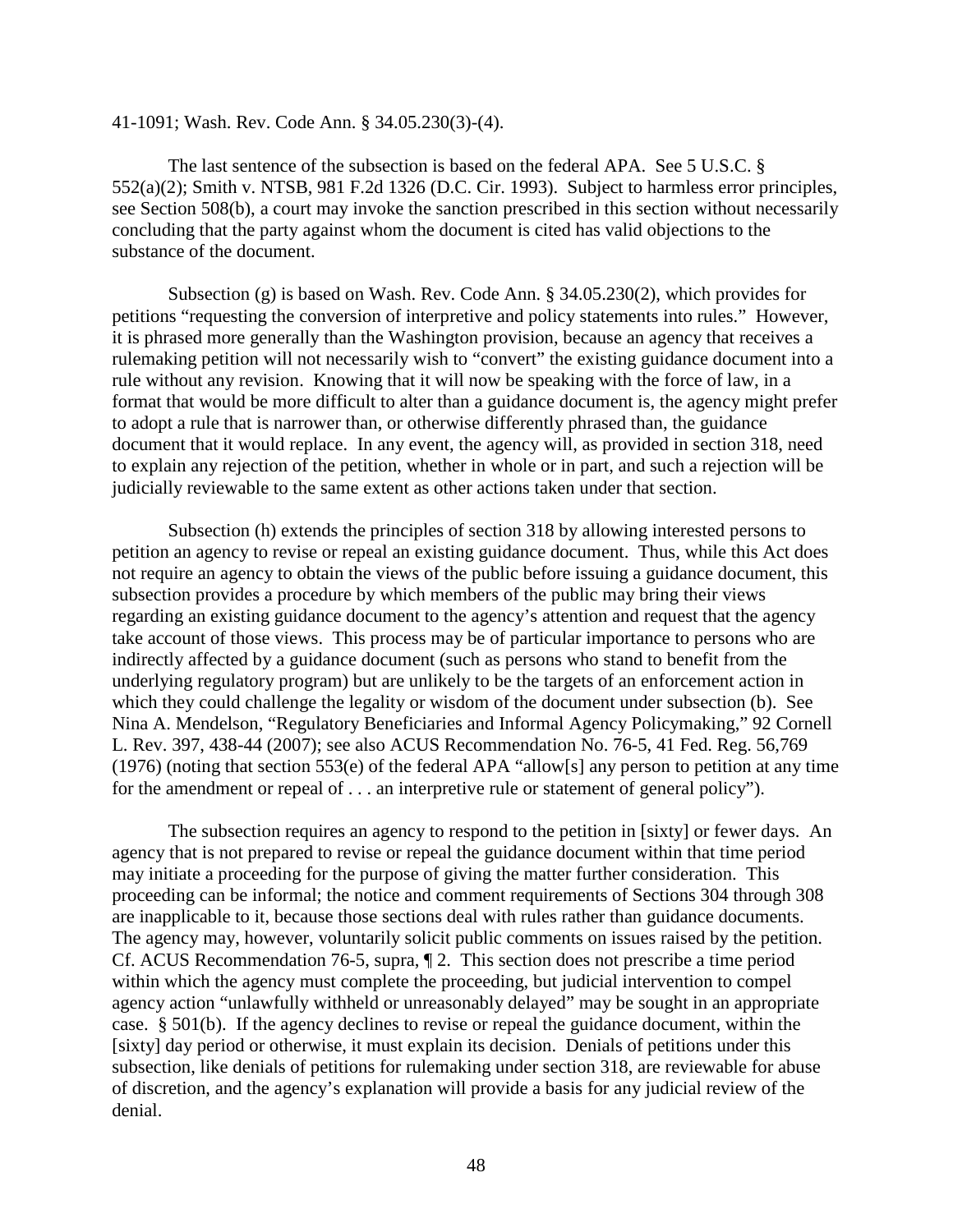When an agency grants a petition to revise or repeal a guidance document in part, and denies the petition in part, the agency should explain the partial denial to comply with the requirements of Section 311(h)(3).

## **SECTION 312. REQUIRED INFORMATION FOR RULE.** A final rule filed by an

agency with the [publisher] under Section 316 must contain the text of the rule and be

accompanied by a record that contains:

- (1) the date the final rule was adopted by the agency;
- (2) a reference to the specific statutory or other authority authorizing the rule;
- (3) any finding required by law as a prerequisite to adoption or effectiveness of the rule;
- (4) the effective date of the rule; and
- (5) the concise explanatory statement required by Section 313.

# **Comment**

This section is based on 1981 MSAPA Section 3-111 (a). Agency action is defined in section 102(3) to include an agency rule or order [(subsection (3)(a)], and the failure to issue a rule or order [(subsection (3)(b)]. The term adoption in this section should be read with the definition of the terms "adopt" in Section 102(2), "rule in Section 102(30), and "rulemaking" in Section 102 (31). The term rulemaking includes the adoption of a new rule and the amendment or repeal of an existing rule.

### **SECTION 313. CONCISE EXPLANATORY STATEMENT.** When an agency

adopts a final rule, the agency shall issue a concise explanatory statement that contains:

(1) the agency's reasons for adopting the rule, including the agency's reasons for not

accepting substantial arguments made in testimony and comments;

(2) subject to Section 308, the reasons for any change between the text of the proposed

rule contained in the notice of proposed rulemaking and the text of the final rule; and

(3) the summary of any regulatory analysis prepared under Section 305(d).

### **Comment**

This section is based on 1981 MSAPA Section 3-110(a). Many states have adopted the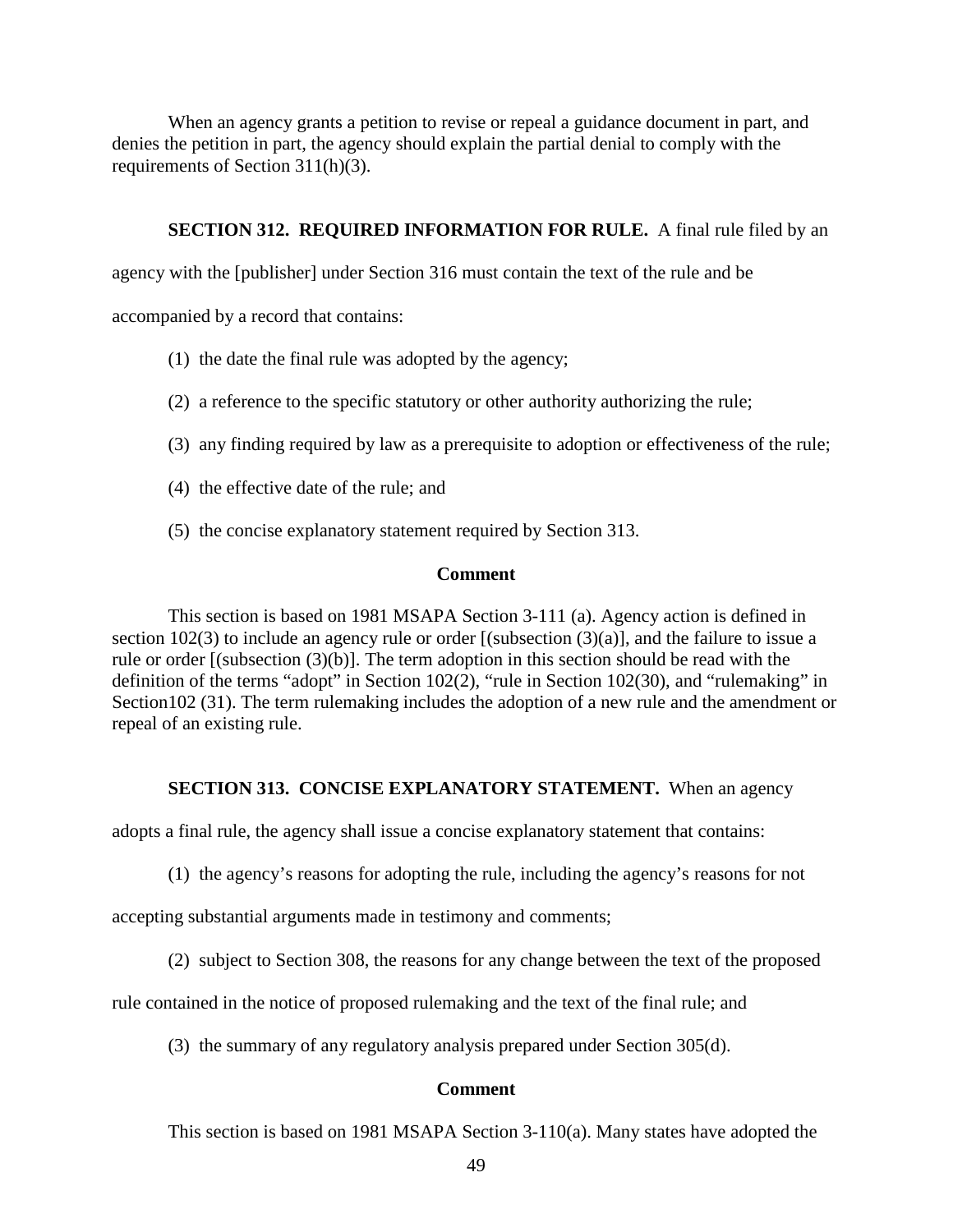requirement of a concise explanatory statement. Arkansas (A.C.A. Section 25-15-204) and Colorado (C.R.S.A. Section 24-4-103) have similar provisions. The federal Administrative Procedure Act uses equivalent terms in Section 553 (c) (5 U.S.C.A. Section 553). This provision also requires the agency to explain why it rejected substantial arguments made in comments. Such explanation helps to encourage agency consideration of all substantial arguments and fosters perception of agency action as not arbitrary. Subsection (2) requires a statement of reasons for any substantial change between the text of the proposed rule, and the text of the adopted rule. Section 308 prohibits adoption of a rule that differs from the proposed rule unless the adopted rule is the logical outgrowth of the proposed rule. An adopted rule that contains a substantial change from the proposed rule can be adopted under Section 308 if the logical outgrowth test is satisfied but the agency will have to provide a statement of reasons under Section 313(2). If the logical outgrowth test is not met, then the rule cannot be adopted under Section 308, and section 313(2) does not apply.

Agency action is defined in section 102(4) to include an agency rule or order [(subsection  $(4)(a)$ ], and the failure to issue a rule or order [(subsection  $(4)(b)$ ]. The term adoption in this section should be read with the definition of the terms "adopt" in Section 102(2), "rule in Section 102(30), and "rulemaking" in Section102 (31). The term rulemaking includes the adoption of a new rule and the amendment or repeal of an existing rule.

#### **SECTION 314. INCORPORATION BY REFERENCE.** A rule may incorporate by

reference all or any part of a code, standard, or rule that has been adopted by an agency of the

United States, this state, or another state, or by a nationally recognized organization or

association, if:

(1) repeating verbatim the text of the code, standard, or rule in the rule would be unduly

cumbersome, expensive, or otherwise inexpedient;

(2) the reference in the rule fully identifies the incorporated code, standard, or rule by

citation, place of inspection, and date[, and states whether the rule includes any later

amendments or editions of the incorporated code, standard, or rule];

(3) the code, standard, or rule is readily available to the public in written or electronic

form at no charge or for a reasonable charge;

(4) the rule states where copies of the code, standard, or rule are available from the agency adopting the rule for a reasonable charge, if any, or where copies are available from the agency of the United States, this state, another state, or the organization or association originally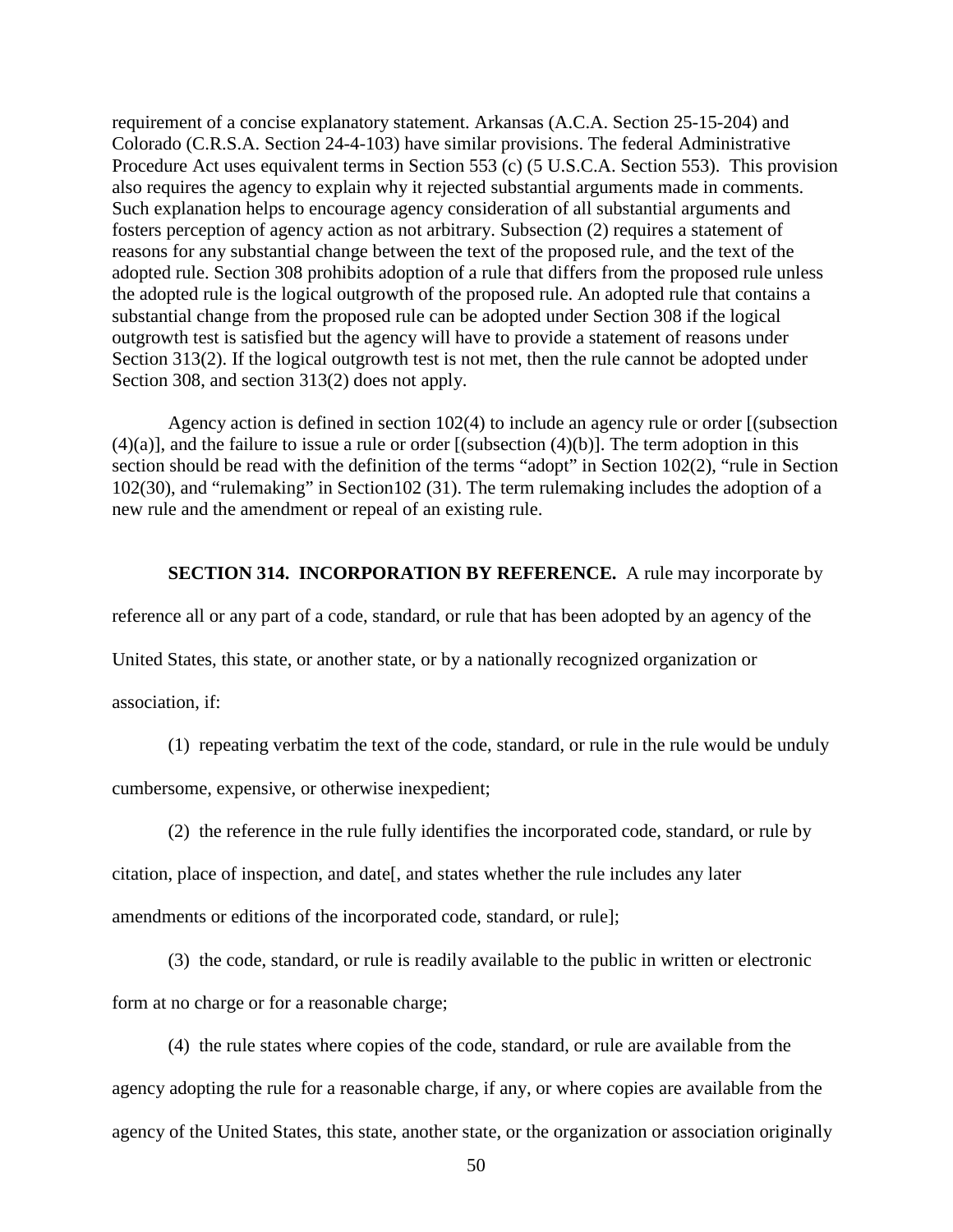issuing the code, standard, or rule; and

(5) the agency maintains a copy of the code, standard, or rule readily available for public

inspection at the principal office of the agency.

### **Comment**

Several states have provisions that require the agencies to retain the voluminous technical codes. See, Alabama, Ala.Code 1975 Section 41-22-9; Michigan, M.C.L.A. 24.232; and North Carolina, N.C.G.S.A. § 150B-21.6. To avoid the problems created by those retention provisions, but to assure that these technical codes are available to the public, this section adopts several specific procedures. One protection is to permit incorporating by reference only codes that are readily available from the outside promulgator, and that are of limited public interest as determined by a source outside the agency. See Wisconsin, W.S.A. 227.21. These provisions will guarantee that important material drawn from other sources is available to the public, but that less important material that is freely available elsewhere does not have to be retained. The bracketed language in subsection (2) is based on variations in state law as to whether later amendments to codes are automatically incorporated into the rule, or whether a new rulemaking proceeding would be required to include code amendments. This issue is discussed in Jim Rossi, "Dual Constitutions and Constitutional Duels: Separation of Powers and State Implementation of Federally Inspired Regulatory Programs and Standards," 46 W&M L.Rev. 1343 (2005).

### **SECTION 315. COMPLIANCE.** An action taken under this [article] is not valid

unless taken in substantial compliance with this [article].

### **Comment**

This section is a slightly modified form of the 1961 Model State Administrative Procedure Act, Section (3)(c). See also 1981 MSAPA Section 3-113(a). Section 503(a) governs the timing of judicial review proceedings to contest any rule on the ground of noncompliance with the procedural requirements of this [act]. The scope of challenges permitted under Section 503(a) includes all applicable requirements of article 3 for the type of rule being challenged.

**SECTION 316. FILING OF RULE.** An agency shall file in written and electronic

form with the [publisher] each final rule. In filing a final rule, an agency shall use a standard form prescribed by the [publisher]. The agency shall file the rule not later than [ ] days after adoption. The [publisher] shall maintain a permanent register of all filed rules and concise explanatory statements for the rules. The [publisher] shall affix to each final rule a certification of the time and date of filing. The [publisher] shall publish the notice of each final rule in the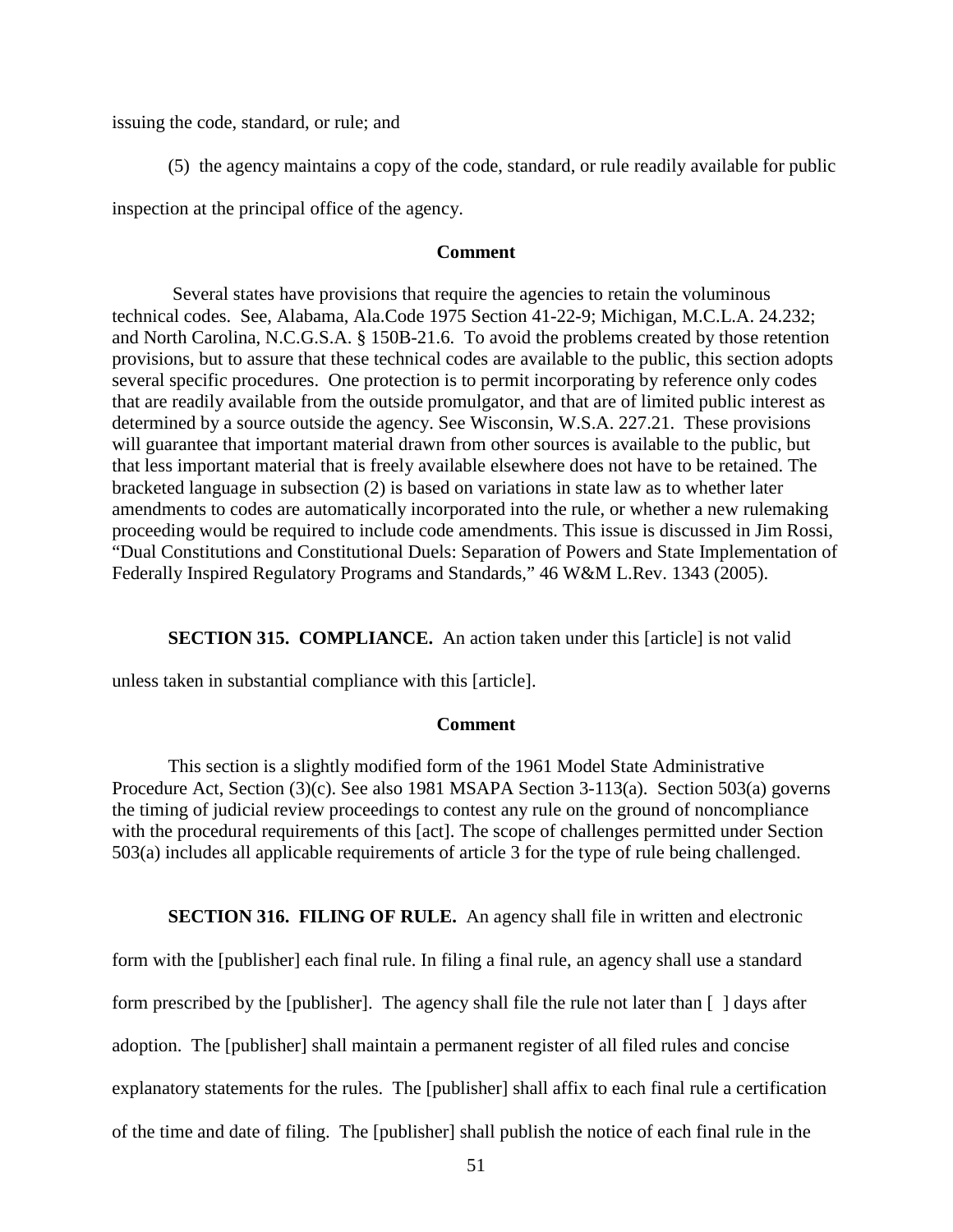[administrative bulletin].

#### **Comment**

This section is based on the 1961 Model State Administrative Procedure Act, Section 4(a) and its expansion in the 1981 MSAPA, Section 3-114(a). Section  $201(g)(2)$  provides that the administrative bulletin must contain newly filed adopted rules. This section provides that the publisher is responsible for publishing the notice of adopted rules in the administrative bulletin.

Article 3 has a number of timing requirements for rulemaking proceedings governed by the provisions of this Article. Section 316 provides that the agency shall file an adopted rule with the [publisher] not later than [ ] days after adoption. The publisher shall publish the notice of each adopted rule in the [administrative bulletin].

### **SECTION 317. EFFECTIVE DATE OF RULE.**

(a) Except as otherwise provided in this section, [unless disapproved by the [rules review

committee][,] [or] [withdrawn by the agency under Section 703,] a rule becomes effective [30]

days after publication of the rule [in the administrative bulletin] [on the [publisher's] Internet

website].

(b) A rule may become effective on a date later than that established by subsection (a) if

that date is specified in the rule or required by law other than this [act].

(c) A rule becomes effective immediately on its filing with the [publisher] or on any

subsequent date earlier than that established by subsection (a) if it is required to be implemented

by a certain date by law other than this [act].

- (d) An emergency rule under Section 309 becomes effective on adoption by the agency.
- (e) A direct final rule under Section 310 to which no objection is made becomes

effective [30] days after publication, unless the agency specifies a later effective date.

### **Comment**

This is a substantially revised version of the 1961 Model State Administrative Procedure Act, Section 4 (b) & (c) and 1981 Model State Administrative Procedure Act, Section 3-115. Most of the states have adopted provisions similar to both the 1961 Model State Administrative Procedure Act and the 1981 Model State Administrative Procedure Act, although they may differ on specific time periods. Some rules may have retroactive application or effect provided that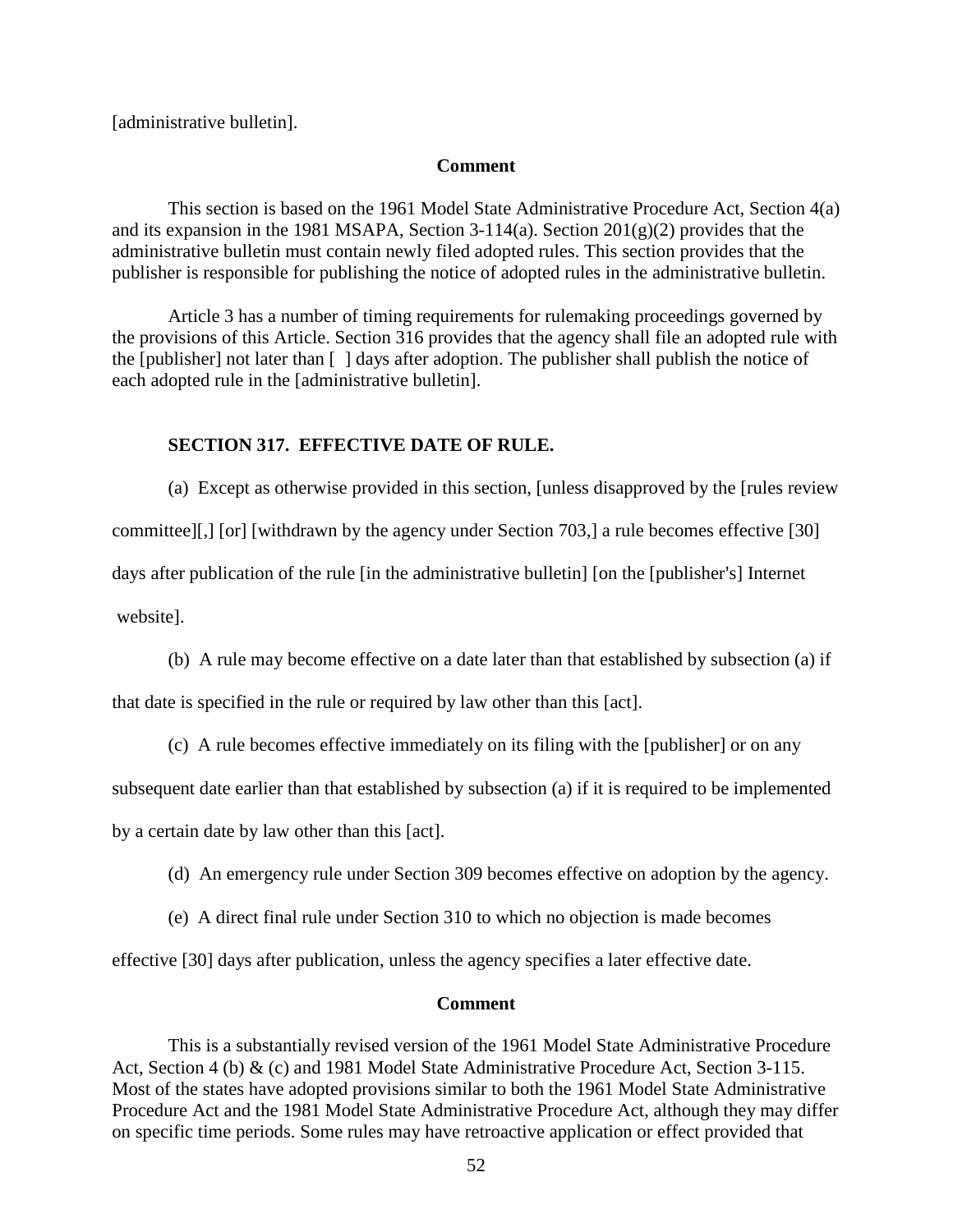there is express statutory authority for the agency to adopt retroactive rules. See Bowen v. Georgetown University Hospital 488 U.S. 204 (1988).

Article 3 has a number of timing requirements for rulemaking proceedings governed by the provisions of this Article. Section 317(a) provides that an adopted rule becomes effective 30 days after publication of the adopted rule in the [administrative bulletin] [on the publisher's Interne web site], unless one of several exceptions apply, These exceptions include: a) other subsections of Section 317; b) disapproval by rules review committee; and 3) withdrawal by agency under Section 703. Section 317(b) provides that a later effective date than 30 days in subsection (a) is applicable if required by law other than this [act] or specified in the rule. Section 317(c) provides that an adopted rule becomes effective immediately upon filing with the [publisher] or any subsequent date earlier than that established by subsection (a) (30 days after publication). Section 317(d) provides that Emergency rules (Section 309) become effective upon adoption by the agency. Section 317(e) provides that direct final rules to which no objection is made become effective 30 days after publication unless a later date is specified.

**SECTION 318. PETITION FOR ADOPTION OF RULE.** Any person may petition

an agency to adopt a rule. An agency shall prescribe by rule the form of the petition and the

procedure for its submission, consideration, and disposition. Not later than [60] days after

submission of a petition, the agency shall:

- (1) deny the petition in a record and state its reasons for the denial; or
- (2) initiate rulemaking.

### **Comment**

This section is substantially similar to the 1961 MSAPA Section 6.. See also Section 3- 117 of the 1981 MSAPA. Agency decisions that decline to adopt a rule are judicially reviewable for abuse of discretion (See Massachusetts v. EPA 127 S. Ct. 1438 (2007) (EPA decision to reject rulemaking petition and therefore not to regulate greenhouse gases associated with global warming was judicially reviewable and decision was arbitrary and capricious.). When an agency grants a rulemaking petition in part, and denies the petition in part, the agency should explain the partial denial to comply with the requirements of Section 318(1).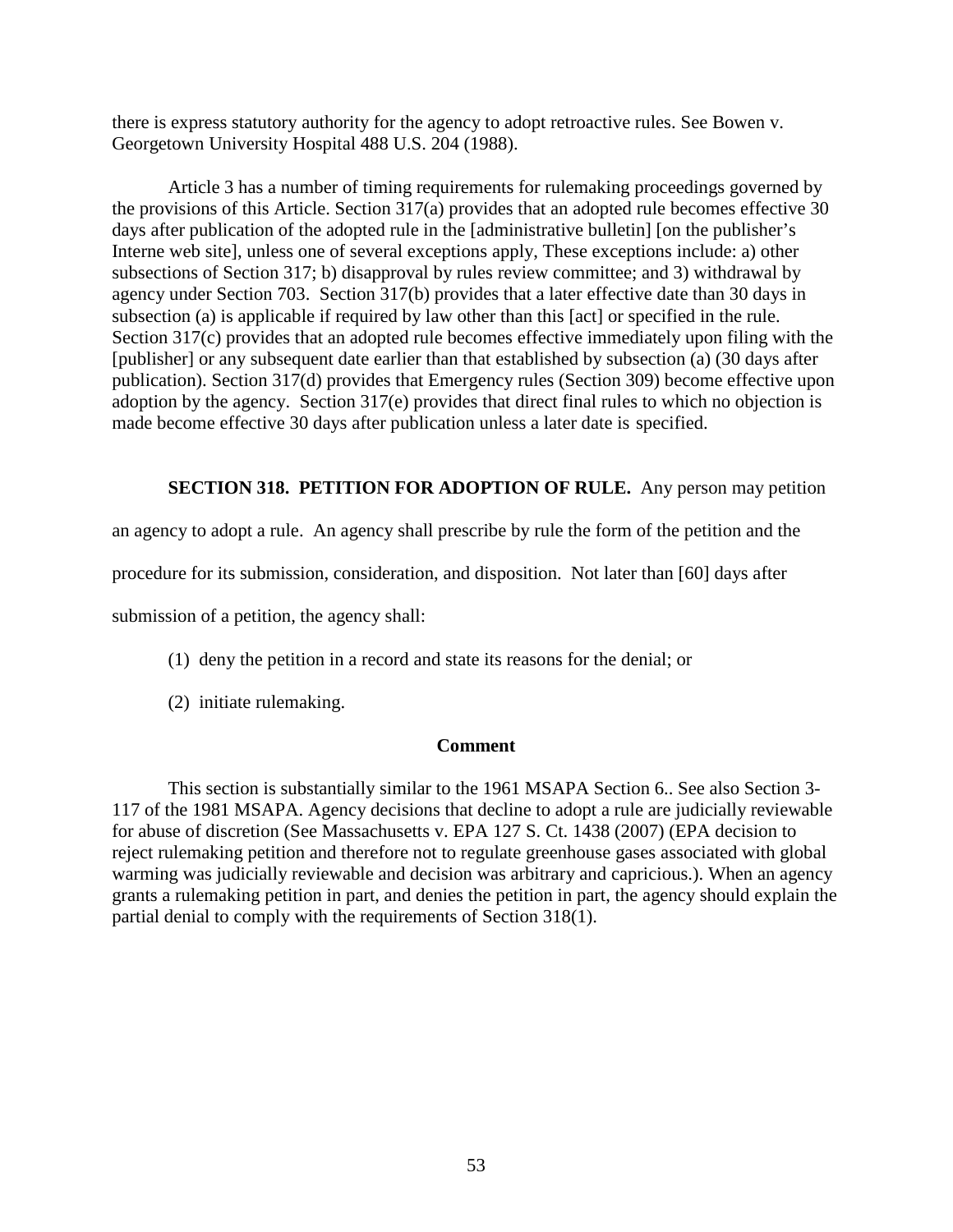## **[ARTICLE] 4**

# **ADJUDICATION IN CONTESTED CASE**

**SECTION 401. CONTESTED CASE.** This [article] applies to an adjudication made

by an agency in a contested case.

### **Comment**

Article 4 of this Act does not apply to all adjudications but only to those adjudications, defined in Section 102(7) as a "contested case." An adjudication that is not made in a contested case is not subject to this article but is subject to Sections 311(d) and (f), and Article 5. For a statute to create a right to an evidentiary hearing, express use of the term "evidentiary hearing" is not necessary in the statute. Statutes often use terms like "appeal" or "proceeding" or "hearing", but in context it is clear that they mean an evidentiary hearing. An evidentiary hearing is one in which the resolution of the dispute involves particular facts and the presiding officer's decision is based on the hearing record. Hearing rights are created by statutes that establish an agency and delegate powers to the agency (agency enabling acts). The provisions of this [act] do not create hearing rights. Article Four does not apply to adjudications that are not a contested case. See Goss v. Lopez 419 U.S. 565 (1975) for an example of informal adjudication procedures required when a public school district suspends students for ten days or less. In those circumstances the constitution does not require an opportunity for an evidentiary hearing.

The term "contested case" used in this section is similar to the "contested case" definition in Section 1(2) of the 1961 MSAPA. Like the 1961 MSAPA Section 9, this Act looks to external sources such as statutes and constitutions to determine when a party is entitled to a hearing. However, this term differs from the 1961 MSAPA's term "contested case" because it also includes hearings required by the constitution, federal or state, and makes provision in Article 4 for the type of hearing to be held in a case where a constitution creates the right to a hearing. Including constitutionally created rights to a hearing within the provisions of this Act eliminates the problem of looking outside the Act to determine the type of hearing required in cases where the right to the hearing is created by a constitution. Hearing rights created by judicial decisions mean a constitutional decision by a court in that state. See Goldberg v. Kelley, 397 U.S. 254 (1970). The definition of "contested case" should be read in conjunction with the definitions of "adjudication" under Section 102(1), "evidentiary hearing" under Section 102(11), and of "order", Section 102(23), infra. Article Four procedures apply to adjudications that are contested cases, Section 401, and that result in a final order of the agency, Section 413.

This section is subject to the exception in Section 407 for an emergency hearing if the requirements for that exception under this Article apply. If the requirements for an emergency adjudication under Section 407 are met, a hearing in a contested case may be conducted following the procedures in that section. This is an external hearing rights approach that is consistent with the 1961 MSAPA Section 9. Hearings that are required by procedural due process guarantees serve to protect life, liberty and property *interests*, which arise where a statute creates a justified expectation or legitimate entitlement. This section includes more than what were described as "rights" under older common law.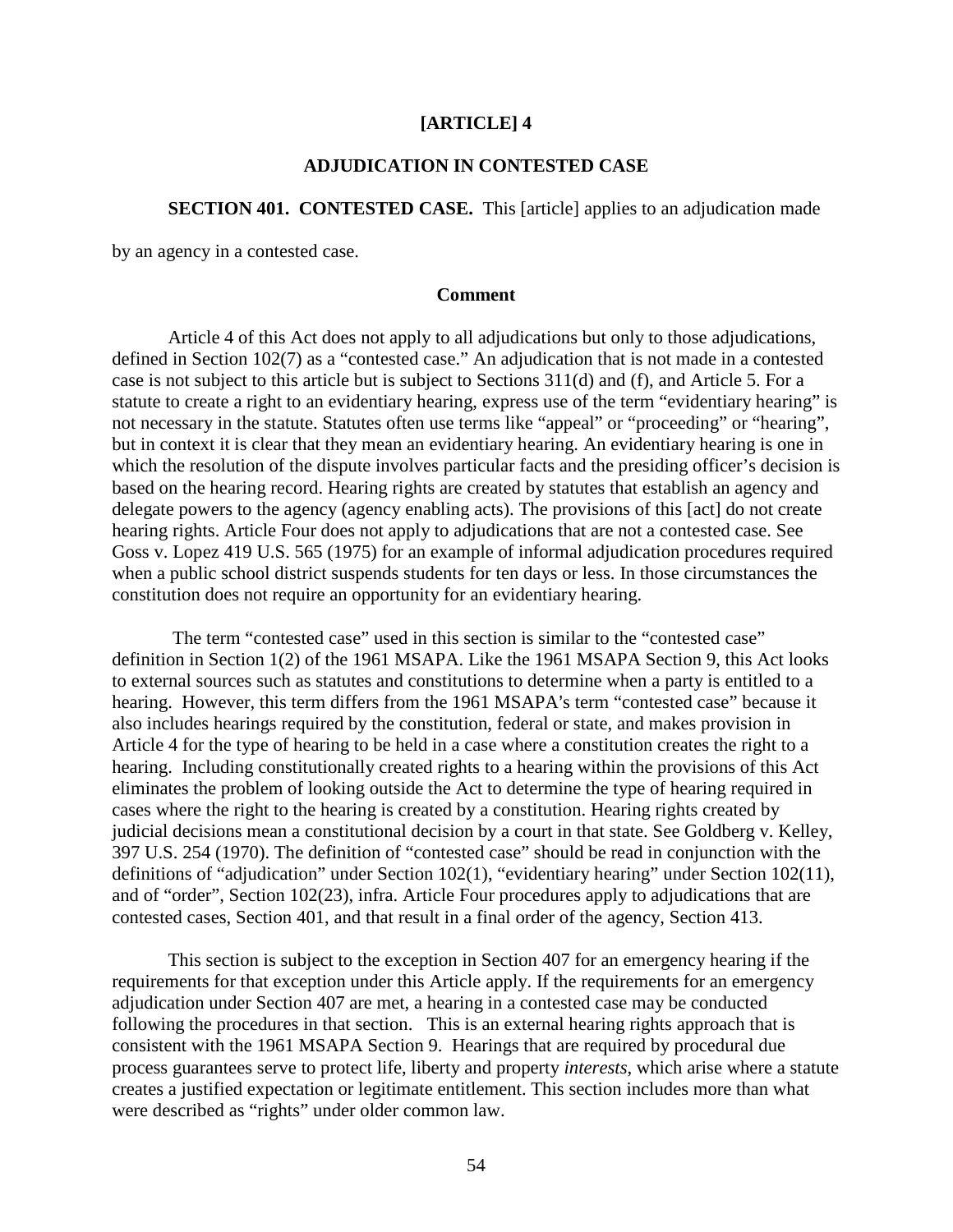Section 401 does not apply to adjudications that are not a contested case. However, these types of adjudications are subject to the provisions of Article 5 governing judicial review, and they are subject to the provisions of Section 311(d), and (f), governing variance by the agency from a position supported by a guidance documents and use of guidance documents in agency adjudication, respectively. Those requirements apply to all adjudications, including informal adjudications, and not just to contested cases. Section 401, governing contested case hearings, does not apply to investigatory hearings, a hearing that merely seeks public input or comment, pure administrative process proceedings such as tests, elections, or inspections, and situations in which a party has a right to a de novo administrative or judicial hearing. An agency may by rule make all or part of article 4 applicable to adjudication that does not fall within the requirements of Section 401, including hearing rights conferred by agency regulations, or on the record appeals.

This section draws on the Minnesota, (see Minnesota Statutes Annotated, Section 14.02, subd. 3); Washington (see Revised Code of Washington, 34.05.413(2)) and Kansas (see Kansas Stat. Ann., KS ST Section 77-502(d) & Kansas Stat. Ann., KS ST Section 77-503) Administrative Procedure Acts.

### **SECTION 402. PRESIDING OFFICER.**

(a) A presiding officer must be an administrative law judge assigned in accordance with Section 604(2), the individual who is the agency head, a member of a multi-member body of individuals that is the agency head, or, unless prohibited by law of this state other than this [act], an individual designated by the agency head.

(b) An individual who has served as investigator, prosecutor, or advocate at any stage in a contested case or who is subject to the authority, direction, or discretion of an individual who has served as investigator, prosecutor, or advocate at any stage in a contested case may not serve as the presiding officer in the same case. An agency head that has participated in a determination of probable cause or other preliminary determination in an adjudication may serve as the presiding officer or final decision maker in the adjudication unless a party demonstrates grounds for disqualification under subsection (c).

(c) A presiding officer or agency head acting as a final decision maker is subject to disqualification for bias, prejudice, financial interest, ex parte communications as provided in Section 408, or any other factor that would cause a reasonable person to question the impartiality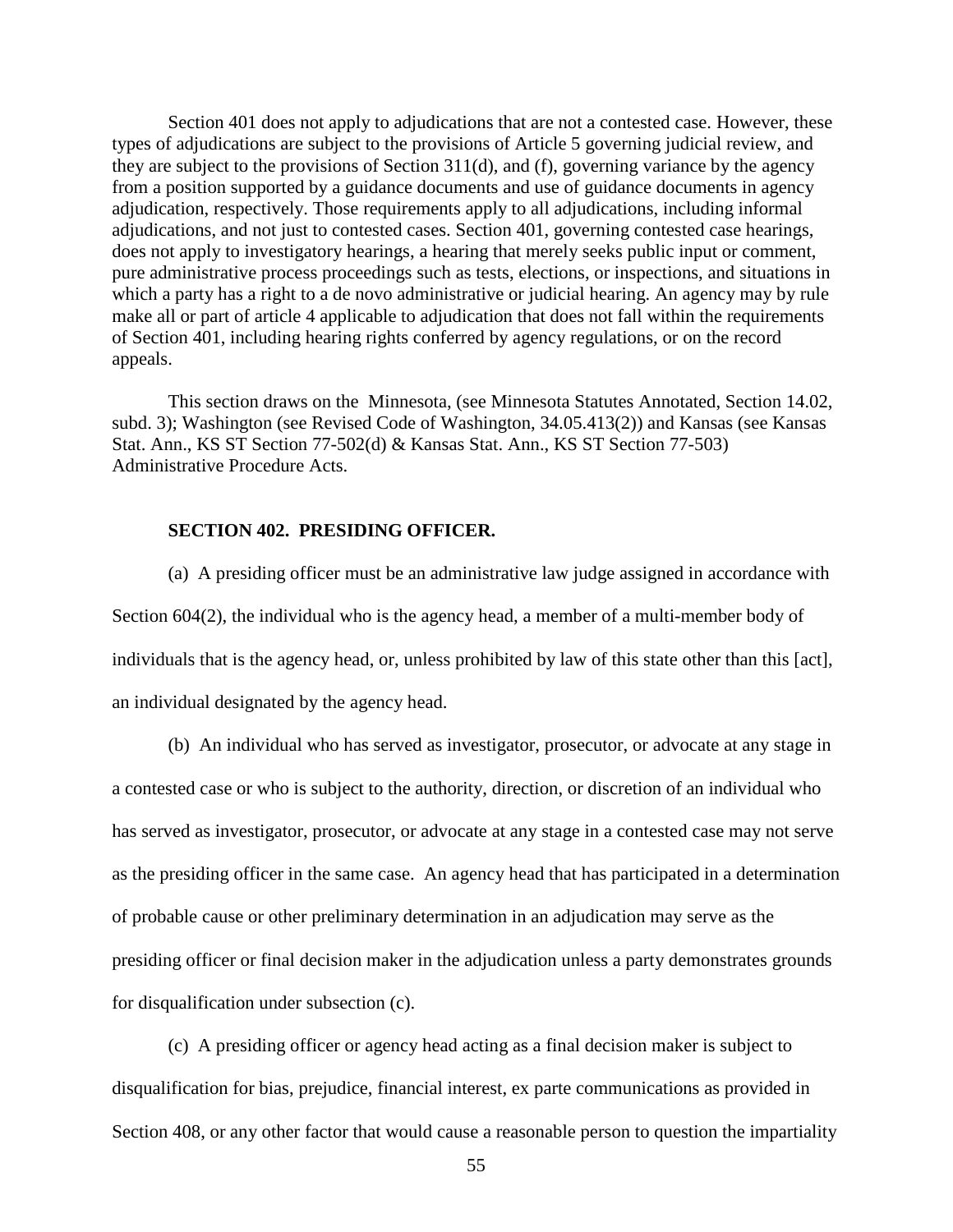of the presiding officer or agency head. A presiding officer or agency head, after making a reasonable inquiry, shall disclose to the parties any known facts related to grounds for disqualification which are material to the impartiality of the presiding officer or agency head in the proceeding.

(d) A party may petition for the disqualification of a presiding officer or agency head promptly after notice that the person will preside or, if later, promptly on discovering facts establishing a ground for disqualification. The petition must state with particularity the ground on which it is claimed that a fair and impartial hearing cannot be accorded or the applicable rule or canon of practice or ethics that requires disqualification. The petition may be denied if the party fails to exercise due diligence in requesting disqualification after discovering a ground for disqualification.

(e) A presiding officer or agency head whose disqualification is requested shall decide whether to grant the petition and state in a record facts and reasons for the decision. The decision to deny disqualification is not subject to interlocutory judicial review.

(f) If a substitute presiding officer is required, the substitute must be appointed [as required by law, or if no law governs,] by:

(1) the Governor, if the original presiding officer is an elected official; or

(2) the appointing authority, if the original presiding officer is an appointed

official.

(g) If participation of the agency head is necessary to enable the agency to take action, the agency head may continue to participate notwithstanding a ground for disqualification or exclusion.

*Legislative Note: The first alternative under subsection (a) would be applicable in states that have adopted central panel hearing offices but would not apply to states that do not have central panel hearing offices. Article 6 governs central panel hearing offices under this act. If a state does not have a central panel hearing agency, presiding officers would include administrative* 

56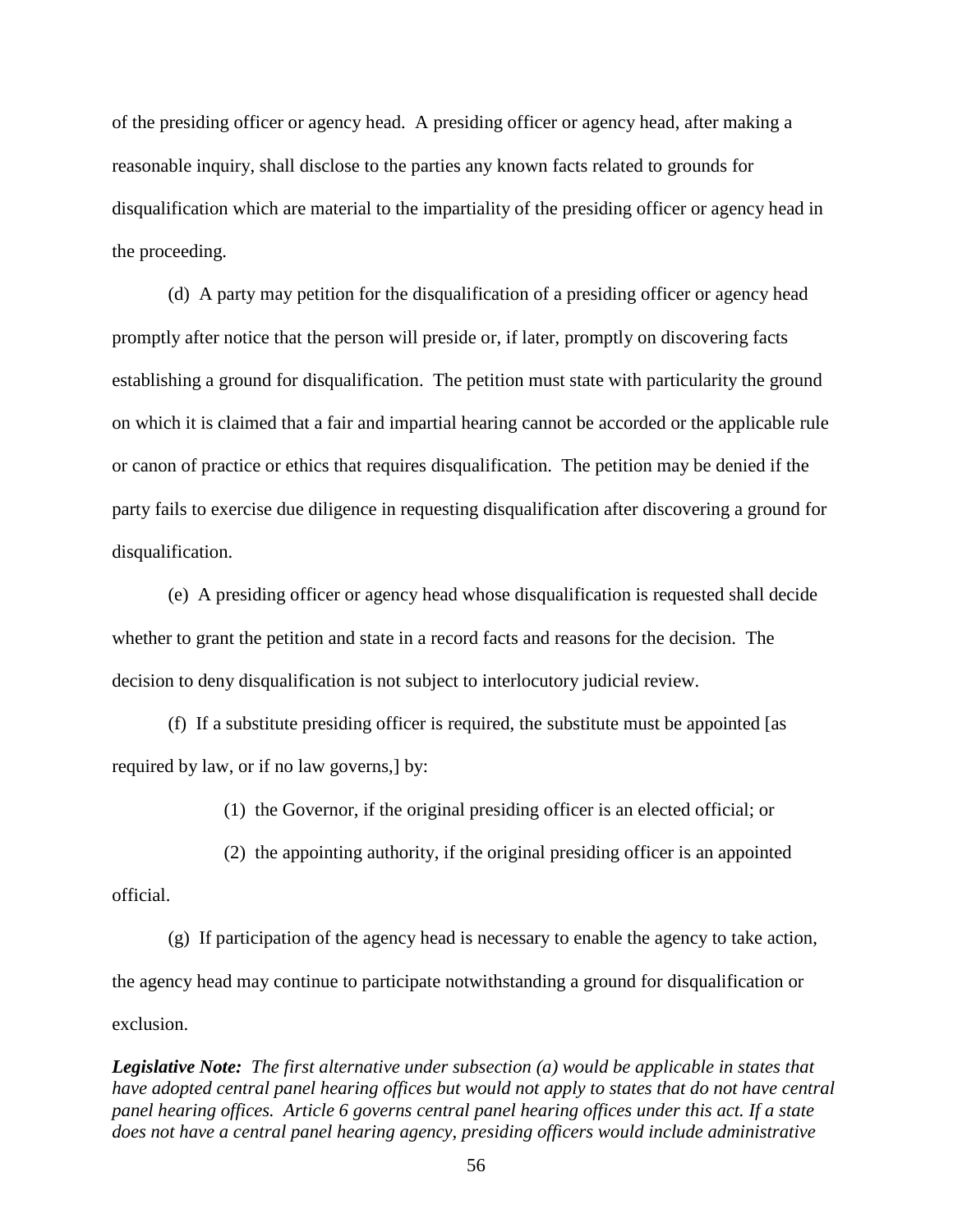*law judges who are employees of the agency with final decision authority. States vary in the terms used to describe agency employees who are presiding officers. The term includes administrative judges, hearing officers, and hearing examiners. Administrative law judges can be employees of the central panel hearing office or of the agency with final decision authority.*

#### **Comment**

Section 402(a) is based on 1981 MSAPA Section 4-202(a). Subsection (a) governs who may be appointed to serve as a presiding officer in a contested case. If the case is heard by a multimember body of individuals as the agency head, , one member of the agency head may serve as chair, but all of the persons sitting as judge in the case are collectively the presiding officer. Otherwise, the presiding officer will be a single individual, either the agency head, or an individual designated by the agency head, or one or more administrative law judges assigned by the Office of Administrative Hearings in accordance with Section 604(2). The term presiding officer is defined in Section 102(26) , and the term agency head is defined in Section 102(5). Subsection (a) confers a limited amount of discretion on the agency head to determine who will preside. This discretion is also limited by the phrase "unless prohibited by law of this state other than this act," which prevents the use of "other persons" as presiding officers to the extent that the other state law prohibits their use. Thus, if this language is adopted by a state that has an existing central panel of administrative law judges whose use is mandatory in enumerated types of proceedings, the agencies must continue to use the central panel for those proceedings, but may exercise their option to use "other persons" for other types of proceedings.

Subsection (a) provides for states that have created a central panel of administrative law judges, and have made the use of administrative law judges from the central panel mandatory unless the agency head or one or more members of the agency head presides. In some states, however, the use of central panel administrative law judges is mandatory only in certain enumerated agencies or types of proceedings. Half of the states have central panels. For those states with central panels, the first clause in subsection (a) would harmonize Section 401 with the existing central panel legislation. For states that do not have a central panel agency, this first clause would not apply.

Subsection (b) is based on 1981 MSAPA Section 4-214. Subsection (b) prohibits agency employees from serving as presiding officers in a specific contested case if they have served in the same case as a staff adversary or advocate, or of they are subject to supervision by a staff advocate or adversary in the same case. These employees are subject to the ex parte communication prohibitions contained in section 408 and to disqualification under subsection (c).

Subsection (c) is based in part on 1981 MSAPA Section 4-202(b). A final decision maker is the agency official with the legal authority to issue a final order. The agency head has this authority. An agency head may also delegate the legal authority to issue a final order to another agency official including a presiding officer or in states with a central panel (See Article 6) to the administrative law judge that presides over the contested case proceeding.

Subsection (d) is based on 1981 MSAPA Section 4-202(c).

Subsection (e) is based in part on 1981 MSAPA Section 4-202(d). Disclosure duties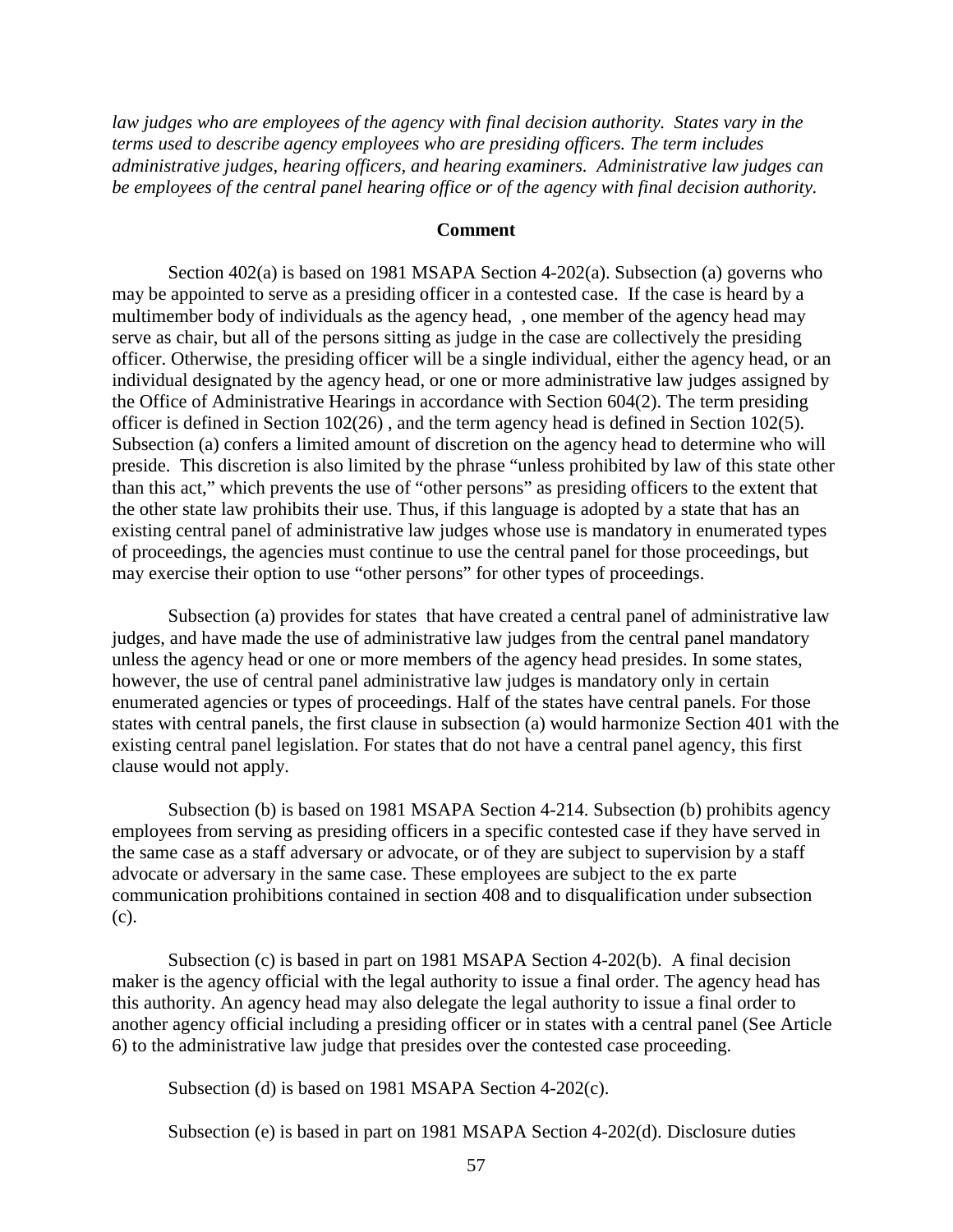under subsection (e) are based on state ethics codes governing ethical standards for judges in the judicial branch of the government, Section 12 of the 2000 Uniform Arbitration Act, and on state law governing the ethical responsibilities of government officials and employees.

Subsection (f) is based on 1981 MSAPA Section 4-202(e).

Subsection (g) adopts the rule of necessity for agency decision makers. See California Government Code Section 11512(c) (agency member not disqualified if loss of a quorum would result); United States v. Will (1980) 449 U.S. 200 (common law rule of necessity applied to U.S. Supreme Court to decide issues before the court relating to compensation of all Article III judges).

## **SECTION 403. CONTESTED CASE PROCEDURE.**

(a) This section does not apply to an emergency adjudication under Section 407.

(b) An agency shall give notice of the agency decision to a person when the agency takes an action as to which the person has a right to a contested case hearing. The notice must be in writing, set forth the agency action, inform the person of the right, procedure, and time limit to file a contested-case petition, and provide a copy of the agency procedures governing the contested case.

(c) In a contested case, the presiding officer shall give all parties a timely opportunity to file pleadings, motions, and objections. The presiding officer may give all parties the opportunity to file briefs, proposed findings of fact and conclusions of law, and proposed recommended, initial, or final orders. The presiding officer, with the consent of all parties, may refer the parties in a contested case to mediation or other dispute resolution procedure.

(d) In a contested case, to the extent necessary for full disclosure of all relevant facts and issues, the presiding officer shall give all parties the opportunity to respond, present evidence and argument, conduct cross-examination, and submit rebuttal evidence.

(e) Except as otherwise provided by law other than this [act], the presiding officer may conduct all or part of an evidentiary hearing or a prehearing conference by telephone, television, video conference, or other electronic means. The hearing may be conducted by telephone or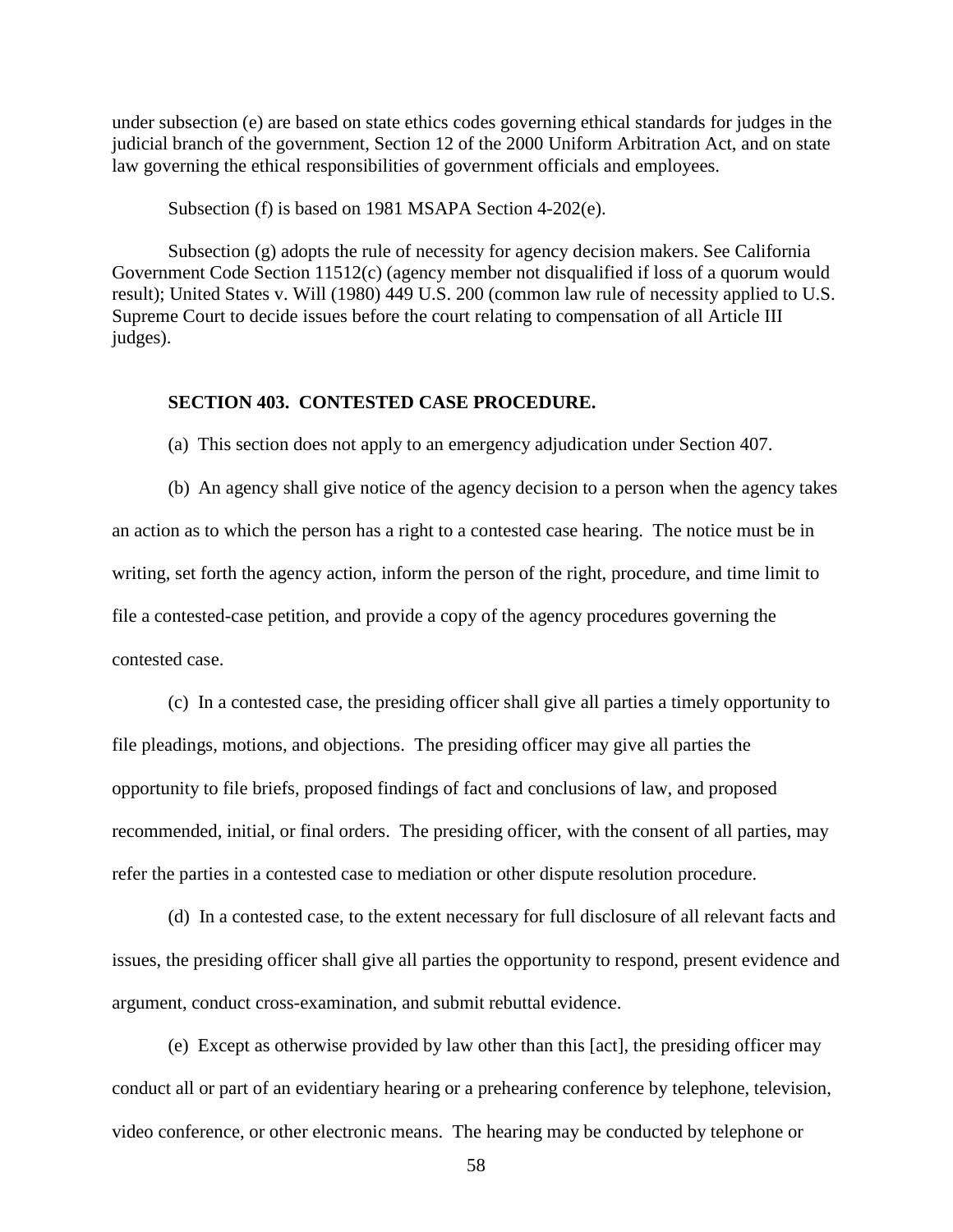other method by which the witnesses may not be seen only if all parties consent [or the presiding officer finds that this method will not impair reliable determination of the credibility of testimony]. Each party must be given an opportunity to attend, hear, and be heard at the proceeding as it occurs. This subsection does not prevent an agency from providing by rule for electronic hearings.

(f) Except as otherwise provided in subsection (g), a hearing in a contested case must be open to the public. A hearing conducted by telephone, television, video conference, or other electronic means is open to the public if members of the public have an opportunity to attend the hearing at the place where the presiding officer is located or to hear or see the proceeding as it occurs.

(g) A presiding officer may close a hearing to the public on a ground on which a court of this state may close a judicial proceeding to the public or pursuant to law of this state other than this [act].

(h) Unless prohibited by law of this state other than this [act], a party, at the party's expense, may be represented by counsel or may be advised, accompanied, or represented by another individual.

(i) A presiding officer shall ensure that a hearing record is created that complies with Section 406.

(j) The decision in a contested case must be based on the hearing record and contain a statement of the factual and legal bases of the decision. If a finding of fact is set forth in language of a statute of this state other than this [act], it must be accompanied by a concise and explicit statement of the underlying facts supporting the finding of fact. The decision must be prepared electronically and, on request, made available in writing.

(k) Subject to Section 205, the rules by which an agency conducts a contested case may

59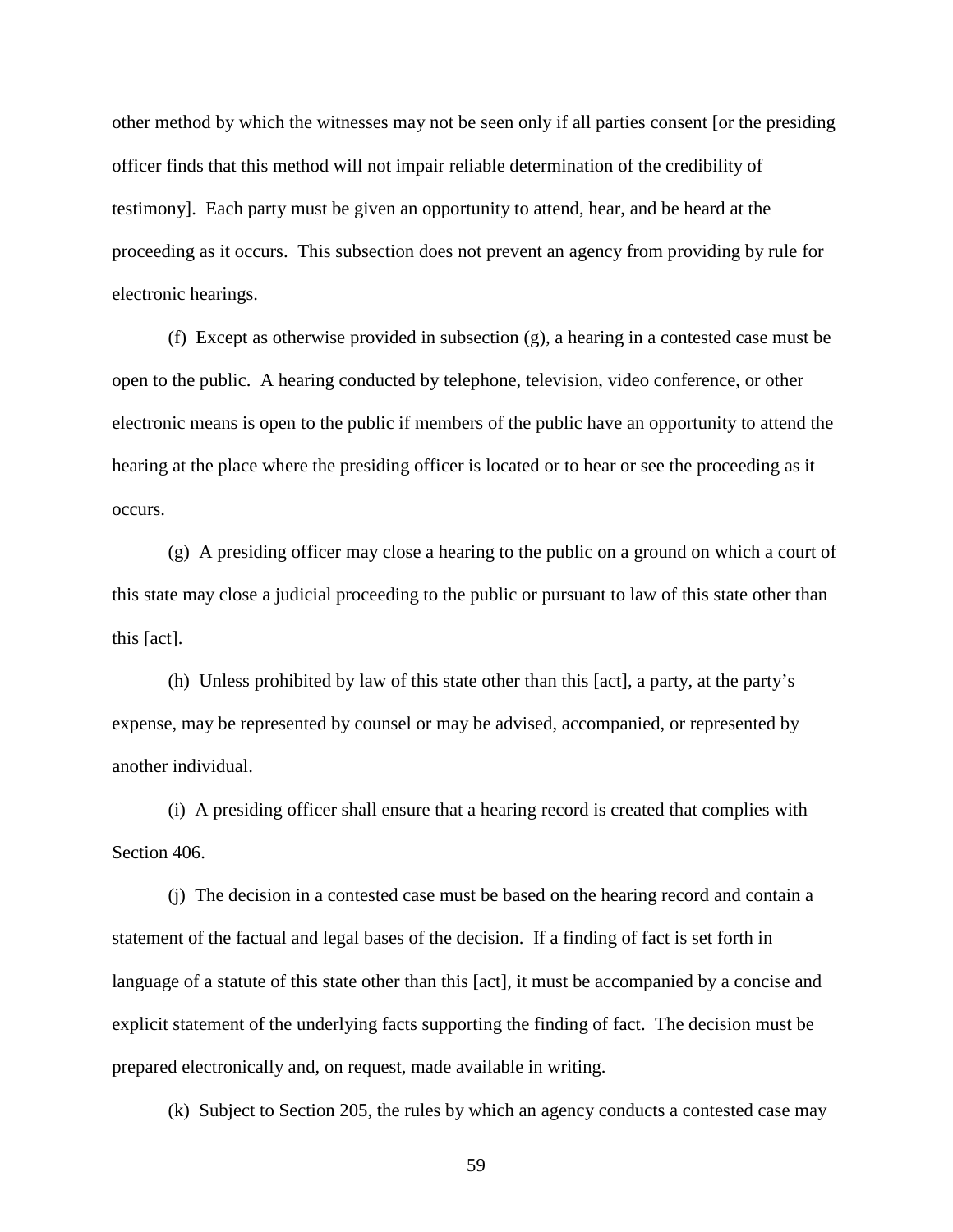include provisions more protective than the requirements of this section of the rights of parties

other than the agency.

(l) Unless prohibited by law of this state other than this [act], an agency may dispose of a

contested case without a hearing by stipulation, agreed settlement, consent order, or default.

### **Comment**

This section specifies the minimum hearing procedure requirements that must be met in contested cases under this act. This section applies to all agencies whether or not an agency rule provides for a different procedure; this procedure is excused only if a statute expressly provides otherwise. This section does not prevent an agency from adopting more stringent procedures than those in this section. This section does not supersede conflicting state or federal statutes.

There are several interrelated purposes for this procedural provision: 1) to create a minimum fair hearing procedure; and 2) to attempt to make that minimum procedure applicable to all agencies. In many states, individual agencies have lobbied the legislature to remove various requirements of the state Administrative Procedure Act from them. The result in a considerable number of states is a multitude of divergent agency procedures. This lack of procedural uniformity creates problems for litigants, the bar and the reviewing courts. This section attempts to provide a minimum, universally applicable procedure in all disputed cases. The important goal of this section is to protect citizens by a guarantee of minimum fair procedural protections. The procedures required here are only for actions that fit the definition of a contested case and fall within the provisions of Section 401. Thus, they do not spread quasi judicial procedures widely, and do not create any significant agency loss of efficiency or increased cost.

This section is modeled in part on the Arizona Regulatory Bill of Rights, see A.R.S. Section 41-1001.01 and the California Administrative Adjudication Bill of Rights, see West Ann. Cal. Gov. Code Section 11425.10.

Subsection (a) excludes emergency adjudications from the requirements of this Section. Section 407 provides for the procedures to be used in emergency adjudications.

Subsection (b) requires the agency to make available to a person to which an agency action is directed a copy of the agency procedures governing the contested case. Those agency procedures would include applicable procedures published by the agency under Section 203(2), procedures required under the agency governing statute, and procedural rules adopted under Section 205(a), or (c). The second sentence of subsection (b) requires that the agency give notice to a person when the agency takes an action and the person has a right to a contested case hearing to challenge the agency action. This notice would precede the filing of a contested case proceeding. The notice requirements in Section 405 would apply when the contested case proceeding has commenced. The third sentence of subsection (b) is based on provisions of the North Carolina Administrative Procedure Act. N.C. stats. § 150B-23(f).

Subsection (c) is based in part on 1981 MSAPA Section 4-207. The first sentence of subsection (c) is based on 1981 MSAPA Section 4-207(a). The second sentence of subsection (c)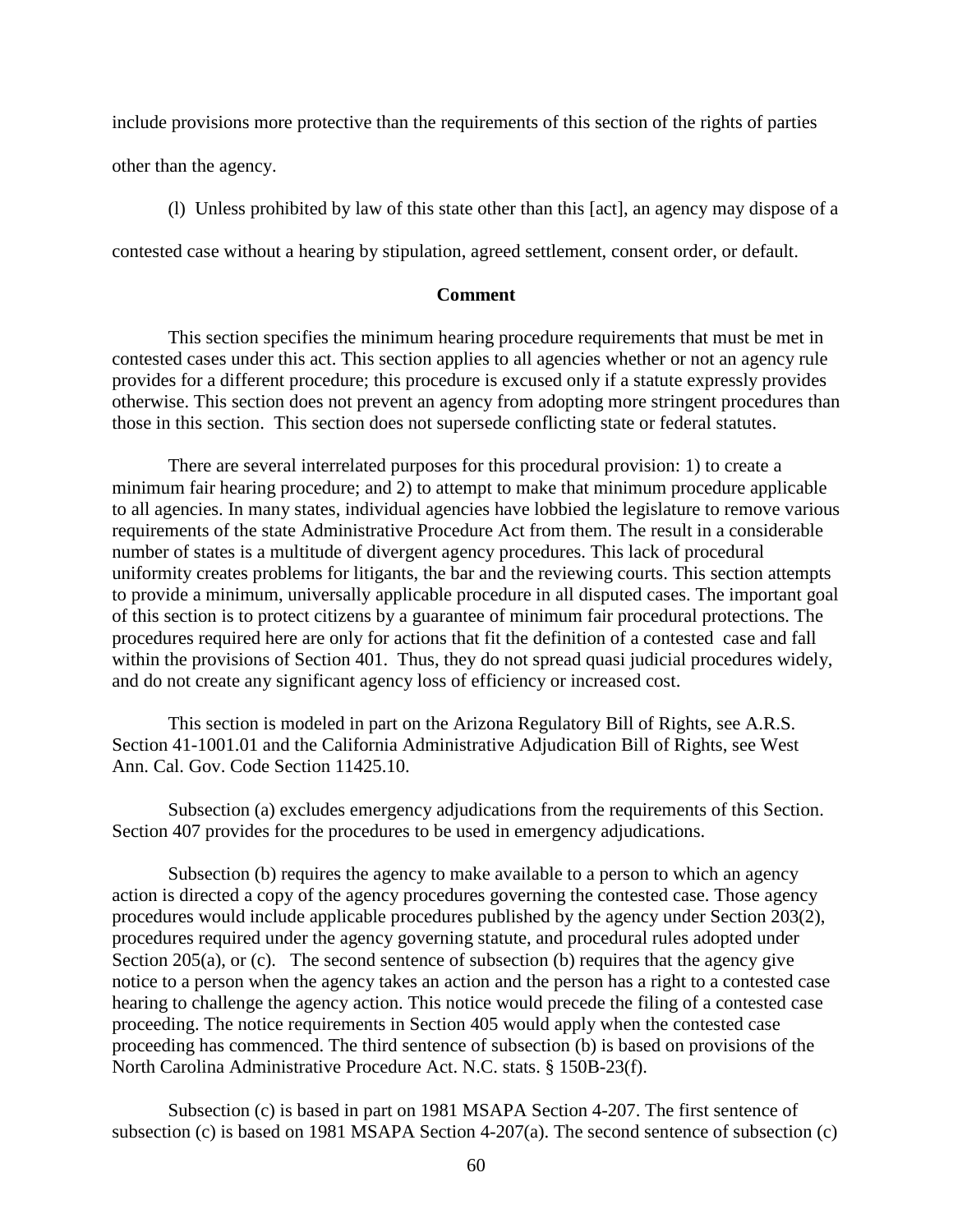is based on 1981 MSAPA Section 4-207(b). The third sentence of subsection (c) is new, and authorizes the use of mediation and other alternative dispute resolution procedures to resolve or settle contested cases. Since the 1981 MSAPA was adopted, the use of mediation and other alternative dispute resolution procedures has become widespread not only in civil litigation but also in administrative adjudication. See the Administrative Dispute Resolution Act, 5 U.S.C. Sections 571 to 583 (1990).

Subsection (d) is based on 1981 MSAPA Section 4-211(2).

Subsection (e) is based on 1981 MSAPA Section 4-211(4). Under subsection (e) hearings in contested cases can be conducted using the telephone, television, video conferences, or other electronic means. Due process of law may require live in person hearings when there are disputed issues of material fact that require the fact finder to make credibility determinations. See Whiteside v. State, (2001) 20 P. 3d 1130 (Supreme Court of Alaska) (due process of law violated with telephone hearing in driver's license revocation hearing when driver's credibility was material to the hearing, and the driver was not offered an in person hearing); But see Babcock v. Employment Division (1985) 72 Or. App. 486, 696 P. 2d 19, 21 (telephone hearings do not violate due process of law in hearings in which the credibility of a party is at issue because audible indicia of a witness's demeanor are sufficient for credibility). Telephone hearings are widely used in high volume short hearing dockets such as unemployment compensation hearings.

Subsection (f) is based on the second sentence of 1981 MSAPA Section 4-211(6).

Subsection (g) is based on the first sentence of 1981 MSAPA Section 4-211(6).

Subsection (h) is based on 1981 MSAPA Section 4-203(b). This Act does not expressly confer a right to self-representation in contested cases. The absence of such a provision reflects a belief that a broad right to self-representation is inappropriate for an APA that will apply globally to all contested cases, ranging from the simplest proceedings to very complex ones. States have the option to provide a right to self-representation in particular statutes that require evidentiary hearings, and the absence of a corresponding right in this Act should not be interpreted as discouraging such legislation.

Subsection (i) is based on the first sentence of 1981 MSAPSA Section 4-211(5).

Subsection (j) is based on 1961 MSAPA Section 12, and on 1981 MSAPA Section 4-211(5). See also Section 202(a) requiring an agency to publish on its Internet web site each final order in a contested case. , and the provisions of 15 U.S.C. Section 7004.

Subsection (k) is new, and permits an agency to adopt procedural rules that are more protective of the rights of parties other than the agency to an agency adjudication than the requirements of this section, subject to the provisions of Section 205(a) which provide for the adoption of procedural rules which must be used by all agencies in the state under Section 205(b) unless the agency adopts their own rules under Section 205(c).

Subsection (I) is based on 1961 MSAPA Section 9(d).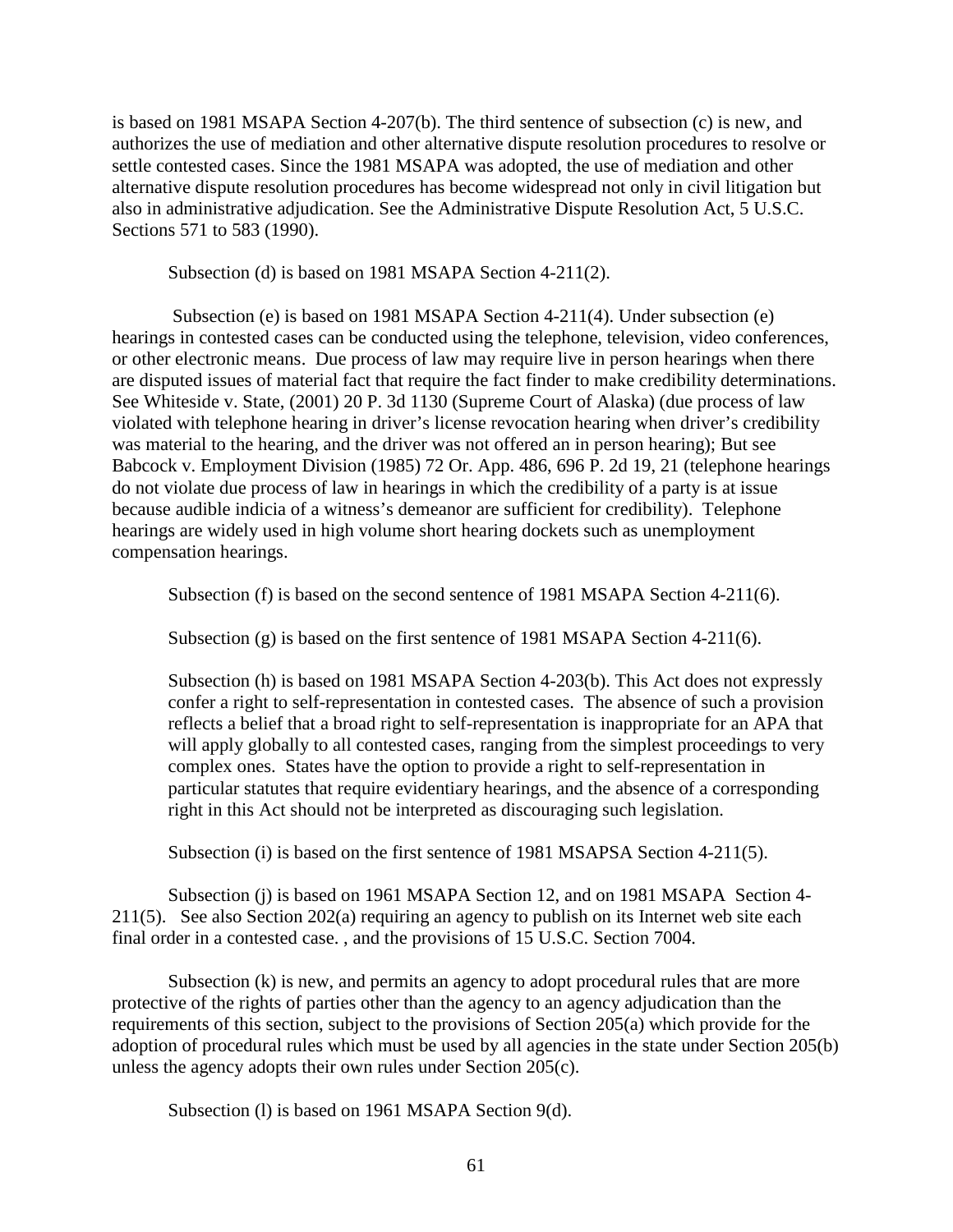**SECTION 404. EVIDENCE IN CONTESTED CASE.** The following rules apply in a contested case:

(1) Except as otherwise provided in paragraph (2), all relevant evidence is admissible, including hearsay evidence, if it is of a type commonly relied on by a reasonably prudent individual in the conduct of the affairs of the individual.

(2) The presiding officer may exclude evidence in the absence of an objection if the evidence is irrelevant, immaterial, unduly repetitious, or excludable on constitutional or statutory grounds or on the basis of an evidentiary privilege recognized in the courts of this state. The presiding officer shall exclude the evidence if objection is made at the time the evidence is offered.

(3) If the presiding officer excludes evidence with or without objection, the offering party may make an offer of proof before further evidence is presented or at a later time determined by the presiding officer.

(4) Evidence may be received in a record if doing so will expedite the hearing without substantial prejudice to a party. Documentary evidence may be received in the form of a copy if the original is not readily available or by incorporation by reference. On request, parties must be given an opportunity to compare the copy with the original.

(5) Testimony must be made under oath or affirmation.

(6) Evidence must be made part of the hearing record of the case. Information or evidence may not be considered in determining the case unless it is part of the hearing record. If the hearing record contains information that is confidential, the presiding officer may conduct a closed hearing to discuss the information, issue necessary protective orders, and seal all or part of the hearing record.

(7) The presiding officer may take official notice of all facts of which judicial notice may

62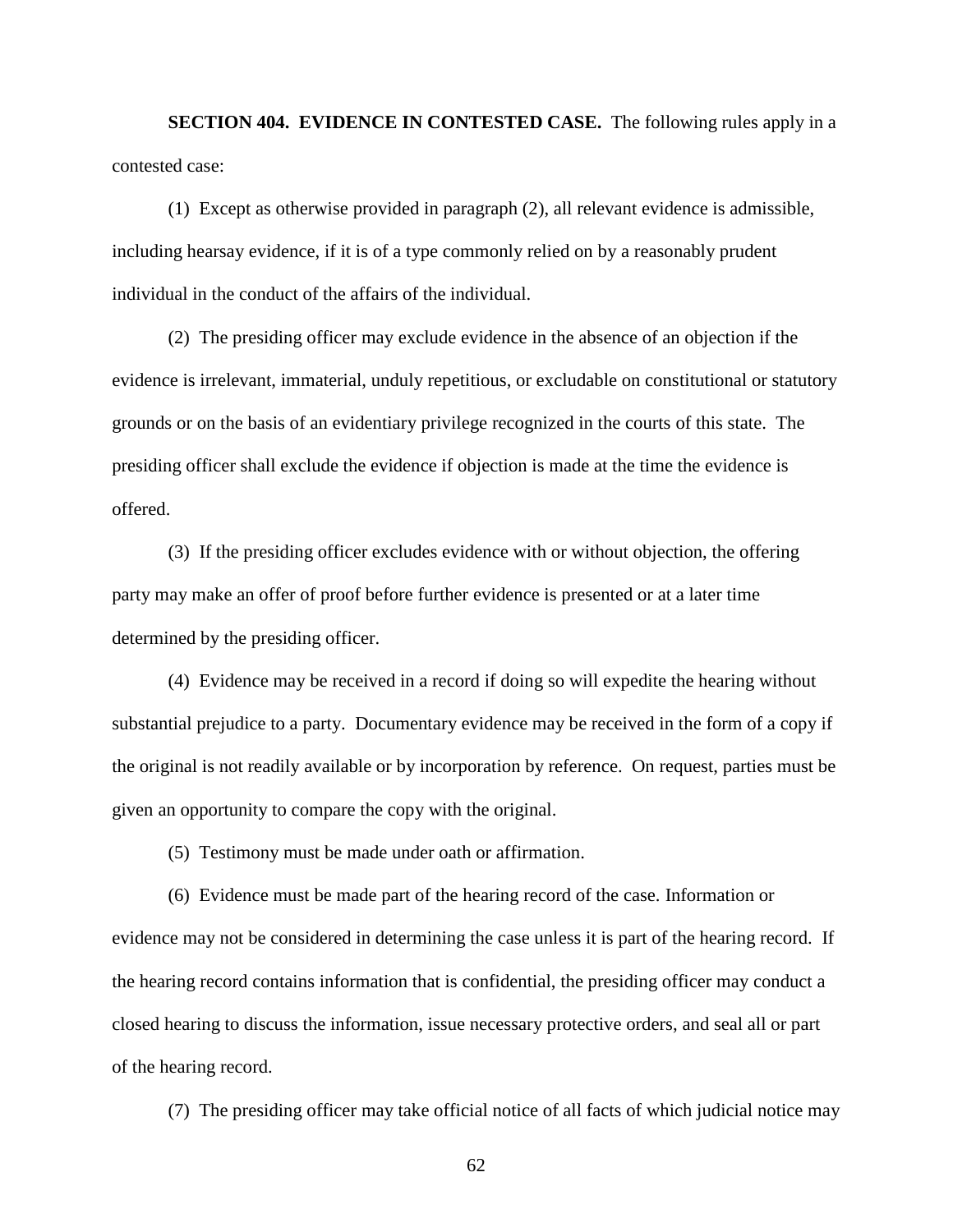be taken and of scientific, technical, or other facts within the specialized knowledge of the agency. A party must be notified at the earliest practicable time of the facts proposed to be noticed and their source, including any staff memoranda or data. The party must be afforded an opportunity to contest any officially noticed fact before the decision becomes final.

(8) The experience, technical competence, and specialized knowledge of the presiding officer or members of an agency head that is a multi-member body that is hearing the case may be used in evaluating the evidence in the hearing record.

### **Comment**

Subsection (1) is based upon the second sentence of 1981 MSAPA Section 4-215(d)

Subsection (2) is based upon 1981 MSAPA Section 4-212(a), and upon 1961 MSAPA Section 10(1). Subsection (1) codifies the rule that hearsay evidence is admissible in contested case hearings whether or not a hearsay exception applies. This is a relaxed standard for admissibility in contrast to the evidence rules in civil jury proceedings in which hearsay evidence would not be admissible unless a hearsay exception applied. See Section 413(f) for the legal residuum rule and the reliability alternatives. Under subsection (2) evidence is unduly repetitious if its probative value is substantially outweighed by the probability that its admission will necessitate undue consumption of time. In most states a presiding officer's determination that evidence is unduly repetitious may be overturned only for abuse of discretion. The term statutory in subsection (2) refers to evidence rules that are codified by statute in some states with an evidence code (See California Evidence code).

Subsection (3) is new but codifies generally accepted practices for evidentiary objections.

The first sentence of subsection (4) is based upon 1961 MSAPA Section 10 (1) and 1981 MSAPA Section 4-212(d). The second and third sentences of subsection (4) is based upon 1961 MSAPA Section 10 (2), and 1981 MSAPA section 4-212(e).

Subsection (5) is based on 1981 MSAPA Section 4-212(b), Government Code Section 11515, and 1961 MSAPA Section 10(4).

The first and third sentences of subsection (6) are new. The second sentence of subsection (6) is based on 1981 MSAPA Section 4-215(d), first sentence.

Subsection (7) is based generally on 1961 MSAPA Section 10 (4), and on 1981 MSAPA Section 4-212(f).

Subsection (8) is based upon 1961 MSAPA Section 10(4), fourth sentence, and 1981 MSAPA Section 4-215(d), third sentence.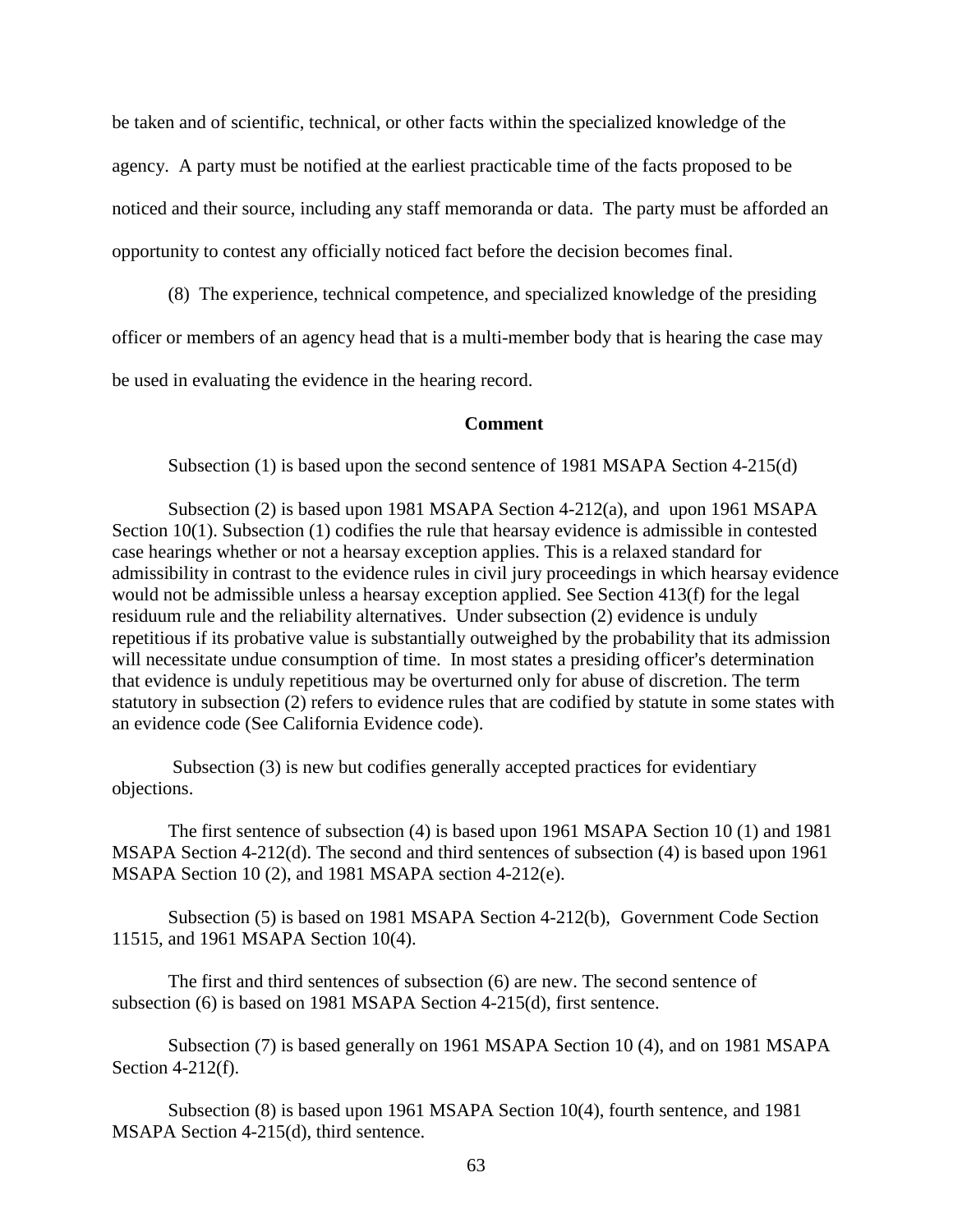#### **SECTION 405. NOTICE IN CONTESTED CASE.**

(a) Except as otherwise provided in an emergency adjudication under Section 407, an agency shall give notice in a contested case that complies with this section.

(b) In a contested case initiated by a person other than an agency, not later than [five] days after filing, the agency shall give notice to all parties that the case has been commenced. The notice must contain:

(1) the official file or other reference number, the name of the proceeding, and a general description of the subject matter;

(2) contact information for communicating with the agency, including the agency mailing address [, electronic mail address,] [,] [facsimile number,] and telephone number;

(3) a statement of the date, time, place, and nature of the prehearing conference or hearing, if any;

(4) the name, official title, mailing address, [electronic mail address,] [facsimile number,] and telephone number of any attorney or employee who has been designated to represent the agency; and

(5) the names and last known addresses of all parties and other persons to which notice is being given by the agency.

(c) In a contested case initiated by an agency, the agency shall give notice to the party against which the action is brought. The notice must contain:

(1) a statement that a case that may result in an order has been commenced against the party;

(2) a short and plain statement of the matters asserted, including the issues involved;

64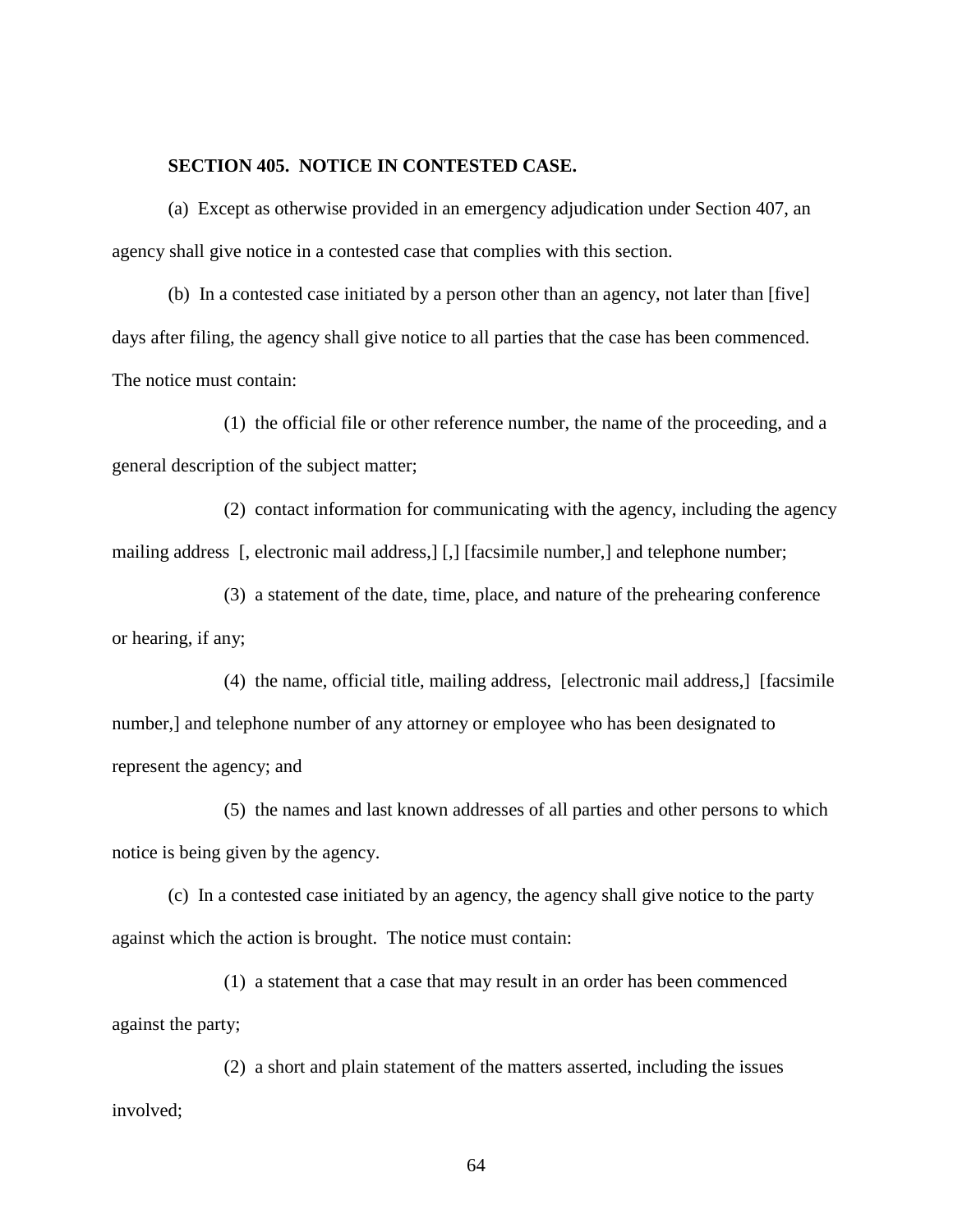(3) a statement of the legal authority under which the hearing will be held citing the statutes and any rules involved;

(4) the official file or other reference number and the name of the proceeding;

(5) the name, official title, mailing address, [and] [electronic mail address,] [and] [facsimile number,] [and] [telephone number] of the presiding officer and the name, official title, mailing address, [electronic mail address,] [facsimile number,] and telephone number of the agency's representative;

(6) a statement that a party that fails to attend or participate in any subsequent proceeding in the case may be held in default;

(7) a statement that the party served may request a hearing and includes

instructions in plain English about how to request a hearing; and

(8) the names and last known addresses of all parties and other persons to which notice is being given by the agency.

(d) When a hearing or a prehearing conference is scheduled, the agency shall give parties notice that contains the information required by subsection (c) at least [30] days before the hearing or prehearing conference.

(e) A notice under this section may include other matters that the presiding officer considers desirable to expedite the proceedings.

#### **Comment**

Section 405 is based generally on 1961 MSAPA Section 9 (a), and (b), and 1981 MSAPA Section 4-206. See also; Oregon, O.R.S. Section 183.415; Kansas, K.S.A. Section 77-518; Iowa, I.C.A. Section 17A.12; Montana, MCA 2-4-601; and Michigan, M.C.L.A. 24.271.

Subsection (a) is new and provides that notice requirements in this section apply to contested case proceedings but do not apply to emergency adjudications which are governed by Section 407. Notice is defined in Section 102 (21). Notify is defined in Section 102(22).

Subsection (b) is also new and codifies a timing requirement for notice (within 5 days) and separate notice requirements for an agency when a person other than an agency initiates a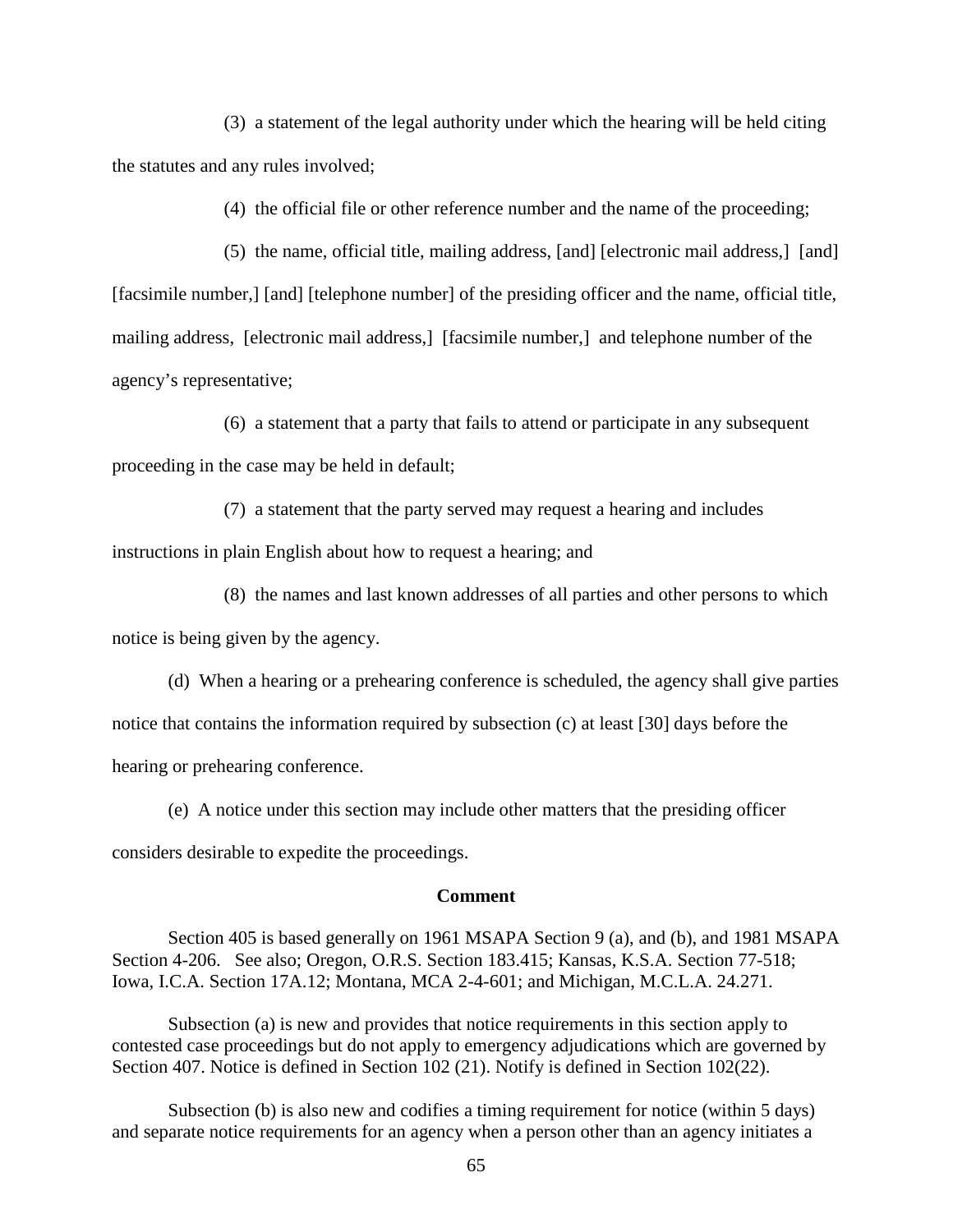contested case proceeding. This subsection would apply when a person other than an agency applies for a license or for governmental benefits, and the agency denies the application. The person may commence a contested case proceeding to challenge the denial of the application. When a contested case proceeding is commenced, subsection (b) requires the agency to give notice to all parties that the proceeding has been commenced. The notice must contain the matters listed in subsection (b)(1) to (b)(4). Subsection (b)(1) is based upon 1981 MSAPA Section 4-206(c)(3). Subsection (b)(2) is new, and requires notice of agency contact information including the agency mailing address and telephone number. Subsection (b)(3) is based upon 1961 MSAPA Section 9(b)(1), and 1981 MSAPA Section 4-206(c)(4). Subsection (b)(4) is based upon 1981 MSAPA Section 4-206(c)(2).

Subsection (c) is new and applies when the agency initiates a contested case proceeding against a person other than the agency. This subsection applies when the agency seeks the revocation of an existing professional license or seeks to terminate a recipient's governmental benefits. When the agency is required to provide the licensee or recipient with the opportunity for a contested case hearing, the notice requirements of this subsection apply. Subsection  $(c)(1)$ is new and requires notice that an action that may result in an order has been commenced against the party notified. Subsection  $(c)(2)$  is based on 1961 MSAPA Section 9(b)(4), and 1981 MSAPA Section 4-206(c)(7). Subsection (c)(3) is based upon 1961 MSAPA Section 9 (b)(2), and 1981 MSAPA Section 4-206(c)(5). Subsection (c)(4) is based upon 1981 MSAPA Section 4-206(c)(3). Subsection (c)(5) is a modified version of 1981 MSAPA Section 4-206(c)(2),(6) with electronic mail and facsimile information requested. Subsection (c)(6) is based upon 1981 MSAPA Section 4-206(c)(8). Subsection (c)(7) is new and provides for plain language instructions on how to request a hearing. Subsection  $(c)(8)$  is based upon 1981 MSAPA Section  $4-206(c)(1)$ .

Subsection (d) is a modified version of 1981 MSAPA Section 4-206(a), with a minimum time limit of 30 days notice before the hearing.

Subsection (e) is based upon 1981 MSAPA section 4-206(d).

# **SECTION 406. HEARING RECORD IN CONTESTED CASE.**

(a) An agency shall maintain the hearing record created under Section 403(i) in each

contested case.

- (b) The hearing record must contain:
	- (1) a recording of each proceeding;
	- (2) notice of each proceeding;
	- (3) any prehearing order;
	- (4) any motion, pleading, brief, petition, request, and intermediate ruling;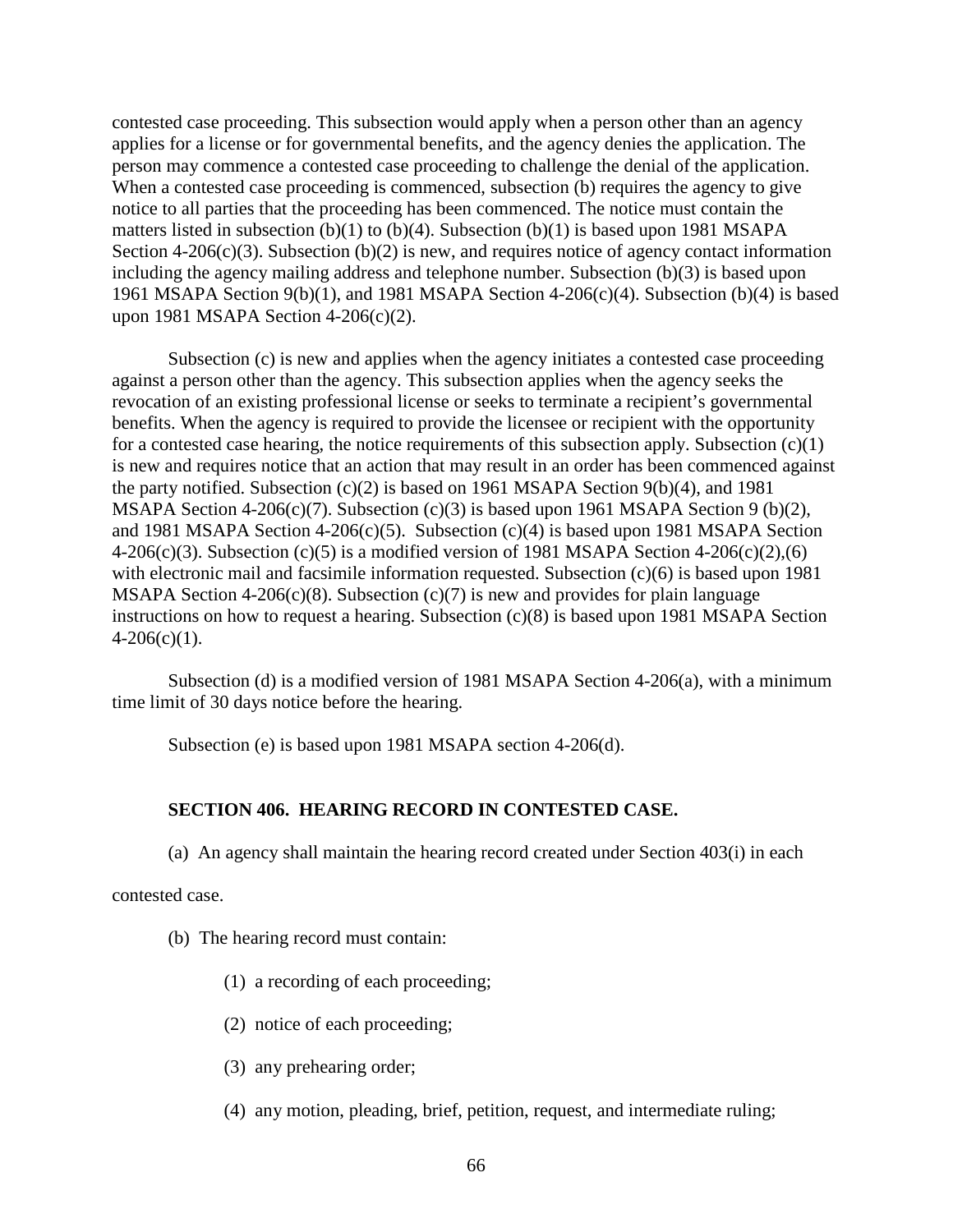- (5) evidence admitted;
- (6) a statement of any matter officially noticed;
- (7) any proffer of proof and objection and ruling thereon;
- (8) any proposed finding, requested order, and exception;
- (9) any transcript of the proceeding prepared at the direction of the agency;
- (10) any recommended order, final order, or order on reconsideration; and
- (11) any matter placed on the record after an ex parte communication under

Section 408(f).

(c) The hearing record constitutes the exclusive basis for agency action in a contested

case.

## **Comment**

Section 406 is based generally on 1961 MSAPA Section 9(e) and 1981 MSAPA Section 4-221. Subsection (a) is a modified version of 1981 MSAPA Section 4-221(a). Subsection (b)(1) is a modified version of 1981 MSAPA Section 4-221(b)(8). Subsections (b)(2) to (8) are based upon 1981 MSAPA Section  $4-221(b)(1)$  to (7). Subsection (b)(9) is a modified version of 1981 MSAPA Section 4-221(b)(8). Subsection (b)(10) is a modified version of 1981 MSAPA Section  $4-221(b)(9)$ . Subsection (b)(11) is based upon 1981 MSAPA Section  $4-221(b)(11)$ . Subsection (c) is a revised version of 1981 MSAPA Section 4-221(c). The recording of an agency hearing can be made by certified shorthand reporter, video or audio recording, or other electronic means. Judicial review under Section 507 is limited to matters in the agency hearing record. Subsection (b)(9) refers to the official governmental transcript prepared at the direction of the agency.

## **SECTION 407. EMERGENCY ADJUDICATION PROCEDURE.**

(a) Unless prohibited by law of this state other than this [act], an agency may conduct an

emergency adjudication in a contested case under this section.

(b) An agency may take action and issue an order under this section only to deal with an

imminent peril to the public health, safety, or welfare.

(c) Before issuing an order under this section, an agency, if practicable, shall give notice

and an opportunity to be heard to the person to which the agency action is directed. The notice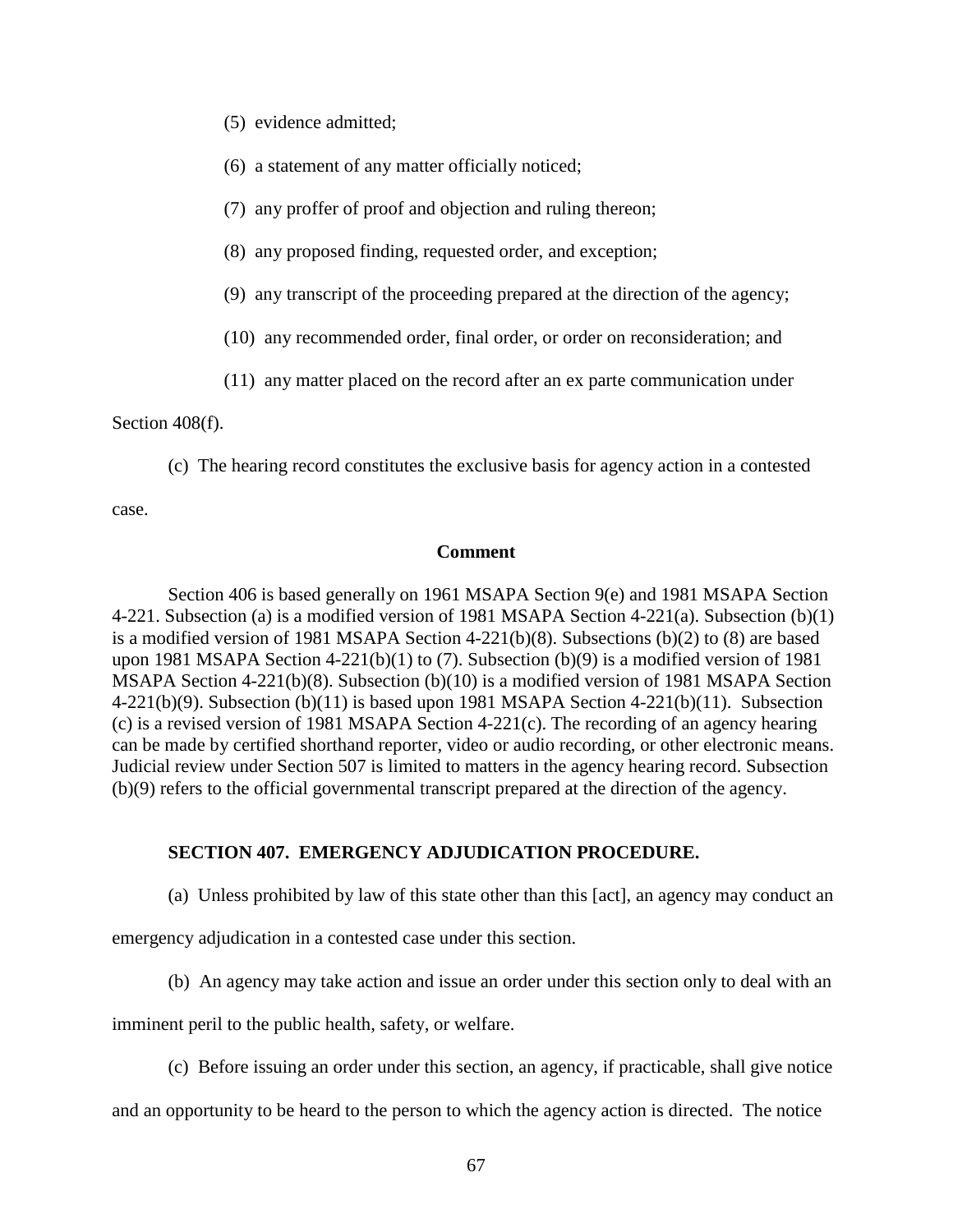of the hearing and the hearing may be oral or written and may be by telephone, facsimile, or other electronic means.

(d) An order issued under this section must briefly explain the factual and legal reasons for using emergency adjudication procedures.

(e) To the extent practicable, an agency shall give notice to the person to which the

agency action is directed that an order has been issued. The order is effective when signed by

the agency head or the designee of the agency head.

(f) After issuing an order pursuant to this section, an agency shall proceed as soon as

practicable to provide notice and an opportunity for a hearing following the procedure under

Section 403 to determine the issues underlying the order.

(g) An order issued under this section may be effective for not longer than [180] days or

until the effective date of any order issued under subsection (f), whichever is shorter.

# **Comment**

Section 407 is based generally on the 1961 Model State Administrative Procedure Act, section 14(c) and the 1981 Model State Administrative Procedure Act, Section 4-501. Subsection (a) is new and authorizes emergency adjudication in a contested case following the requirements of this section unless law other than this act prohibits such action. Subsection (b) is a revised version of 1961 MSAPA Section 14(c), and 1981 MSAPA Section 4-501(b). Subsection (b) uses the terms "imminent peril to the public health, safety or welfare, rather than the 1981 MSAPA terms "immediate danger to the public health, safety, or welfare" but no operative difference in emergency adjudication standards is intended. Subsection (c) is new, and requires the agency, if practicable, to give advance notice and opportunity to be heard to the person to whom the agency action is directed. The means of notice and hearing are also specified. Subsection (d) is a revised version of 1981 MSAPA Section 4-501(c). Subsection (e) is a revised version of 1981 MSAPA Section 4-501(d). Subsection (f) is a revised version of 1981 MSAPA Section 4-501(e). Subsection (g) is new, and provides for a time limit for the effectiveness of the emergency order either 180 days, or the effective date of an order in a contested case proceeding governed by Section 403 procedures, whichever is shorter.

The procedure of this section is intended permit immediate agency emergency adjudication, but also to provide minimal protections to parties against whom such action is taken. Emergencies regularly occur that immediately threaten public health, safety or welfare: licensed health professionals may endanger the public; developers may act rapidly in violation of law; or restaurants may create a public health hazard. In these cases the agencies must possess the power to act rapidly to curb the threat to the public. On the other hand, when the agency acts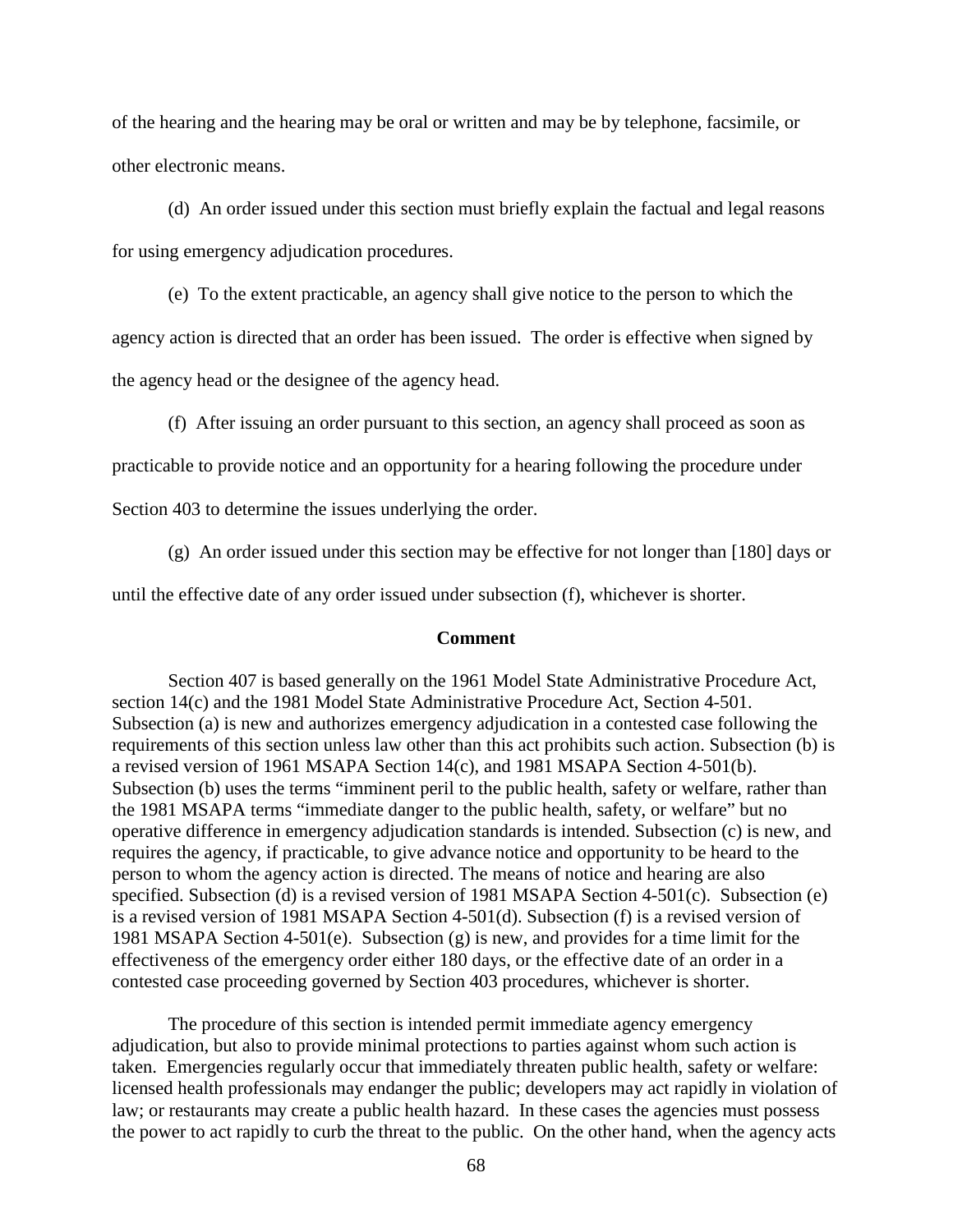in such a situation, there should be some modicum of fairness, and the standards for invoking this remedy must be clear, so that the emergency label may be used only in situations where it fairly can be asserted that rapid action is necessary to protect the public.

Federal and state case law have held that in an emergency situation an agency may act rapidly and postpone any formal hearing without violation, respectively, of federal or state constitutional law. FDIC v. Mallen, 486 U.S. 230 (1988); Gilbert v. Homar (1997) 520 U.S. 924; Dep't of Agric. v. Yanes, 755 P.2d 611 (OK. 1987).

The generic provision in this section has several advantages over the present divergent approaches to emergency agency action. First, all agencies have the needed power to act without delay, but there is provision for some type of brief hearing, if feasible. Second, this article limits the agency to action of this type only in a genuine, defined emergency. Third, there are pre and post deprivation protections. This section seeks to strike an appropriate balance between public need and private fairness.

This section does not apply to an emergency adjudication, cease and desist order, or other action in the nature of emergency relief issued pursuant to express statutory authority arising outside of this act.

# **SECTION 408. EX PARTE COMMUNICATIONS.**

(a) In this section, "final decision maker" means the person with the power to issue a final order in a contested case.

(b) Except as otherwise provided in subsection (c), (d), (e), or (h), while a contested case is pending, the presiding officer and the final decision maker may not make to or receive from any person any communication concerning the case without notice and opportunity for all parties to participate in the communication. For the purpose of this section, a contested case is pending from the issuance of the agency's pleading or from an application for an agency decision, whichever is earlier.

(c) A presiding officer or final decision maker may communicate about a pending contested case with any person if the communication is required for the disposition of ex parte matters authorized by statute or concerns an uncontested procedural issue.

(d) A presiding officer or final decision maker may communicate about a pending contested case with an individual authorized by law to provide legal advice to the presiding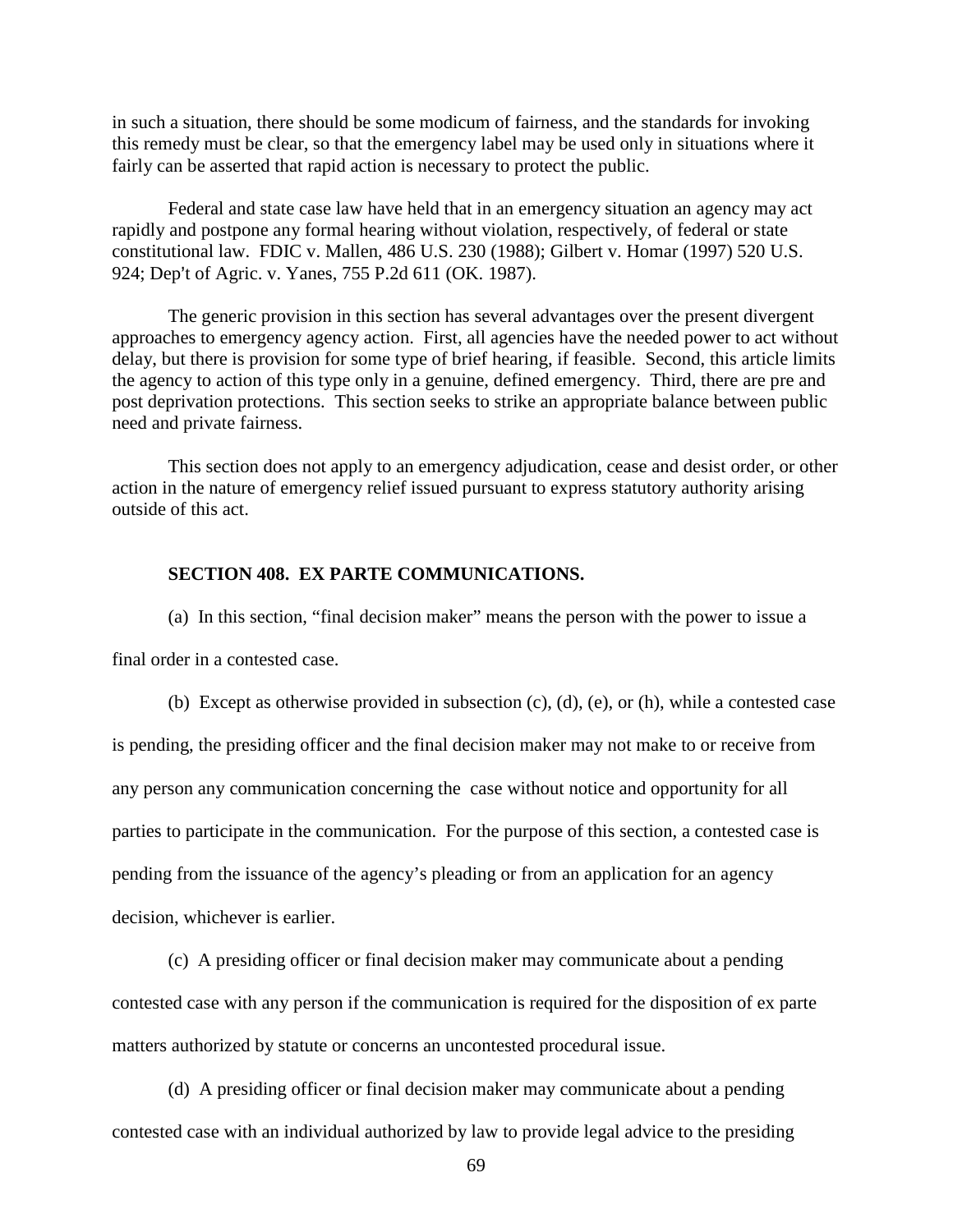officer or final decision maker and may communicate on ministerial matters with an individual who serves on the [administrative] [personal] staff of the presiding officer or final decision maker if the individual providing legal advice or ministerial information has not served as investigator, prosecutor, or advocate at any stage of the case, and if the communication does not augment, diminish, or modify the evidence in the record.

(e) An agency head that is the presiding officer or final decision maker in a pending contested case may communicate about that case with an employee or representative of the agency if:

(1) the employee or representative:

(A) has not served as investigator, prosecutor, or advocate at any stage of the case;

(B) has not otherwise had a communication with any person about the case other than a communication a presiding officer or final decision maker is permitted to make or receive under subsection (c) or (d) or a communication permitted by paragraph (2); and

(2) the communication does not augment, diminish, or modify the evidence in the agency hearing record and is:

(A) an explanation of the technical or scientific basis of, or technical or scientific terms in, the evidence in the agency hearing record;

(B) an explanation of the precedent, policies, or procedures of the agency;

or

(C) any other communication that does not address the quality or sufficiency of, or the weight that should be given to, evidence in the agency hearing record or the credibility of witnesses.

(f) If a presiding officer or final decision maker makes or receives a communication in

70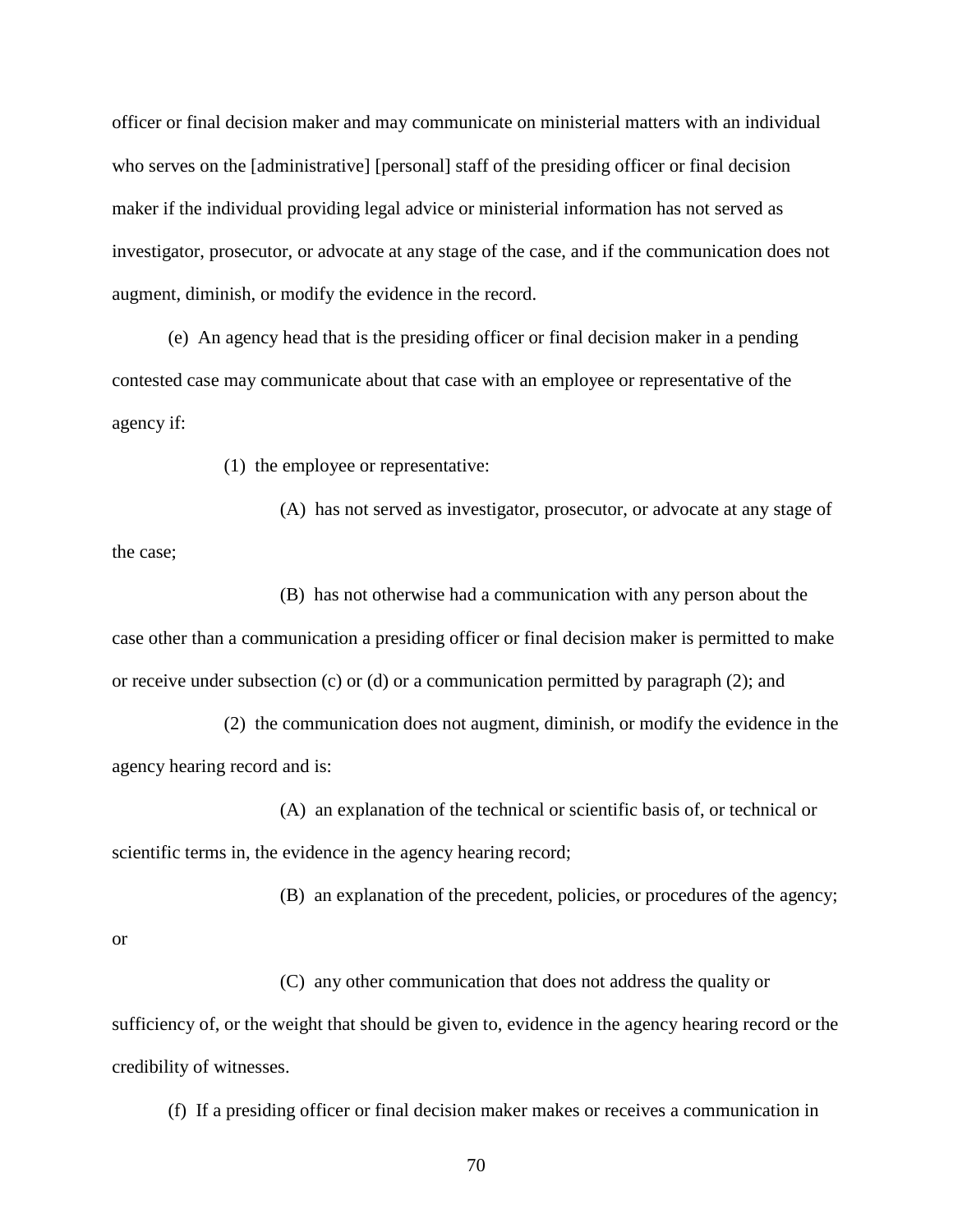violation of this section, the presiding officer or final decision maker:

(1) if the communication is in a record, shall make the record of the communication a part of the hearing record and prepare and make part of the hearing record a memorandum that contains the response of the presiding officer or final decision maker to the communication and the identity of the person that communicated; or

(2) if the communication is oral, shall prepare a memorandum that contains the substance of the verbal communication, the response of the presiding officer or final decision maker to the communication, and the identity of the person that communicated.

(g) If a communication prohibited by this section is made, the presiding officer or final decision maker shall notify all parties of the prohibited communication and permit parties to respond in a record not later than 15 days after the notice is given. For good cause, the presiding officer or final decision maker may permit additional testimony in response to the prohibited communication.

(h) If a presiding officer is a member of a multi-member body of individuals that is the agency head, the presiding officer may communicate with the other members of the body when sitting as the presiding officer and final decision maker. Otherwise, while a contested case is pending, no communication, direct or indirect, regarding any issue in the case may be made between the presiding officer and the final decision maker. Notwithstanding any provision of [state open meetings law], a communication permitted by this subsection is not a meeting.

(i) If necessary to eliminate the effect of a communication received in violation of this section, a presiding officer or final decision maker may be disqualified under Section 402(d) and (e), the parts of the record pertaining to the communication may be sealed by protective order, or other appropriate relief may be granted, including an adverse ruling on the merits of the case or dismissal of the application.

71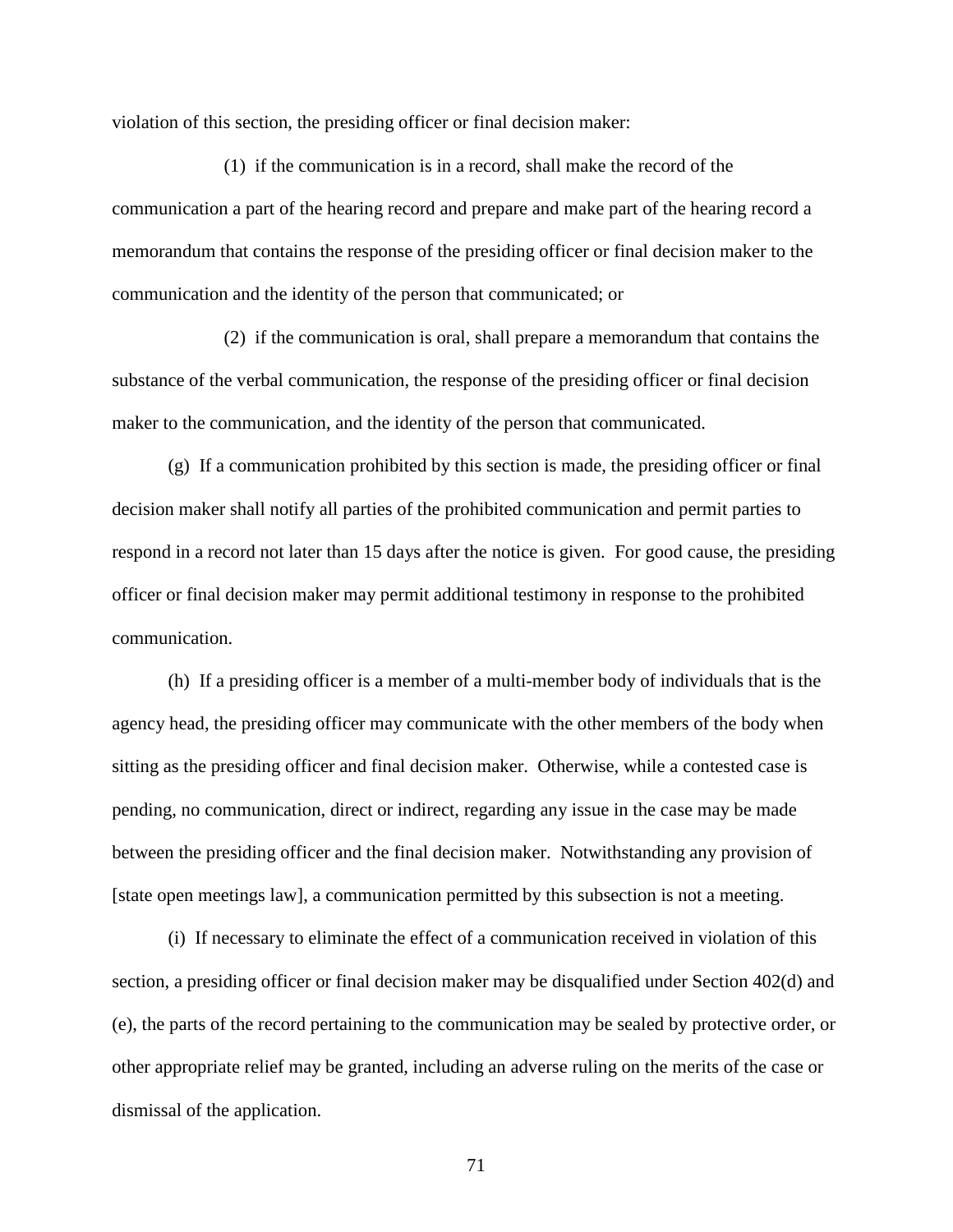#### **Comment**

Section 408 governs ex parte communications. Many of the provisions in this section are new, but some are based upon 1961 MSAPA Section 13, and 1981 MSAPA Section 4-213. Ex parte communication provisions are also contained in the federal Administrative Procedure Act, 5 U.S.C. Section 557(d).

Subsection (a) is new and provides a definition of "final decision maker" for purposes of this section.

The first sentence of subsection (b) is a revised version of 1981 MSAPA Section 4- 213(a),(c). One major difference between the two provisions is that the 1981 MSAPA limited the prohibition on types of ex parte communications to those relating to any issues in the proceeding, and subsection (b) is broader and prohibits any communication concerning a pending contested case. Another difference is that there are four exceptions to the prohibition that are referenced in current subsection (b), whereas 1981 MSAPA Section 4-213(b) had three exceptions. The second sentence of subsection (b) is new and provides a specific definition of when a proceeding is pending for purposes of subsection (b). Subsection (b) prohibits ex parte communications but recognizes four exceptions to the prohibition that are codified in subsections (c), (d), (e), and (h).

Subsection (c) contains two exceptions. The first exception is for disposition of ex parte matters authorized by statute, and this exception is based upon 1961 MSAPA Section 13, and 1981 MSAPA Section 4-213(a),(c). The second exception is new and applies to communications related to uncontested procedural issues. This exception does not apply to contested procedural issues nor does it apply to issues that do not easily fall into the procedural category. For example, other communications not on the merits but are related to security or to the credibility of a party or witness are prohibited by subsection (b). See Matthew Zaheri Corp., Inc. v. New Motor Vehicle Board (1997) 55 Cal. App.  $4<sup>th</sup>$  1305.

Subsection (d) contains two exceptions. The first exception is new and allows communications by a presiding officer or final decision maker with an individual authorized by law to provide legal advice to the presiding officer or final decision maker. This recognizes the role of agency counsel in advising agency officials in adjudication. The second exception for communications on ministerial matters with staff who work for the presiding officer or final decision maker is based upon 1961 MSAPA Section 13(2), and 1981 MSAPA Section 4-213(b). Both exceptions require that the communicating individual that provides legal advice or ministerial information to the presiding officer or final decision maker must not have served as an investigator, prosecutor or advocate in the same contested case and that the communication must not augment diminish or modify the evidence in the record. The first requirement of separation of functions is similar to the requirements of Section 402(b) for presiding officers. The second requirement, relating to augmenting, diminishing, or modifying the evidence in the record, is based upon 1981 MSAPA Section 4-213(b)(ii).

Subsection (e) is new and provides an exception for communications about a pending contested case between an agency employee or representative and the agency head acting as a presiding officer or final decisions maker in that case. The exception is limited by the conditions stated in subsections (e)(1), and (2). Subsection (e)(1) requires that the employee or representative (a) not have served as an investigator, prosecutor or advocate in the contested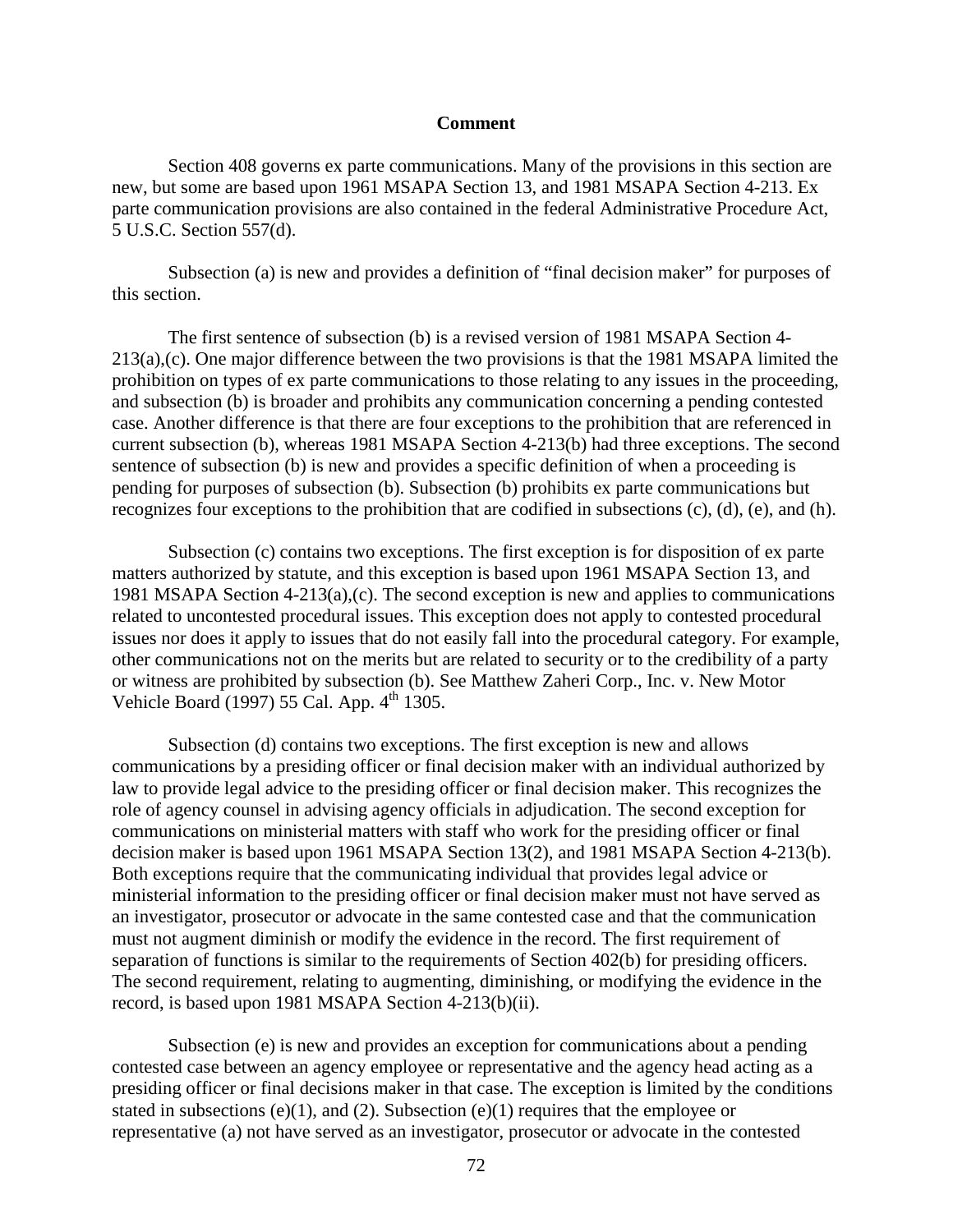case, and (b) not have had an ex parte communication that would be improper for the agency head acting as presiding officer or final decision maker to make or receive. Subsection (e)(1)(A)is based upon 1981 MSAPA Section 4-214(a). Subsection (e)(1)(B) is based upon 1981 MSAPA Section 4-213(b)(i). Subsection (e)(2) is based upon 1981 MSAPA Section 4-213(b)(ii). Subsections  $(e)(2)(A)(B)$  and  $(C)$  are new and provide alternative descriptions of types of communications that are allowed under this exception. Subsections  $(e)(2)(A)(B)(C)$  were added based on a compromise reached by the drafting committee after lengthy discussion. The opposing positions on the issue of whether there should be an ex parte communications exception for agency head communications with employees are 1) no exception for agency head communications with employees, and thus no subsection (e); and 2) an exception for agency head communications with employees with subsection (e)(2) but not subsections (e)(2) (A),(B), or (C). The first alternative was supported by the National Conference of Administrative Law Judges, a section of the Judicial Division of the American Bar association. The second alternative was supported by the Section on Administrative Law and Regulatory Practice of the American Bar Association. The current compromise is more restrictive than (e)(2) because a communication has to satisfy one of the alternatives under  $(e)(2)(A)(B)(C)$  in addition to meeting the (e)(2) requirements of not augmenting, diminishing, or modifying the evidence in the agency hearing record.

Subsection (f) is based upon 1981 MSAPA Section 4-213(e).

Subsection  $(g)$  is a revised version of 1981 MSAPA Section 4-213(e). The major differences are that subsection (g) provides for a 15 day time period after notice for a party to respond in writing to the prohibited communication and under subsection (g) the presiding officer must find that there is good cause shown to permit additional testimony in response to the prohibited communication.

The first sentence of subsection (h) is a revised version of 1961 MSAPA Section 13(1) and of the first clause of 1981 MSAPA Section 4-213(b). The second sentence of subsection (h) is new and prohibits ex parte communications between the presiding officer and the agency head or other person or body to whom the power to hear or decide is delegated. This sentence is based upon California Govt. Code Section 11430.80. The third sentence of subsection (h) is new.

Subsection (i) is a revised version of 1981 MSAPA Section 4-213(f).

# **SECTION 409. INTERVENTION.**

(a) A presiding officer shall grant a timely petition for intervention in a contested case,

with notice to all parties, if:

(1) the petitioner has a statutory right under law of this state other than this [act]

to initiate or to intervene in the case; or

(2) the petitioner has an interest that may be adversely affected by the outcome of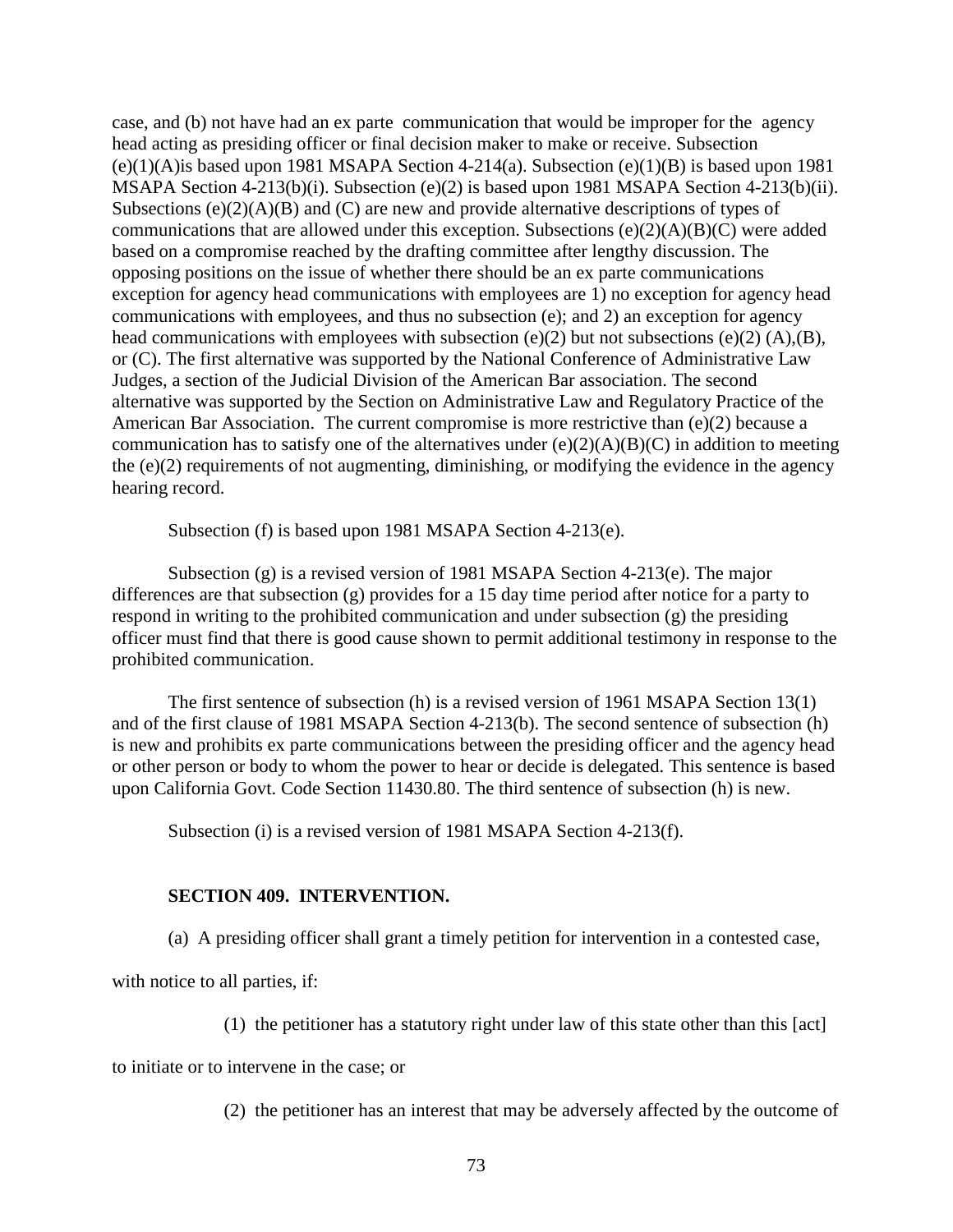the case and that interest is not adequately represented by existing parties.

(b) A presiding officer may grant a timely petition for intervention in a contested case, with notice to all parties, if the petitioner has a permissive statutory right to intervene under law of this state other than this [act] or if the petitioner's claim or defense is based on the same transaction or occurrence as the case.

(c) A presiding officer may impose conditions at any time on an intervener's

participation in the contested case.

(d) A presiding officer may permit intervention provisionally and, at any time later in the contested case or at the end of the case, may revoke the provisional intervention.

(e) On request by the petitioners or a party or by action of the presiding officer, the presiding officer may hold a hearing on the intervention petition.

(f) A presiding officer shall promptly give notice of an order granting, denying, or

revoking intervention to the petitioner for intervention and to the parties. The notice must allow

parties a reasonable time to prepare for the hearing on the merits.

#### **Comment**

Section 409 is based on 1981 MSAPA Section 4-209, and on Federal Rule of Civil Procedure Rule 24 (intervention of right under Rule 24(a), and permissive intervention under Rule 24(b)). Subsection (a) is a revised version of 1918 MSAPA Section 4-209(a). Subsections (a) (1),(2) are adapted from Rule 24(a), intervention of right in the Federal Rules of Civil Procedure. Under subsection (a) a petition for intervention must be timely. Under ordinary circumstances a timely petition would be filed far enough in advance of the contested case hearing so that the intervener would be able to prepare for that hearing, and the existing parties would have time to respond to the intervener's petition.

Subsection (b) is a revised version of 1981 MSAPA Section 4-209(b). Subsection (b) is also based upon Rule 24(b), permissive intervention in the Federal Rules of Civil Procedure.

Subsection  $(c)$  is a revised version of the first sentence of 1981 MSAPA Section 4-209 $(c)$ .

Subsection (d) is new and allows for provisional intervention.

Subsection (e) is new and allows the presiding officer to schedule a hearing on the intervention petition on request of the interveners, or existing parties, or the presiding officer's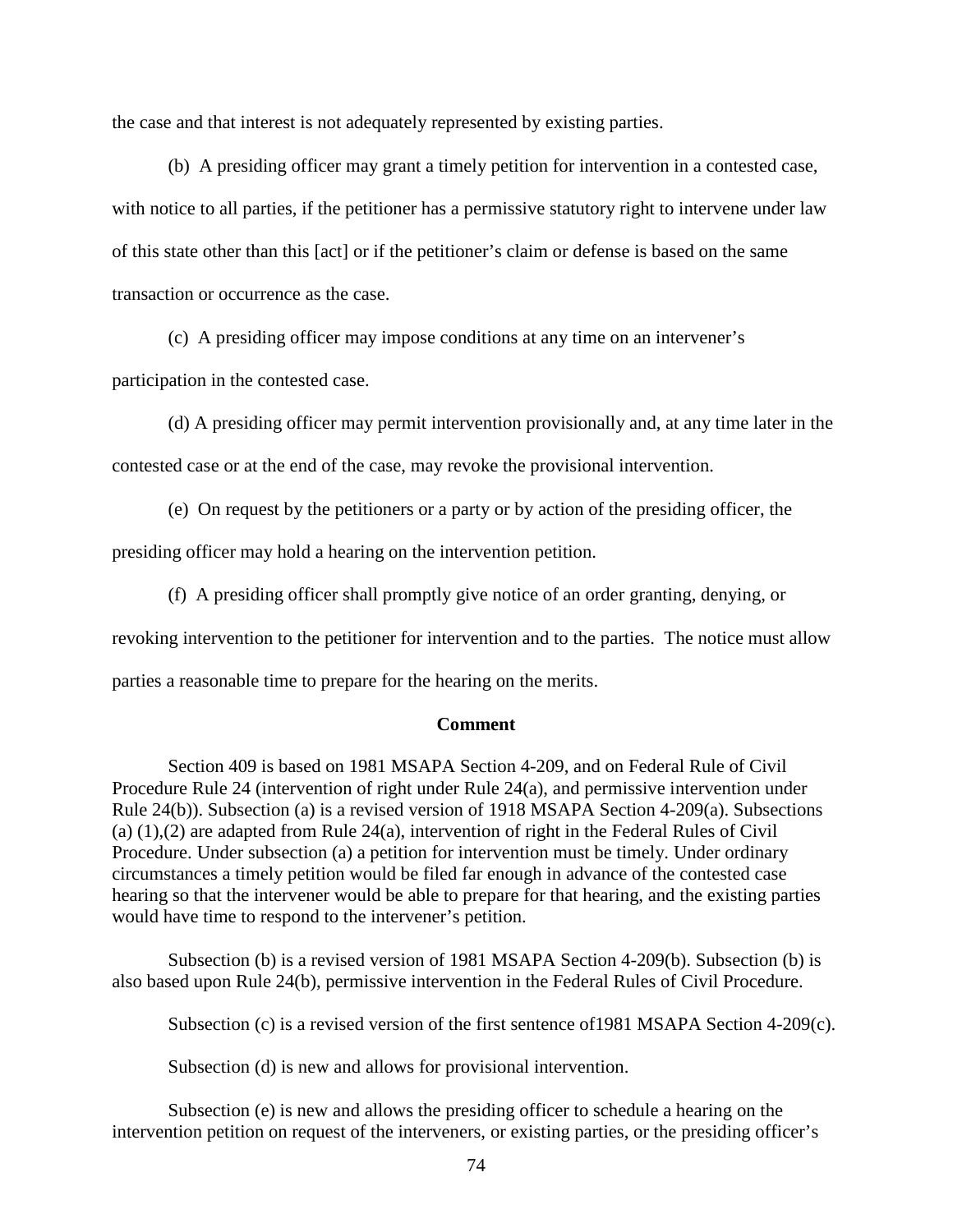decision.

Subsection (f) is a revised version of 1981 MSAPA Section 4-209(d). Subsection (f) provides for notice suitable under the circumstances to enable parties to anticipate and prepare for changes that may be caused by the intervention.

## **SECTION 410. SUBPOENAS.**

(a) On a request in a record by a party in a contested case, the presiding officer or any other officer to whom the power to issue a subpoena is delegated pursuant to law, on a showing of general relevance and reasonable scope of the evidence sought for use at the hearing, shall issue a subpoena for the attendance of a witness and the production of books, records, and other evidence.

(b) Unless otherwise provided by law or agency rule, a subpoena issued under subsection

(a) shall be served and, on application to the court by a party or the agency, enforced in the

manner provided by law for the service and enforcement of a subpoena in a civil action.

(c) Witness fees shall be paid by the party requesting a subpoena in the manner provided

by law for witness fees in a civil action.

#### **Comment**

Section 410 is similar to 1981 MSAPA Section 4-210. Subsection (a) authorizes the presiding officer upon request by a party to issue subpoenas for the attendance of witnesses and the production of books, records, and other evidence for use at the contested case hearing upon a showing of general relevance and reasonable scope of evidence. This provides a stricter standard for subpoena issuance than the provisions of 1981 MSAPA Section 4-210(a) which authorizes the presiding officer to issue subpoenas and other orders based on a request by a party or based on the presiding officer's own motion.

Subsection (b) is based on Arizona administrative procedure act Section 41-1062A.4.

Subsection (c) is based upon California Government Code Section 11450.40.

#### **SECTION 411. DISCOVERY.**

(a) In this section, "statement" includes a record of a person's written statement signed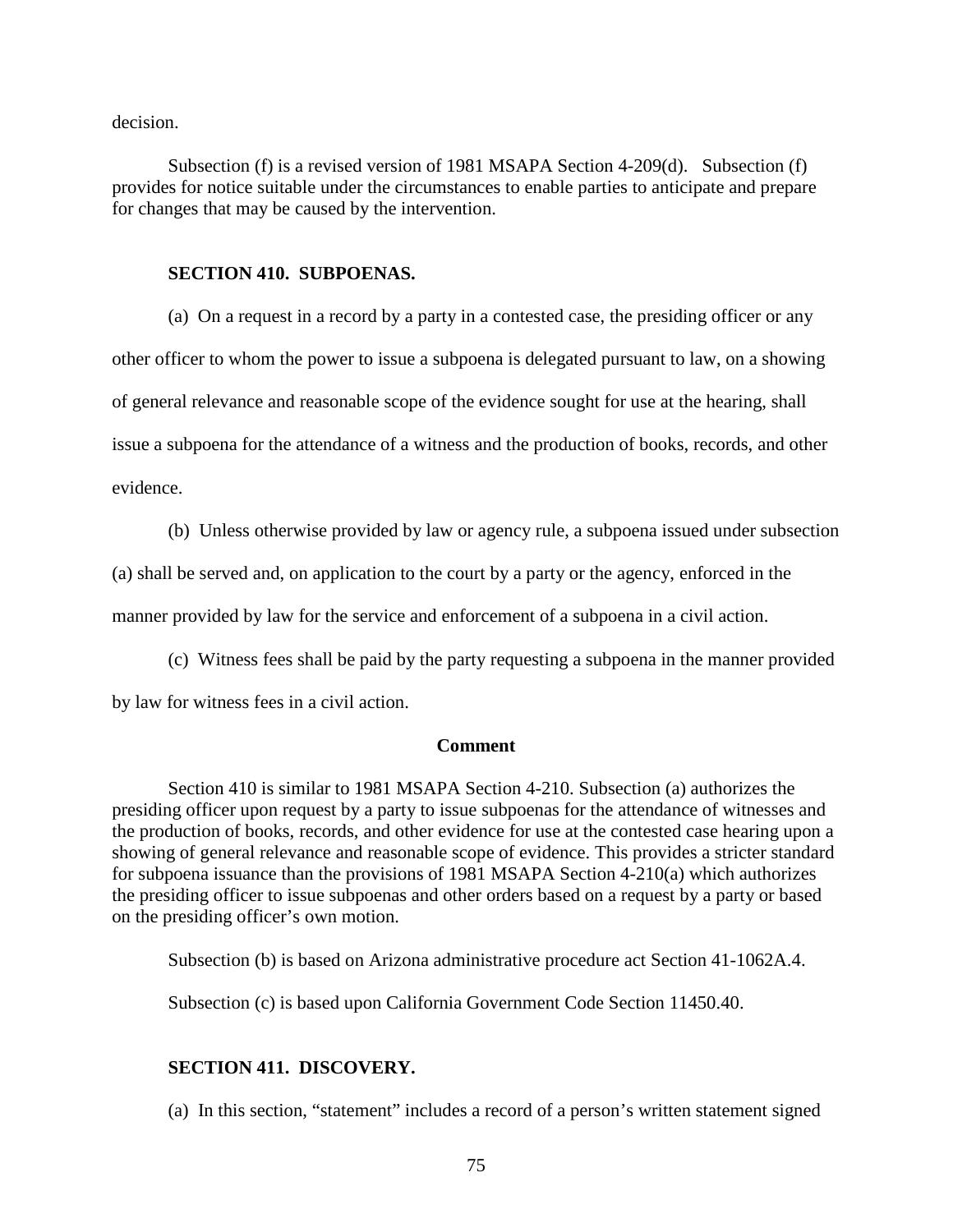by the person and a record that summarizes an oral statement made by the person.

(b) Except in an emergency hearing under Section 407, a party, on written notice to another party at least [30] days before an evidentiary hearing, unless otherwise provided by agency rule under subsection (g), may:

(1) obtain the names and addresses of witnesses the other party will present at the hearing to the extent known to the other party; and

(2) inspect and copy any of the following material in the possession, custody, or control of the other party:

(A) statements of parties and witnesses proposed to be called by the other party;

(B) all records, including reports of mental, physical, and blood examinations, and other evidence the other party proposes to offer;

(C) investigative reports made by or on behalf of the agency or other party pertaining to the subject matter of the adjudication;

(D) statements of expert witnesses proposed to be called by the other

party;

- (E) any exculpatory material in the possession of the agency; and
- (F) other materials for good cause.

(c) Parties to a contested case have a duty to supplement responses provided under subsection (b) to include information thereafter acquired, to the extent that the information will be relied on in the hearing.

(d) On petition, the presiding officer may issue a protective order for any material for which discovery is sought under this section which is exempt, privileged, or otherwise made confidential or protected from disclosure by law of this state other than this [act] and material the

76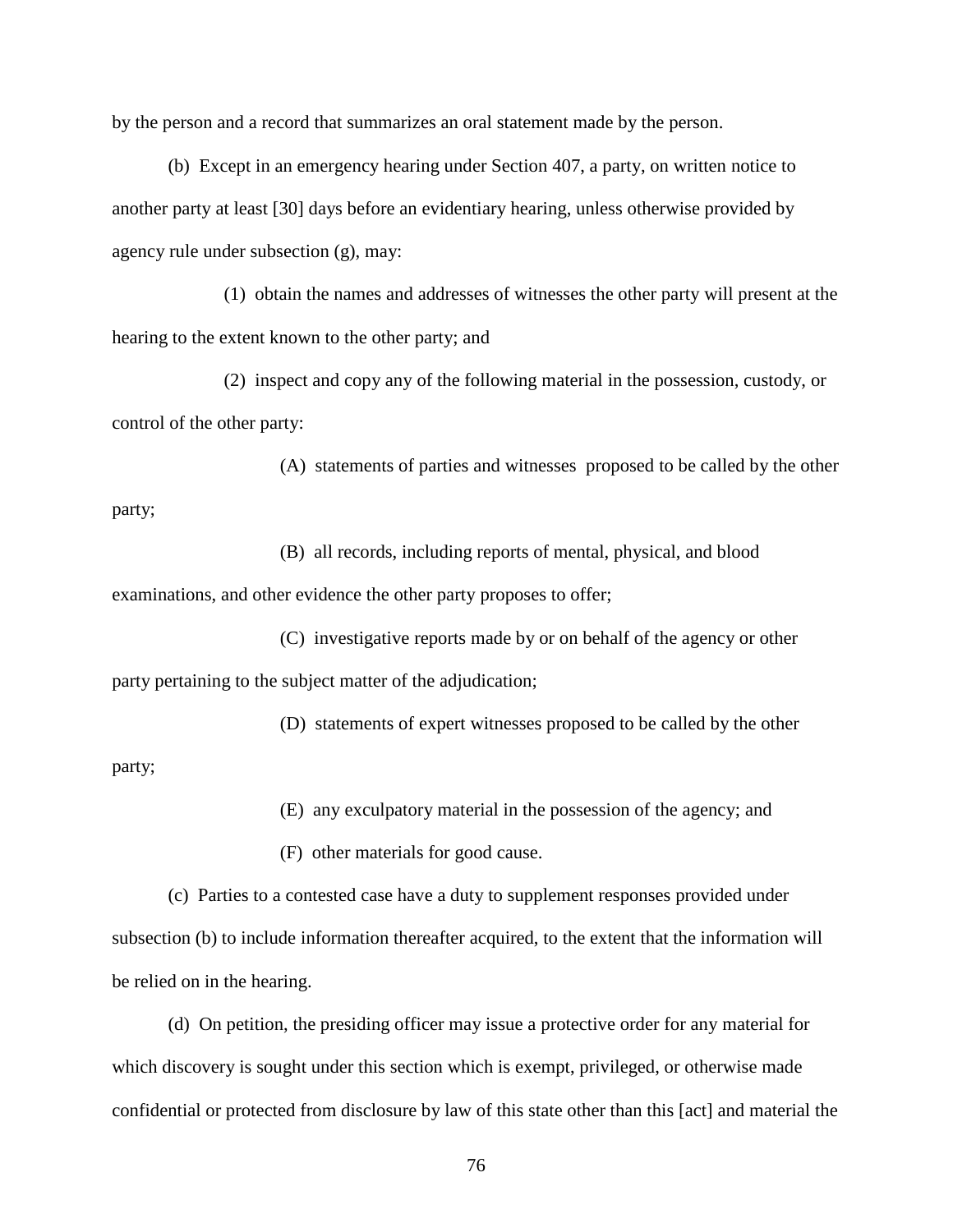disclosure of which would result in annoyance, embarrassment, oppression, or undue burden or expense to any person.

(e) On petition, the presiding officer shall issue an order compelling discovery for refusal to comply with a discovery request unless good cause exists for refusal. Failure to comply with the order may be enforced according to the rules of civil procedure.

(f) On petition and for good cause, the presiding officer shall issue an order authorizing discovery in accordance with the rules of civil procedure.

(g) An agency may provide by rule that some or all discovery procedures under this

section do not apply to a specified program or category of cases if it finds that:

(1) the availability of discovery would unduly complicate or interfere with the

hearing process in the program or cases, because of the volume of the applicable caseload and

the need for expedition and informality in that process; and

(2) alternative procedures for the sharing of relevant information are sufficient to

ensure the fundamental fairness of the proceedings.

#### **Comment**

1981 MSAPA Section 4-210(a) authorized the presiding officer to issue discovery orders and protective orders in accordance with the rules of civil procedure. Presiding officers were required to follow and apply the discovery rules used in the civil courts in the state in which the contested case proceeding was held. Section 411 does not follow that approach. Under Section 411, mandatory disclosure of party and witness statements and documents is provided for in subsection (b), with protective orders and orders compelling discovery provided for in subsections (c), and (d). Under subsection (e), a presiding officer can issue an order, for good cause shown, authorizing discovery in accordance with the rules of civil procedure. This order could authorize taking of depositions, interrogatories, medical examinations, production of documents, and requests for admissions. Finally, in subsection (f), an agency can provide by rule for good cause that specific programs or a category of cases are exempt from some or all of the discovery procedures provided in Section 411. Contested case proceedings can vary widely in the length and complexity of the issues to be decided. Providing a range of options for discovery procedures will allow for flexibility. Under subsection (f), presiding officers in high volume short duration cases would not use discovery procedures if their agency exempted those cases by rule. . In contrast, presiding officers in complex and lengthy contested case proceedings could authorize more extensive discovery than provided in subsection (b). Presiding officers in contested case proceedings that do not fit either of the above categories could rely upon the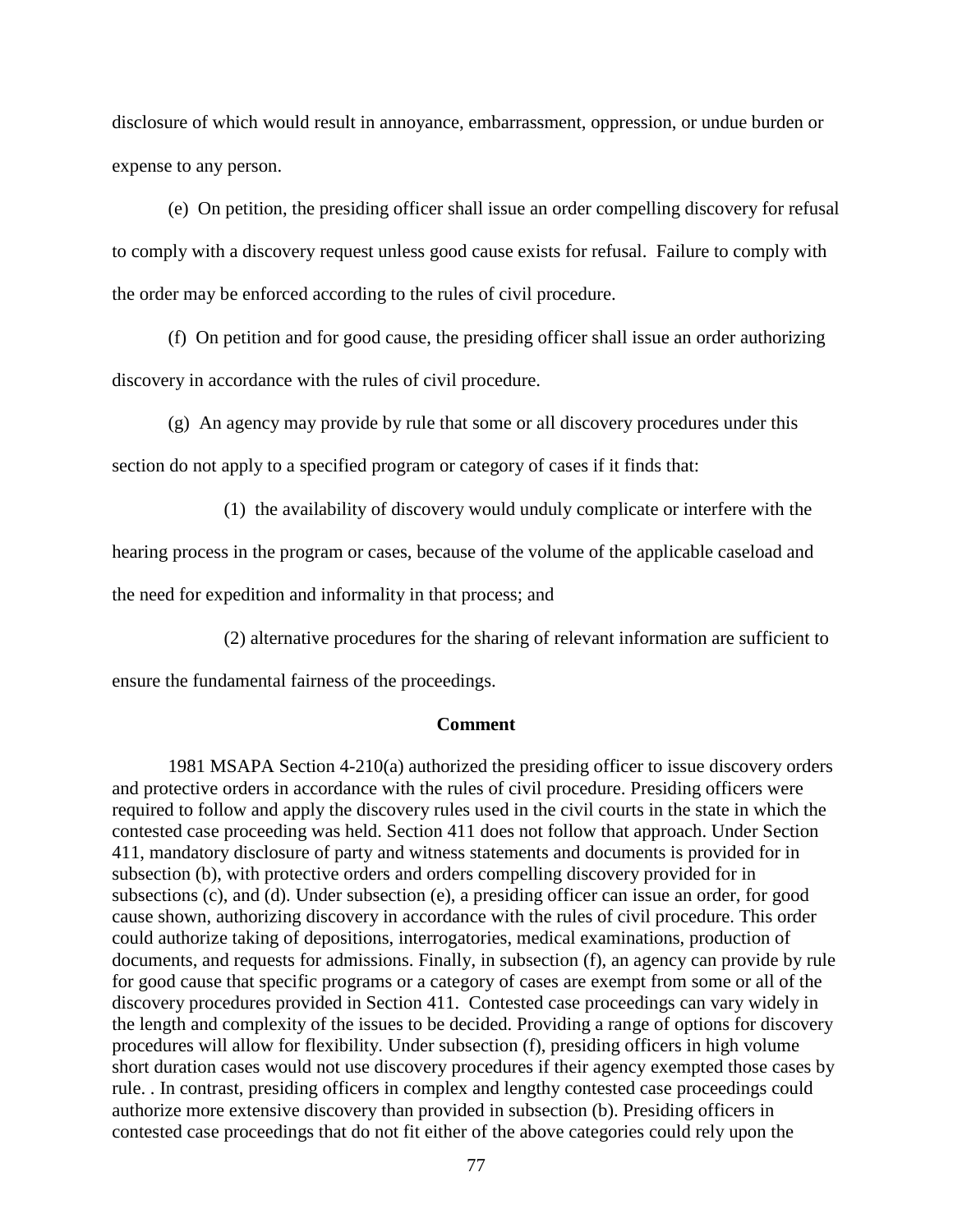discovery requirements provided for in subsection (b).

Subsection (a) provides a definition of the term statement for purposes of subsection (b) (2). Subsection (a) is a revised version of the definition of statements taken from California Government Code Section 11507.6.

Subsection (b) is new and provides for disclosure by a party to a contested case of the items listed in subsections (b) (1), and (2) upon written notice of another party unless the contested case proceeding is an emergency hearing under Section 407, or unless the proceeding has been exempted from discovery by agency rule under subsection (f). Subsection (b) (1) is based upon California Government Code Section 11507.6(1). Subsection (b)(2) is based upon California Government Code Section 11507.6(2). Subsections (b)(2)(A) to (F) are a revised version of California Government Code Section 11507.6(2) (a)to (f). Subsection (b)(3) is new and requires parties to contested case proceedings to supplement responses to include after acquired information relied on at the hearing.

Subsection (c) is new and authorizes the presiding officer to issue protective orders for material sought to be discovered that is protected by confidentiality laws, recognized privileges, or material the disclosure of which would result in annoyance, embarrassment, oppression or undue burden or expense.

Subsection (d) is new and authorizes the presiding officer to issue orders compelling discovery for refusal to comply with a discovery request unless good cause for refusal exists. Failure to comply with the discovery order is enforceable under the rules of civil procedure. The presiding officer has the authority to apply the discovery sanctions rules in the state in which the contested case proceeding is held.

Subsection (e) is new and authorizes the presiding officer, for good cause shown, to issue an order authorizing discovery in accordance with the rules of civil procedure.

Subsection (f) provides that an agency can provide by rule that some or all of the discovery procedures authorized in section 411 do not apply to a specified program or a category of cases when the agency finds for good cause that the provisions of subsection 9f)(1) and (2) are satisfied.

## **SECTION 412. DEFAULT.**

(a) Unless otherwise provided by law of this state other than this [act], if a party without

good cause fails to attend or participate in a prehearing conference or hearing in a contested case,

the presiding officer may issue a default order.

(b) If a default order is issued, the presiding officer may conduct any further proceedings

necessary to complete the adjudication without the defaulting party and shall determine all issues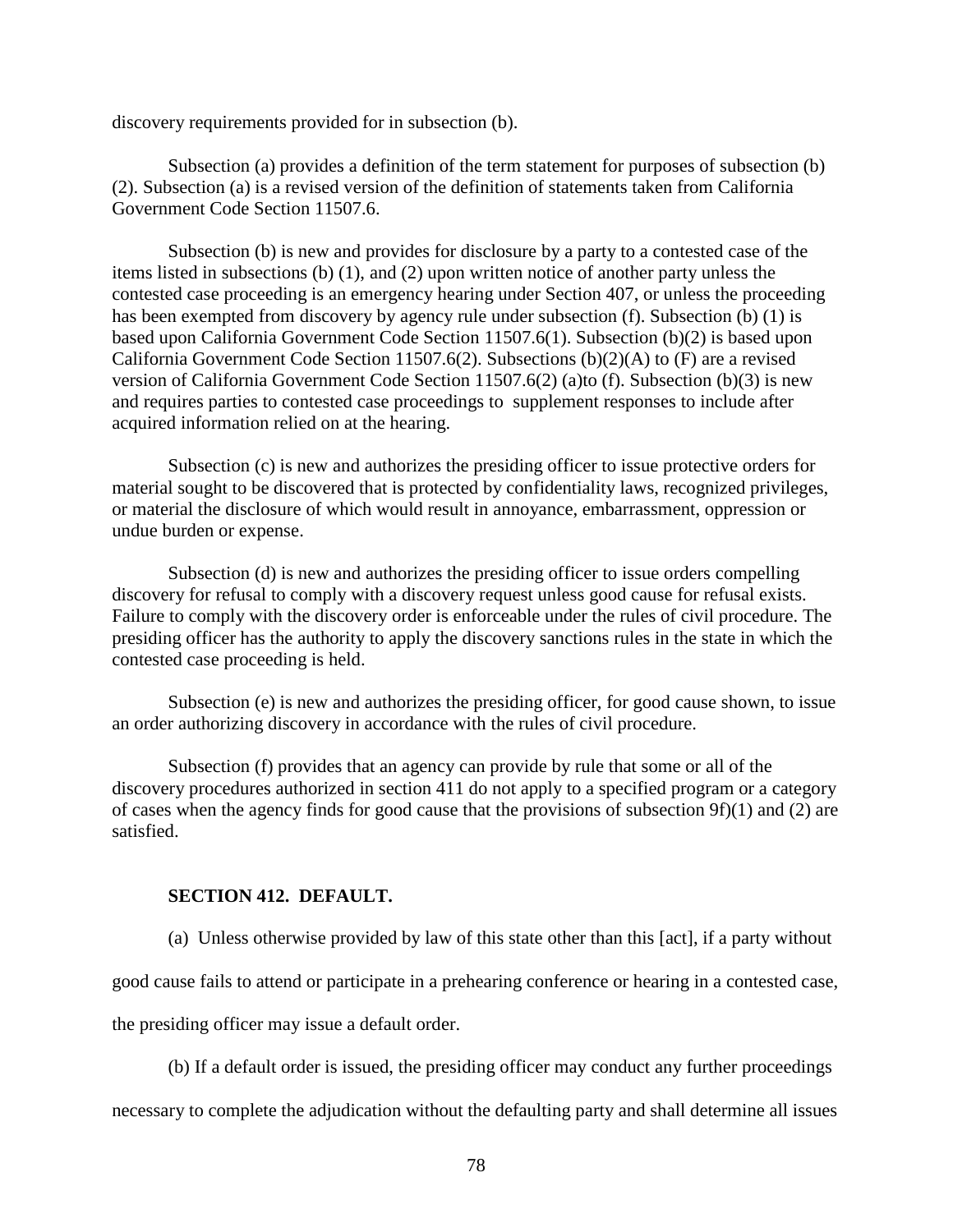in the adjudication, including those affecting the defaulting party.

(c) A recommended, initial, or final order issued against a defaulting party may be based on the defaulting party's admissions or other evidence that may be used without notice to the defaulting party. If the burden of proof is on the defaulting party to establish that the party is entitled to the agency action sought, the presiding officer may issue a recommended, initial, or final order without taking evidence.

(d) Not later than [15] days after notice to a party subject to a default order that a recommended, initial, or final order has been rendered against the party, the party may petition the presiding officer to vacate the recommended, initial, or final order. If good cause is shown for the party's failure to appear, the presiding officer shall vacate the decision and, after proper service of notice, conduct another evidentiary hearing. If good cause is not shown for the party's failure to appear, the presiding officer shall deny the motion to vacate.

## **Comment**

Section 412 is based upon 1981 MSAPA Section 4-208. Under this section, the presiding officer has the power to enter a default order against a party to a contested case proceeding.

Subsection (a) is a revised version of 1981 MSAPA Section 4-208(a).The major difference is that the presiding officer may issue a default order for the parties' failure to attend or participate in a hearing or prehearing conference unless good cause is shown. This simplifies the procedures for determining a default compared to the 1981 MSAPA Section 4-208(a) requirement of a written notice of a proposed default order.

Subsection (b) is a revised version of the second sentence of 1981 MSAPA Section 4- 208(b).

Subsection (c) is a revised version of California Government Code Section 11520(a). Subsection (d) is a revised version of California Government Code Section 11520(c).

# **SECTION 413. ORDERS: RECOMMENDED, INITIAL, OR FINAL.**

(a) If the presiding officer is the agency head, the presiding officer shall issue a final

order.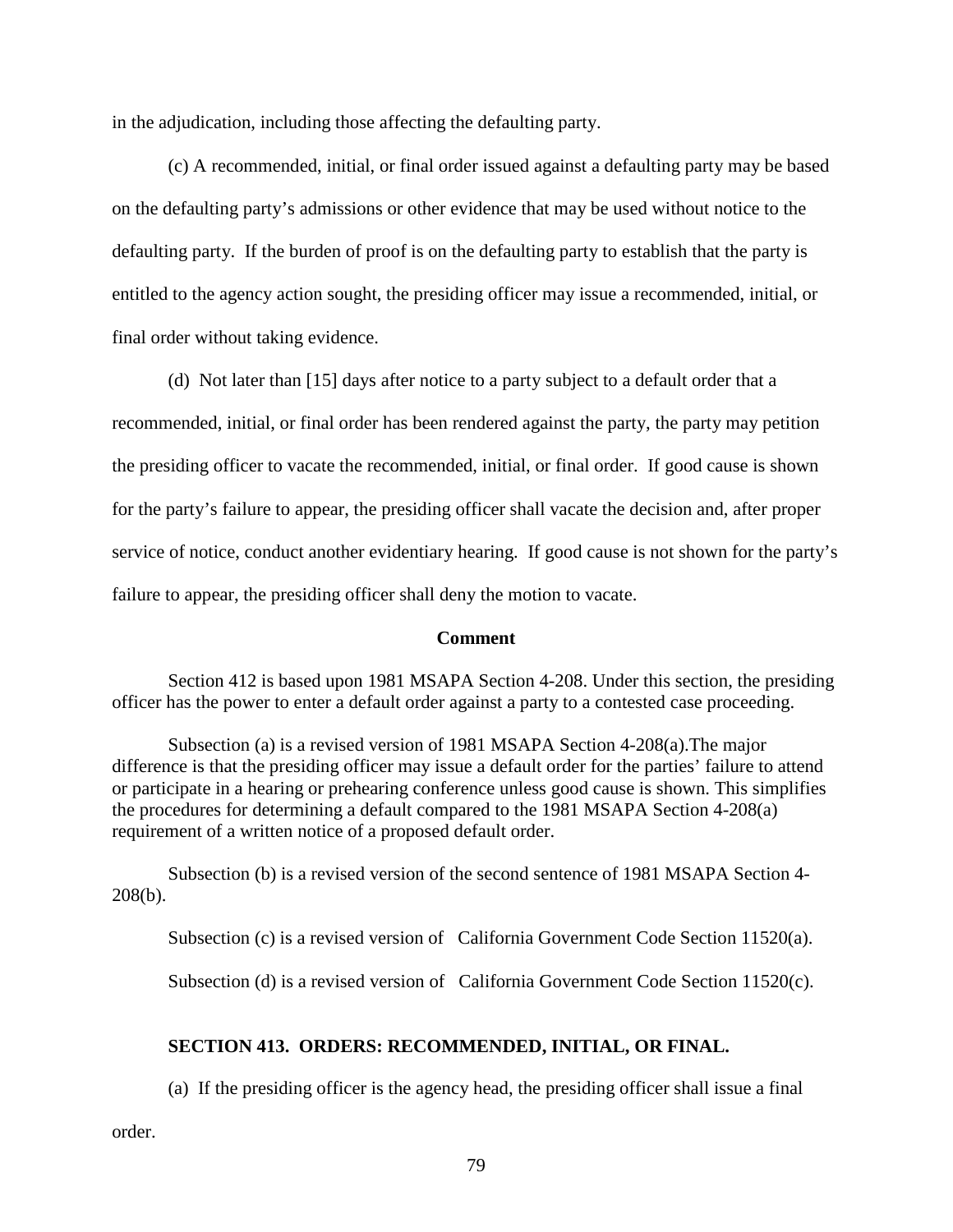(b) Except as otherwise provided by law of this state other than this [act], if the presiding officer is not the agency head and has not been delegated final decisional authority, the presiding officer shall issue a recommended order. If the presiding officer is not the agency head and has been delegated final decisional authority, the presiding officer shall issue an initial order that becomes a final order [30] days after issuance, unless reviewed by the agency head on its own initiative or on petition of a party.

(c) A recommended, initial, or final order must be served in a record on each party and the agency head not later than [90] days after the hearing ends, the record closes, or memoranda, briefs, or proposed findings are submitted, whichever is latest. The presiding officer may extend the time by stipulation, waiver, or for good cause.

(d) A recommended, initial, or final order must separately state findings of fact and conclusions of law on all material issues of fact, law, or discretion, the remedy prescribed, and, if applicable, the action taken on a petition for a stay. The presiding officer may permit a party to submit proposed findings of fact and conclusions of law. The order must state the available procedures and time limits for seeking reconsideration or other administrative relief and must state the time limits for seeking judicial review of the agency order. A recommended or initial order must state any circumstances under which the order, without further notice, may become a final order.

(e) Findings of fact must be based exclusively on the evidence and matters officially noticed in the hearing record in the contested case.

### **Alternative A**

(f) Hearsay evidence may be used to supplement or explain other evidence, but on timely objection, is not sufficient by itself to support a finding of fact unless it would be admissible over objection in a civil action.

80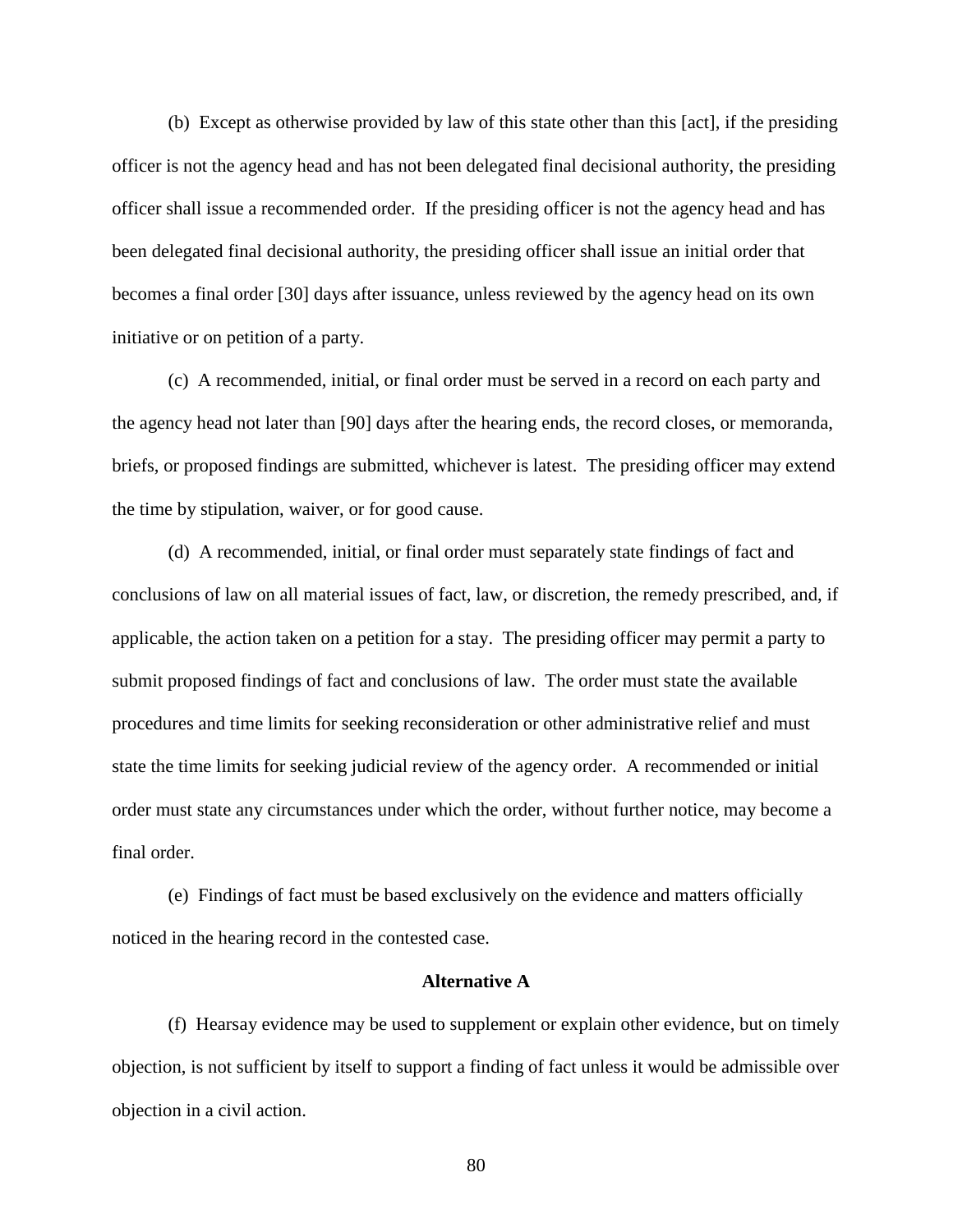# **Alternative B**

(f) Hearsay evidence is sufficient to support a finding of fact if it constitutes reliable,

probative, and substantial evidence.

# **End of Alternatives**

(g) An order is issued under this section when it is signed by the agency head, presiding

officer, or an individual authorized by law of this state other than this [act] to sign the order.

(h) A final order is effective [30] days after all parties are notified of the order unless

reconsideration is granted under Section 416 or a stay is granted under Section 417.

## **Comment**

This section is based upon 1981 MSAPA Section 4-215. This section also draws on useful provisions from several states. E.g. see: Alabama, Ala.Code 1975 Section 41-22-16; Iowa, I.C.A. Section 17A.15; Kansas, K.S.A. Section 77-526; Michigan, M.C.L.A. 24.281; Montana, MCA 2-4-623; Washington, RCWA 34.05.461. See Section 102(12) for the definition of "final order" Section 102(16) for the definition of initial order, and section 102 (28) of this act for the definition of "recommended order". Emergency orders are issued under the provisions of Section 408, not this section.

Subsection (a) is based on 1981 MSAPA Section 4-215 (a), and provides that if the presiding officer is the agency head, the presiding office shall render a final order.

Subsection (b) is new and varies from the provisions of 1981 MSAPA Section 4-215(b). Subsection (b) provides for both recommended orders, and initial orders. Initial orders are issued by presiding officers who are not the agency head but who have been delegated final decisional authority. Recommended orders are issued by presiding officers who are not the agency head but who have not been delegated final decisional authority. The three types of orders are recognized in this section, but which type of order, initial, final, or recommended, will apply to which type of decision is based on law other than this act, usually the organic statute that the agency is responsible for administering or enforcing.

Subsection (c) is a revised version of 1981 MSAPA Section 4-215(g),(h).

Subsection (d) is a revised version of 1981 MSAPA Section 4-215(c).

Subsection (e) is based on the first sentence of 1981 MSAPA Section 4-215(d).

Subsection (f), Alternative A, adopts the legal residuum rule, and provides that hearsay evidence may be used to supplement or explain other evidence but would not be sufficient to support a fact finding unless admissible over objection in a civil action. The legal residuum rule is followed in many states. States that follow the legal residuum rule include California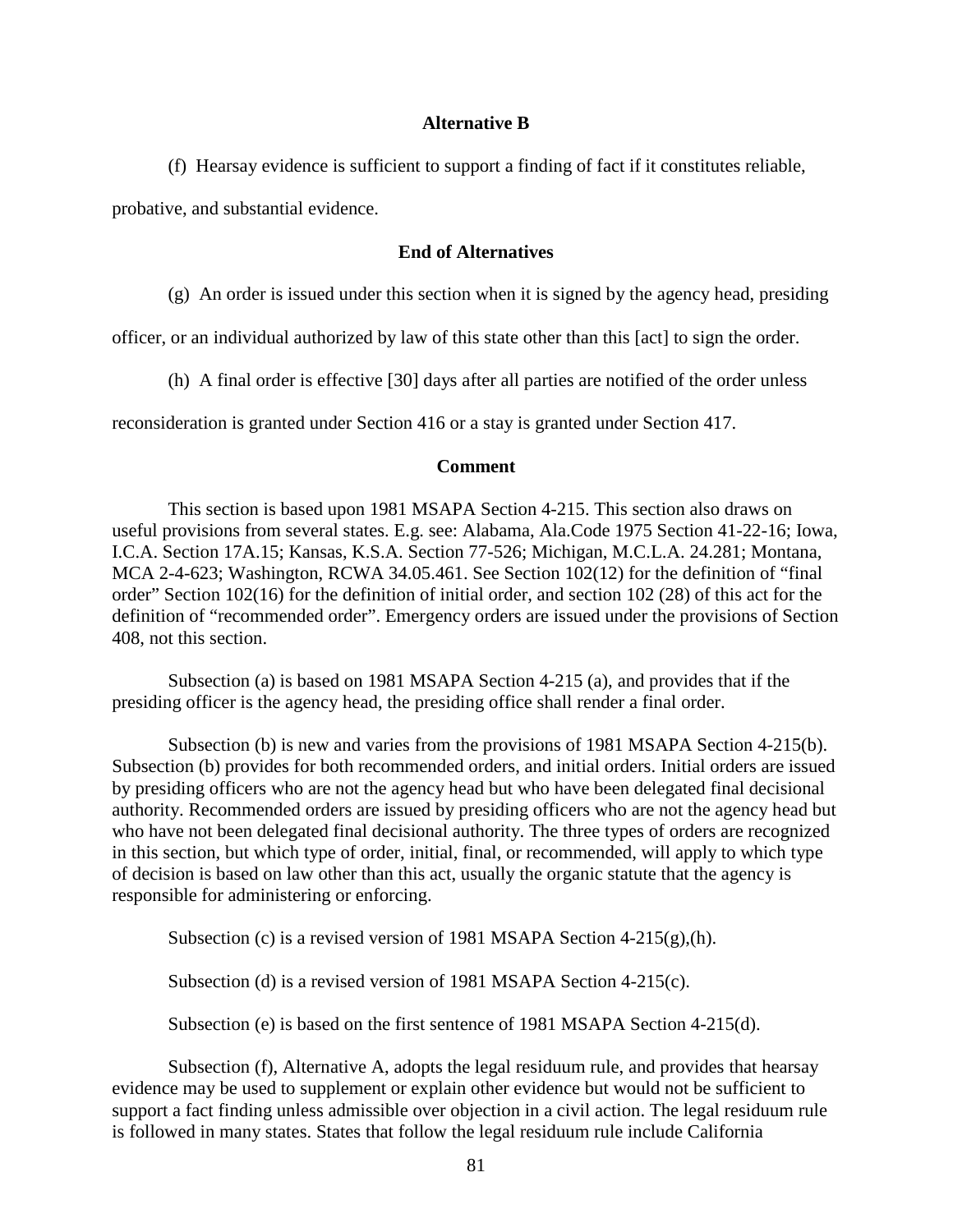(California Government Code Section 11513(d)), Wisconsin (Gehin v. Wisconsin Group Insurance Board 278 Wisc.2d 111, 692 N.W.2d 572 (Wisc. 2005)), Utah, (McMillen v. Matheson 741 P.2d 960 (Utah, 1987)) , and New Mexico (Trujillo v. Employment Sec. Commission of New Mexico 94 N.M. 343, 610 P. 2d 747 (N.M., 1981)).

Subsection (f), Alternative B is based on the second sentence of 1981 MSAPA Section 4-215(d). Alternative B provides that hearsay evidence can be sufficient to support fact findings if the hearsay evidence is sufficiently reliable. This provision is based on the federal A.P.A. provision, 5 U.S.C. Section 556 (d), Richardson v. Perales, (1971) 402 U.S. 389, and the 1981 MSAPA Section 4-215(d). (reasonably prudent person standard for reliability). States that follow the reliability standard include Oregon (Reguero v. Teacher Standards and Practices Commission 822 P. 2d 1171 (Ore.1991)), Pennsylvania (Commonwealth, Unemployment Compensation Board of Review v. Ceja 493 Pa. 588, 427 A. 3d 631 (Pa. 1981),Vermont (Watker v. Vermont Parole Board, 157 Vt. 72, 596 A.2d 1277 (Vt., 1991), and New York (300 Gramaton Avenue Associates v. State Division of Human Rights 45 N.Y.2d 156, 379 N.E.2d 1183.

Subsection (g) is new and defines when an order is issued under this section as the time when an order is signed by the agency head, presiding officer, or other authorized individual.

Subsection (h) is new and provides for the effective date of a final order.

### **SECTION 414. AGENCY REVIEW OF INITIAL ORDER.**

(a) An agency head may review an initial order on its own initiative.

(b) A party may petition an agency head to review an initial order. On petition by a

party, the agency head may review an initial order.

(c) A petition for review of an initial order must be filed with the agency head or with any person designated for this purpose by agency rule not later than [15] days after notice to the parties of the order. If the agency head decides to review an initial order on its own initiative, the agency head shall give notice in a record to the parties that it intends to review the order. The notice must be given not later than [15] days after the parties are notified of the order. If a petition for review is not filed or the agency head does not elect to review the initial order within the prescribed time limit, the initial order becomes a final order.

(d) The period in subsection (c) for a party to file a petition or for the agency head to notify the parties of its intention to review an initial order is tolled by the submission of a timely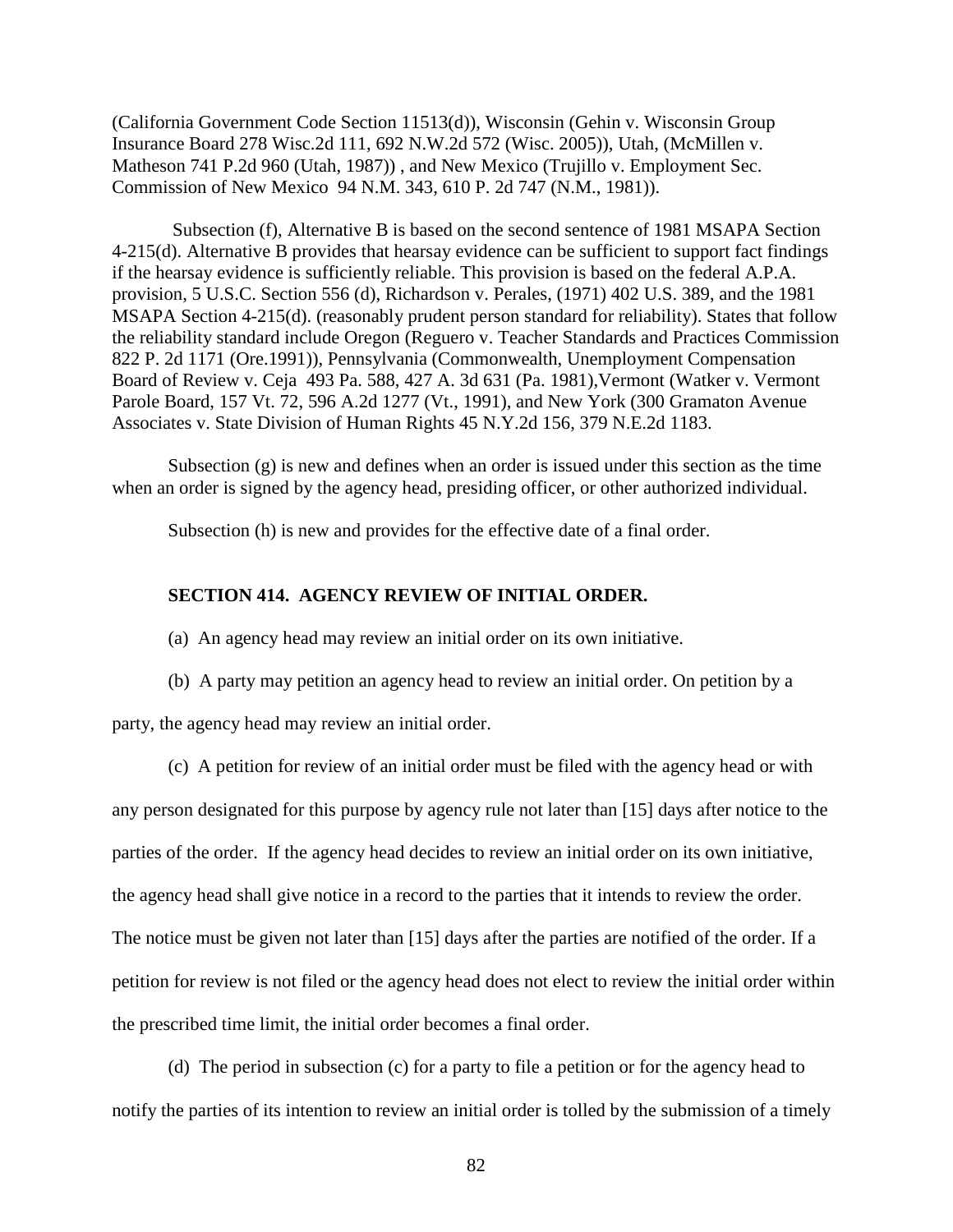petition under Section 416 for reconsideration of the order. A new [15]-day period begins on disposition of the petition for reconsideration. If an order is subject both to a timely petition for reconsideration and a petition for review by the agency head, the petition for reconsideration must be disposed of first, unless the agency head determines that action on the petition for reconsideration has been unreasonably delayed.

(e) When reviewing an initial order, the agency head shall exercise the decision-making power that the agency head would have had if the agency head had conducted the hearing that produced the order, except to the extent that the issues subject to review are limited by law of this state other than this [act] or by order of the agency head on notice to the parties. In reviewing findings of fact in an initial order, the agency head shall consider the presiding officer's opportunity to observe the witnesses and to determine the credibility of witnesses. The agency head shall consider the hearing record or parts of the record designated by the parties.

(f) If an agency head reviews an initial order, the agency head shall issue a final order disposing of the proceeding not later than 120 days after the decision to review the initial order or remand the matter for further proceedings with instructions to the presiding officer who issued the initial order. On remanding a matter, the agency head may order such temporary relief as is authorized and appropriate.

(g) A final order or an order remanding the matter for further proceedings must identify any difference between the order and the initial order and must state the facts of record that support any difference in findings of fact, the law that supports any difference in legal conclusions, and the policy reasons that support any difference in the exercise of discretion. Findings of fact must be based exclusively on the evidence and matters officially noticed in the hearing record in the contested case. A final order under this section must include, or incorporate by express reference to the initial order, the matters required by Section 413(d). The

83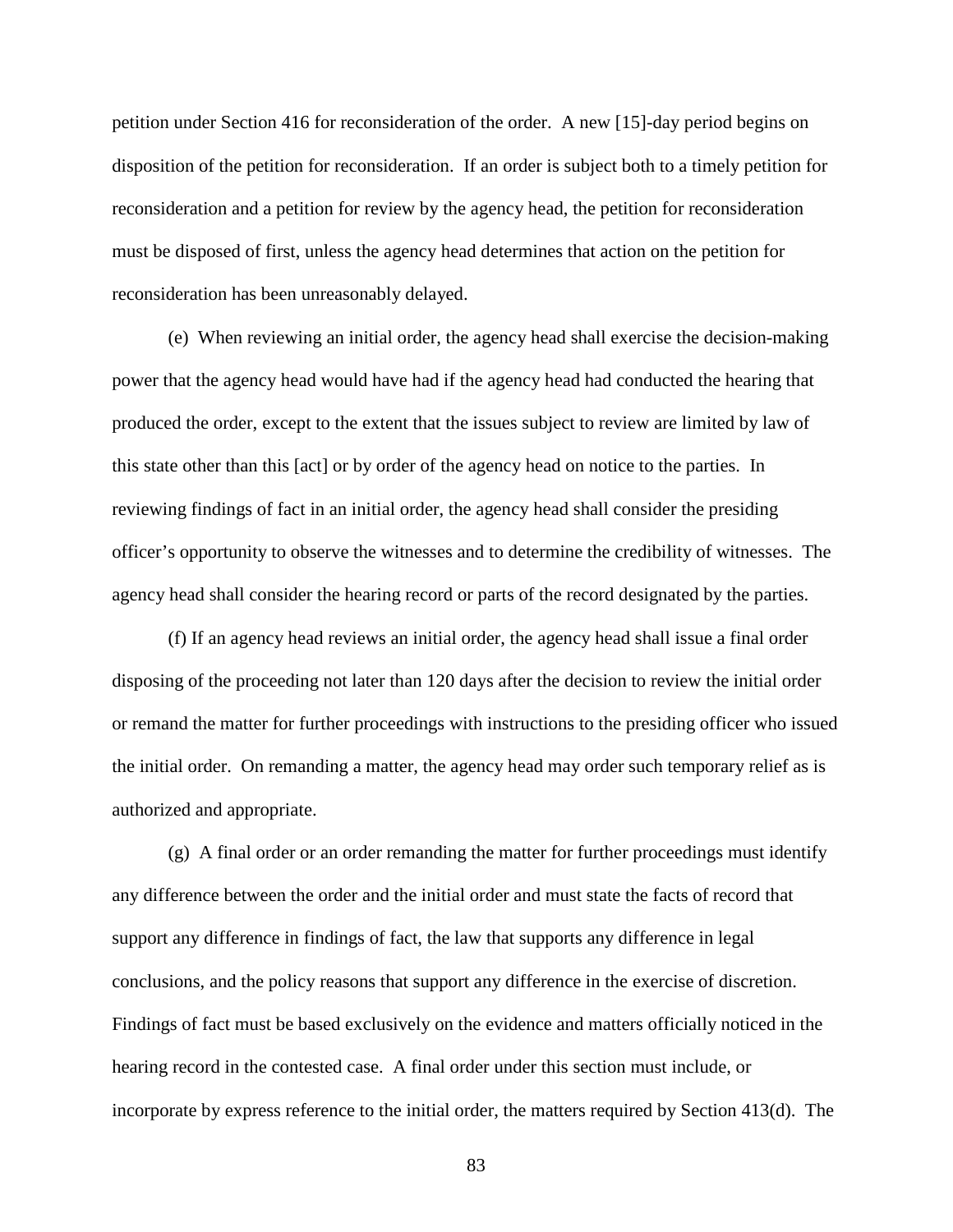agency head shall deliver the order to the presiding officer and notify the parties of the order.

#### **Comment**

Subsection (a) is a revised version of 1981 MSAPA Section 4-216(a).

Subsection (b) is a revised version of 1981 MSAPA Section 4-216(a).

Subsection (c) is a revised version of the first two sentences of 1981 MSAPA Section 4- 216(b).

Subsection (d) is a revised version of the last two sentences of 1981 MSAPA Section 4- 216(b).

The first sentence of subsection (e) is based on the 1981 MSAPA Section 4-216(d). the second sentence of subsection (e) is based upon provisions of the Washington Administrative Procedure Act (R.C.W. Section 34.05.464(4)). The third sentence of subsection (e) is new and requires the agency head to consider the hearing record or parts of the record designated by the parties.

Subsection (f) is based upon 1981 MSAPA Section 4-216(g).

Subsection (g) is a revised version of 1981 MSAPA Section 4-216(i),(j).

## **SECTION 415. AGENCY REVIEW OF RECOMMENDED ORDER.**

(a) An agency head shall review a recommended order pursuant to this section.

(b) When reviewing a recommended order, the agency head shall exercise the decision-

making power that the agency head would have had if the agency head had conducted the hearing that produced the order, except to the extent that the issues subject to review are limited by law of this state other than this [act] or by order of the agency head on notice to the parties. In reviewing findings of fact in a recommended order, the agency head shall consider the presiding officer's opportunity to observe the witnesses and to determine the credibility of witnesses. The agency head shall consider the hearing record or parts that are designated by the parties.

(c) An agency head may render a final order disposing of the proceeding or remand the matter for further proceedings with instructions to the presiding officer who rendered the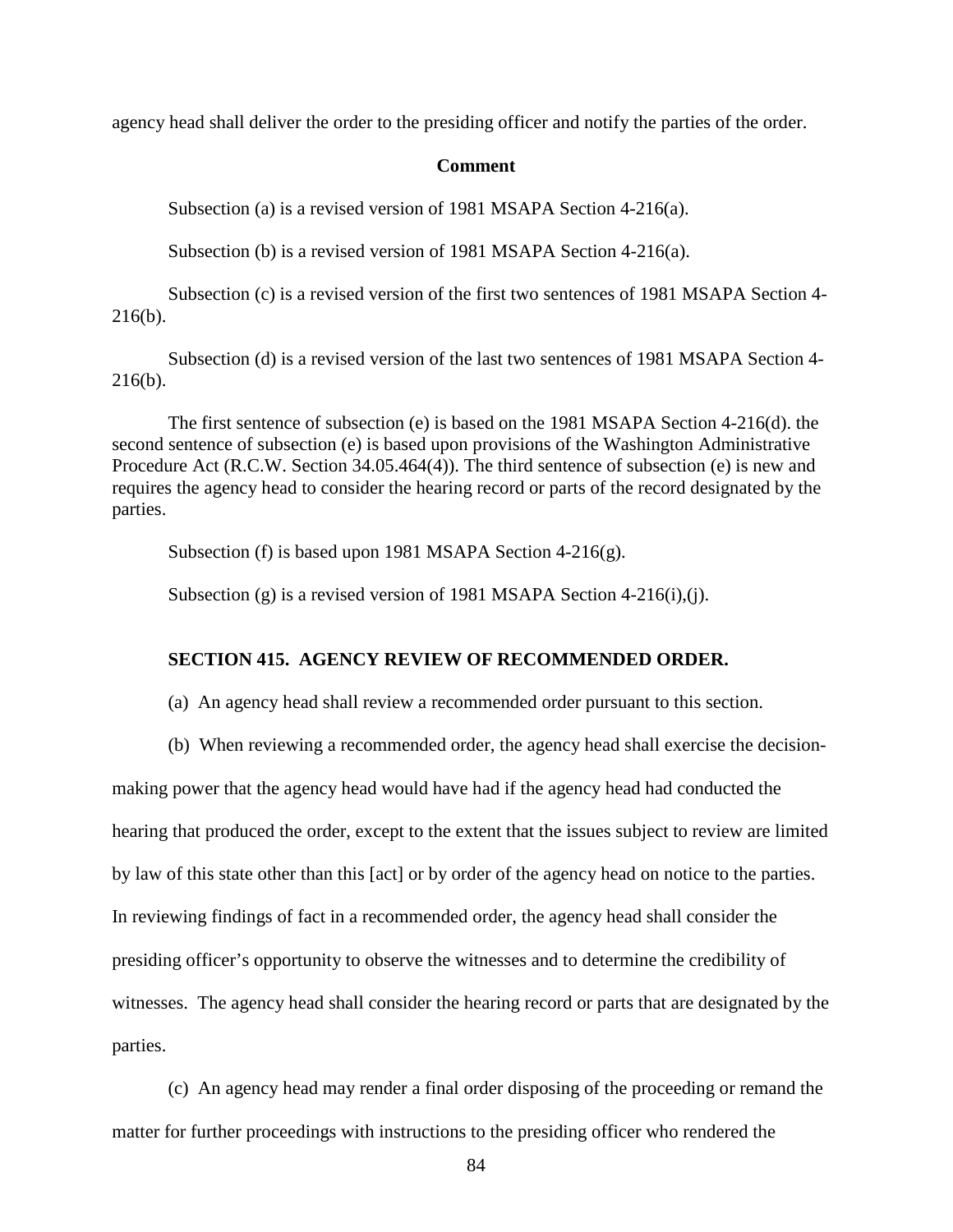recommended order. On remanding a matter, the agency head may order such temporary relief as is authorized and appropriate.

(d) A final order or an order remanding the matter for further proceedings must identify any difference between the order and the recommended order and must state the facts of record that support any difference in findings of fact, the law that supports any difference in legal conclusions, and the policy reasons that support any difference in the exercise of discretion. Findings of fact must be based exclusively on the evidence and matters officially noticed in the hearing record in the contested case. A final order under this section must include, or incorporate by express reference to the recommended order, the matters required by Section 413(d). The agency head shall deliver the order to the presiding officer and notify the parties of the order.

#### **Comment**

Section 415 provides for a review procedure for recommended orders. The agency is required to review a recommended order.

Subsection (a) is new and provides for mandatory review of a recommended order by an agency head.

The first sentence of subsection (b) is based on the 1981 MSAPA Section 4-216(d). the second sentence of subsection (b) is based upon provisions of the Washington Administrative Procedure Act (R.C.W. Section 34.05.464(4)). The third sentence of subsection (b) is new and requires the agency head to consider the hearing record or parts of the record designated by the parties.

Subsection (c) is based upon 1981 MSAPA Section 4-216(g).

Subsection (d) is a revised version of 1981 MSAPA Section 4-216(i),(j).

### **SECTION 416. RECONSIDERATION.**

(a) A party, not later than [15] days after notice to the parties that a final order has been

issued, may file a petition for reconsideration that states the specific grounds on which relief is

requested. The place of filing and other procedures, if any, must be specified by agency rule and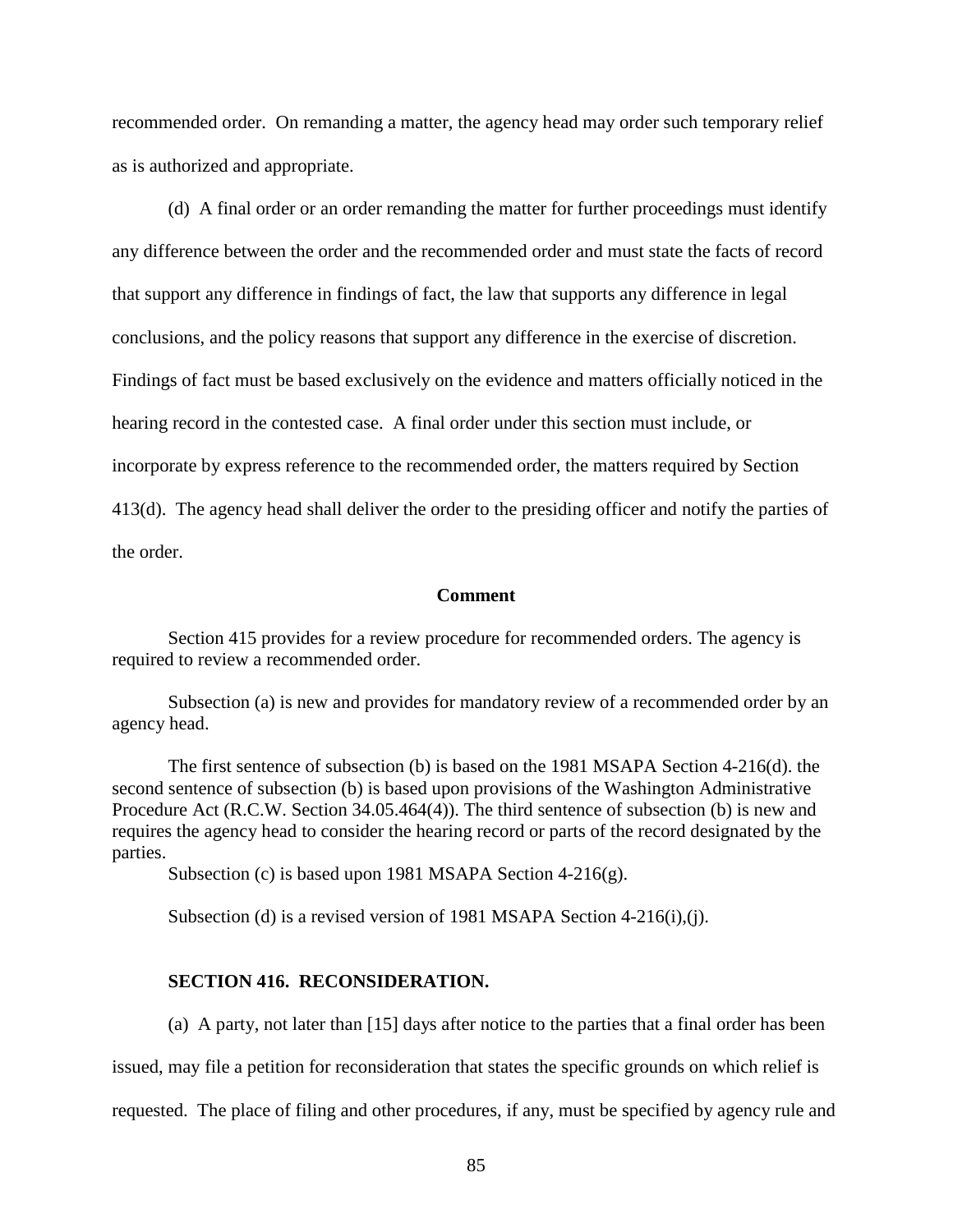must be stated in the final order.

(b) If a petition for reconsideration is timely filed, and if the petitioner has complied with the agency's procedural rules for reconsideration, if any, the time for filing a petition for judicial review does not begin until the agency disposes of the petition for reconsideration as provided in Section 503(d).

(c) Not later than [20] days after a petition is filed under subsection (a), the decision maker shall issue a written order denying the petition, granting the petition and dissolving or modifying the final order, or granting the petition and setting the matter for further proceedings. If the decision maker fails to respond to the petition not later than [30] days after filing, or a longer period agreed to by the parties, the petition is deemed denied. The petition may be granted only if the decision maker states findings of facts, conclusions of law, and the reasons for granting the petition.

## **Comment**

This section provides a right to seek reconsideration of a final order of an agency. This section is based in part on the Washington APA, West's RCWA 34.05.470, and in part on 1981 MSAPA Section 4-218.

Subsection (a) is based upon the Washington APA, R.C.W. 34.05.470(1). Subsection (b) is based upon the Washington APA, R.C.W. 34.05.470(3). Subsection (c) is based upon the 1981 MSAPA Section 4-218(3).

**SECTION 417. STAY.** Except as otherwise provided by law of this state other than this [act], a party, not later than [seven] days after the parties are notified of the order, may request the agency to stay a final order pending judicial review. The agency may grant the request for a stay pending judicial review if the agency finds that justice requires. The agency may grant or deny the request for stay of the order before, on, or after the effective date of the order.

# **Comment**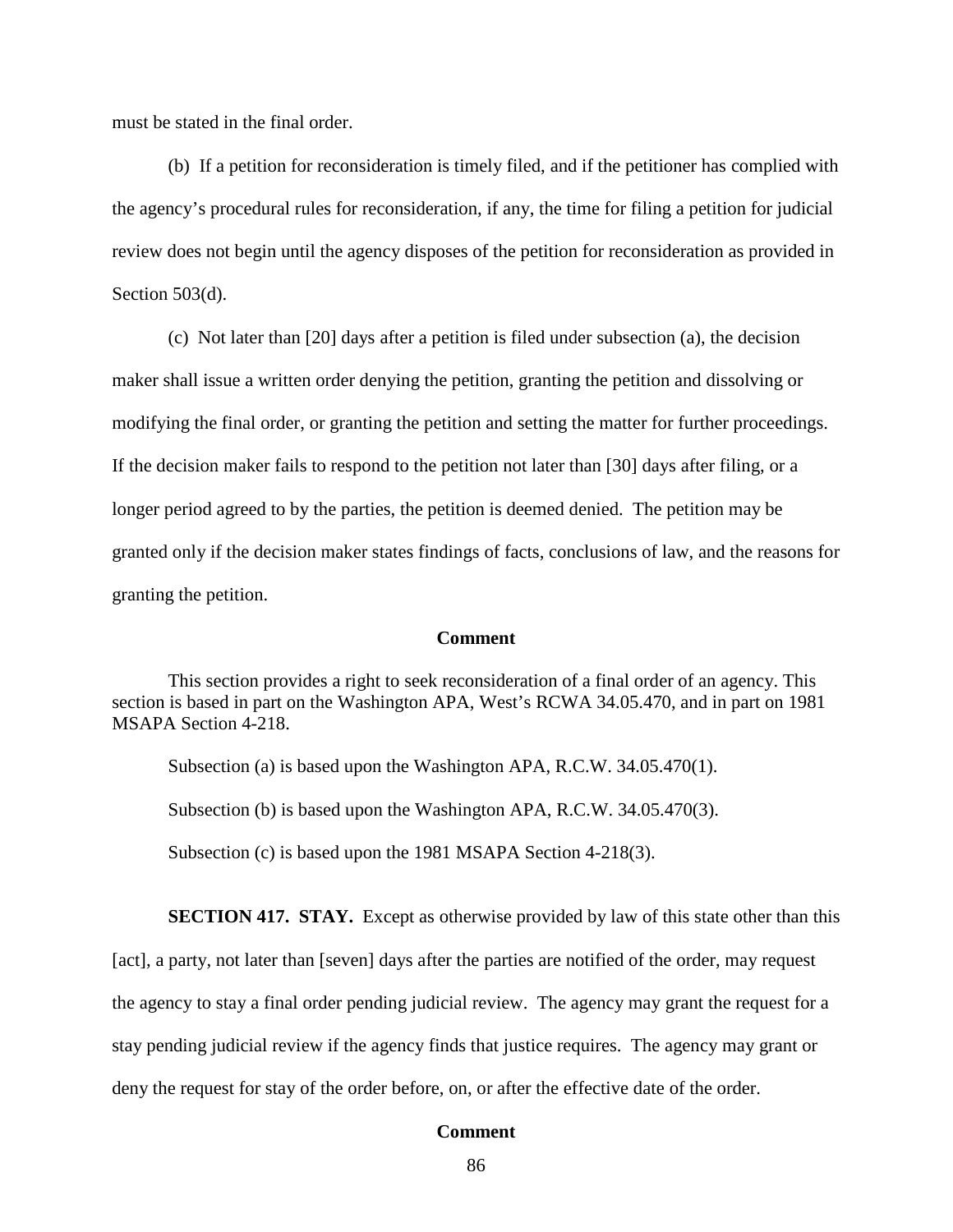This section is based upon 1961 MSAPA Section 15(c), and on 1981 MSAPA Section 4- 217. The first and third sentences of this section are based upon 1981 MSAPA Section 4-217. The second sentence of this section is based on the first sentence of Section 705 of the federal administrative procedure act, 5 U.S.C. Section 705.

### **SECTION 418. AVAILABILITY OF ORDERS; INDEX.**

(a) Except as otherwise provided in subsections (b) and (c), an agency shall create an index of all final orders in contested cases and make the index and all final orders available for public inspection and copying, at cost, in its principal offices.

(b) Except as otherwise provided in subsection (c), final orders that are exempt, privileged, or otherwise made confidential or protected from disclosure by [the public records law of this state] are not public records and may not be indexed. The final order may be excluded from an index and disclosed only by order of the presiding officer with a written statement of reasons attached to the order.

(c) If the presiding officer determines it is possible to redact a final order that is exempt, privileged, or otherwise made confidential or protected from disclosure by law of this state other than this [act] so that it complies with the requirements of that law, the redacted order may be placed in the index and published.

(d) An agency may not rely on a final order adverse to a party other than the agency as precedent in future adjudications unless the agency designates the order as a precedent, and the order has been published, placed in an index, and made available for public inspection.

#### **Comment**

This section is entirely new. This section continues the concept, seen earlier in connection with rules, of preventing earlier decisional law known only to agency personnel from constituting the basis for decision in a disputed case. Subsection (d) is based in part on the provisions of California Government Code Section 11425.60. If the agency wishes to use a case as precedent in the future, it must make the order and decision in that case available to the public. The only situations in which an agency may rely on a contested case as precedent without indexing and making that decision and order available to the public are described in subsection (c) of this section.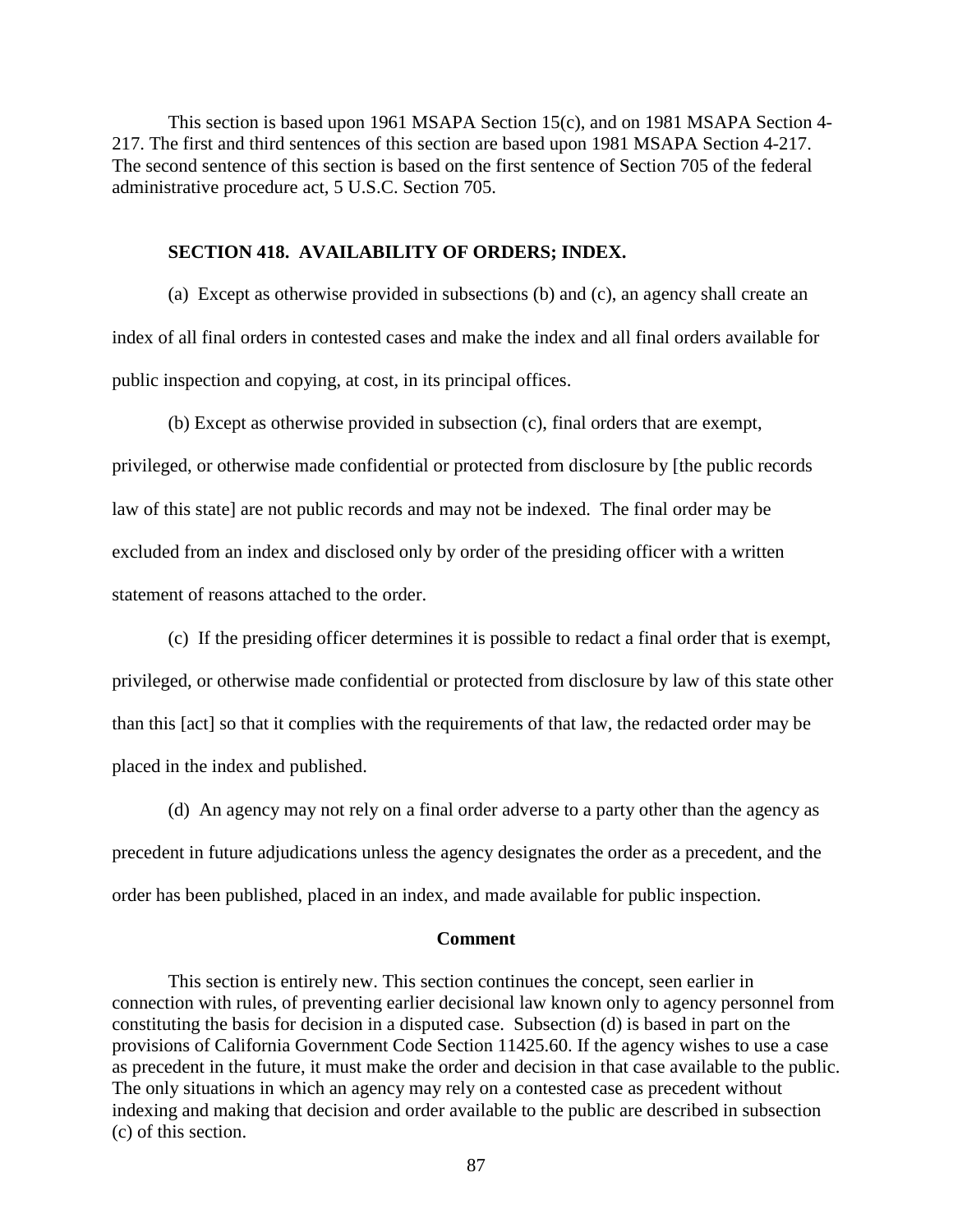In some states there have been attacks on agency adjudications on the basis that the proceeding should be conducted under the provisions for rulemaking. In the case of SEC v. Chenery Corp., 332 U.S. 194 (1947) the United States Supreme Court held that the choice of whether to proceed by rulemaking or adjudication is left entirely to the discretion of the agency, because not every principle can be immediately promulgated in the form of a rule. In the words of the Supreme Court "Some principles must await their own development, while others must be adjusted to meet particular, unforeseeable situations." Most states follow Chenery. See Illuminating a Bureaucratic Shadow World: Precedent Decisions under California's Revised Administrative Procedure Act, 21 J. Nat'l A. Admin. L. Judges 247 (2001) at n. 68.

This section makes clear that the choice between rulemaking and adjudication is entirely in the discretion of the agency. However, in order to prevent law to which the public does not have access from constituting the basis for decision, final orders must be indexed and available to the public. See also the California administrative procedure act at West's Ann. Cal. Gov. Code, § 11425.60.

Most states have public records act that require disclosure of government documents and records to the public unless particular documents are exempt from disclosure under that act. Subsection (b) refers to those acts, and to exempt decisions under those acts. Subsection (c) is broader than subsection (b) and refers to law of this state other than this act. Law is defined in section 102(18).

#### **SECTION 419. LICENSES.**

(a) If a licensee has made timely and sufficient application for the renewal of a license or a new license for any activity of a continuing nature, the existing license does not expire until the agency takes final action on the application and, if the application is denied or the terms of the new license are limited, until the last day for seeking review of the agency order or a later date fixed by the reviewing court.

(b) A revocation, suspension, annulment, or withdrawal of a license is not lawful unless, before the institution of agency proceedings, the agency notifies the licensee of facts or conduct that warrants the intended action, and the licensee is given an opportunity to show compliance with all lawful requirements for the retention of the license. If the agency finds that imminent peril to public health, safety, or welfare requires emergency action and incorporates a finding to that effect in its order, summary suspension of a license may be ordered pending proceedings for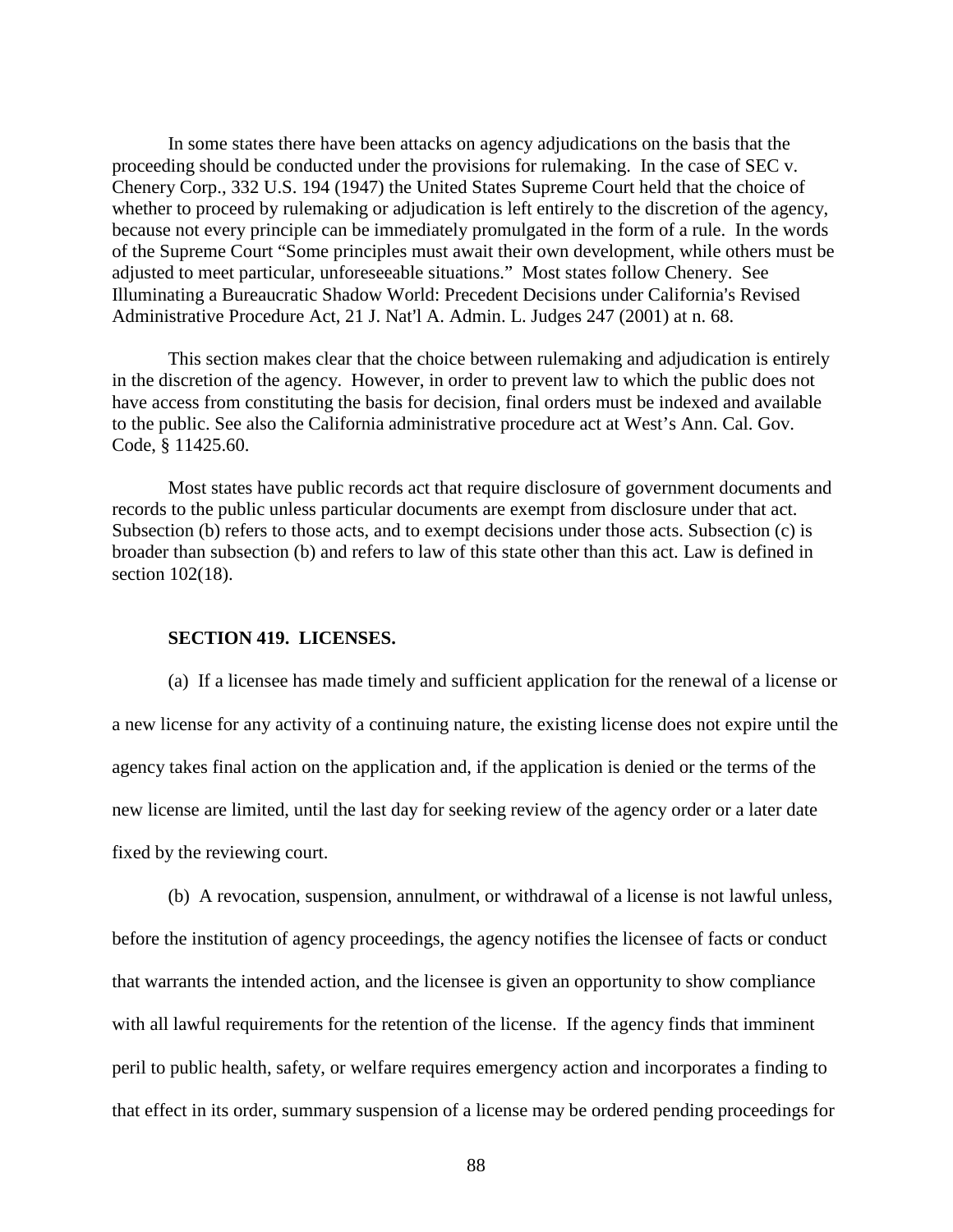revocation or other action. These proceedings must be promptly instituted and concluded.

## **Comment**

Section 419 is based on Section 14 of the 1961 MSAPA. Subsection (a) is based on Section 14(b), 1961 MSAPA. Subsection (b) is based on Section 14(c), 1961 MSAPA. Section 401 of this [act] governs licensing proceedings when the licensee has a right to notice and an opportunity to be heard before the agency action granting, denying, or renewing a license becomes final agency action. More specific provisions of organic statutes governing specific types of licenses are controlling over the general provisions of this section.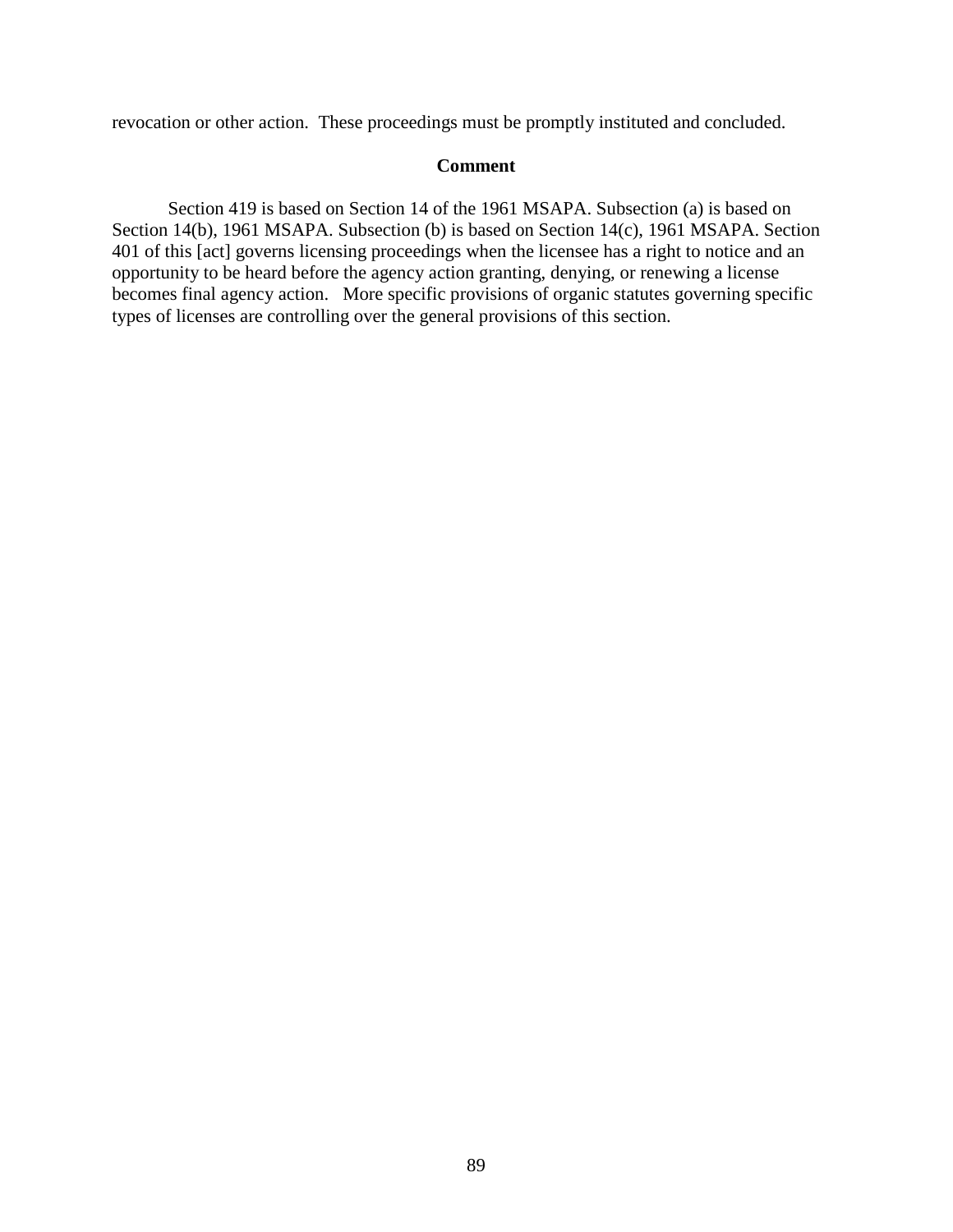## **[ARTICLE] 5**

# **JUDICIAL REVIEW**

# **SECTION 501. RIGHT TO JUDICIAL REVIEW; FINAL AGENCY ACTION REVIEWABLE.**

(a) In this [article], "final agency action" means an act of an agency which imposes an obligation, grants or denies a right, confers a benefit, or determines a legal relationship as a result of an administrative proceeding. The term does not include agency action that is a failure to act.

(b) Except to the extent that a statute of this state other than this [act] limits or precludes judicial review, a person that meets the requirements of this [article] is entitled to judicial review of a final agency action.

(c) A person entitled to judicial review under subsection (b) of a final agency action is entitled to judicial review of an agency action that is not final if postponement of judicial review would result in an inadequate remedy or irreparable harm that outweighs the public benefit derived from postponing judicial review.

(d) A court may compel an agency to take action that is unlawfully withheld or unreasonably delayed.

# **Comment**

Section 501 is similar to the judicial review provisions of Florida (West's F.S.A. Section 120.68), Iowa (I.C.A. Section17A.19), Virginia (Va. Code Ann. Section 2.2-4026) and Wyoming (W.S.1977 Section 16-3-114). Under this section, the person seeking review must meet all of the requirements of this article, which include standing (Section 505), exhaustion of remedies (Section 506), and time for filing (Section 503). The definition of "agency action" is found in Section 102(4).

Subsection (a) defines "final agency action" for purposes of Article 5. This definition is based on state and federal cases. See State Bd. Of Tax Comm'rs v. Ispat Inland, 784 N.E.2D 477 (Ind., 2003); District Intown Properties v. D.C. Dept. Consumer and Regulatory Affairs, 680 A.2d 1373 (Ct. Apps. D.C. 1996); Texas Utilities Co. v. Public Citizen, Inc, 897 S.W.2d 443 (Tex. App. 1995); Bennet v. Spear, 520 U.S. 154, 117 S.Ct. 1154 (1997); Mobil Exploration and Producing Inc. v. Dept. Interior, 180 F.3d 1192,  $1197$  ( $10^{th}$  Cir. 1999). The last sentence of subsection (a) is new. Agency action that is a failure to act is not final agency action for purposes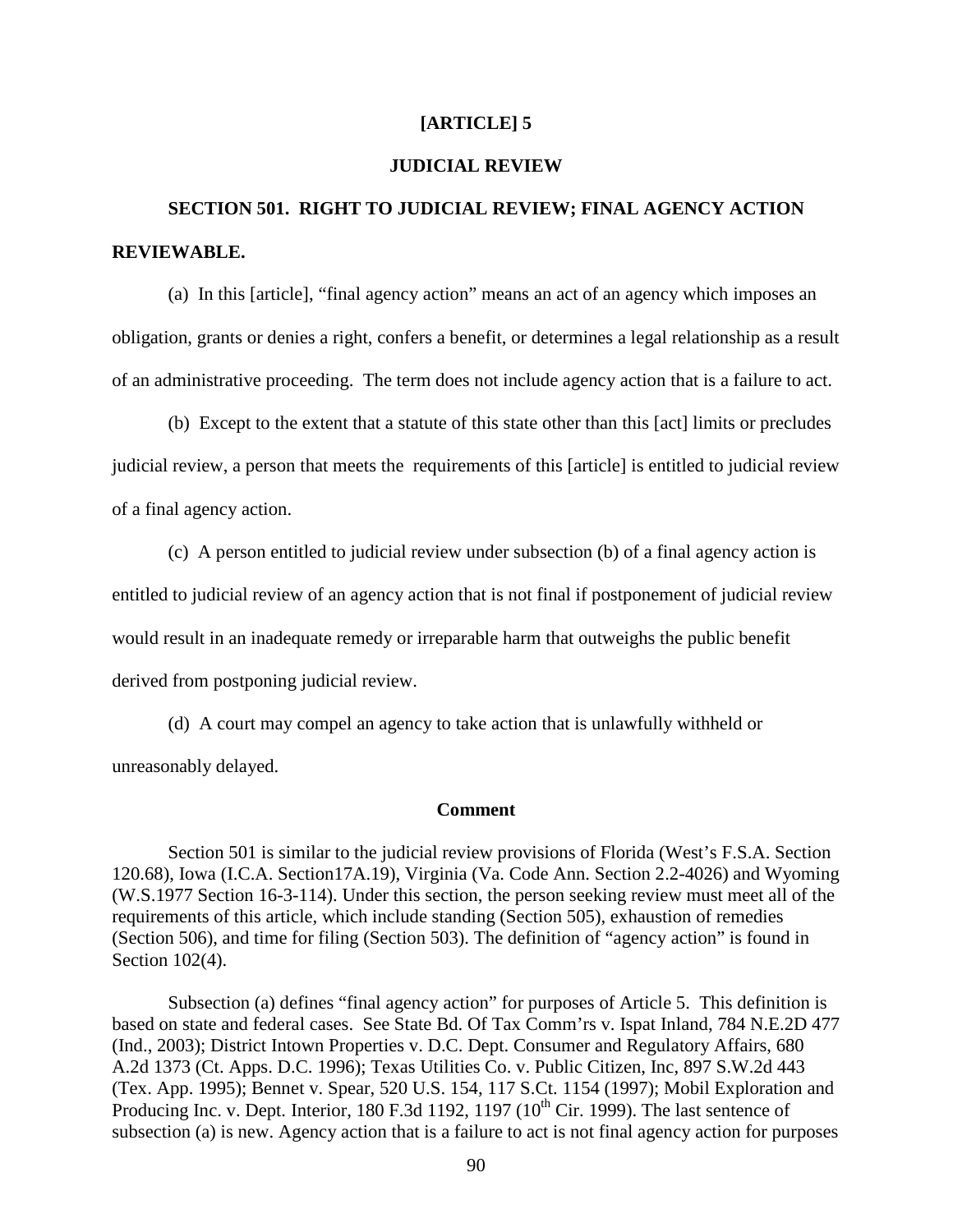of Section 501. See subsection (d) which recognizes a reviewing court's authority to compel agency action that is unlawfully withheld or unreasonably delayed.

Subsection (b) of this section provides a right of judicial review of final agency action by appropriate parties. Under subsection (b), final agency action includes a final order in a contested case and a final rule. The exception in subsection (b) for statutes that limit or preclude judicial review applies to limit or preclude judicial review of final agency action when a statute of the state other than this Act limits or precludes judicial review of that type of action. See the laws of the following states: Wyoming (W.S.A. Section 16-3-114(a)); New York (McKinney's' Civil Service law Section 76.3; New York City Dept. of Environmental Protection v. New York City Civil Service Com'n, 78 N.Y.2d 318, 579 N.E.2d 1385 (N.Y., 1991); and the District of Columbia (District of Columbia v. Sierra Club, 670 A2d. 354 (D.C., 1996).

Subsection (c) is based on 1981 MSAPA Section 5-103 and it creates a limited right to review of non-final agency action.

Subsection (d) is based on the federal A.P.A., 5 U.S.C. Section 706(1). Agency failure to act is not judicially reviewable unless agency action is unlawfully withheld or unreasonably delayed. Agency action is defined in section 102(4), and includes in subsection (4)(B), the failure to issue an order or rule, and in subsection (4)(C), failure to perform, duties, functions, activities, or determinations required by law.

# **SECTION 502. RELATION TO OTHER JUDICIAL REVIEW LAW AND**

## **RULES.**

(a) Except as otherwise provided by law of this state other than this [act], judicial review of final agency action may be taken only as provided by rules of [appellate] [civil] procedure [of this state]. The court may grant any type of legal and equitable remedies that are appropriate.

(b) This [article] does not limit use of or the scope of judicial review available under other means of review, redress, relief, or trial de novo provided by law of this state other than this [act]. Except to the extent that prior, adequate, and exclusive opportunity for judicial review is available under this [article] or under law of this state other than this [act], final agency action is subject to judicial review in civil or criminal proceedings for judicial enforcement.

#### **Comment**

This section places appeals from final agency action within the existing state rules of appellate procedure. Such action may be preferred by some states because of constitutional provisions or because of the existence of rules of appellate procedure that the legislature may not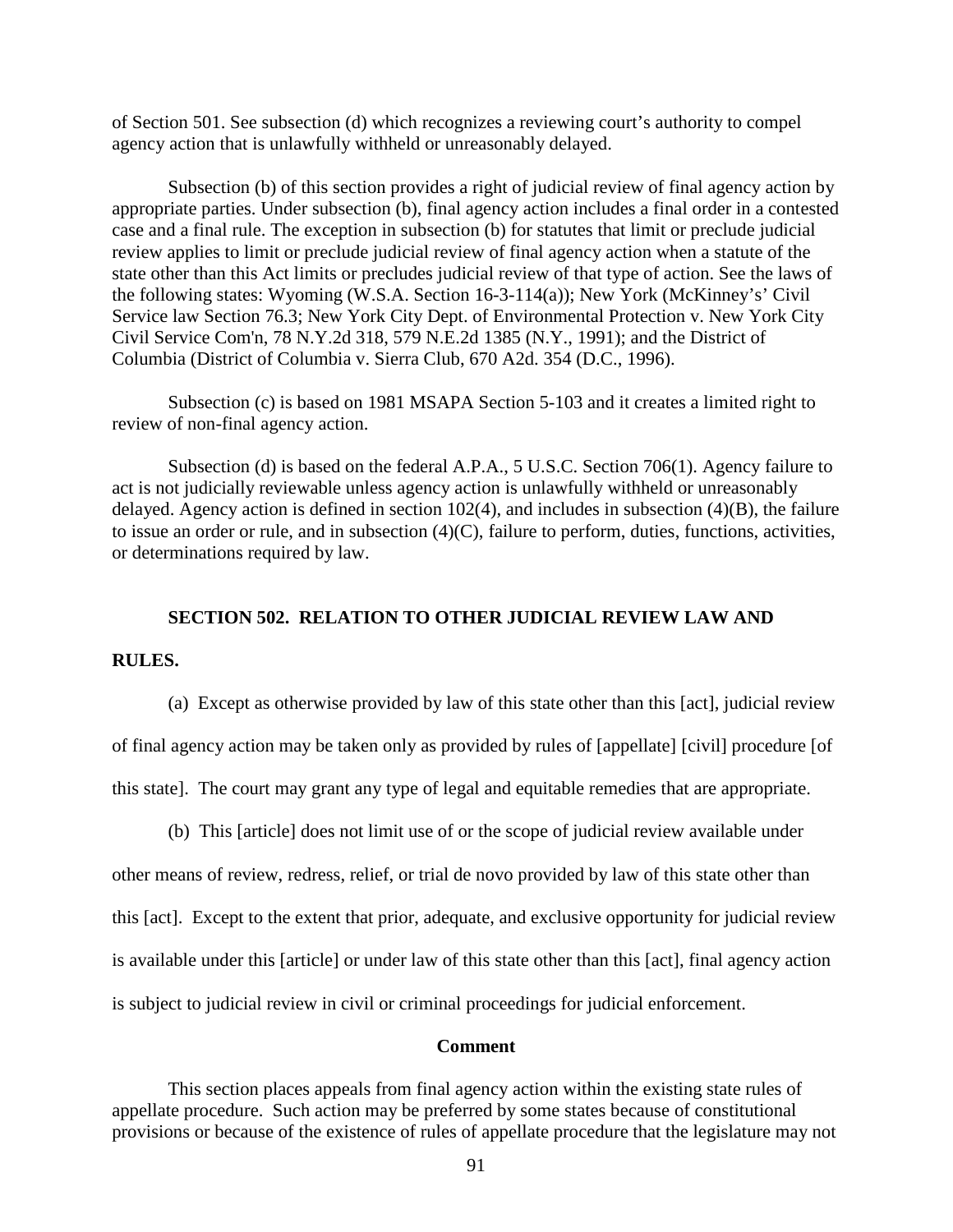wish to change. This practice was followed under the 1961 MSAPA, and is followed in a number of states today. See e.g.: Alaska (AS 44.62.560), California (West's Ann. Cal. Gov. Code Section 11523), Delaware (29 Del. C. Section 10143), Florida (West's F.S.A. Section 120.68), Iowa (I.C.A. § 17A.20), Michigan (M.C.L.A. 24.302), Minnesota (M.S.A. § 14.63) (Appeal integrated with state appellate rules), Virginia (Va. Code Ann. Section 2.2-4026), Wyoming (W.S.1977 § 16-3-114).

The first sentence of subsection (b) is based on the second sentence of Section 15a of the 1961 MSAPA. The second sentence of (b) is based on the last sentence of Section 703, federal Administrative Procedure Act, 5 U.S.C. Section 703.

# **SECTION 503. TIME TO SEEK JUDICIAL REVIEW OF AGENCY ACTION; LIMITATIONS.**

(a) Judicial review of a rule on the ground of noncompliance with the procedural requirements of this [act] must be commenced not later than [two] years after the effective date of the rule. Judicial review of a rule or guidance document on other grounds may be sought at any time.

(b) Judicial review of an order or other final agency action other than a rule or guidance

document must be commenced not later than [30] days after the date the parties are notified of the order or other agency action.

(c) The time for seeking judicial review under this section is tolled during any time a

party pursues an administrative remedy before the agency which must be exhausted as a condition of judicial review.

(d) A party may not petition for judicial review while seeking reconsideration under

Section 416. During the time a petition for reconsideration is pending before an agency, the time for seeking judicial review in subsection (b) is tolled.

#### **Comment**

The first sentence of subsection (a) is based on 1961 Model State Administrative Procedure Act, section (3)(c), and on Section 3-113(b) of the 1981 Model State Administrative Procedures Act. The scope of challenges permitted for noncompliance with procedural requirements under Section 314 includes all applicable requirements of article 3 for the type of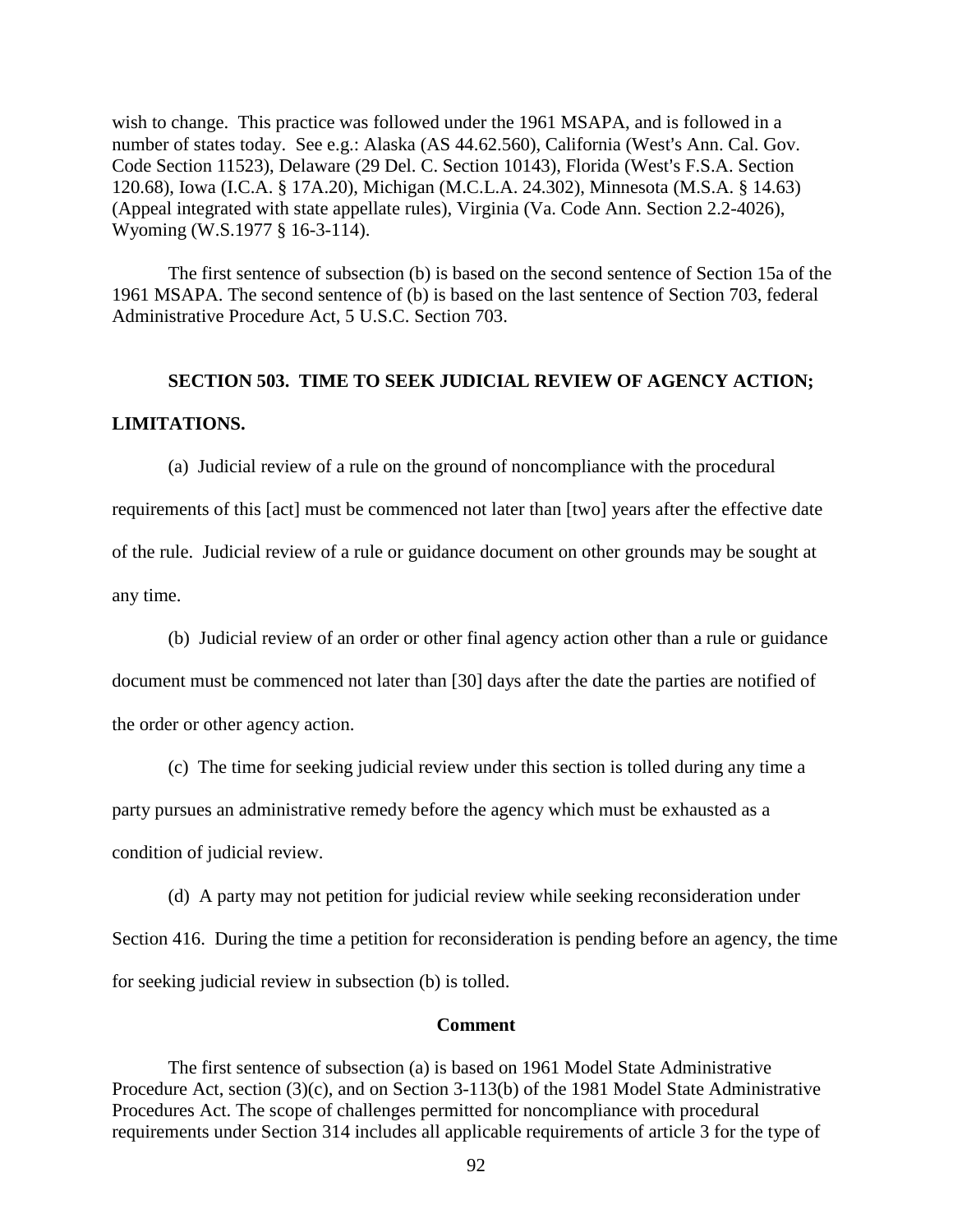rule being challenged.

Subsection (b) is based on 1981 MSAPA Section 5-108(2).

Subsection (c) is based on 1981 MSAPA Section 5-108(3).

Subsection (d) is new and provide for tolling of the time to seek judicial review while a reconsideration petition is pending before an agency. Tolling in subsections (c) and (d) suspends the running of the 30 day time limit under subsection (b) but does not start a new 30 day time period after completion of administrative remedies in subsection (b), or denial of the petition for reconsideration in subsection (c).

# **SECTION 504. STAYS PENDING APPEAL.** A petition for judicial review does not

automatically stay an agency decision. A challenging party may request the reviewing court for

a stay on the same basis as stays are granted under the rules of [appellate] [civil] procedure [of

this state], and the reviewing court may grant a stay regardless of whether the challenging party

first sought a stay from the agency.

# **Comment**

This provision for stay permits a party appealing agency final action to seek a stay of the agency decision in the court. The first sentence of this section is based upon 1961 MSAPA Section 15(c). See also 1981 MSAPA Section 5-111 which governs stays. Unlike the 1981 MSAPA Section 5-111, this section authorizes the granting of a stay by the reviewing court but not by the agency.

**SECTION 505. STANDING.** The following persons have standing to obtain judicial

review of a final agency action:

- (1) a person aggrieved or adversely affected by the agency action; and
- (2) a person that has standing under law of this state other than this [act].

# **Comment**

Standing requirements are contained in the first sentence of 1961 MSAPA Section 15(a), and 1981 MSAPA Section 5-106.

Subsection (1) is a revised version of 1981 MSAPA Section  $5-106(a)(5)$ , and is also based on the first sentence of Section 702 of the federal Administrative Procedure Act, 5 U.S.C. Section 702.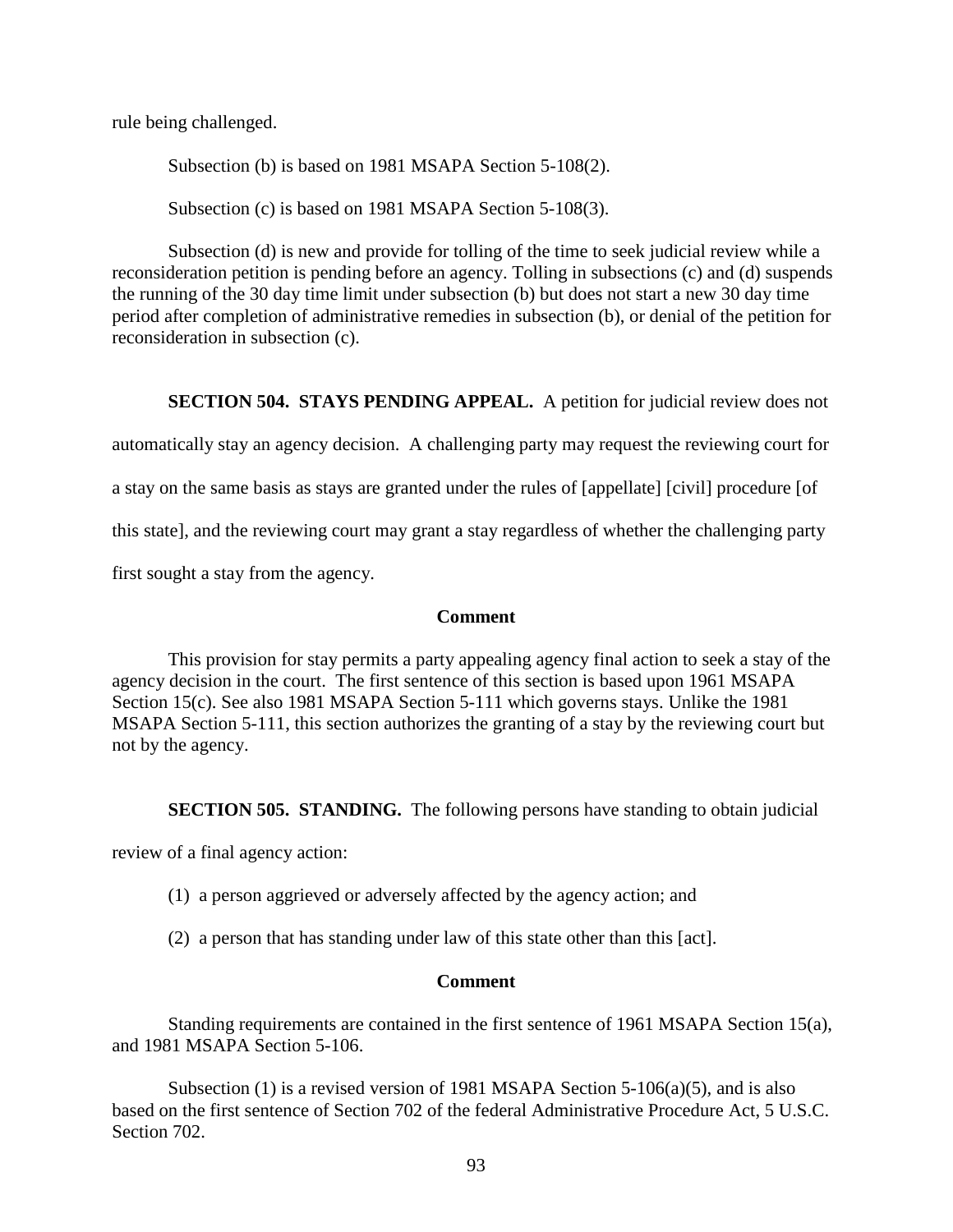Subsection (2) is a revised version of 1981 MSAPA Section 5-106(a)(4). This subsection confers standing that arises under any other provision of law. Examples of this type of standing are statutes that expressly confer standing in general language such as, for example, "any person" may commence a civil suit in his own behalf... to enjoin... an agency... alleged to be in violation of this chapter. . . ." 16 U.S.C.A. § 1540, explained in Bennett v. Spear, 520 U.S. 154, 117 S.Ct. 1154(1997). Another example is standing recognized in judicial decision or common law.

Most states have established case law detailing the standing requirements for that particular jurisdiction. Section 505 is drafted broadly but generically so that existing state law on standing will be compatible with this section.

# **SECTION 506. EXHAUSTION OF ADMINISTRATIVE REMEDIES.**

(a) Subject to subsection (d) or law of this state other than this [act] which provides that a person need not exhaust administrative remedies, a person may file a petition for judicial review under this [act] only after exhausting all administrative remedies available within the agency the action of which is being challenged and within any other agency authorized to exercise administrative review.

(b) Filing a petition for reconsideration or a stay of proceedings is not a prerequisite for seeking judicial review.

(c) A petitioner for judicial review of a rule need not have participated in the rulemaking

proceeding on which the rule is based or have filed a petition to adopt a rule under Section 318.

(d) The court may relieve a petitioner of the requirement to exhaust any or all administrative remedies to the extent the administrative remedies are inadequate or the requirement would result in irreparable harm.

# **Comment**

The first clause of the first sentence of subsection (a) is based upon 1981 MSAPA Section 5-107(2). The remaining language in subsection (a) is based upon the first sentence of 1981 MSAPA Section 5-107.

Subsection (b) is based upon the second sentence of 1981 MSAPA Section 4-218(1). Subsection (c) is based upon 1981 MSAPA Section 5-107(1).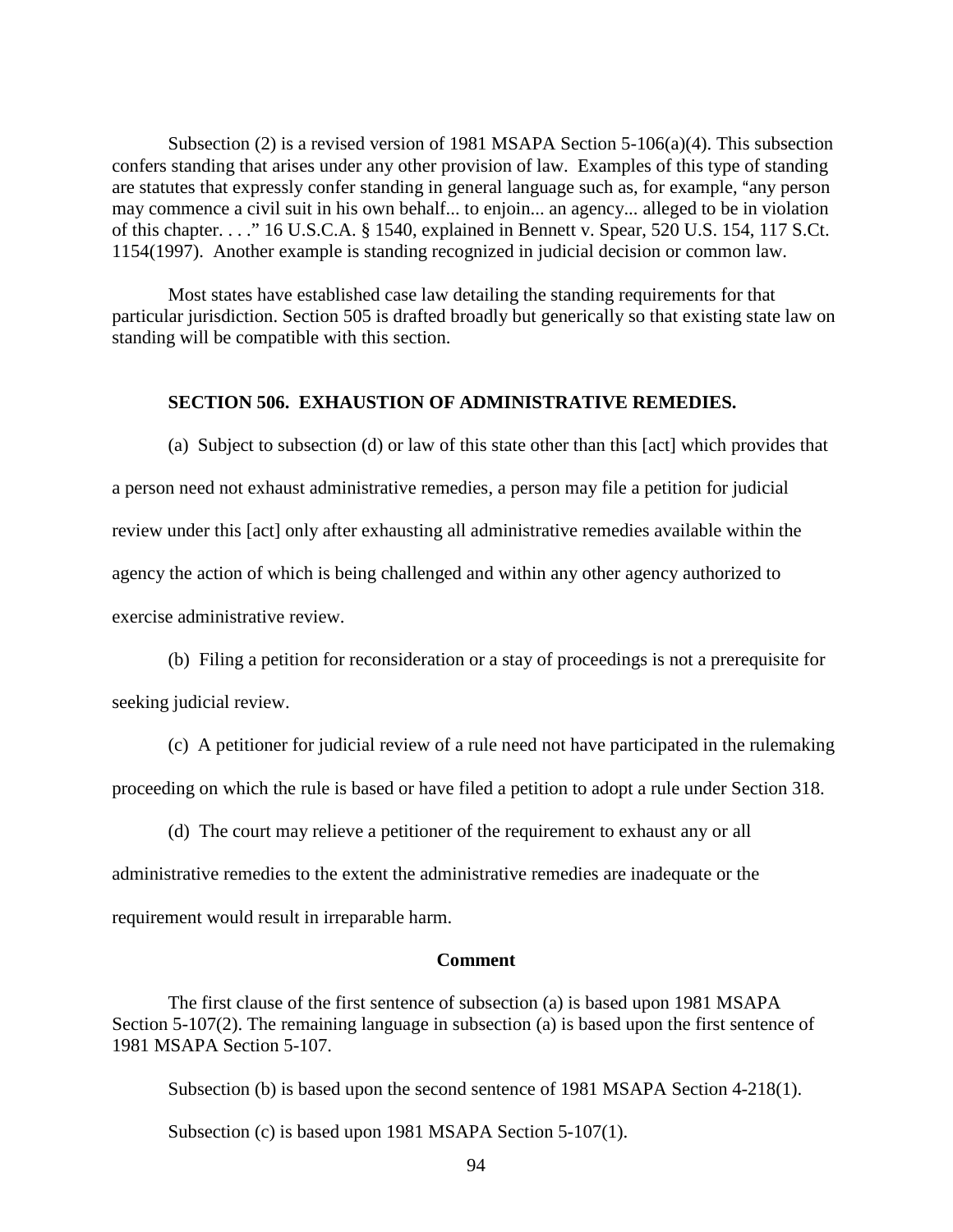Subsection (d) is a revised version of 1981 MSAPA Section 5-107(3).

# **SECTION 507. AGENCY RECORD ON JUDICIAL REVIEW; EXCEPTIONS.**

(a) If an agency was required by [Article] 3 or 4, or by law of this state other than this [act], to maintain an agency record during the proceeding that gave rise to the action under review, the court review is confined to that record and to matters arising from that record.

(b) In any case to which subsection (a) does not apply, the record for review consists of the unprivileged materials that agency decision makers directly or indirectly considered, or which were submitted for consideration by any person, in connection with the action under review, including information that is adverse to the agency's position. If the agency action was ministerial or was taken on the basis of a minimal or no administrative record, the court may receive evidence relating to the agency's basis for taking the action.

(c) The court may supervise an agency's compilation of the agency record. If a challenging party makes a substantial showing of need, the court may allow discovery or other evidentiary proceedings and consider evidence outside the agency record to:

(1) ensure that the agency record is complete as required by this [act] and other applicable law;

(2) adjudicate allegations of procedural error not disclosed by the record; or

(3) prevent manifest injustice.

#### **Comment**

This section establishes a default closed record for judicial review of adjudication and rulemaking. It is well established in most states and in federal administrative procedure that, in case of adjudication, judicial review is based on that evidence which was before the agency on the record. Otherwise, the standards of judicial review could be subverted by the introduction of additional evidence to the court that was not before the agency. See *Western States Petroleum Ass*=*n v. Superior Court*, 888 P.2d 1268 (Cal. 1995). For rulemaking, the record for judicial review is defined in Section 302 of this Act. The section contains an exception to the closed record on review where petitioner alleges error, such as ex parte contacts, that does not appear in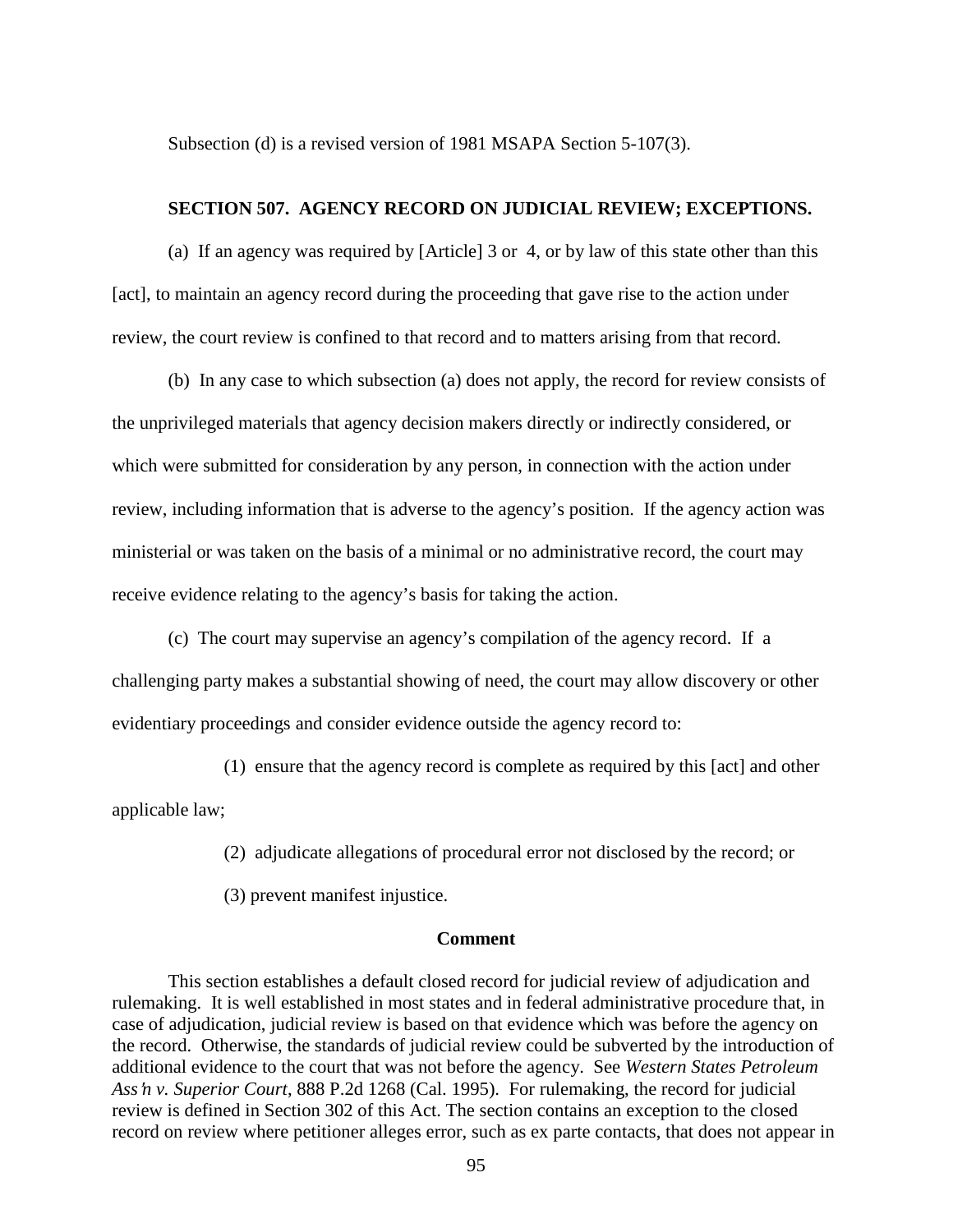or is not evident from the record. Other examples of error that do not appear or are not evident from the record are: improper constitution of the decision making body, grounds for disqualification of a decision maker, or unlawful procedure. However, the standard for opening the record on appeal is high.

Subsection (a) is a revised version of 1961 MSAPA Section 15(f).

Subsection (b) is new and defines the record for review in any case that is not a contested case.

# **SECTION 508. SCOPE OF REVIEW.**

(a) Except as provided by law of this state other than this [act], in judicial review of an agency action, the following rules apply:

(1) The burden of demonstrating the invalidity of agency action is on the party

asserting invalidity.

(2) The court shall make a ruling on each material issue on which the court's

decision is based.

(3) The court may grant relief only if it determines that a person seeking judicial

review has been prejudiced by one or more of the following:

(A) the agency erroneously interpreted the law;

- (B) the agency committed an error of procedure;
- (C) the agency action is arbitrary, capricious, an abuse of discretion, or

otherwise not in accordance with law;

(D) an agency determination of fact in a contested case is not supported

by substantial evidence in the record as a whole; or

(E) to the extent that the facts are subject to a trial de novo by the

reviewing court, the action was unwarranted by the facts.

(b) In making a determination under this section, the court shall review the agency record or the parts designated by the parties and shall apply the rule of harmless error.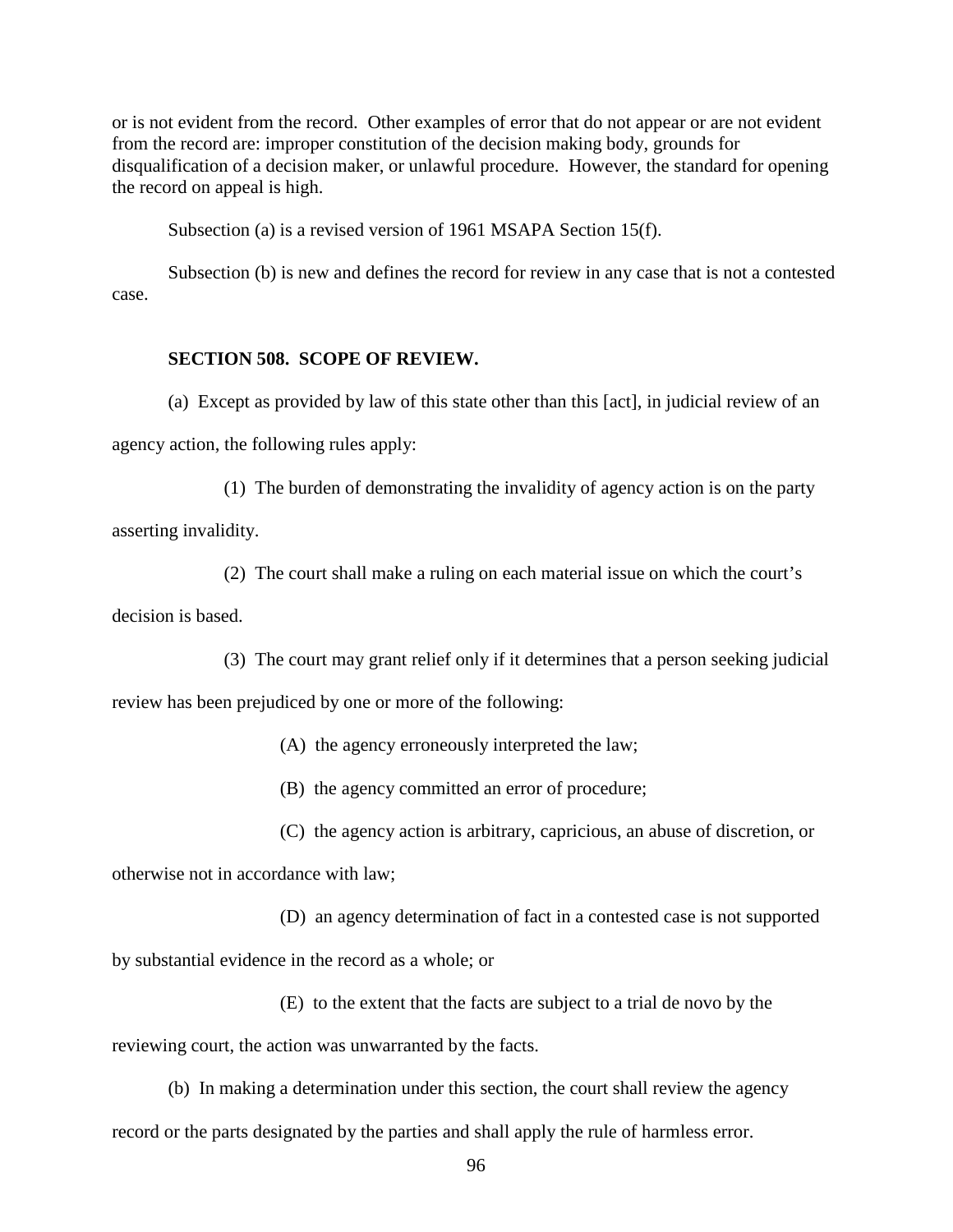#### **Comment**

Subsection (a) (1) is based upon 1981 MSAPA Section 5-116(a)(1). Subsection (a)(2) is based upon 1981 MSAPA Section 5-116(b). They are substantially similar to the general scope of review provisions of the Federal APA, 5 U.S.C. Section 706.

Judicial review is essential and exists in all states. Section 508 follows the approach that scope of review is notoriously difficult to capture in verbal formulas, and its application varies depending on context. For that reason, Section 508(3) follows the shorter, skeletal formulations of the scope of review, similar to the 1961 MSAPA Section 15(g), and the Federal APA, 5 U.S.C. Section 706(2). See Ronald M. Levin, Scope of Review Legislation, 31 Wake Forest L. Rev. 647 (1996) at 664-66. William D. Araiza, In Praise of a Skeletal APA, 56 Admin. L. Rev. 979 (2004). (Judiciary, not legislature, appropriate body to evolve specific standards for review, because of great variety of agency action and contexts, and inability to describe how general standards of review should apply to many of them).

Most states have established bodies of law governing judicial review of agency rules and orders. Section 508(a)(3) has been drafted generally to make it easier for states to adopt Article Five because state specific understandings of the scope of review of agency action can be more easily accommodated with general standards of review.

The first clause of subsection (a)(3) is based on 1981 MSAPA Section 5-116(c). Subsection (a)(3) (A) includes, but is not limited to, violations of constitutional or statutory provisions and actions that are in excess of statutory authority from Section 15(g)(1), and (2) of the 1961 MSAPA, and includes 1981 MSAPA Section 5-116 subsections (c)  $(1)$ ,  $(2)$  and  $(4)$ . The subsection includes challenges to the facial or applied constitutionality of a statute, challenges to the jurisdiction of the agency, erroneous interpretation of the law, and may include erroneous application of the law. This section is not intended to preclude courts from according deference to agency interpretations of law, where such deference is appropriate. Subsection (a)(3)(B) includes violations of procedures required by law from 1961 MSAPA Section  $15(g)(3)$ and includes 1981 MSAPA Section 5-116 subsections  $(c)(5)$  and  $(6)$ . Subsection  $(a)(3)(C)$ includes discretionary decisions of agencies that are judicially reviewable from 1961 MSAPA Section 15(g)(6) and 1981 MSAPA Section 5-116(8), and federal A.P.A. Section 706 (2)(A). Section (a)(3)(D) includes the fact determinations in contested cases form 1981 MSAPA Section  $5-116(c)(7)$  and the federal APA Section 706(2)(E). Section (a)(3)(E) includes fact determinations that are not made in contested cases and is based upon the Federal APA Section 706(2)(F). Subsection (b) is based upon the federal APA section 706, last sentence.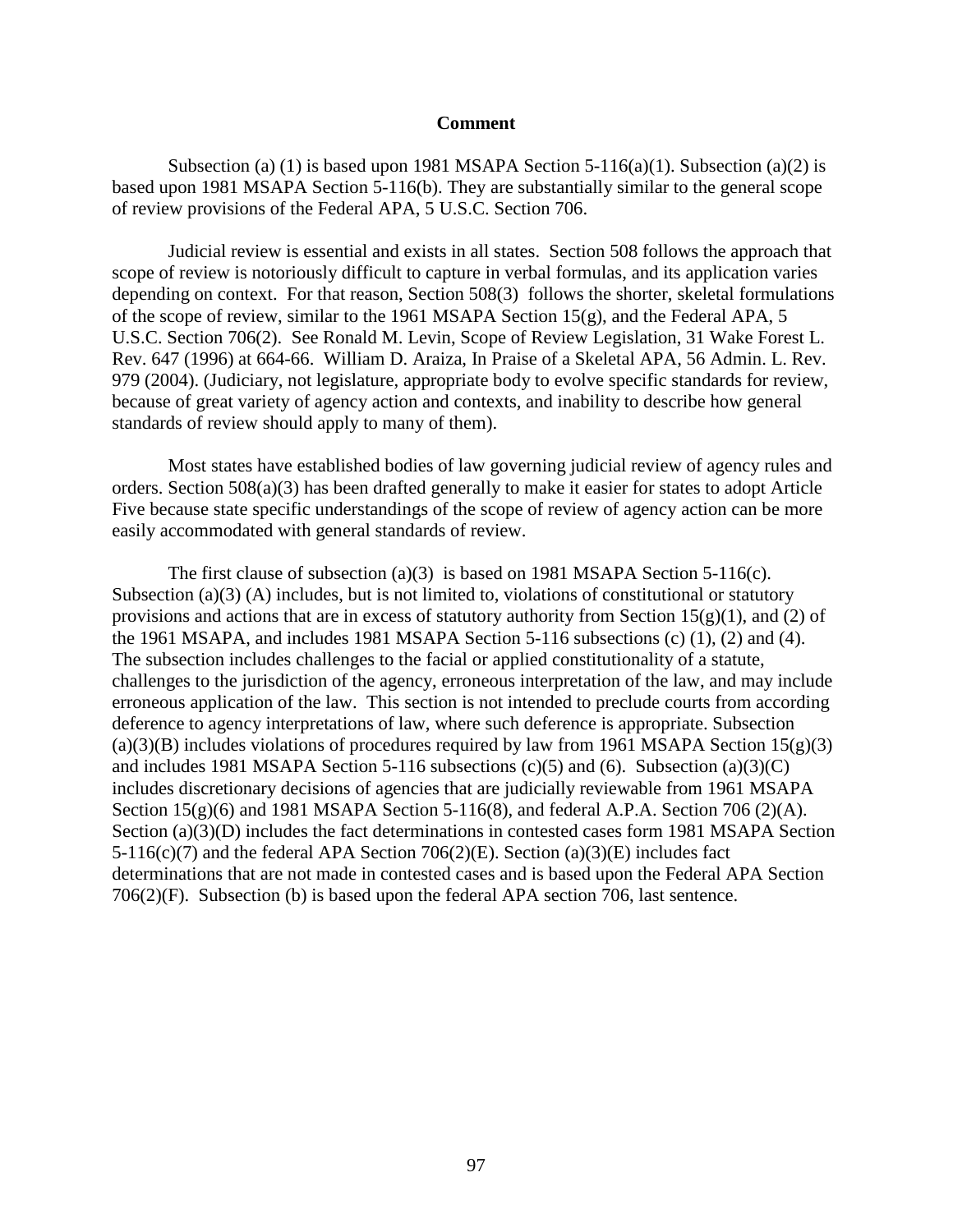# **[ARTICLE] 6**

## **OFFICE OF ADMININISTRATIVE HEARINGS**

# **SECTION 601. CREATION OF OFFICE OF ADMINISTRATIVE HEARINGS.**

(a) In this [article], "office" means the [Office of Administrative Hearings].

(b) The [Office of Administrative Hearings] is created in the executive branch of state

government [within the [ ] agency].

#### **Comment**

Section 601 is based on Section 1-2(a) of the Model Act Creating a State Central Hearing Agency (Office of Administrative Hearings) adopted by the house of delegates of the American Bar Association (February 2, 1997). Twenty five states (including the District of Columbia) have established central panel agencies. Representative state statutes creating a central panel include Alaska statutes, section 44.64.010, California Government Code Section 11370.2, Louisiana: statutes, Section 49.991, and Washington Administrative Procedure Act, Section 34.12.010. Article Six has been drafted to include the necessary minimum provisions for a state that wants to adopt a central panel hearing agency. For states that adopt this act, Article Four procedures for contested cases would be followed by administrative law judges who work for the Office of Administrative Hearings. States that adopt Article Six would provide for a separate hearing agency and would ensure impartiality and fairness in contested cases by separating the adjudication function from the prosecution and investigative functions. Administrative law judges that work for the Office of Administrative Hearings would not be subject to command influence from the agency head whose contested cases the administrative law judge is presiding over.

#### **SECTION 602. CHIEF ADMINISTRATIVE LAW JUDGE; APPOINTMENT;**

# **QUALIFICATIONS; TERM; REMOVAL.**

(a) The office is headed by a chief administrative law judge appointed by [the Governor]

[with the advice and consent of the Senate].

(b) A chief administrative law judge serves a term of [five] years and until a successor is

appointed and qualifies for office, is entitled to the salary provided by law, and may be

reappointed.

(c) At the time of appointment, the chief administrative law judge must have been

admitted to the practice of law in this state for at least five years and have substantial experience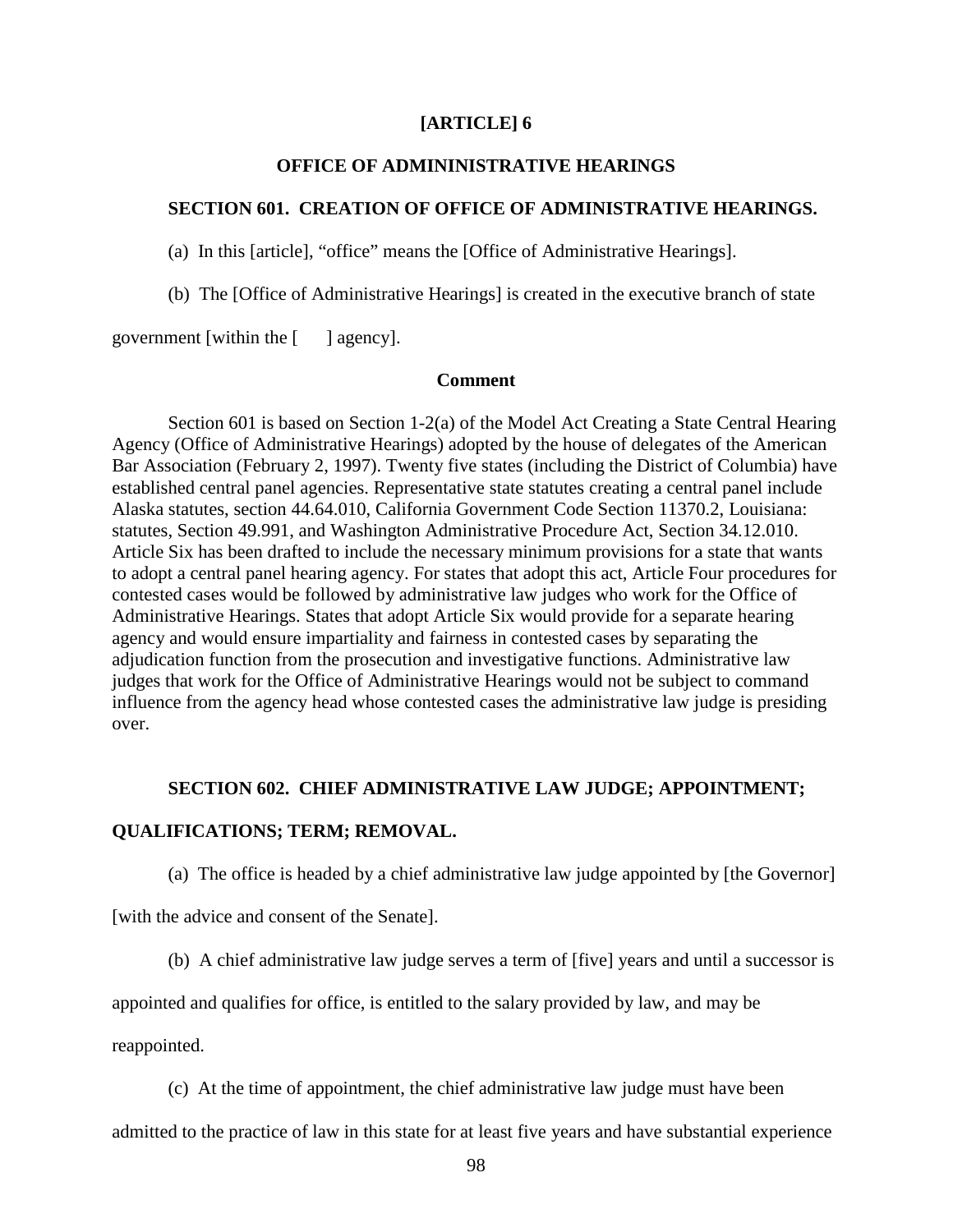in administrative law.

(d) A chief administrative law judge:

(1) must take the oath of office required by law before beginning the duties of the

office;

(2) shall devote full time to the duties of the office and may not engage in the

private practice of law; and

(3) is subject to the code of conduct for administrative law judges adopted

pursuant to Section 604(7).

(e) A chief administrative law judge may be removed from office only for cause and

only after notice and an opportunity for a contested case hearing.

#### **Comment**

Section 602 is based on Section 1-4 of the Model Act Creating a State Central Hearing Agency (Office of Administrative Hearings) adopted by the house of delegates of the American Bar Association (February 2, 1997).

## **SECTION 603. ADMININSTRATIVE LAW JUDGES; APPOINTMENT;**

# **QUALIFICATIONS; DISCIPLINE.**

(a) The chief administrative law judge shall appoint administrative law judges pursuant to the [state merit system].

(b) In addition to meeting other requirements of the [state merit system], to be eligible

for appointment as an administrative law judge, an individual must have been admitted to the

practice of law in this state for at least [three] years.

(c) An administrative law judge:

(1) shall take the oath of office required by law before beginning duties as an administrative law judge;

(2) is subject to the code of conduct for administrative law judges adopted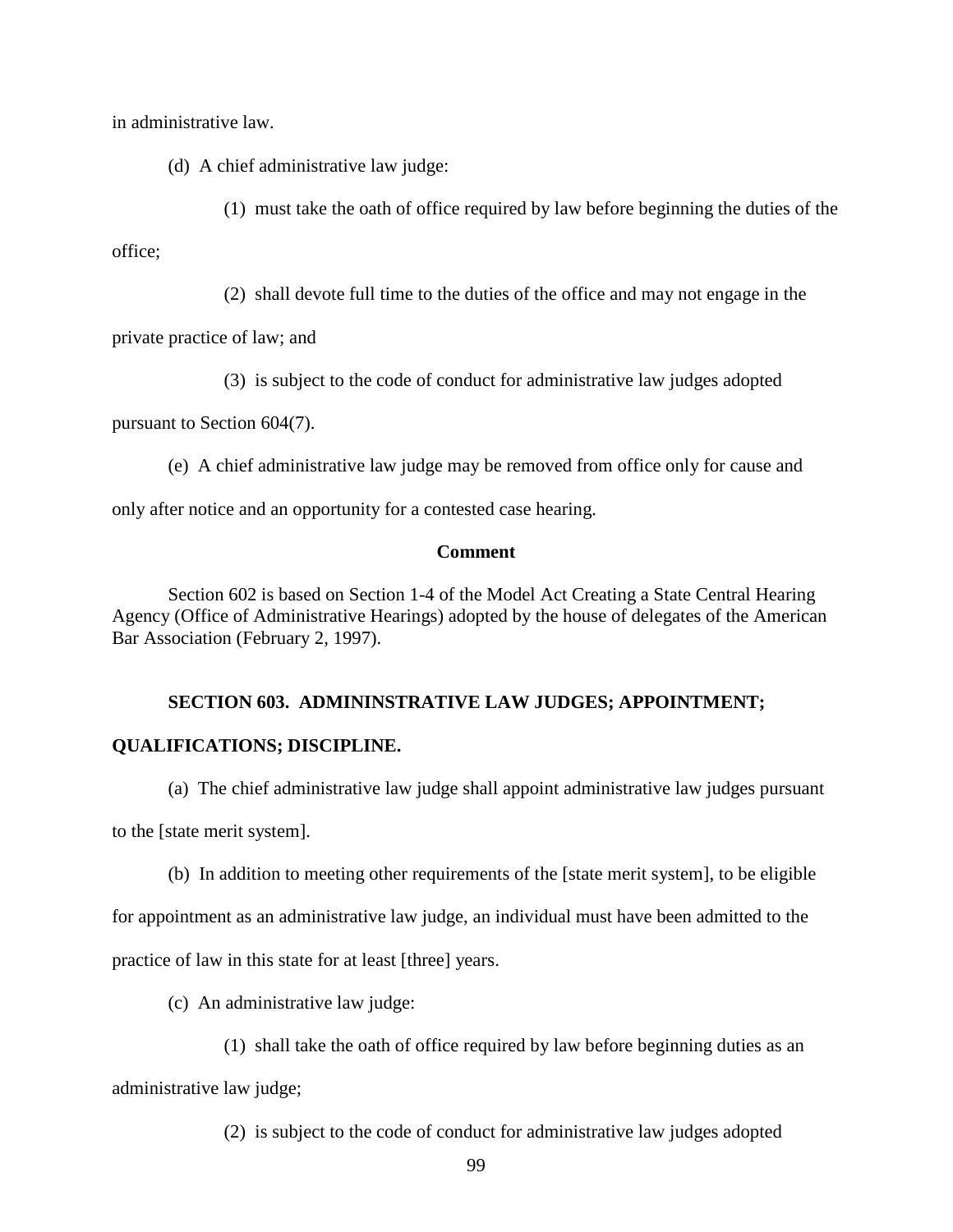pursuant to Section 604(7);

(3) is entitled to the compensation provided by law; and

(4) may not perform any act inconsistent with the duties and responsibilities of an administrative law judge.

(d) An administrative law judge:

(1) is subject to the administrative supervision of the chief administrative law

judge;

(2) may be disciplined pursuant to the [state merit system law];

(3) except as otherwise provided in paragraph (4), may be removed from office

only for cause and only after notice and an opportunity for a contested case hearing; and

(4) is subject to a reduction in force in accordance with the [state merit system

law].

(e) On [the effective date of this [act]], administrative law judges employed by agencies

to which this [article] applies are transferred to the office and, regardless of the minimum

qualifications imposed by this [article], are administrative law judges in the office.

#### **Comment**

Section 603 is based on Sections 1-2(b), and 1-6 of the Model Act Creating a State Central Hearing Agency (Office of Administrative Hearings) adopted by the house of delegates of the American Bar Association (February 2, 1997).

#### **SECTION 604. CHIEF ADMINISTRATIVE LAW JUDGE; POWERS; DUTIES.**

The chief administrative law judge has the powers and duties specified in this section. The chief administrative law judge:

- (1) shall supervise and manage the office;
- (2) shall assign administrative law judges in a case referred to the office;
- (3) shall assure the decisional independence of each administrative law judge;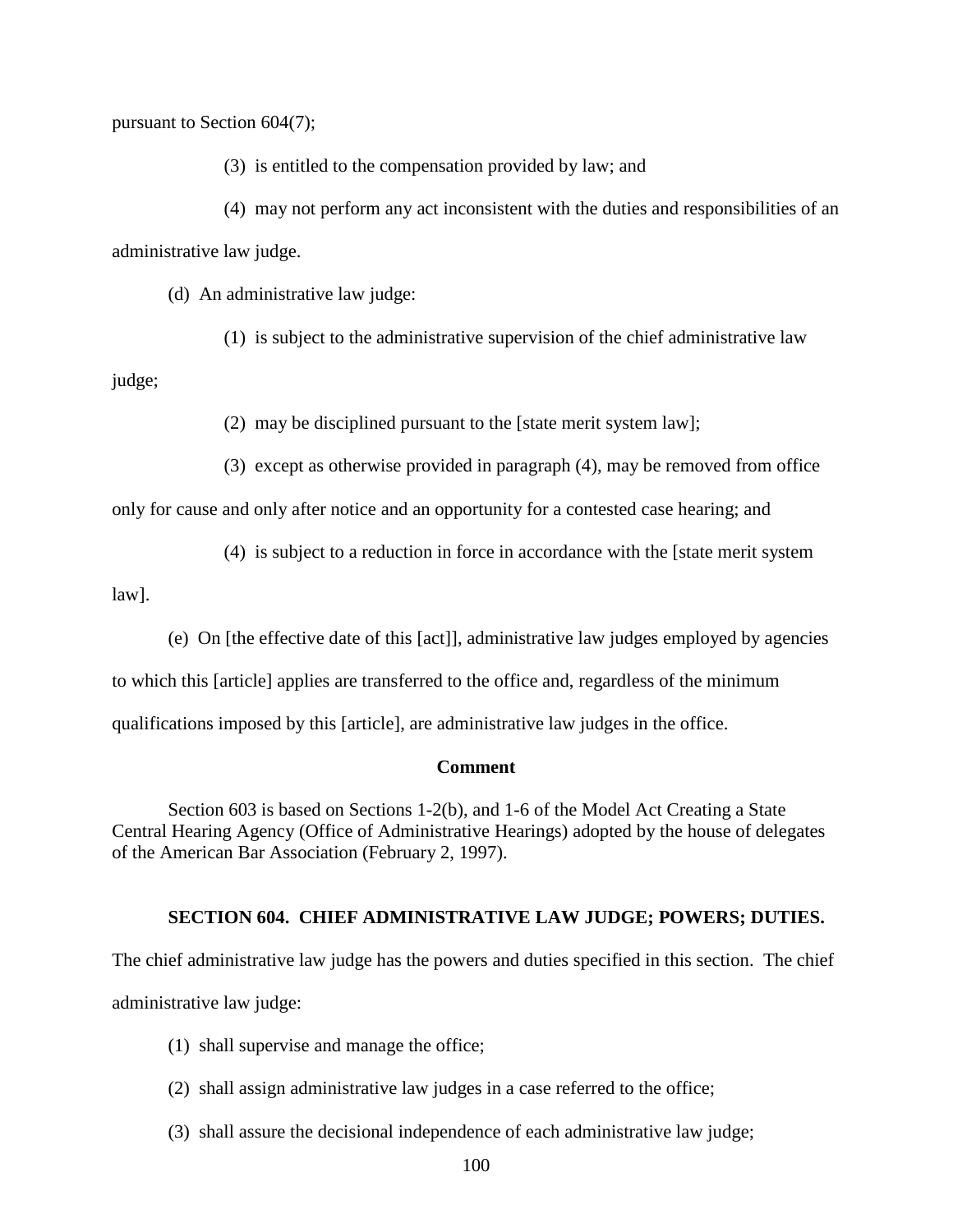(4) shall establish and implement standards for equipment, supplies, and technology for administrative law judges;

(5) shall provide and coordinate continuing education programs and services for

administrative law judges and advise them of changes in the law concerning their duties;

- (6) shall adopt rules pursuant to this [act] to implement [Article] 4 and this [article];
- (7) shall adopt a code of conduct for administrative law judges;
- (8) shall monitor the quality of adjudications conducted by administrative law judges;
- (9) shall discipline [pursuant to the state merit system law] administrative law judges

who do not meet appropriate standards of conduct and competence;

- (10) may accept grants and gifts for the benefit of the office; and
- (11) may contract with other public agencies for services provided by the office.

#### **Comment**

Section 604 is based on Section 1-5 of the Model Act Creating a State Central Hearing Agency (Office of Administrative Hearings) adopted by the house of delegates of the American Bar Association (February 2, 1997).

#### **SECTION 605. COOPERATION OF AGENCIES.**

(a) Every agency shall cooperate with the chief administrative law judge in the discharge

of the duties of the office.

(b) Subject to Section 402, an agency may not reject a particular administrative law

judge for a particular hearing.

#### **Comment**

Section 605 is based on Section 1-7(a) of the Model Act Creating a State Central Hearing Agency (Office of Administrative Hearings) adopted by the house of delegates of the American Bar Association (February 2, 1997). There are similar provisions in Alaska statutes, Section 44.64.080. Agencies should cooperate with the office of administrative hearings by providing information and coordinating schedules for contested case hearings.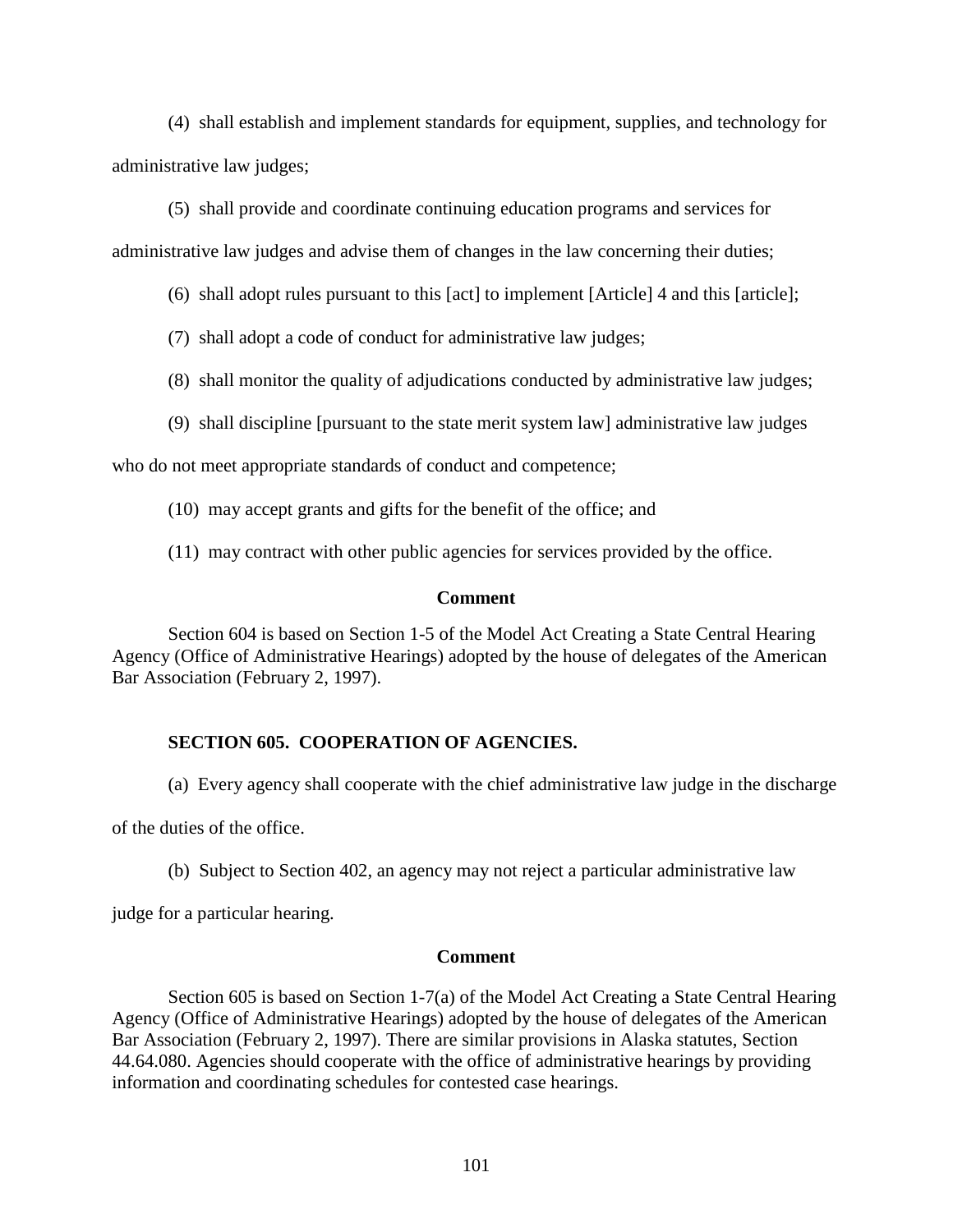# **SECTION 606. ADMINISTRATIVE LAW JUDGES; POWERS; DUTIES; DECISION MAKING AUTHORITY.**

(a) In a contested case, unless the hearing is conducted by a presiding officer assigned under Section 402(a) other than an administrative law judge, an administrative law judge must be assigned to be the presiding officer. If the administrative law judge is delegated final decisional authority, the administrative law judge shall issue a final order. If the administrative law judge is not delegated final decisional authority, the administrative law judge shall issue to the agency head a recommended order in the contested case.

(b) Except as otherwise provided by law of this state other than this [act], if a contested case is referred to the office by an agency, the agency may not take further action with respect to the proceeding, except as a party, until a recommended, initial, or final order is issued. [This subsection does not prevent an appropriate interlocutory review by the agency or an appropriate termination or modification of the proceeding by the agency when authorized by law of this state other than this [act].]

(c) In addition to acting as the presiding officer in contested cases under this [act], subject to the direction of the chief administrative law judge, an administrative law judge may perform duties authorized by law of this state other than this [act].

## **Comment**

Section 606 is based generally on Section 1-10(c) of the Model Act Creating a State Central Hearing Agency (Office of Administrative Hearings) adopted by the house of delegates of the American Bar Association (February 2, 1997).

Subsection (a) is new. The first sentence of subsection (a) provides for the assignment of an administrative law judge from the Office of Administrative Hearings to be the presiding officer in a contested case for agencies that are not exempt from Article 6 in states that have an Office of Administrative Hearings unless the agency head assigns another presiding officer under Section 402(a). The second sentence of subsection (a) recognizes that agency heads may delegate final order authority to an administrative law judge from the Office of Administrative Hearings, and the administrative law judge shall issue a final order. The third sentence of subsection (a)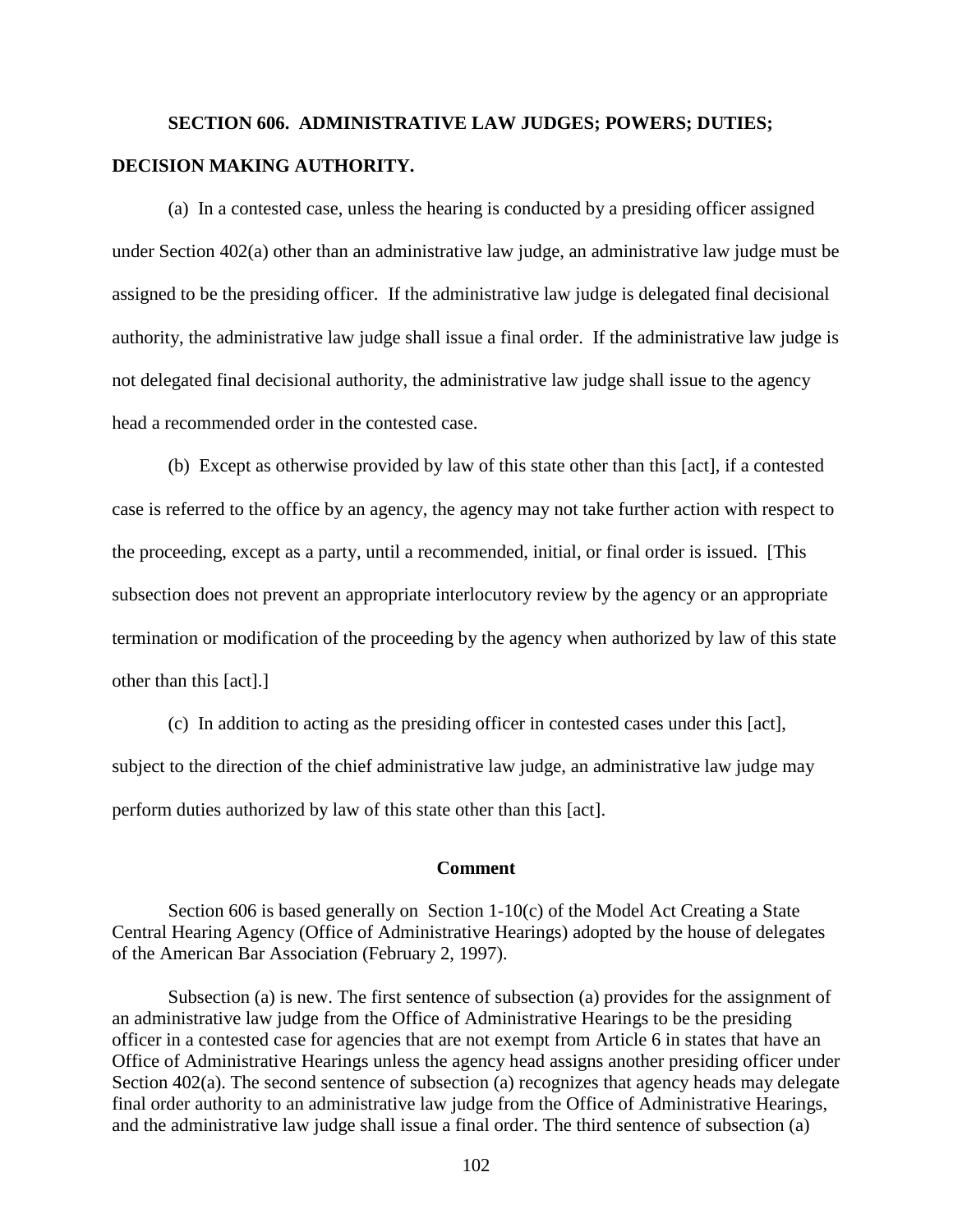provides that the administrative law judge shall issue a recommended order in cases in which final decisional authority has not been delegated by the agency head. The provisions of Article 4 governing contested cases are applicable to administrative law judges working for the Office of Administrative Hearings who are assigned to be presiding officer in a contested case. See Section 413 for Orders: Recommended, Initial, or Final.

Section 606(b) is based on Section 1-10(c) of the Model Act Creating a State Central Hearing Agency (Office of Administrative Hearings) adopted by the house of delegates of the American Bar Association (February 2, 1997).

Subsection (c) authorizes administrative law judges to perform other authorized duties subject to the direction of the chief Administrative Law Judge.

# **SECTION 607. AGENCIES EXCLUDED.** [This [article] does not apply to the

following agencies: [list agencies exempted]].

# **Comment**

This section lists the agencies that are exempted from the State Administrative Procedure act.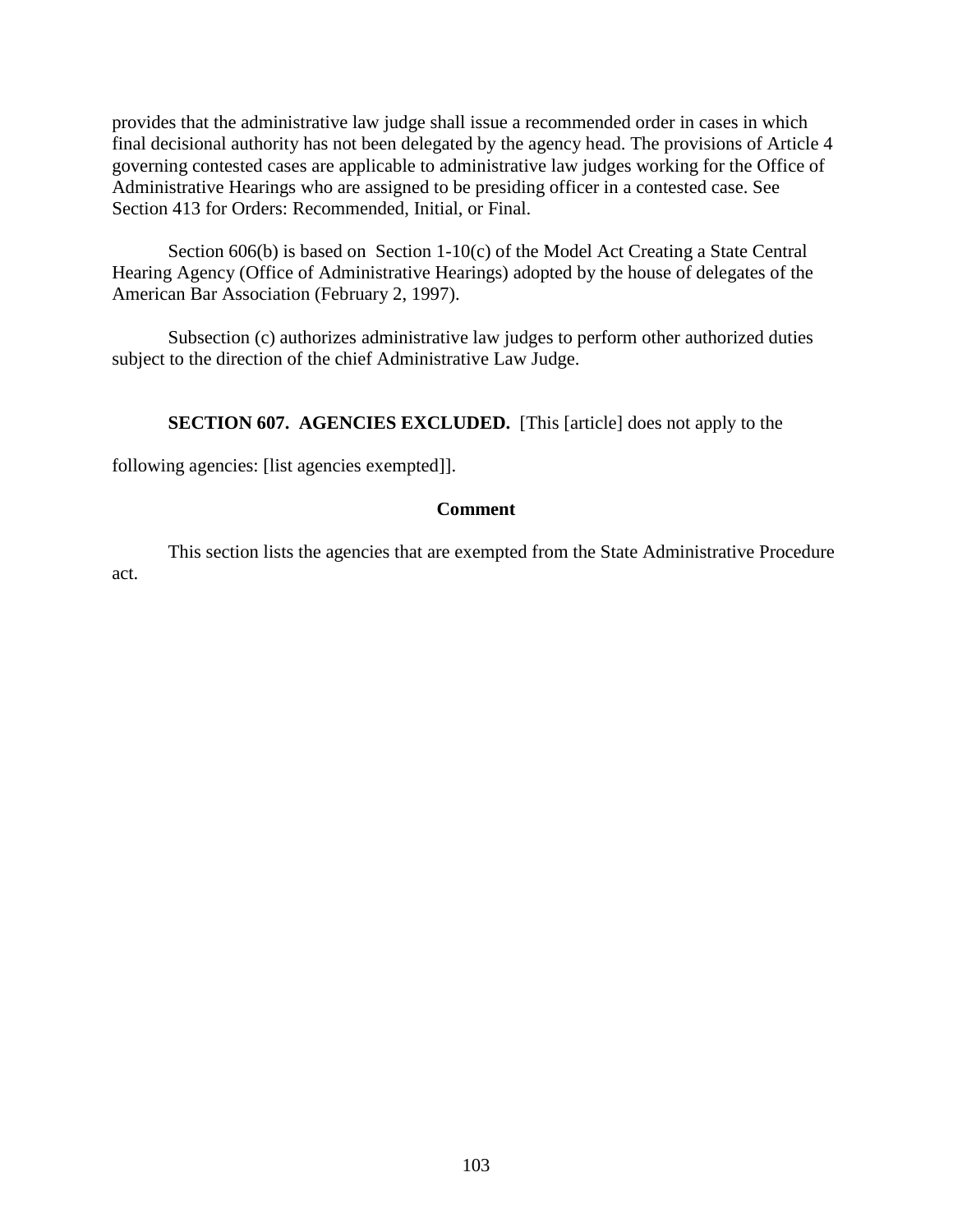## **[[ARTICLE] 7**

# **RULES REVIEW**

## **SECTION 701. [LEGISLATIVE RULES REVIEW COMMITTEE].** There is

created a standing committee of the [Legislature] designated the [rules review committee].

*Legislative Note: States that have existing rules review committees can incorporate the provisions of Sections 701 and 702, using the existing number of members of their current rules review committee. Because state practice varies as to how these committees are structured, and how many members of the legislative body serve on this committee, as well as how they are selected, the act does not specify the details of the legislative review committee selection process. Details of the committee staff and adoption of rules to govern the rules review committee staff and organization are governed by law other than this act including the existing law in each state.*

#### **Comment**

This section is based on the first sentence of 1981 MSAPA Section 3-203.

### **SECTION 702. REVIEW BY [RULES REVIEW COMMITTEE].**

(a) An agency shall file a copy of an adopted rule with the [rules review committee] at

the same time it is filed with the [publisher]. An agency is not required to file an emergency rule

adopted under Section 309 with the [rules review committee].

(b) The [rules review committee] may examine each rule in effect and each newly

adopted rule to determine whether the:

- (1) rule is a valid exercise of delegated legislative authority;
- (2) statutory authority for the rule has expired or been repealed;
- (3) rule is necessary to accomplish the apparent or expressed intent of the specific

statute that the rule implements;

(4) rule is a reasonable implementation of the law as it applies to any affected

class of persons; and

(5) agency complied with the regulatory analysis requirements of Section 305 and the analysis properly reflects the effect of the rule.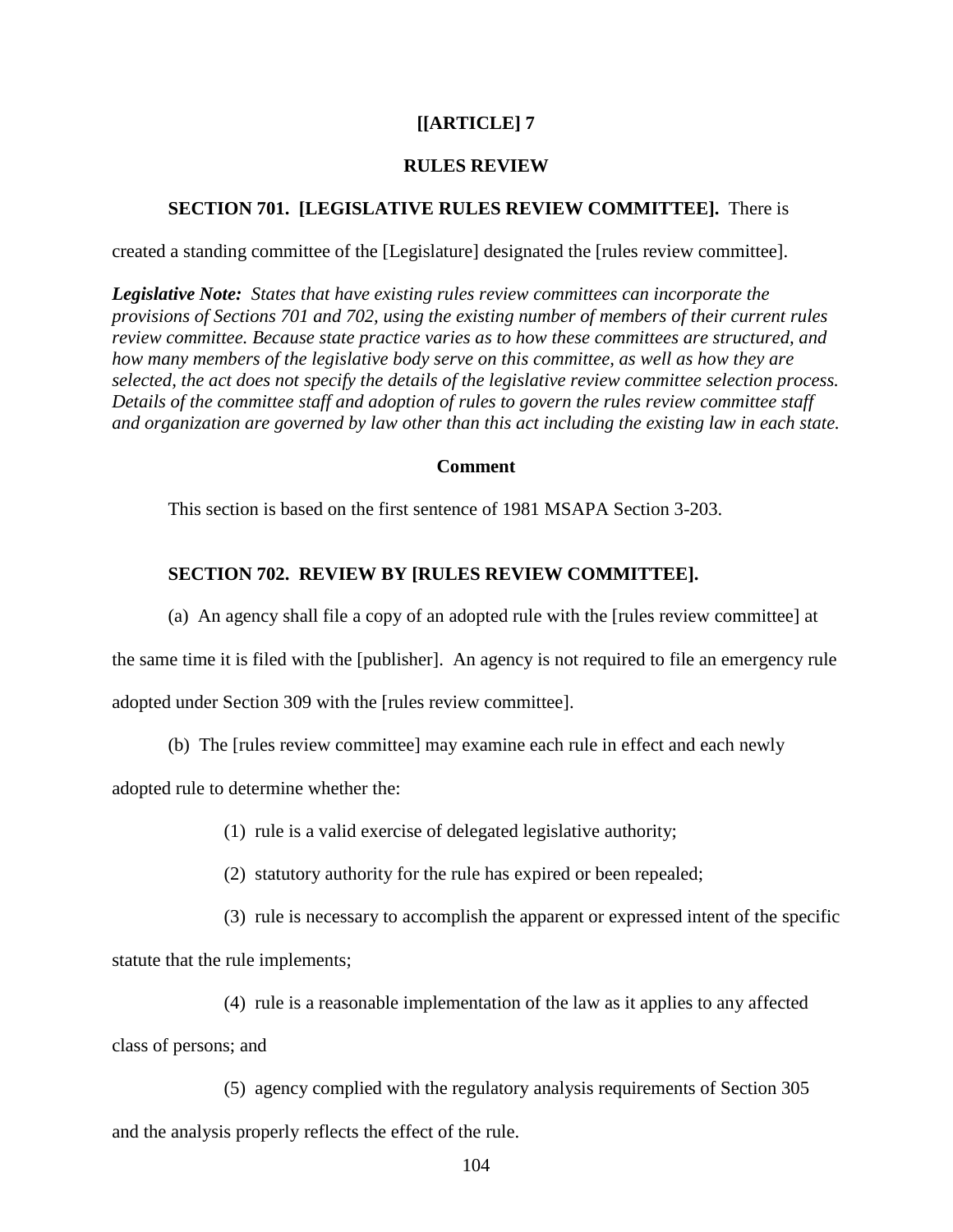(c) The [rules review committee] may request from an agency information necessary to

exercise its powers under subsection (b). The [rules review committee] shall consult with

standing committees of the [Legislature] with subject matter jurisdiction over the subjects of the

rule under examination.

(d) The [rules review committee] shall:

- (1) maintain oversight over agency rulemaking; and
- (2) exercise other duties assigned to it under this [article].

#### **Comment**

This section adopts a rules review committee process that is widely followed in state administrative law as a method for legislative review of agency rules. States that have rules review committees include Texas, TX GOVT § 2001.032, Iowa, I.C.A. § 17A.8, Utah, U.C.A. 1953 § 63G-3-501, Wisconsin, W.S.A. 227.26 and Montana, MCA § 2-4-402.

The first sentence of subsection (a) requires the agency to file a copy of an adopted rule with the [rules review committee] at the same time it is filed with the publisher. Section 316 requires the agency to file adopted rules with the publisher. The second sentence of subsection (a) exempts emergency rules adopted under Section 309 from the rules review process. Emergency rules take effect upon adoption and are effective for a short period of time.

Subsection (b) allows the legislative rules review committee to review currently effective rules and newly adopted rules. The rules review committee may establish priorities for rules review including review of newly adopted or amended rules, and may manage the rules review process consistent with committee staff and budgetary resources. If the content of the rule changes because of legislative amendments, the agency will be required to file the amended rule with the publisher, and the amended rule will replace the original rule that was filed with the publisher. The rules review process applies to rules adopted following the requirements of Sections 304 to 307. This process does not apply to emergency rules adopted under Section 309 nor to direct final rules adopted under Section 310.

Subsection  $(b)(1)$  requires the [rules review committee] to determine whether the rule is a valid exercise of delegated legislative authority. Subsection (b)(2) requires the [rules review committee] to determine whether the statutory authority for the rule has expired or been repealed Subsection  $(b)(3)$  requires the [rules review committee] to determine whether the rule is necessary to accomplish the apparent or expressed intent of the specific statute that the rule implements. Subsection (b)(4) requires the [rules review committee] to determine whether the rule is a reasonable implementation of the law as it applies to any affected class of persons. Subsection (b)(5) requires the [rules review committee] to determine whether the agency complied with the regulatory analysis requirements of Section 305and the analysis properly reflects the effect of the rule. See section 305 for the regulatory analysis requirements agencies are required to undertake as part of the rulemaking process.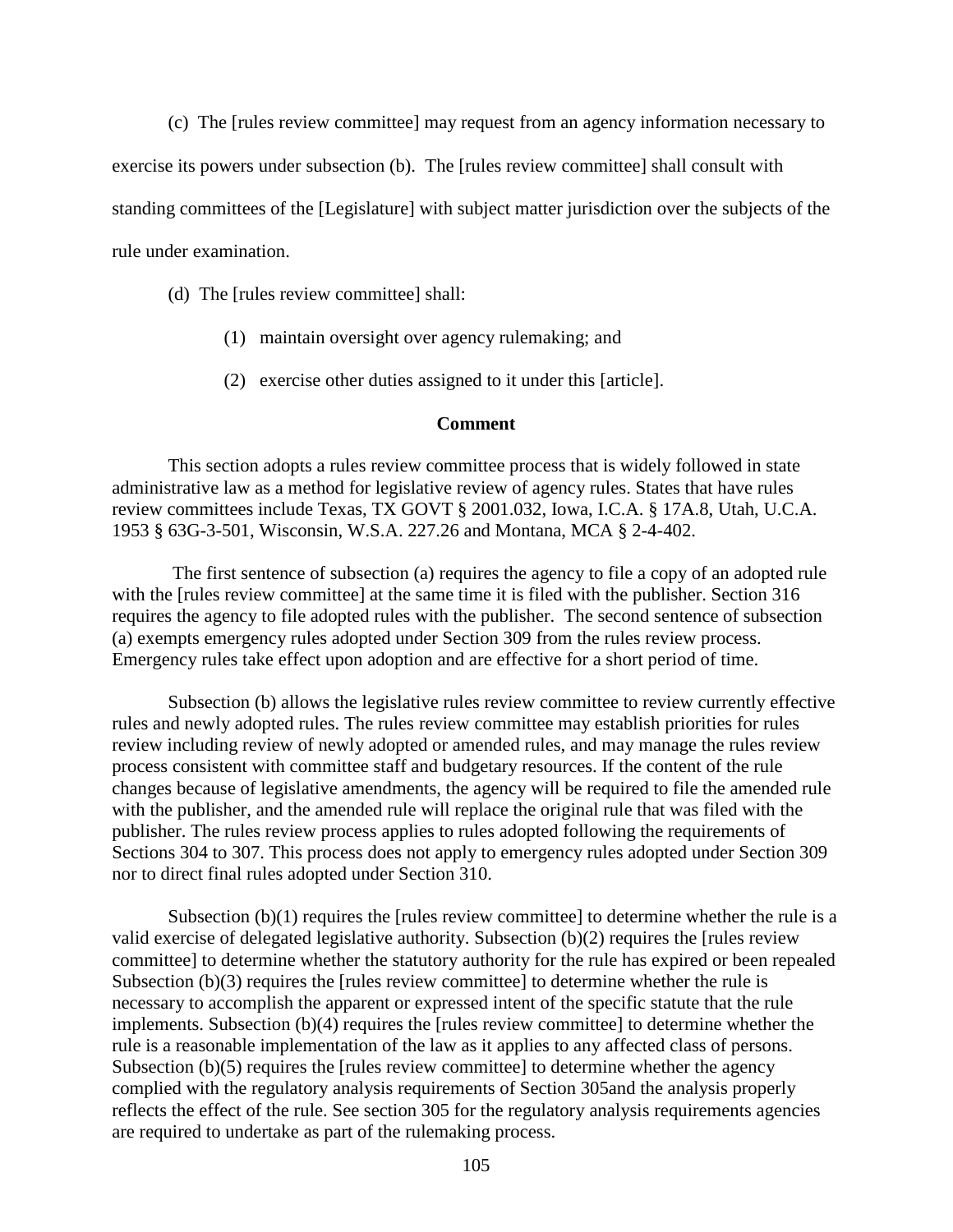The first sentence of subsection (c) permits the [rules review committee] to request from the adopting agency information necessary to make the determinations under subsection (2). The second sentence of subsection (c) directs the [rules review committee] to consult with the standing committees of the legislature with subject matter authority over the subjects of the rule in question.

# **SECTION 703. [RULES REVIEW COMMITTEE] PROCEDURE AND POWERS.**

(a) Not later than [30] days after receiving a copy of an adopted rule from an agency

under Section 702, the [rules review committee] may:

- (1) approve the adopted rule;
- (2) disapprove the rule and propose an amendment to the adopted rule; or
- (3) disapprove the adopted rule.
- (b) If the [rules review committee] approves an adopted rule or does not disapprove and propose an amendment under subsection  $(a)(2)$  or disapprove under subsection  $(a)(3)$ , the adopted rule becomes effective on the date specified in Section 317.

(c) If the [rules review committee] proposes an amendment to an adopted rule under subsection (a)(2), the agency may make the amendment and resubmit the rule, as amended, to the [rules review committee]. The amended rule must be one that the agency could have adopted on the basis of the record in the rulemaking proceeding and the legal authority granted to the agency. The agency shall provide an explanation for the amended rule as provided in Section 313. An agency is not required to hold a hearing on an amendment made under this subsection. If the agency makes the amendment, it shall give notice to the [publisher] for publication of the rule, as amended, in the [administrative bulletin]. The notice must include the text of the rule as amended. If the [rules review committee] does not disapprove the rule, as amended, or propose a further amendment, the rule becomes effective on the date specified under Section 317.

(d) If the [rules review committee] disapproves the adoption of a rule under subsection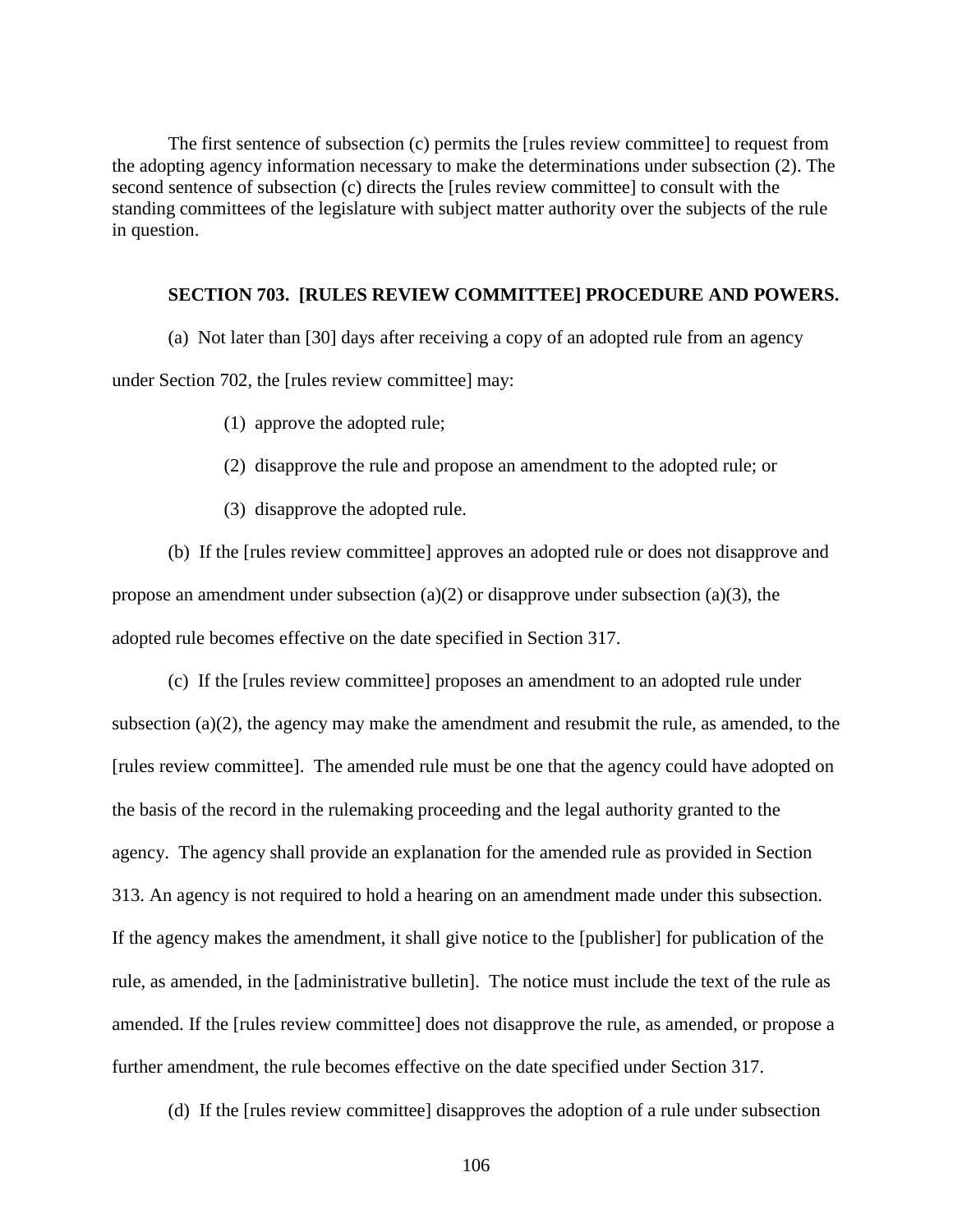(a)(3), the adopted rule becomes effective on adjournment of the next regular session of the

[Legislature] unless before adjournment the [Legislature] [adopts a [joint] [concurrent]

resolution] [enacts a bill] sustaining the action of the committee.

(e) Before the effective date specified in Section 317, the agency may withdraw the

adoption of a rule by giving notice of the withdrawal to the [rules review committee] and to the

[publisher] for publication in the [administrative bulletin]. A withdrawal under this subsection

terminates the rulemaking with respect to the adoption but does not prevent the agency from

initiating new rulemaking for the same or substantially similar adoption.]

*Legislative Note: The 30-day time period in subsection (a) is the same as the 30-day period in Section 317. State constitutions vary as to whether or not a joint resolution is a valid way of disapproving an agency rule. In some states, the Legislature must use the bill process with approval by the Governor. In other states, the joint resolution process is proper. States should use the alternative that complies with their state constitution. State constitutions vary on the federal constitutional issue decided by the U.S. Supreme Court in I.N.S. v. Chadha (1983) 462 U.S. 919, 103 S.Ct. 2764. The U.S. Supreme Court held that the one house legislative veto provided for in Section 244(c)(2) violated the Article I requirement that legislative action requires passage of a law by both Houses of Congress (bicameralism) and presentation to the President for signing or veto (presentation requirement). Those state constitutions that require presentation to the Governor need an additional step, presentation of the joint resolution to the Governor for approval or disapproval. With state constitutions that do not require presentation of a resolution to the Governor, the rules review process can be completed with legislative adoption of a joint resolution.* 

# **Comment**

This is a type of veto that provides for cooperation between the Legislature and the Governor, and attempts to avoid the I.N.S. v. Chadha (1983) 462 U.S. 919, 103 S.Ct. 2764. problem of unconstitutionality by delaying the effective date of the rule until the legislature has the opportunity to enact legislation to annul or modify it. The governor may veto the act by which the legislature seeks to annul or modify the rule. This type of veto provision is widely used in the states. For example the following states have legislative review statutes as part of their state administrative procedures act: Texas, TX GOVT § 2001.032, Iowa, I.C.A. § 17A.8, Utah, U.C.A. 1953 § 63G-3-501, Wisconsin, W.S.A. 227.26 and Montana, MCA § 2-4-402.

For disapproval of a rule to be effective, the legislature as a whole must adopt a joint resolution, and in many states the governor must by presented with the joint resolution for approval or disapproval. While the rules review committee can recommend disapproval, the committee recommendation must be approved by the legislature by joint resolution. In some states, the legislature must comply with the legislative process for enacting a bill including presentation to the governor to exercise the power of legislative veto over an agency regulation.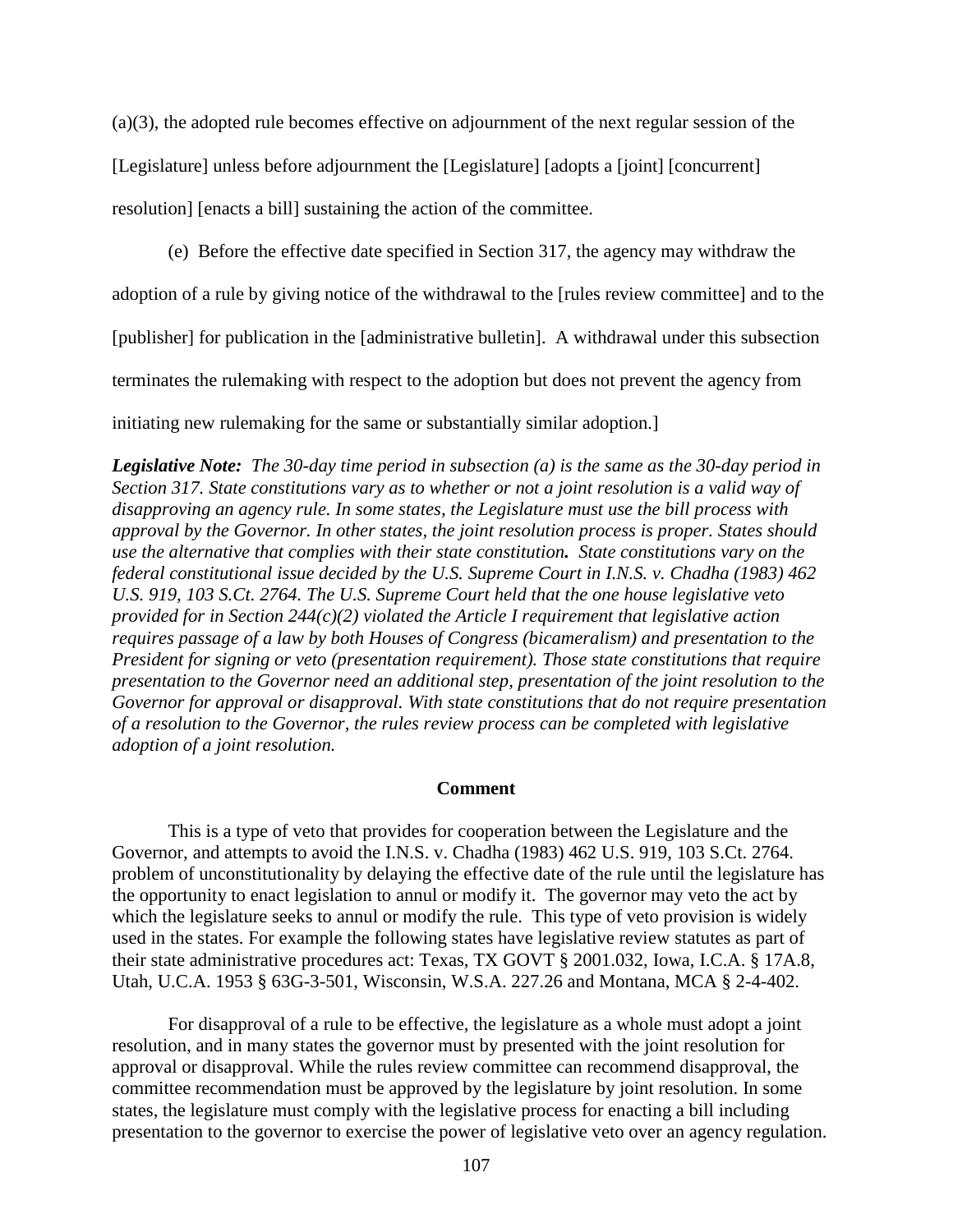In at least one state use of a joint resolution without the governor's participation violates the state constitution. State v. A.L.I.V.E. Voluntary (Alaska, 1980) 606 P.2d 769. The rules review committee has the power to temporarily suspend an agency rule pending enactment of a permanent suspension by action of both houses of the state legislature, and presentation to the governor. Martinez v. Department of Industry, Labor, & Human Relations (Wisconsin, 1992) 165 W.2d 687, 478 N.W.2d 582 (temporary suspension statute held not to violate state constitution separation of powers doctrine).